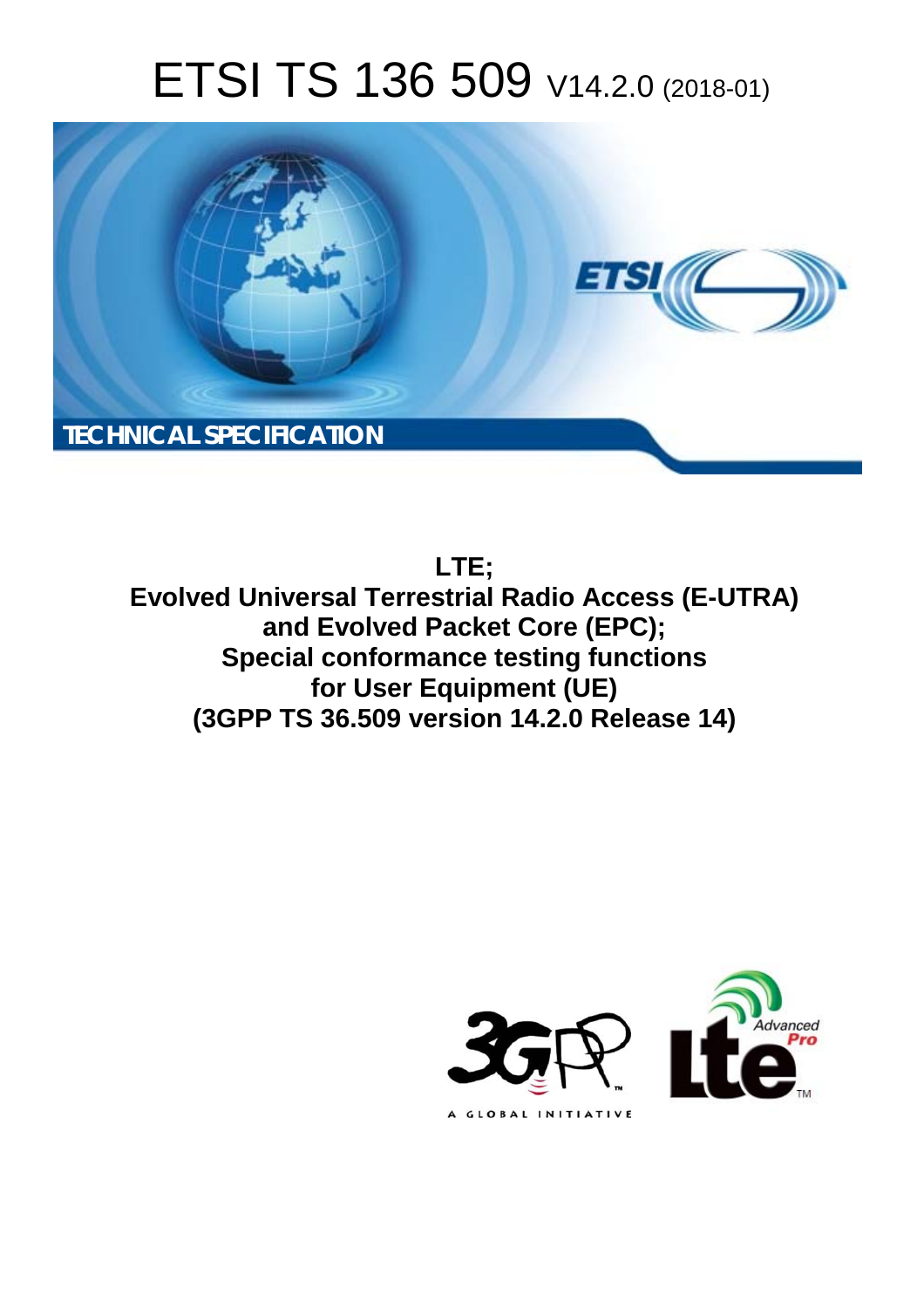Reference RTS/TSGR-0536509ve20

Keywords

**LTE** 

### *ETSI*

#### 650 Route des Lucioles F-06921 Sophia Antipolis Cedex - FRANCE

Tel.: +33 4 92 94 42 00 Fax: +33 4 93 65 47 16

Siret N° 348 623 562 00017 - NAF 742 C Association à but non lucratif enregistrée à la Sous-Préfecture de Grasse (06) N° 7803/88

#### *Important notice*

The present document can be downloaded from: <http://www.etsi.org/standards-search>

The present document may be made available in electronic versions and/or in print. The content of any electronic and/or print versions of the present document shall not be modified without the prior written authorization of ETSI. In case of any existing or perceived difference in contents between such versions and/or in print, the only prevailing document is the print of the Portable Document Format (PDF) version kept on a specific network drive within ETSI Secretariat.

Users of the present document should be aware that the document may be subject to revision or change of status. Information on the current status of this and other ETSI documents is available at <https://portal.etsi.org/TB/ETSIDeliverableStatus.aspx>

If you find errors in the present document, please send your comment to one of the following services: <https://portal.etsi.org/People/CommiteeSupportStaff.aspx>

#### *Copyright Notification*

No part may be reproduced or utilized in any form or by any means, electronic or mechanical, including photocopying and microfilm except as authorized by written permission of ETSI. The content of the PDF version shall not be modified without the written authorization of ETSI. The copyright and the foregoing restriction extend to reproduction in all media.

> © ETSI 2018. All rights reserved.

**DECT**TM, **PLUGTESTS**TM, **UMTS**TM and the ETSI logo are trademarks of ETSI registered for the benefit of its Members. **3GPP**TM and **LTE**™ are trademarks of ETSI registered for the benefit of its Members and of the 3GPP Organizational Partners. **oneM2M** logo is protected for the benefit of its Members.

**GSM**® and the GSM logo are trademarks registered and owned by the GSM Association.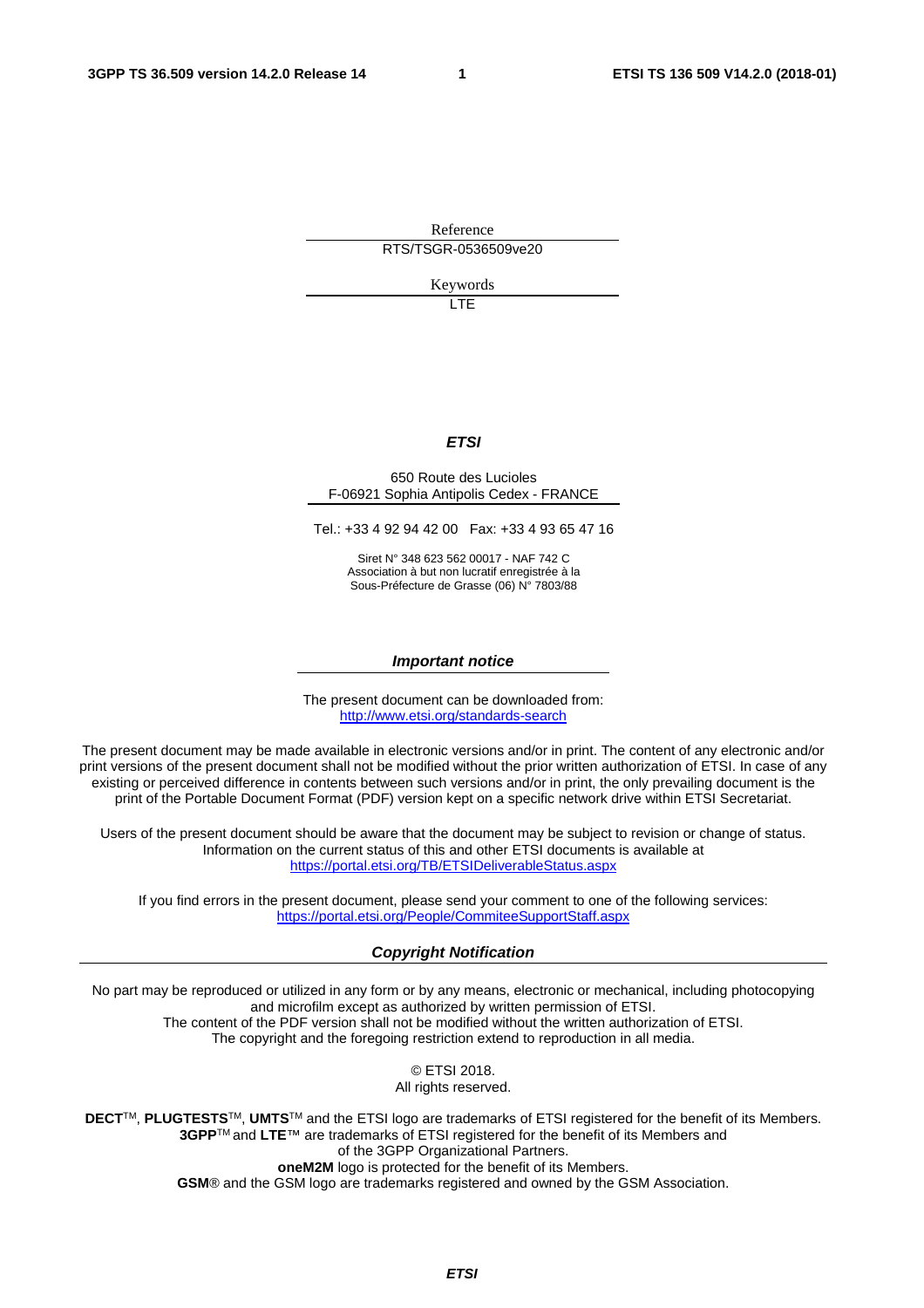# Intellectual Property Rights

#### Essential patents

IPRs essential or potentially essential to the present document may have been declared to ETSI. The information pertaining to these essential IPRs, if any, is publicly available for **ETSI members and non-members**, and can be found in ETSI SR 000 314: *"Intellectual Property Rights (IPRs); Essential, or potentially Essential, IPRs notified to ETSI in respect of ETSI standards"*, which is available from the ETSI Secretariat. Latest updates are available on the ETSI Web server ([https://ipr.etsi.org/\)](https://ipr.etsi.org/).

Pursuant to the ETSI IPR Policy, no investigation, including IPR searches, has been carried out by ETSI. No guarantee can be given as to the existence of other IPRs not referenced in ETSI SR 000 314 (or the updates on the ETSI Web server) which are, or may be, or may become, essential to the present document.

#### **Trademarks**

The present document may include trademarks and/or tradenames which are asserted and/or registered by their owners. ETSI claims no ownership of these except for any which are indicated as being the property of ETSI, and conveys no right to use or reproduce any trademark and/or tradename. Mention of those trademarks in the present document does not constitute an endorsement by ETSI of products, services or organizations associated with those trademarks.

## Foreword

This Technical Specification (TS) has been produced by ETSI 3rd Generation Partnership Project (3GPP).

The present document may refer to technical specifications or reports using their 3GPP identities, UMTS identities or GSM identities. These should be interpreted as being references to the corresponding ETSI deliverables.

The cross reference between GSM, UMTS, 3GPP and ETSI identities can be found under [http://webapp.etsi.org/key/queryform.asp.](http://webapp.etsi.org/key/queryform.asp)

# Modal verbs terminology

In the present document "**shall**", "**shall not**", "**should**", "**should not**", "**may**", "**need not**", "**will**", "**will not**", "**can**" and "**cannot**" are to be interpreted as described in clause 3.2 of the [ETSI Drafting Rules](https://portal.etsi.org/Services/editHelp!/Howtostart/ETSIDraftingRules.aspx) (Verbal forms for the expression of provisions).

"**must**" and "**must not**" are **NOT** allowed in ETSI deliverables except when used in direct citation.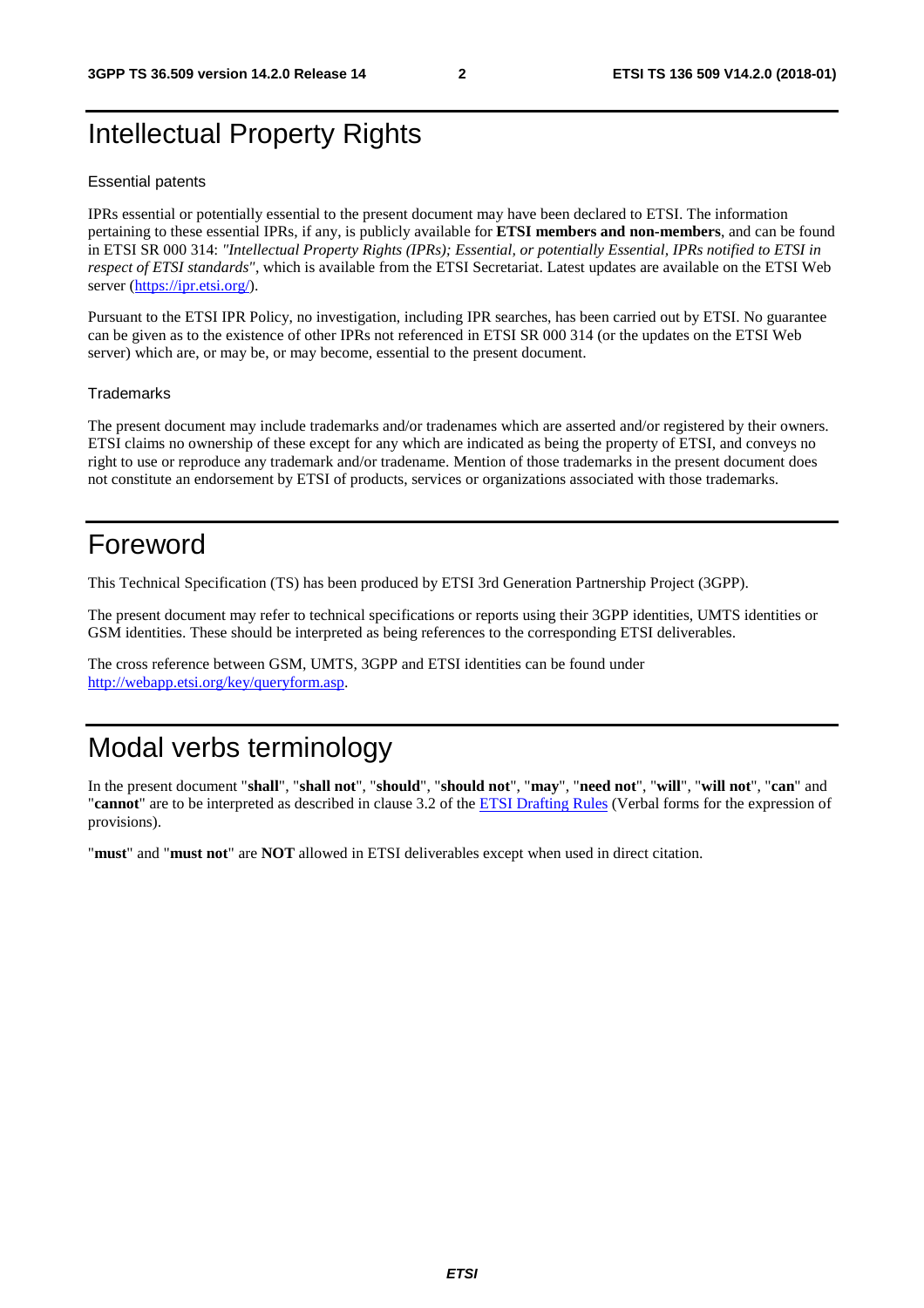ETSI TS 136 509 V14.2.0 (2018-01)

# Contents

| 1                  |                                                                                               |  |  |  |
|--------------------|-----------------------------------------------------------------------------------------------|--|--|--|
| $\overline{2}$     |                                                                                               |  |  |  |
| 3                  |                                                                                               |  |  |  |
| 3.1                |                                                                                               |  |  |  |
| 3.2                |                                                                                               |  |  |  |
| 4                  |                                                                                               |  |  |  |
| 4.1                |                                                                                               |  |  |  |
| 4.2                |                                                                                               |  |  |  |
| 5                  |                                                                                               |  |  |  |
| 5.1                |                                                                                               |  |  |  |
| 5.2                |                                                                                               |  |  |  |
| 5.3                |                                                                                               |  |  |  |
| 5.3.1              |                                                                                               |  |  |  |
| 5.3.2              |                                                                                               |  |  |  |
| 5.3.2.1            |                                                                                               |  |  |  |
| 5.3.2.2            |                                                                                               |  |  |  |
| 5.3.2.3            | Reception of ACTIVATE TEST MODE message or AT Command +CATM by UE31                           |  |  |  |
| 5.3.3              |                                                                                               |  |  |  |
| 5.3.3.1            |                                                                                               |  |  |  |
| 5.3.3.2<br>5.3.3.3 | Reception of DEACTIVATE TEST MODE message or AT Command +CATM by UE 33                        |  |  |  |
| 5.4                |                                                                                               |  |  |  |
| 5.4.1              |                                                                                               |  |  |  |
| 5.4.2              |                                                                                               |  |  |  |
| 5.4.2.1            |                                                                                               |  |  |  |
| 5.4.2.1a           | UE test loop mode A PDCP SDU and UE test loop mode B IP PDU buffer size requirement36         |  |  |  |
| 5.4.2.1b           | UE test loop mode G and UE test loop mode H buffer size, User data container size and RP-User |  |  |  |
|                    |                                                                                               |  |  |  |
| 5.4.2.2            |                                                                                               |  |  |  |
| 5.4.2.3            |                                                                                               |  |  |  |
| 5.4.2.4            |                                                                                               |  |  |  |
| 5.4.3              |                                                                                               |  |  |  |
| 5.4.4              |                                                                                               |  |  |  |
| 5.4.4.1            |                                                                                               |  |  |  |
| 5.4.4.2            |                                                                                               |  |  |  |
| 5.4.4.3            | Expiry of T_delay_modeB timer when UE is in E-UTRA or NB-IoT mode45                           |  |  |  |
| 5.4.4.4            |                                                                                               |  |  |  |
| 5.4.4.5<br>5.4.4.6 |                                                                                               |  |  |  |
| 5.4.4.7            |                                                                                               |  |  |  |
| 5.4.4.8            |                                                                                               |  |  |  |
| 5.4.4.9            |                                                                                               |  |  |  |
| 5.4.4.10           | Establishment of the RRC/RR connection in E-UTRA, NB-IoT, UTRA, GSM/GPRS and                  |  |  |  |
|                    |                                                                                               |  |  |  |
| 5.4.4.11           | Release of RRC/RR connection in E-UTRA, NB-IoT, UTRA, GSM/GPRS and CDMA2000                   |  |  |  |
| 5.4.4a             |                                                                                               |  |  |  |
|                    |                                                                                               |  |  |  |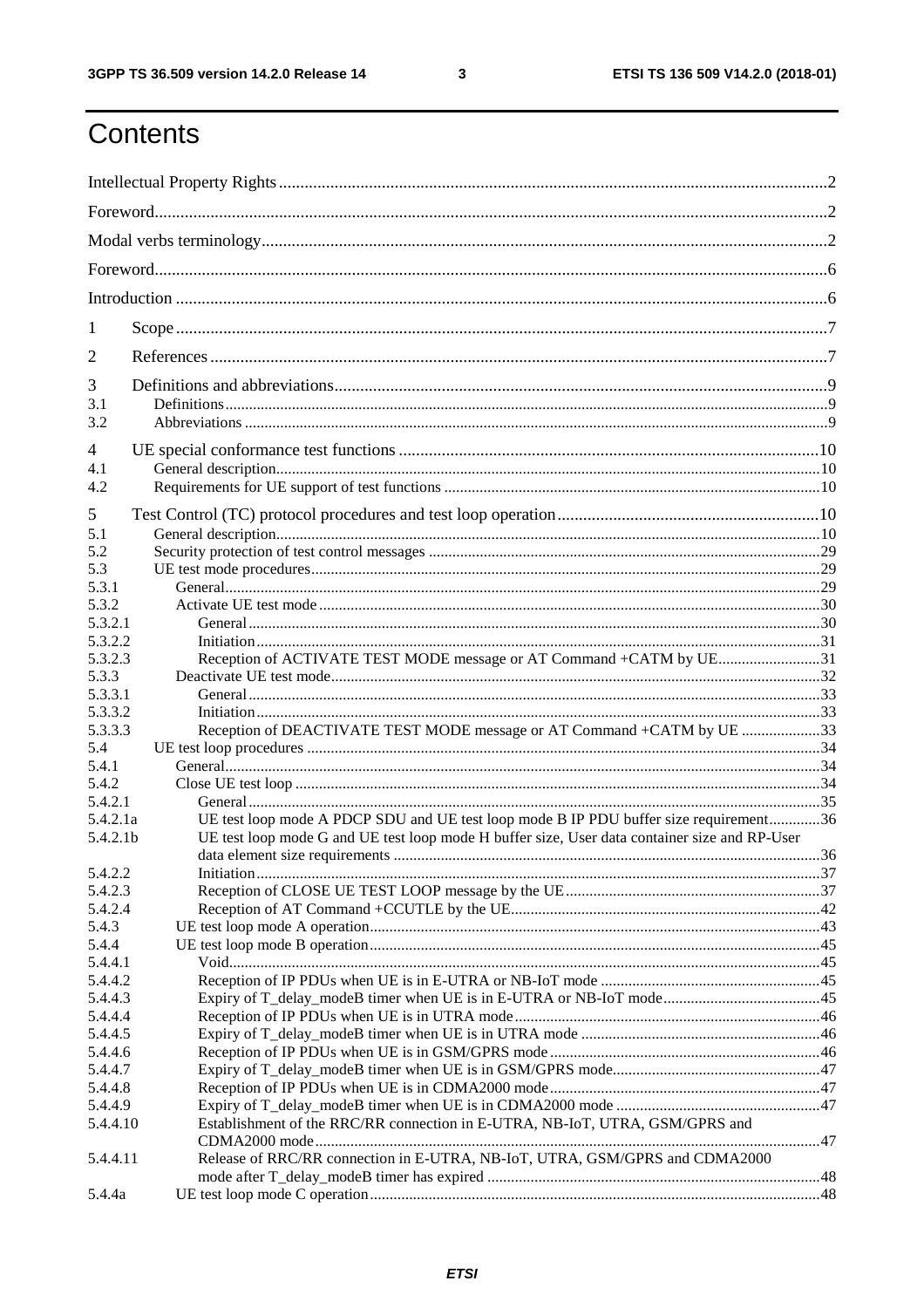| 5.4.4a.1 |                                                                             |  |
|----------|-----------------------------------------------------------------------------|--|
| 5.4.4a.2 |                                                                             |  |
| 5.4.4b   |                                                                             |  |
| 5.4.4b.1 |                                                                             |  |
| 5.4.4b.2 |                                                                             |  |
| 5.4.4c   |                                                                             |  |
| 5.4.4c.1 |                                                                             |  |
| 5.4.4c.2 |                                                                             |  |
| 5.4.4c.3 |                                                                             |  |
| 5.4.4c.4 |                                                                             |  |
| 5.4.4d   |                                                                             |  |
| 5.4.4d.1 |                                                                             |  |
| 5.4.4d.2 |                                                                             |  |
| 5.4.4e   |                                                                             |  |
| 5.4.4e.1 |                                                                             |  |
| 5.4.4e.2 |                                                                             |  |
| 5.4.4f   |                                                                             |  |
| 5.4.4f.1 |                                                                             |  |
| 5.4.4f.2 |                                                                             |  |
| 5.4.4g   |                                                                             |  |
| 5.4.4g.1 |                                                                             |  |
| 5.4.5    |                                                                             |  |
| 5.4.5.1  |                                                                             |  |
| 5.4.5.2  |                                                                             |  |
|          |                                                                             |  |
| 5.4.5.3  | Reception of OPEN UE TEST LOOP message or AT Command +CCUTLE by the UE 56   |  |
| 5.5      |                                                                             |  |
| 5.5.1    |                                                                             |  |
| 5.5.1.1  |                                                                             |  |
| 5.5.1.2  |                                                                             |  |
| 5.5.1.3  | Reception of RESET UE POSITIONING STORED INFORMATION message by UE57        |  |
| 5.5.2    |                                                                             |  |
| 5.5.2.1  |                                                                             |  |
| 5.5.2.2  |                                                                             |  |
| 5.5.2.3  |                                                                             |  |
| 5.6      |                                                                             |  |
| 5.6.1    |                                                                             |  |
| 5.6.1.1  |                                                                             |  |
| 5.6.1.2  |                                                                             |  |
| 5.6.1.3  | Reception of UE TEST LOOP MODE C MBMS PACKET COUNTER REOUEST by the UE59    |  |
| 5.7      |                                                                             |  |
| 5.7.1    |                                                                             |  |
| 5.7.1.1  |                                                                             |  |
| 5.7.1.2  |                                                                             |  |
| 5.7.1.3  |                                                                             |  |
| 5.7.1.4  |                                                                             |  |
| 5.8      |                                                                             |  |
| 5.8.1    |                                                                             |  |
| 5.8.1.1  |                                                                             |  |
| 5.8.1.2  |                                                                             |  |
| 5.8.1.3  | Reception of UE TEST LOOP MODE F SCPTM PACKET COUNTER REQUEST by the UE  62 |  |
|          |                                                                             |  |
| 6        |                                                                             |  |
| 6.1      |                                                                             |  |
| 6.2      |                                                                             |  |
| 6.3      |                                                                             |  |
| 6.4      |                                                                             |  |
| 6.5      |                                                                             |  |
| 6.6      |                                                                             |  |
| 6.7      |                                                                             |  |
| 6.8      |                                                                             |  |
| 6.9      |                                                                             |  |
| 6.10     |                                                                             |  |
|          |                                                                             |  |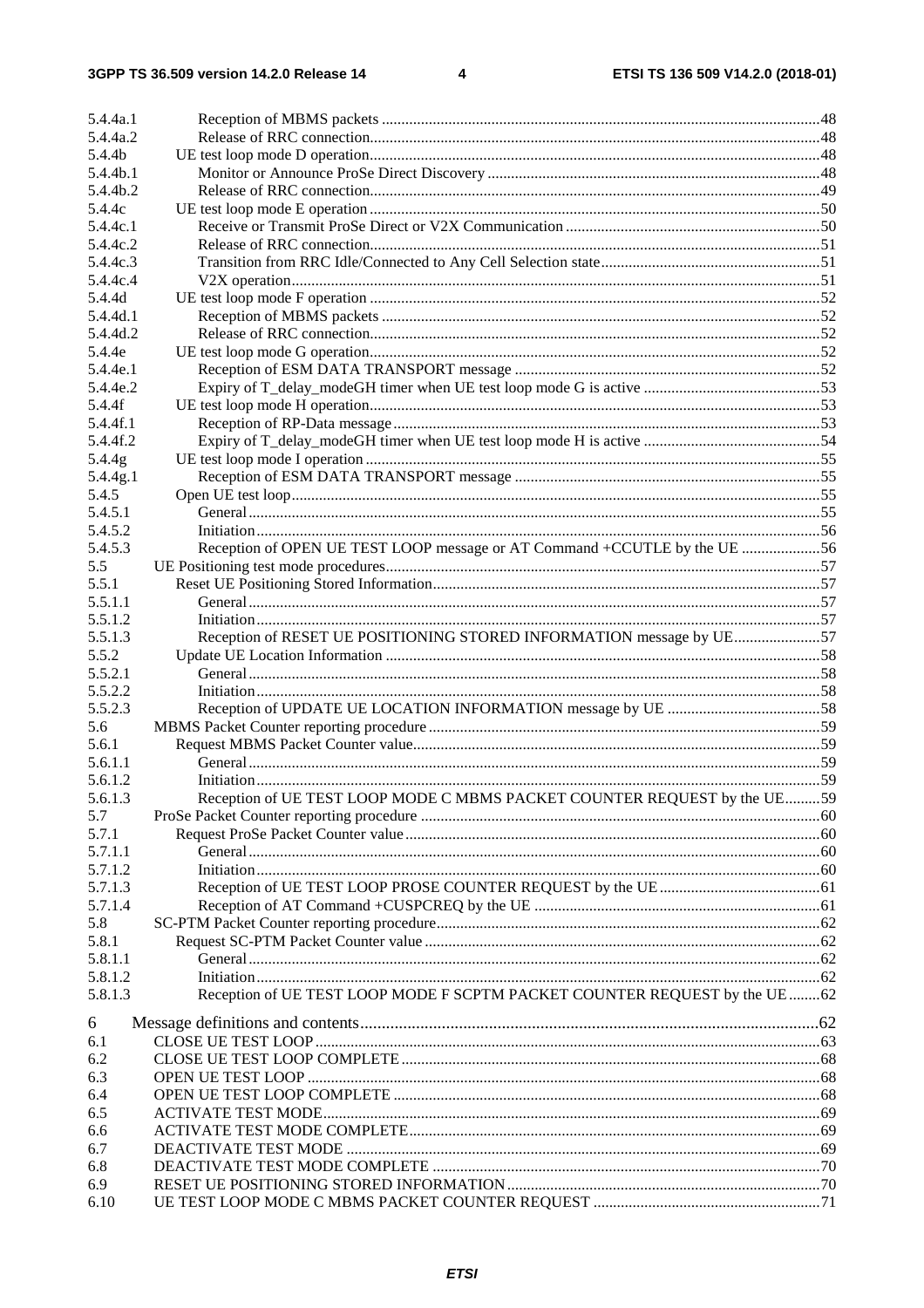| 6.11            |                               |  |
|-----------------|-------------------------------|--|
| 6.12            |                               |  |
| 6.13            |                               |  |
| 6.14            |                               |  |
| 6.15            |                               |  |
| 6.16            |                               |  |
| $7\overline{ }$ |                               |  |
| 7.1             |                               |  |
| 7.2             |                               |  |
| 7.3             |                               |  |
| 7.4             |                               |  |
| 8               |                               |  |
|                 | <b>Annex A (informative):</b> |  |
|                 | <b>Annex B</b> (informative): |  |
|                 |                               |  |
|                 |                               |  |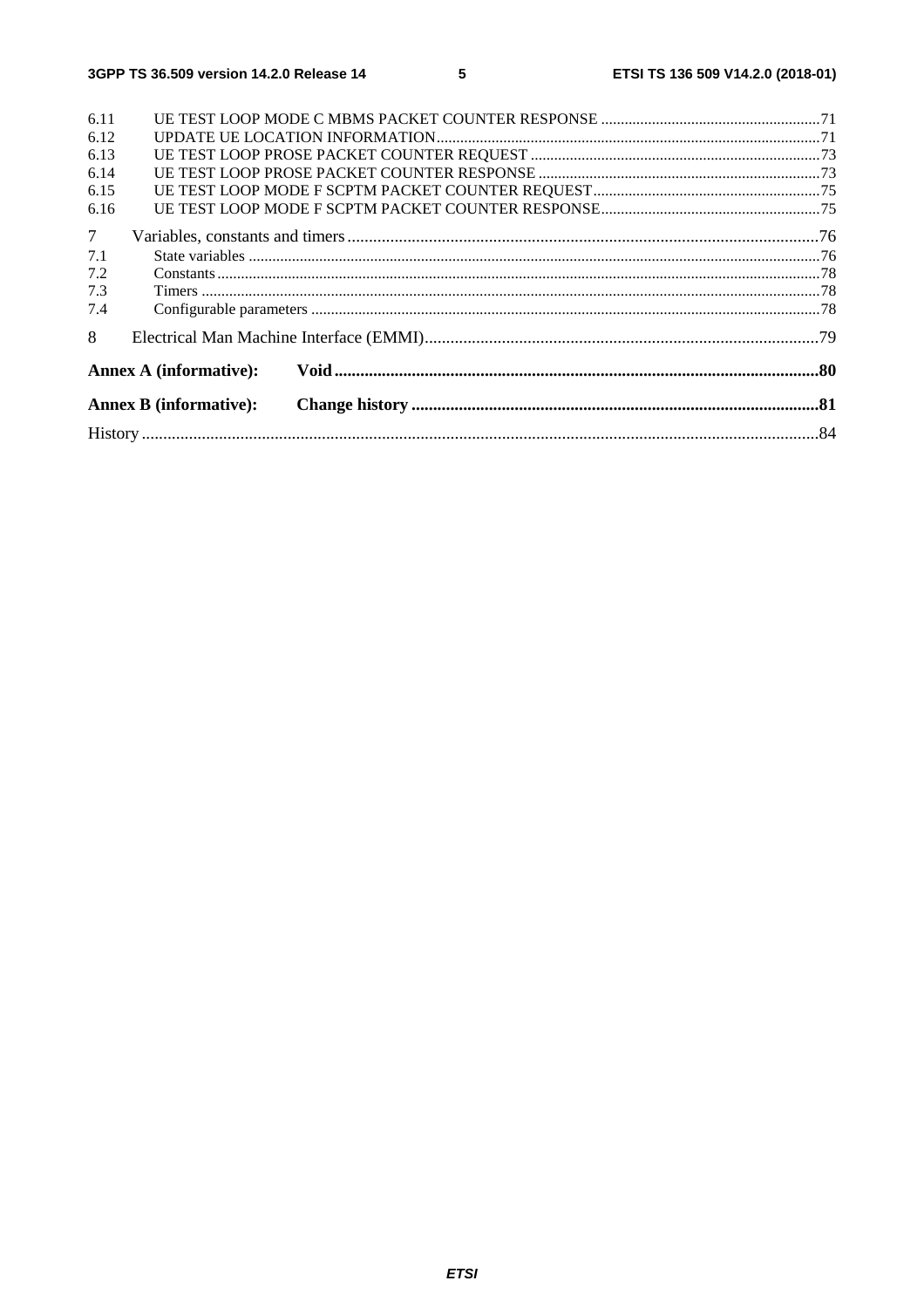# Foreword

This Technical Specification has been produced by the 3rd Generation Partnership Project (3GPP).

The contents of the present document are subject to continuing work within the TSG and may change following formal TSG approval. Should the TSG modify the contents of the present document, it will be re-released by the TSG with an identifying change of release date and an increase in version number as follows:

Version x.y.z

where:

- x the first digit:
	- 1 presented to TSG for information;
	- 2 presented to TSG for approval;
	- 3 or greater indicates TSG approved document under change control.
- y the second digit is incremented for all changes of substance, i.e. technical enhancements, corrections, updates, etc.
- z the third digit is incremented when editorial only changes have been incorporated in the document.

# Introduction

User Equipment (UE) Test Loop functionality is a mandatory feature to support E-UTRA / EPC conformance testing. It forms part of the core requirements and thus has a direct impact on the design of the UE.

The test methods applied in RF Conformance Test Specification TS 36.521-1 [27] and the test models used in Protocol Conformance Test Specifications TS 36.523-1 [30] and TS 36.523-3 [32] define the corresponding UE Test Loop functionality. The present specification describes the location of the data loop in the protocol stack as well as the procedure and specific messages to activate/deactivate the Test Loop functionality in the UE.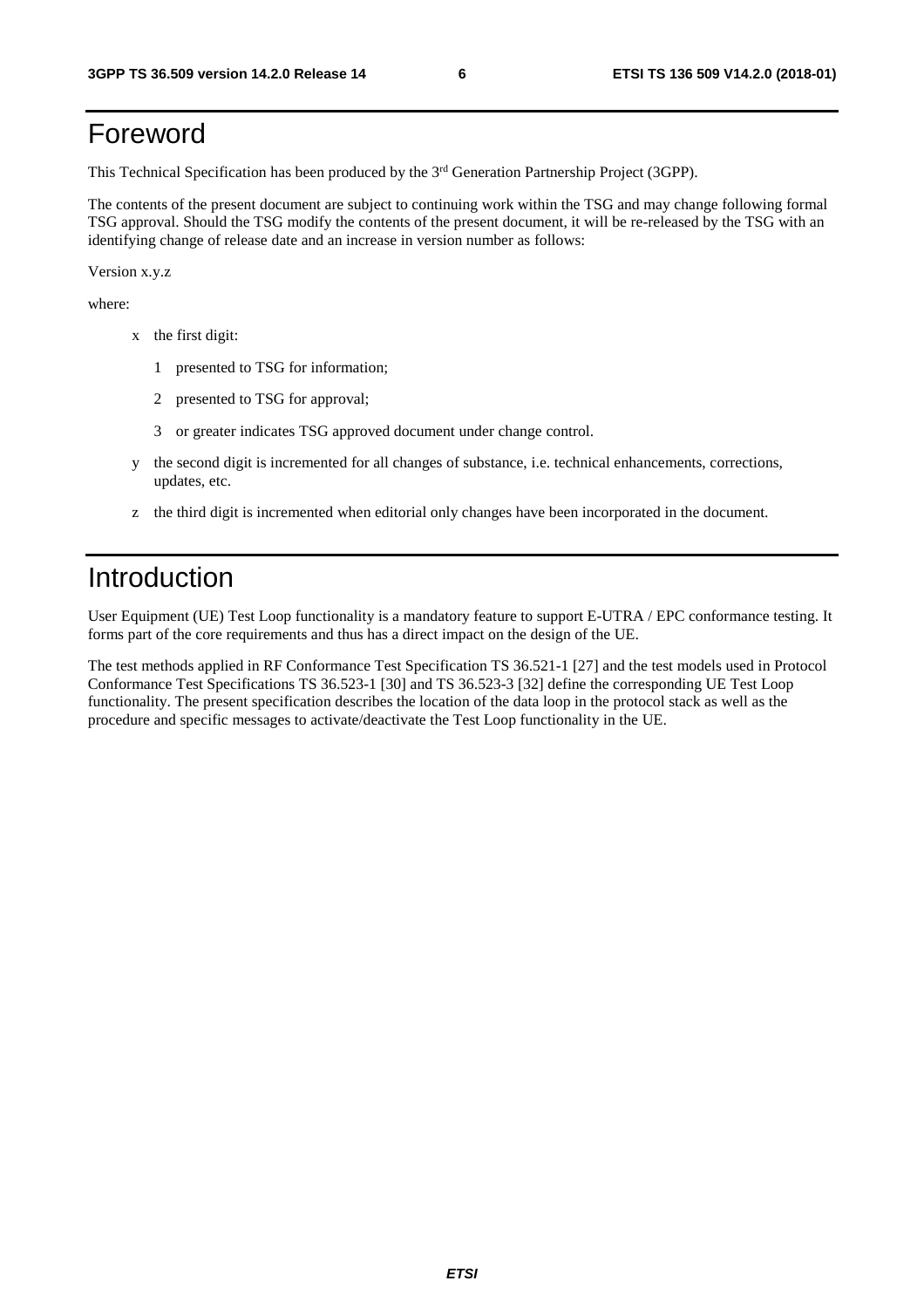# 1 Scope

The present document defines for User Equipment (UE) in E-UTRA FDD or TDD mode those special functions and their activation/deactivation methods that are required in UE for conformance testing purposes.

This document also describes the operation of these special functions for UEs supporting E-UTRA FDD or TDD mode, when operating in UTRA FDD and TDD mode, in GSM/GPRS mode, and in CDMA2000 mode.

# 2 References

The following documents contain provisions which, through reference in this text, constitute provisions of the present document.

- References are either specific (identified by date of publication, edition number, version number, etc.) or non-specific.
- For a specific reference, subsequent revisions do not apply.
- For a non-specific reference, the latest version applies. In the case of a reference to a 3GPP document (including a GSM document), a non-specific reference implicitly refers to the latest version of that document in the same Release as the present document.
- [1] 3GPP TR 21.905: "Vocabulary for 3GPP Specifications".
- [2] 3GPP TS 23.003: "Numbering, Addressing and Identification".
- [3] 3GPP TS 23.122: "Non-Access-Stratum functions related to Mobile Station (MS) in idle mode".
- [4] 3GPP TS 23.401: "3GPP System Architecture Evolution; GPRS enhancements for E-UTRAN access".
- [5] 3GPP TS 24.007: "Mobile radio interface signalling layer 3; General aspects".
- [6] 3GPP TS 24.008: "Mobile Radio Interface Layer 3 specification; Core Network Protocols; Stage 3".
- [7] 3GPP TR 24.801: "3GPP System Architecture Evolution; CT WG1 Aspects".
- [8] 3GPP TS 27.007: "AT command set for User Equipment (UE)".
- [9] 3GPP TS 31.101: "UICC-Terminal Interface; Physical and Logical Characteristics".
- [10] 3GPP TS 34.108: "Common Test Environments for User Equipment (UE) Conformance Testing".
- [11] 3GPP TS 34.109: "Terminal logical test interface; Special conformance testing functions".
- [12] 3GPP TS 34.123-1: "User Equipment (UE) conformance specification; Part 1: Protocol conformance specification".
- [13] 3GPP TS 34.123-2: "User Equipment (UE) conformance specification; Part 2: Implementation Conformance Statement (ICS) proforma specification".
- [14] 3GPP TS 34.123-3: "User Equipment (UE) conformance specification; Part 3: Abstract Test Suites  $(ATS)$ ".
- [15] 3GPP TS 36.133: "Requirements for support of Radio Resource Management".
- [16] 3GPP TS 36.211: "Physical Channels and Modulation".
- [17] 3GPP TS 36.212: "Multiplexing and Channel Coding".
- [18] 3GPP TS 36.300: "Evolved Universal Terrestrial Radio Access (E-UTRA) and Evolved Universal Terrestrial Radio Access Network (E-UTRAN); Overall description; Stage 2".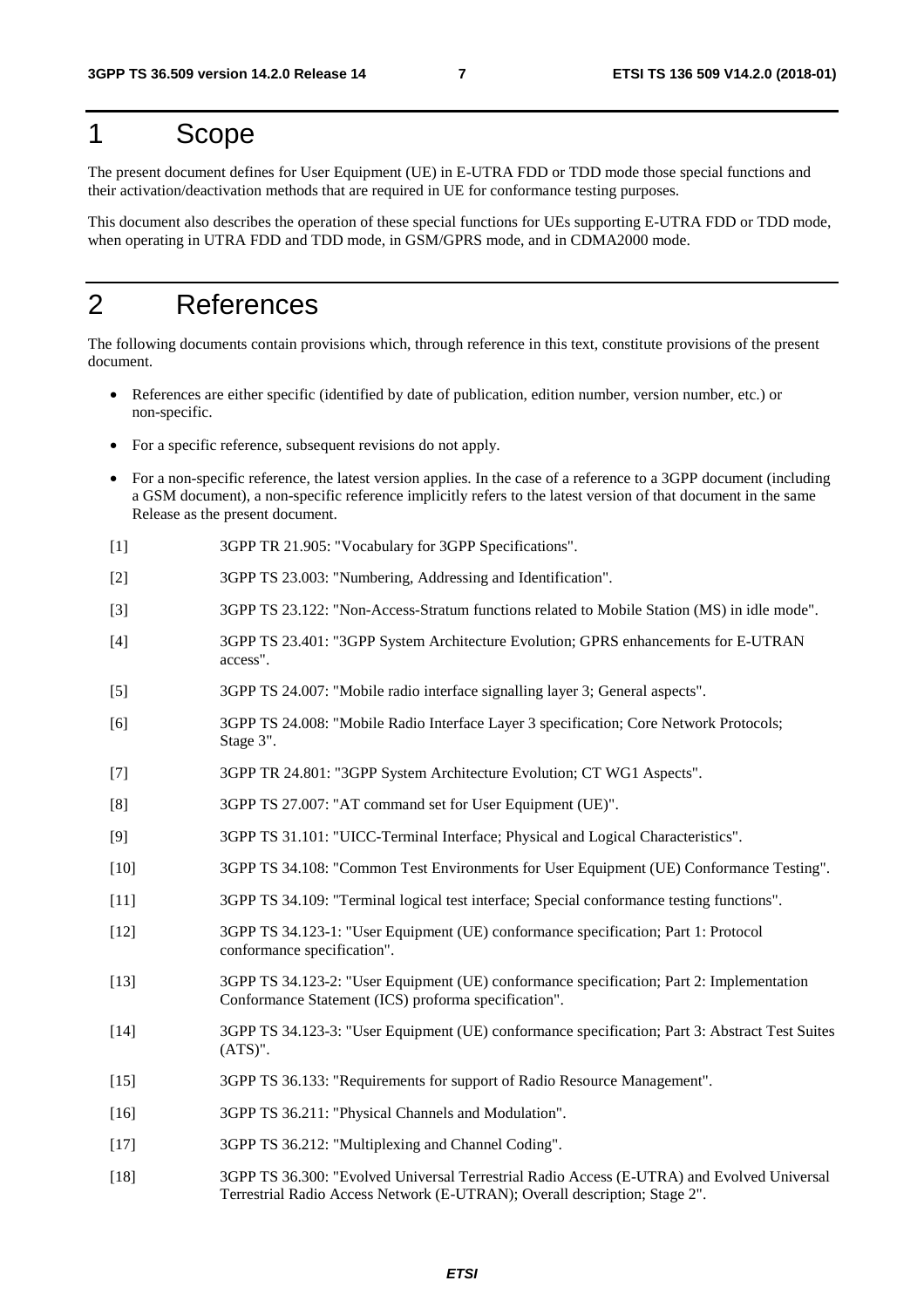- [19] 3GPP TS 36.302: "Services provided by the physical layer for E-UTRA". [20] 3GPP TS 36.304: "Evolved Universal Terrestrial Radio Access (EUTRA) User Equipment (UE) Procedures in idle mode ". [21] 3GPP TS 36.306: "Evolved Universal Terrestrial Radio Access (EUTRA) User Equipment (UE) Radio Access capabilities ". [22] 3GPP TS 36.321: "Evolved Universal Terrestrial Radio Access (EUTRA) Medium Access Control (MAC) protocol specification". [23] 3GPP TS 36.322: "Evolved Universal Terrestrial Radio Access (EUTRA) Radio Link Control (RLC) protocol specification". [24] 3GPP TS 36.323: "Evolved Universal Terrestrial Radio Access (EUTRA) Packet Data Convergence Protocol (PDCP) specification". [25] 3GPP TS 36.331: "Evolved Universal Terrestrial Radio Access (EUTRA) Radio Resource Control (RRC) Protocol Specification". [26] 3GPP TS 36.508: "Evolved Universal Terrestrial Radio Access (E-UTRA) and Evolved Packet Core (EPC); Common test environments for User Equipment (UE); Conformance Testing". [27] 3GPP TS 36.521-1: " Evolved Universal Terrestrial Radio Access (E-UTRA); User Equipment (UE) conformance specification Radio transmission and reception; Part 1: Conformance Testing". [28] 3GPP TS 36.521-2: "Evolved Universal Terrestrial Radio Access (E-UTRA); User Equipment (UE) conformance specification Radio transmission and reception; Part 2: Implementation Conformance Statement (ICS)". [29] 3GPP TS 36.521-3: "Evolved Universal Terrestrial Radio Access (E-UTRA); User Equipment (UE) conformance specification Radio transmission and reception; Part 3: Radio Resource Management Conformance Testing". [30] 3GPP TS 36.523-1: " Evolved Universal Terrestrial Radio Access (E-UTRA) and Evolved Packet Core (EPC); User Equipment (UE) conformance specification; Part 1: Protocol conformance specification". [31] 3GPP TS 36.523-2: "Evolved Universal Terrestrial Radio Access (E-UTRA) and Evolved Packet Core (EPC); User Equipment (UE) conformance specification; Part 2: Implementation Conformance Statement (ICS) proforma specification". [32] 3GPP TS 36.523-3: " Evolved Universal Terrestrial Radio Access (E-UTRA) and Evolved Packet Core (EPC)); User Equipment (UE) conformance specification; Part 3: Abstract Test Suites (ATS)". [33] 3GPP TS 44.014: "Individual equipment type requirements and interworking; Special conformance testing functions". [34] 3GPP TS 51.010-1: "Mobile Station (MS) conformance specification; Part 1: Conformance specification ". [35] ISO/IEC 9646 (all parts): "Information technology - Open Systems Interconnection - Conformance testing methodology and framework". [36] 3GPP TS 24.301: "Non-Access-Stratum (NAS) protocol for Evolved Packet System (EPS); Stage 3". [37] 3GPP TS 36.355: "Evolved Universal Terrestrial Radio Access (E-UTRA); LTE Positioning Protocol (LPP)". [38] 3GPP TS 24.334: "Proximity-services (ProSe) User Equipment (UE) to ProSe function protocol aspects; Stage 3".
- [39] 3GPP TS 23.060: " General Packet Radio Service (GPRS); Service description; Stage 2".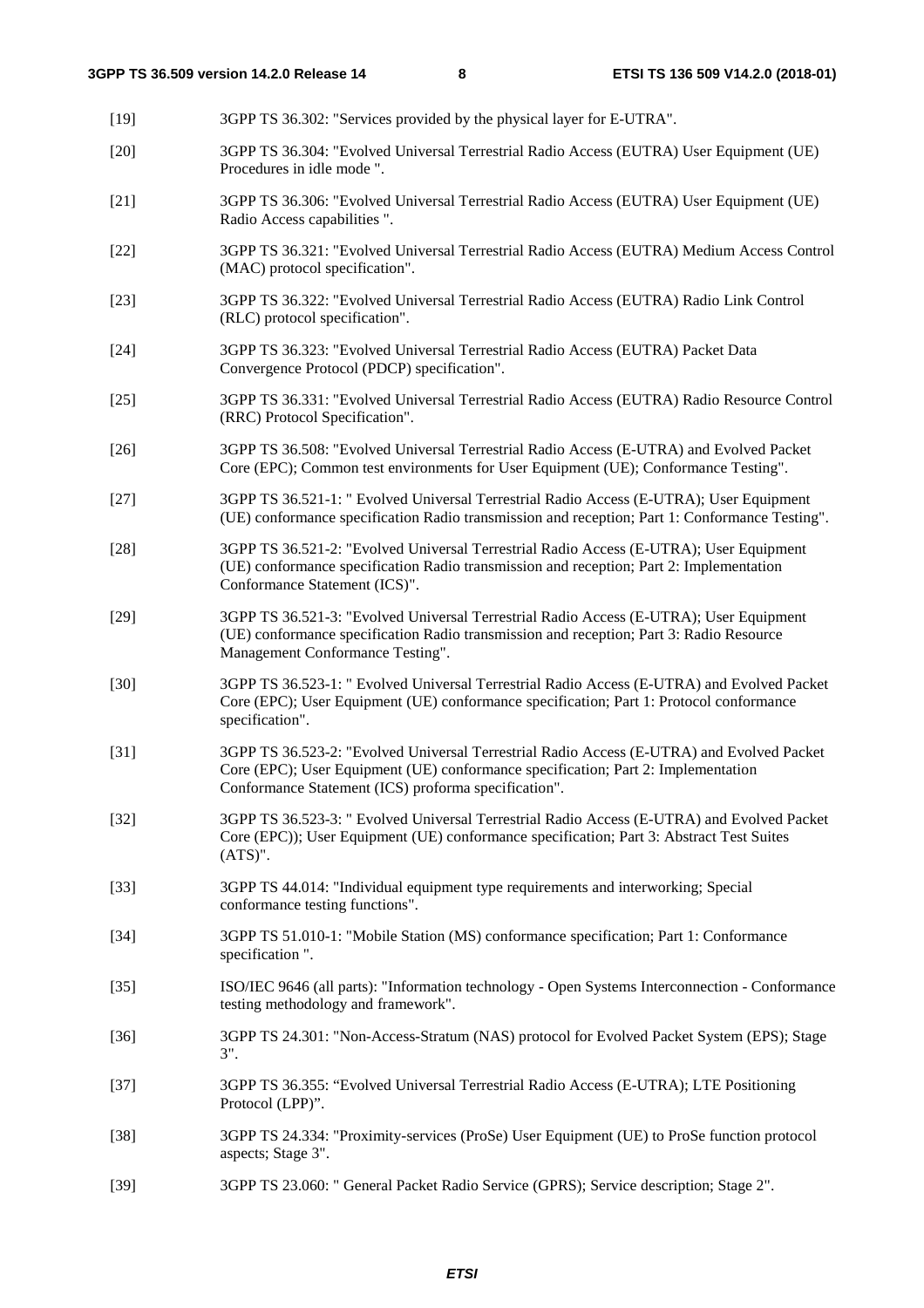# 3 Definitions and abbreviations

### 3.1 Definitions

For the purposes of the present document, the terms and definitions given in TR 21.905 [1] apply, unless specified below:

**Uni-directional Data Radio Bearer**: Data radio bearer identified by a data radio bearer identifier capable to deliver data only in downlink or uplink

**Bi-directional Data Radio Bearer**: Data radio bearer identified by a data radio bearer identifier capable to deliver data in both downlink and uplink

**Logical Test Interface:** interface which provides the logical service to interwork and to communicate between UE and System Simulator during the test of a UE

**SS (System Simulator):** test system (or equipment) that drives the test process with UE, like eNB (evolved Node B) simulator

**TC (Test Control):** UE protocol entity used by the SS to control the UE specific testing functions

**UE (User Equipment):** user equipment as defined in [1] that is under test

**User:** test user, who handles the test and measurement process via the logical test interface

**UE uplink Rate control entity**: The UE entity in a UE supporting Control Plane CIoT EPS optimization that is handling the UE uplink rate control of control plane messages carrying user data as specified in [36] TS 24.301 clause 6.3.8 (Serving PLMN rate control) and in [36] TS 24.301 clause 6.3.9 (APN rate control).

**EMM SAP for control plane user data**: The service access point to the EMM sublayer for control plane user data handling the UE uplink rate control entity for uplink transmissions of the User data container via ESM DATA TRANSPORT messages.

**SMR SAP for control plane user data**: The service access point to the SMR entity for uplink SMS user data handling for uplink transmissions of the RP User data element in Uplink NAS Transport messages. For details on SMR entity and SM-RP protocol see [39].

### 3.2 Abbreviations

For the purposes of the present document, the abbreviations specified in TR 21.905 [1] apply, with any additional abbreviations specified below:

| <b>DRB</b>        | Data Radio Bearer                              |
|-------------------|------------------------------------------------|
| <b>EMM</b>        | <b>EPS Mobility Management</b>                 |
| <b>E-MBMS</b>     | Evolved Multimedia Broadcast Multicast Service |
| <b>ENB</b>        | Evolved Node B                                 |
| <b>EPS</b> Bearer | <b>Evolved Packet System Bearer</b>            |
| <b>ESM</b>        | <b>EPS</b> Session Management                  |
| LB                | Loop Back                                      |
| <b>MAC</b>        | Media Access Control                           |
| <b>MBMS</b>       | Multimedia Broadcast Multicast Service         |
| <b>MBS</b>        | Metropolitan Beacon System                     |
| <b>MTC</b>        | Main Test Component                            |
| ProSe             | Proximity-based Services                       |
| <b>RAB</b>        | Radio Access Bearer                            |
| RMC               | Reference Measurement Channel                  |
| <b>ROHC</b>       | <b>Robust Header Compression</b>               |
| <b>SDF</b>        | Service Data Flow                              |
| <b>SMR</b>        | Short Message Relay (entity)                   |
| SS                | <b>System Simulator</b>                        |
| ТC                | <b>Test Control</b>                            |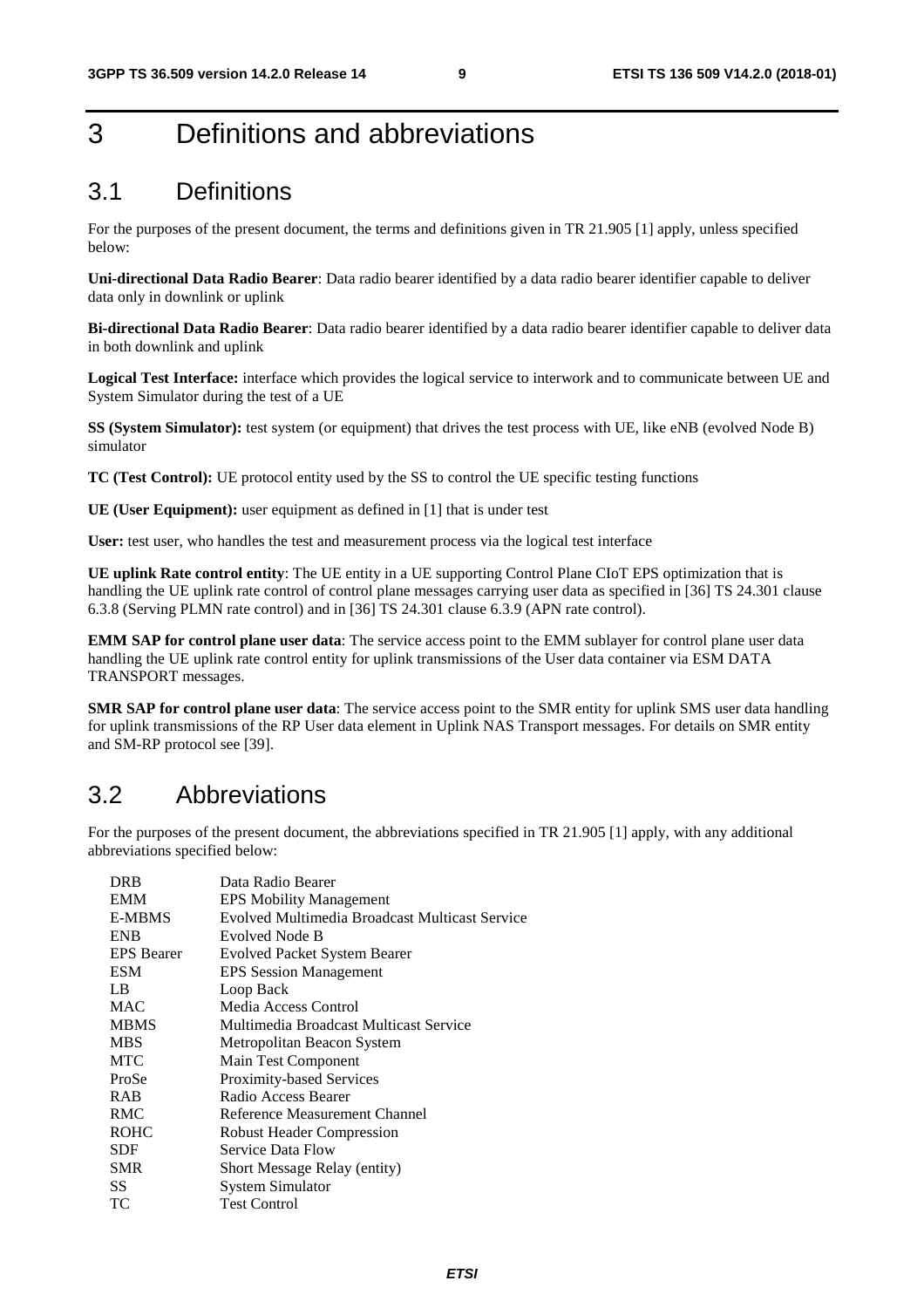| SC         | Single-cell           |
|------------|-----------------------|
| <b>PTM</b> | point-to-multipoint   |
| V2X        | Vehicle-to-Everything |

# 4 UE special conformance test functions

### 4.1 General description

The SS performs activation and deactivation of the conformance test functions in the UE by sending Security Protected NAS Layer 3 messages or AT commands. Apart from sending the appropriate deactivation command to the UE the functions shall be deactivated by:

switching off the UE; or

by removing the USIM.

The following special UE conformance testing functions can be activated (and deactivated):

- UE test loop function;
- Electrical Man Machine Interface (EMMI).

The following Test Control (TC) procedures are used to control the UE test loop function:

- Close UE test loop;
- Open UE test loop.

### 4.2 Requirements for UE support of test functions

Whether or not a particular test function should be supported by the UE for facilitating the UE conformance testing is explicitly indicated throughout the present specification. The use of the word "mandatory" in the present specification shall be understood as a particular requirement being mandatory for performing UE conformance testing.

# 5 Test Control (TC) protocol procedures and test loop operation

### 5.1 General description

The UE test loop function provides access to isolated functions of the UE via the radio interface without introducing wherever possible new physical interfaces just for the reason of conformance testing.

- NOTE 0: One exception from the rule above is the UE test loop mode E when used for V2X out-of-coverage test scenarios which require an additional physical interface for the transmission of AT commands. This has been based on the assumption that V2X devices will normally provide such interface for other than testing purposes e.g. for device configuration.
- NOTE 1: It should be emphasised that the UE test loop function only describes the functional behaviour of the UE with respect to its external interfaces; physical implementation of the UE test loop function is completely left open to the manufacturer.

The UE test loop function is activated by transmitting the appropriate TC message to the UE, see clause 6.

The UE test loop function can be operated in different loopback modes:

- UE test loop mode A;
- UE test loop mode B;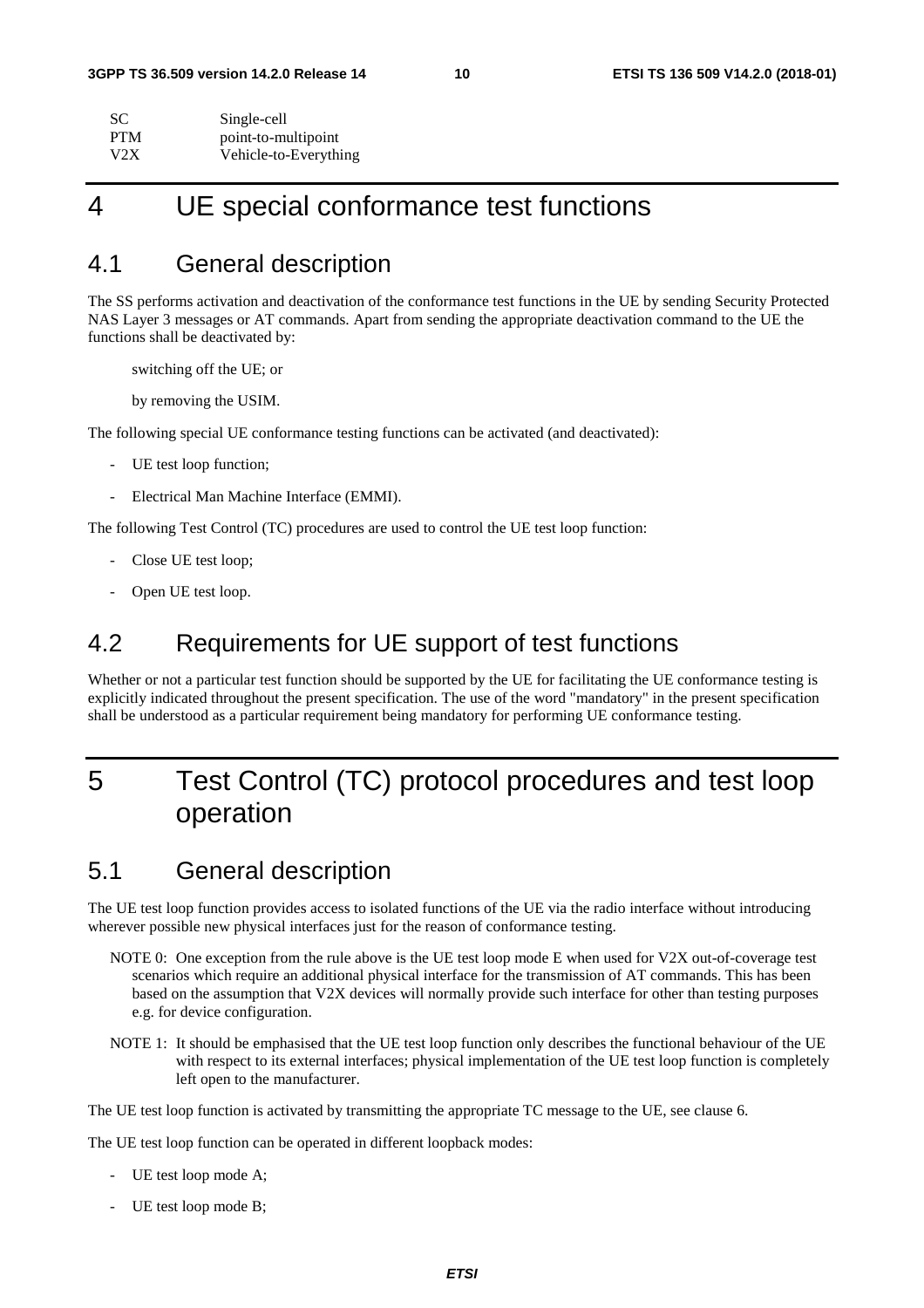- UE test loop mode C;
- UE test loop mode D;
- UE test loop mode E;
- UE test loop mode F;
- UE test loop mode G;
- UE test loop mode H;
- UE test loop mode I.

UE test loop mode A provides loopback of PDCP SDUs for bi-directional data radio bearers while UE is operating in E-UTRA or NB-IoT mode. The downlink PDCP SDUs received by the UE on each bi-directional data radio bearer are returned on the same radio bearer regardless of the PDCP SDU contents and of the TFT of the associated EPS bearer context [36].

UE test loop mode B provides loopback of PDCP SDUs (E-UTRA and UTRA), SNDCP PDUs (GSM/GPRS) and RLP PDUs (CDMA2000) for bi-directional EPS bearers while UE is operated in E-UTRA, NB-IoT, UTRA, GSM/GPRS or CDMA2000 modes. When operating in E-UTRA, NB-IoT, UTRA or GSM/GPRS then the downlink PDCP SDUs or SNDCP PDUs received by the UE on all bi-directional data radio bearers are returned by the UE on the data radio bearer associated with an EPS bearer context with a TFT matching the TCP/UDP/IP protocol information within the PDCP SDU or SNDCP SDU [36]. When operating in CDMA2000 modes, the downlink RLP PDUs received by the UE on all bi-directional data radio bearers are returned by the UE on the data radio bearer with the smallest identity, regardless of the RLP PDU content and of the TFT of the associated EPS bearer context.

NOTE 2: When multiple PDN connections are established (or multiple Primary PDP Contexts are active), it is assumed that different IP addresses are allocated to the UE by the SS on each PDN.

UE test loop mode C provides counting of successfully received MBMS Packets on a given MTCH while UE is operating in E-MBMS/E-UTRA mode. For E-MBMS then one or more MTCHs are multiplexed on a MCH. MBMS packets for a MTCH are delivered as one RLC SDU per MBMS packet segmented into one or more RLC UMD PDUs.

UE test loop mode D provides means for announcing or monitoring of ProSe Direct Discovery messages on SL-DCH, as specified by the test loop mode D setup IE in the CLOSE UE TEST LOOP message. In particular, for discovery monitor operation, UE test loop mode D provides counting of successfully received SL-DCH MAC SDUs while the UE is operating in ProSe Direct Discovery/E-UTRA mode. For discovery announce operation, UE test loop mode D provides trigger for transmission of ProSe Direct Discovery message on SL-DCH.

- NOTE 3: UE test loop mode D is intended for RF/RRM testing purposes.
- NOTE 4: ProSe Direct Discovery messages on the PC5 interface are delivered as one MAC SDU per ProSe Direct Discovery message.

UE test loop mode E provides means for either transmit or receive of ProSe Direct or V2X Communication packets, as specified by the test loop mode E setup IE in the CLOSE UE TEST LOOP message. In particular, for communication receive operation, UE test loop mode E provides counting of successfully received STCH PDCP SDUs and PSCCH PHY transport blocks while the UE is operating in ProSe Direct or V2X Communication/E-UTRA mode. For communication transmit operation, UE test loop mode E provides trigger for transmission of ProSe Direct or V2X Communication packets. For the V2X out-of-coverage scenarios this trigger utilises AT commands and requires an appropriate physical interface.

- NOTE 5: Void
- NOTE 6: The Application trigger required to force the UE to start or stop a particular ProSe Service is out of the scope of the test loop modes D and E.

UE test loop mode F provides counting of successfully received MBMS Packets on a given SC-MTCH while UE is operating in SC-PTM/E-UTRA mode. For SC-PTM one SC-MTCH is transmitted on a DL-SCH. MBMS packets for a SC-MTCH are delivered as one RLC SDU per MBMS packet segmented into one or more RLC UMD PDUs.

UE test loop mode G provides loopback of the User data container content of any received downlink ESM DATA TRANSPORT message in uplink. The received data can be configured to be either returned via the UE EMM entity (before the UE uplink rate control entity) or as a RLC SDU to the SRB RLC entity (SRB1bis for NB-IoT UE or to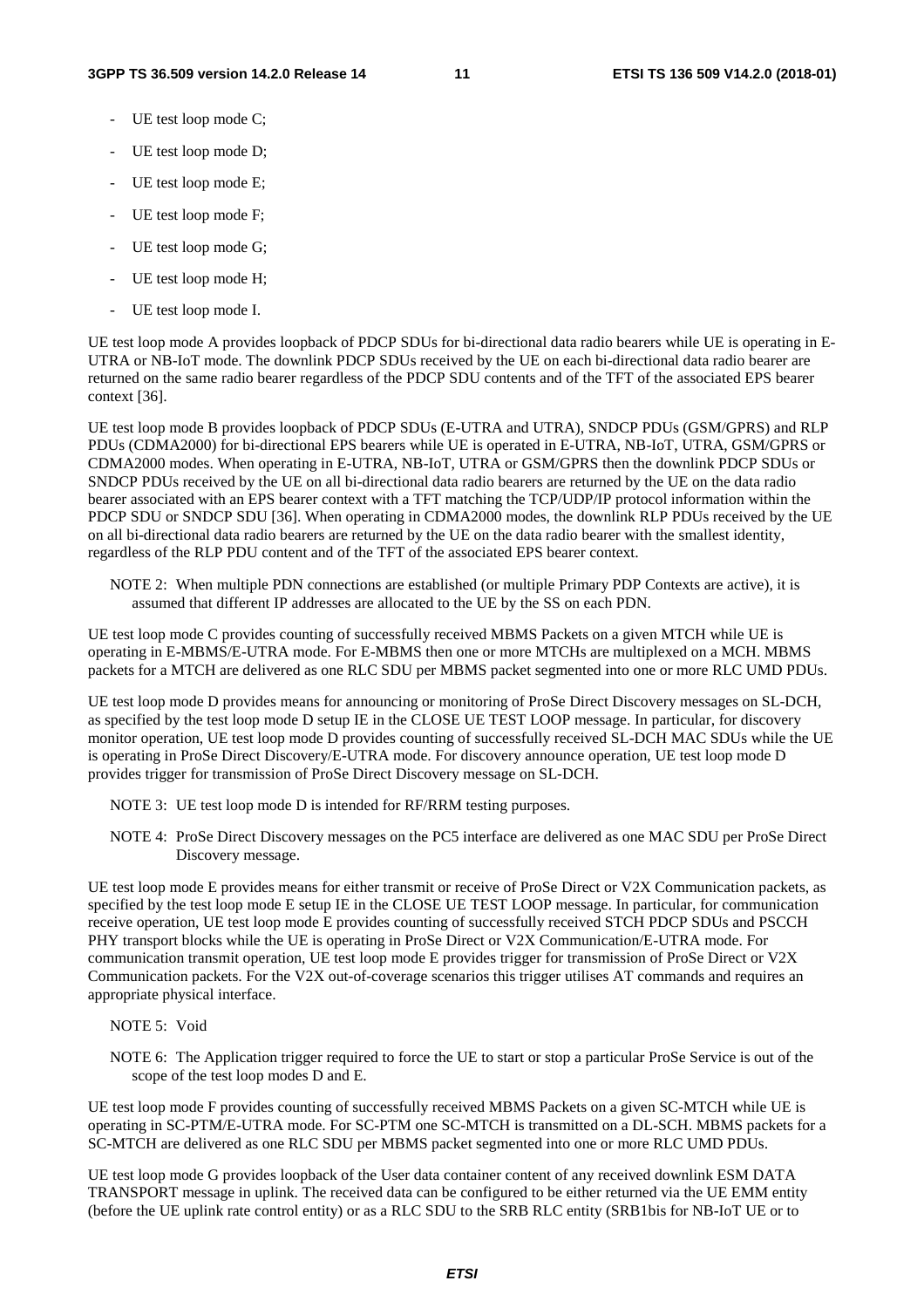SRB2 for E-UTRA UE). UE test loop mode G may be configured to delay the uplink loopback of user data. UE test loop mode G may also be configured to repeat the received user data of the User data container in uplink to generate higher data rates in uplink.

UE test loop mode H provides loopback of the RP User data element (including the SMS user data in the TPDU) of any received downlink RP-DATA message in uplink. The received data can be configured to be either returned via the UE SMR entity or as a RLC SDU to the SRB RLC entity (SRB1bis for NB-IoT UE or to SRB2 for E-UTRA UE). UE test loop mode H may be configured to delay the uplink loopback of SMS user data. UE test loop mode H may also be configured to repeat the received SMS user data in uplink to generate higher data rates in uplink.

- NOTE 7: UE test loop mode G and H are intended for control plane data testing for UEs supporting EPS services with Control Plane CIoT EPS optimization.
- NOTE 8: The delay timer for UE test loop mode G and H is triggered by the first reception of user data after the reception of a CLOSE UE TEST LOOP TC message. While the delay timer is running only the user data received in the latest ESM DATA TRANSPORT or SMS message is buffered.
- NOTE 9: The repetition of uplink transmission of uplink messages carrying data can be configured as 0 (no data returned), 1 (the same content and size of user date as received in downlink is returned) or value  $N > 1$ (user data corresponding to N times repetition of the received user data is returned in uplink).

UE test loop mode I provides loopback of the IP PDUs received in User data container content of downlink ESM DATA TRANSPORT message in uplink via the UE uplink TFT hander and the UE EMM entity (before the UE uplink rate control entity).

NOTE 10: UE test loop mode I is intended for control plane data testing for UEs supporting EPS services with Control Plane CIoT EPS optimization.

UE test loop mode A is mandatory to all E-UTRA UEs and all NB-IoT UEs supporting user plane data transfer.

UE test loop mode B for operation in E-UTRA mode is mandatory to all E-UTRA UEs and all NB-IoT UEs supporting user plane data transfer.

UE test loop mode B for operation in UTRA mode is mandatory to all E-UTRA UEs supporting UTRA radio access.

UE test loop mode B for operation in GSM/GPRS mode is mandatory to all E-UTRA UEs supporting GSM/GPRS radio access.

UE test loop mode B for operation in CDMA2000 mode is mandatory to all E-UTRA UEs supporting CDMA2000 radio access.

UE test loop mode C is mandatory for E-UTRA UEs supporting E-MBMS.

UE test loop mode D is mandatory for E-UTRA UEs supporting ProSe Direct Discovery.

UE test loop mode E is mandatory for E-UTRA UEs supporting ProSe Direct or V2X Communication.

UE test loop mode F is mandatory for E-UTRA UEs supporting SC-PTM.

UE test loop mode G is mandatory for UEs supporting Control Plane CIoT EPS optimization and control plane data transfer using the ESM DATA TRANSFER procedure.

UE test loop mode H is mandatory for UEs supporting Control Plane CIoT EPS optimization and control plane data transfer using SMS.

UE test loop mode I is mandatory for UEs supporting Control Plane CIoT EPS optimization and control plane data transfer using the ESM DATA TRANSFER procedure.

Support of UPDATE UE LOCATION INFORMATION is optional for all E-UTRA UEs with the exception of E-UTRA UEs supporting ProSe Direct Communication for which it is mandatory.

For E-UTRA UE supporting multiple radio access technologies then UE reception of Test Control messages is limited to UE operating in E-UTRA mode, while continuation of loopback of user data is provided over the change to other UE supported radio access technologies.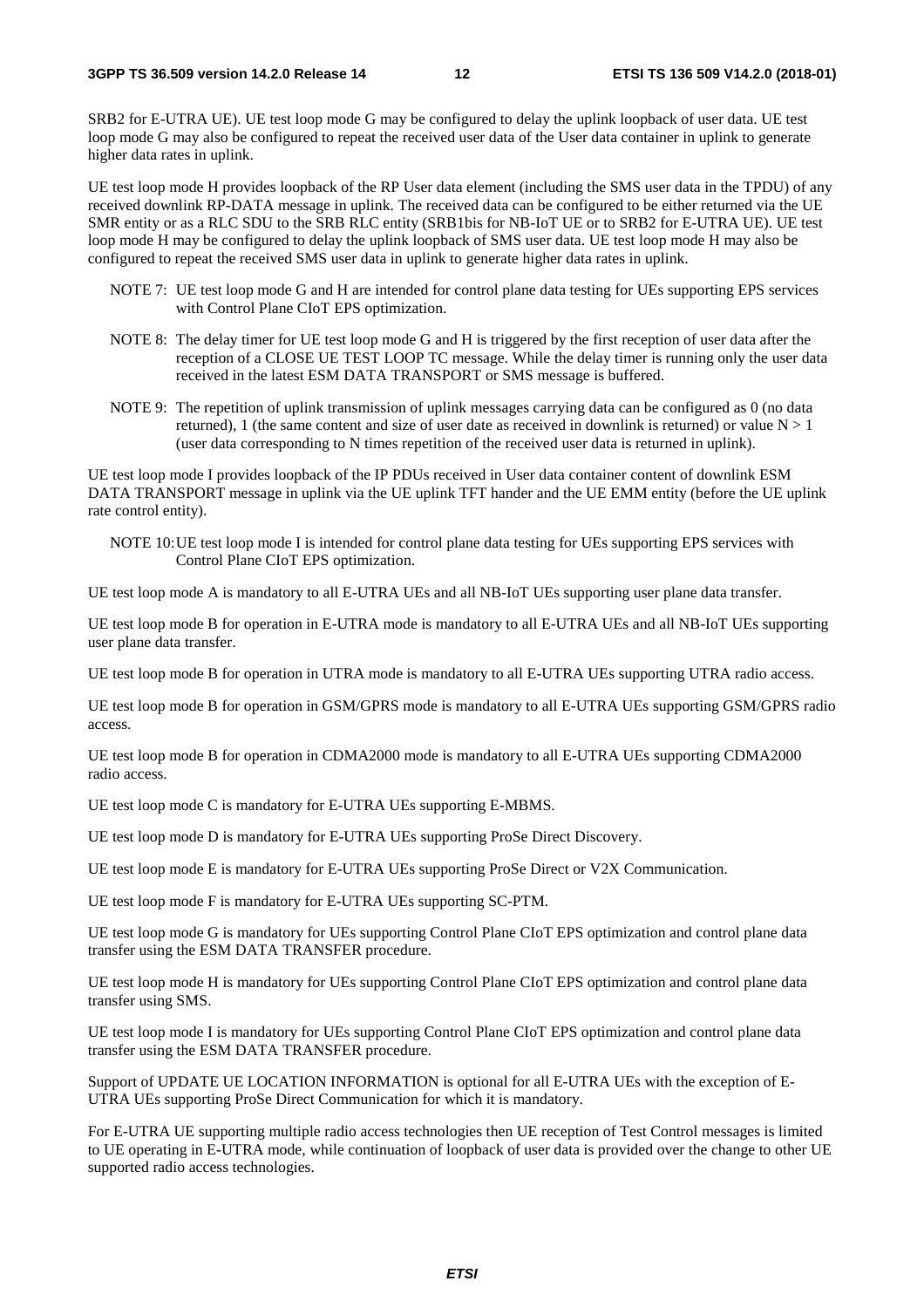#### **3GPP TS 36.509 version 14.2.0 Release 14 13 ETSI TS 136 509 V14.2.0 (2018-01)**

UE test loop mode B for operation in UTRA, GSM/GPRS and CDMA2000 mode is only applicable for loopback of user data in PS domain.

The TC entity may be seen as a L3 or a NAS entity.

Figure 5.1-1 shows a functional block diagram of UE test loop function for TC entity and UE test loop mode A. The loopback of PDCP SDUs for UE test loop mode A is specified in sub clause 5.4.3.

Figure 5.1-2 shows a functional block diagram of UE test loop function for TC entity and UE test loop mode B. The loopback of IP PDUs/PDCP SDUs for UE test loop mode B and UE in E-UTRA mode is specified in subclauses 5.4.4.2 and 5.4.4.3.

Figure 5.1-3 shows a functional block diagram of UE test loop function for UE test loop mode B and UE operating in UTRA mode. The loopback of IP PDUs/PDCP SDUs for UE test loop mode B and UE in UTRA mode is specified in subclauses 5.4.4.4 and 5.4.4.5.

Figure 5.1-4 shows a functional block diagram of UE test loop function for UE test loop mode B for UE operating in GSM/GPRS mode. The loopback of IP PDUs/SNDCP SDUs for UE test loop mode B and UE in GSM/GPRS mode is specified in subclauses 5.4.4.6 and 5.4.4.7.

Figure 5.1-5 shows a functional block diagram of UE test loop function for UE test loop mode B for UE operating in CDMA2000 mode. The loopback of IP PDUs/RLP SDUs for UE test loop mode B and UE in CDMA2000 mode is specified in subclauses 5.4.4.8 and 5.4.4.9.

Figure 5.1-6 shows a functional block diagram of UE test loop function for TC entity and UE test loop mode C. The MBMS Packet Counter function for UE test loop mode C is specified in sub clause 5.4.4.a. The MBMS Packet Counter function is limited to count successfully received MBMS packets on one MTCH configured by the SS when UE test loop mode C is activated.

Figure 5.1-7 and Figure 5.1-8 show a functional block diagram of the UE test loop mode for TC entity and UE test loop mode D. The ProSe Direct Discovery Packet Counter function for UE test loop mode D is specified in clause 5.4.4b. The ProSe Direct Discovery packet counter function is limited to count successfully received SL-DCH MAC SDUs when UE test loop mode D is activated.

Figure 5.1-9 and Figure 5.1-10 show a functional block diagram of the UE test loop mode for TC entity and UE test loop mode E for UE supporting ProSe Direct, or, V2X when UE is in in-coverage state. Figure 5.1-9a and Figure 5.1- 10a show a functional block diagram of the UE test loop mode for TC entity and UE test loop mode E for UE supporting V2X when UE is in out-of-coverage state; the Electrical Man Machine Interface (EMMI) required for facilitating the AT commands transmission is specified in clause 8. The ProSe Direct or V2X Communication Packet Counter function for UE test loop mode E is specified in clause 5.4.4c. The ProSe Direct or V2X Communication packet counter function is limited to count successfully received STCH PDCP SDUs and PSCCH PHY Transport blocks when the UE test loop mode E is activated.

Figure 5.1-11 shows a functional block diagram of UE test loop function for TC entity and UE test loop mode F. The SC-PTM Packet Counter function for UE test loop mode F is specified in sub clause 5.4.4.d. The SC-PTM Packet Counter function is limited to count successfully received MBMS packets on one SC-MTCH configured by the SS when UE test loop mode F is activated.

Figure 5.1-12 shows a functional block diagram of UE test loop function for TC entity and UE test loop mode G when User data container content received in a downlink ESM DATA TRANSFER message is configured to be returned in uplink via the EMM entity. Figure 5.1-13 shows a functional block diagram of UE test loop function for TC entity and UE test loop mode G when User data container content received in a downlink ESM DATA TRANSFER message is configured to be returned in uplink in a RLC SDU via the SRB1bis/SRB2 RLC AM entity. The UE test loop mode G mode of operation is specified in sub clause 5.4.4e.

Figure 5.1-14 shows a functional block diagram of UE test loop function for TC entity and UE test loop mode H when TPDU data content (SMS user data) received in a downlink RP-DATA message is configured to be returned in uplink via the SMR entity. Figure 5.1-15 shows a functional block diagram of UE test loop function for TC entity and UE test loop mode H when TPDU data content (SMS user data) received in a downlink RP-DATA message is configured to be returned in uplink in a RLC SDU via the SRB1bis/SRB2 RLC AM entity. The UE test loop mode H mode of operation is specified in sub clause 5.4.4f.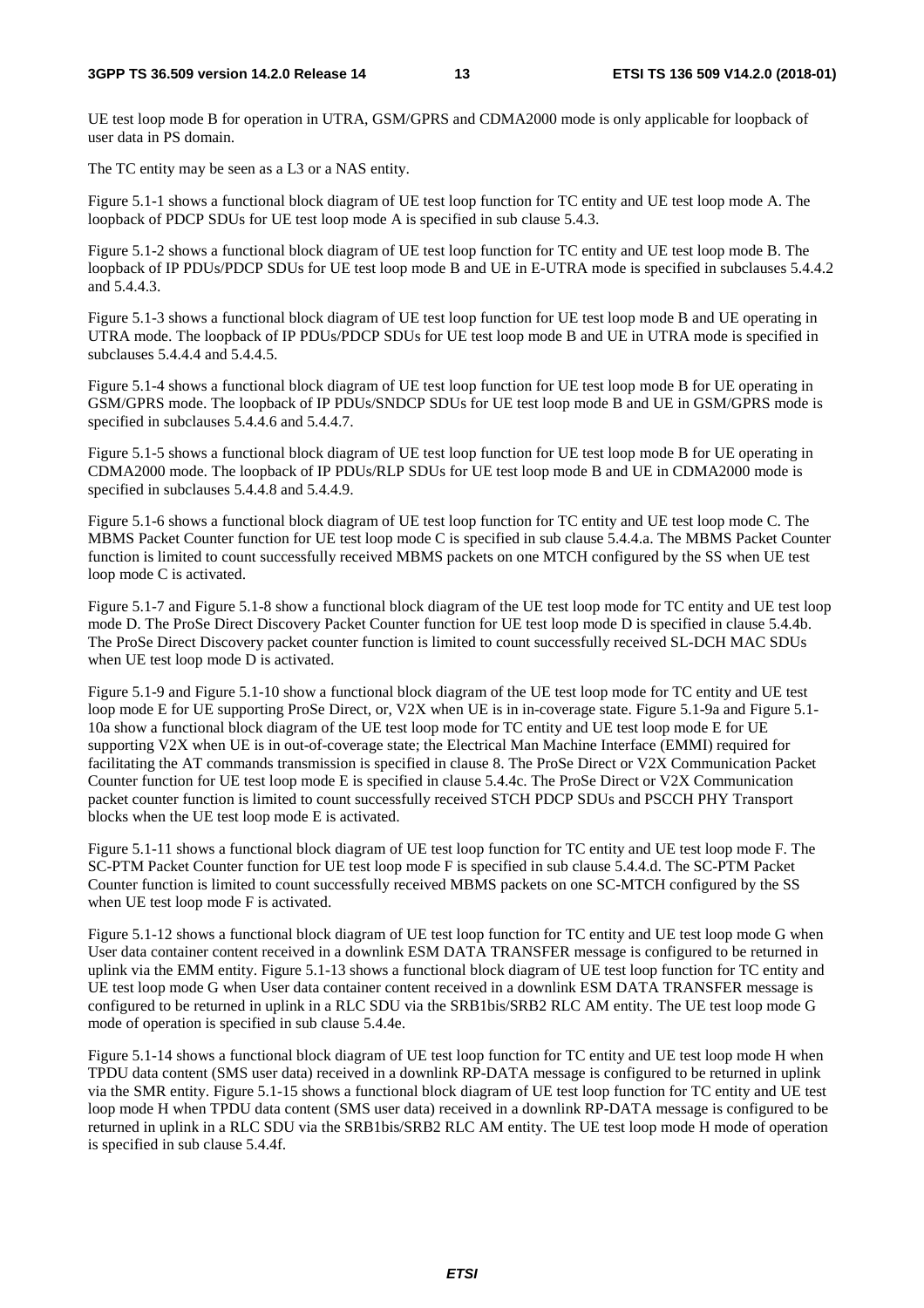Figure 5.1-16 shows a functional block diagram of UE test loop function for TC entity and UE test loop mode I when IP PDU received in User data container content in a downlink ESM DATA TRANSFER message is returned in uplink via the EMM entity. The UE test loop mode I mode of operation is specified in sub clause 5.4.4g.

NOTE 7: ROHC functionality in PDCP Layer 2 is optional for UE implementations.



**Figure 5.1-1: Model for Test Control and UE Test Loop Mode A on UE side for E-UTRA and NB-IoT**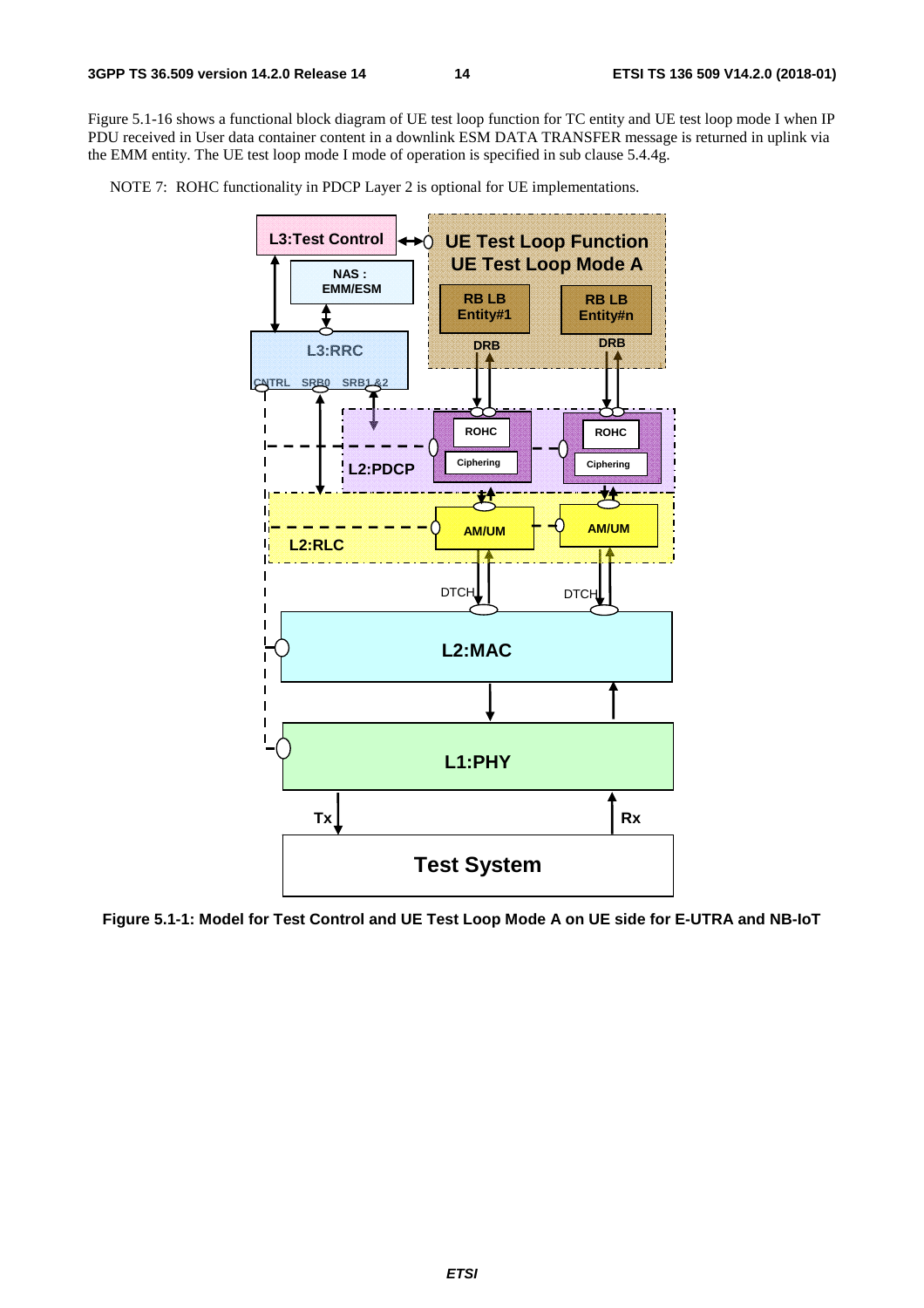

**Figure 5.1-2: Model for Test Control and UE Test Loop Mode B on UE side for E-UTRA and NB-IoT**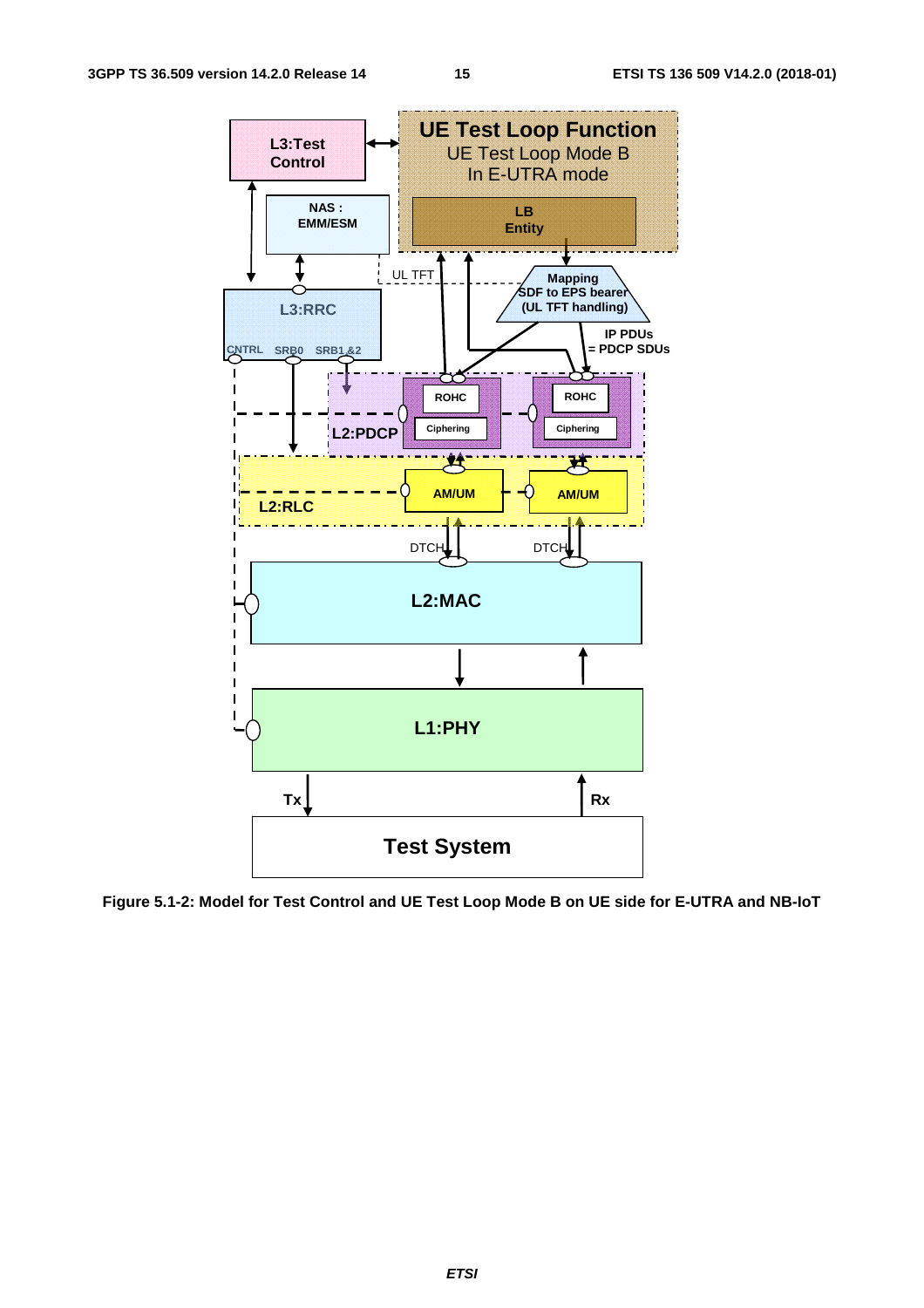

**Figure 5.1-3: Model for UE Test Loop Mode B on UE side for UTRA**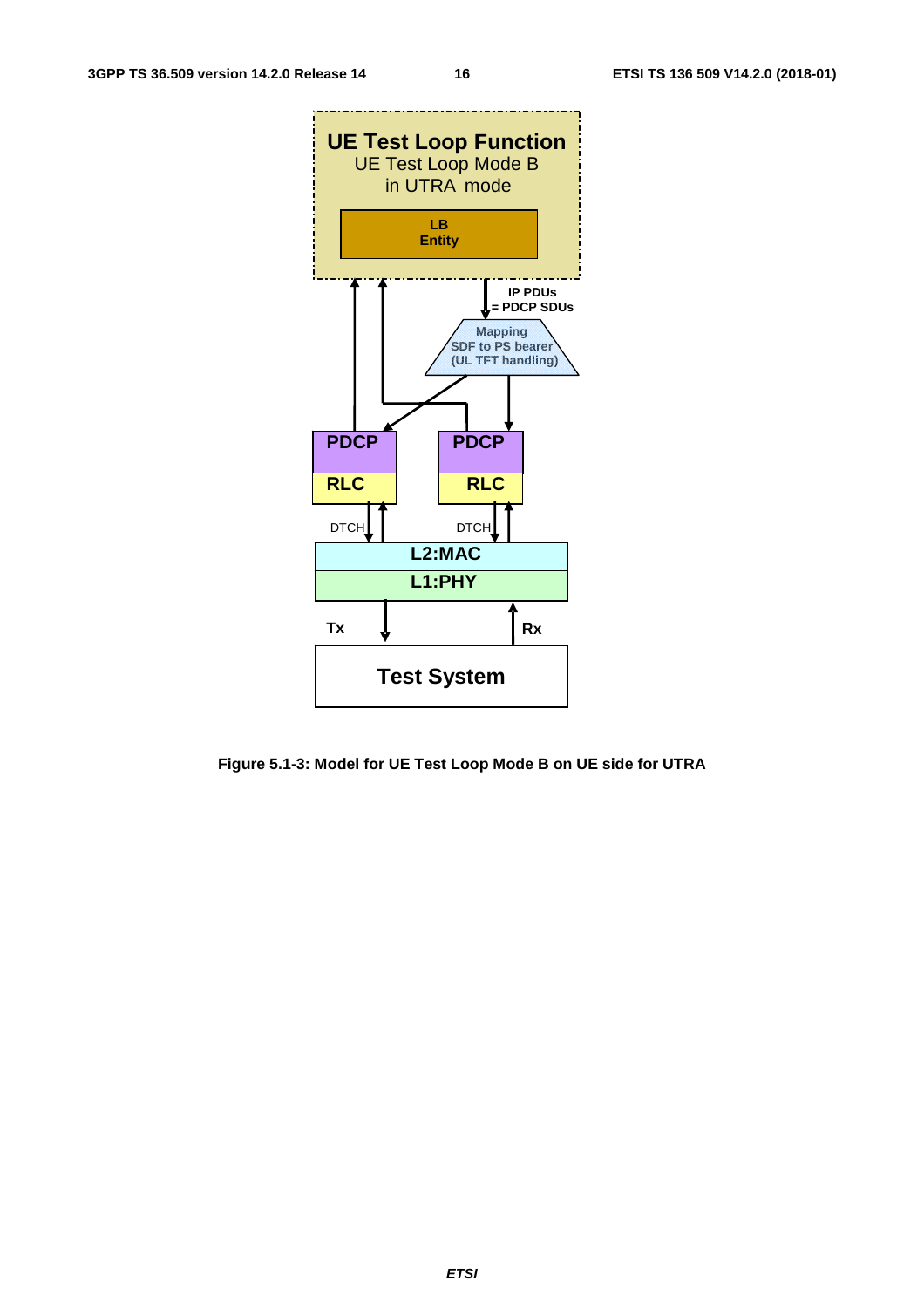

**Figure 5.1-4: Model for UE Test Loop Mode B on UE side for GSM/GPRS**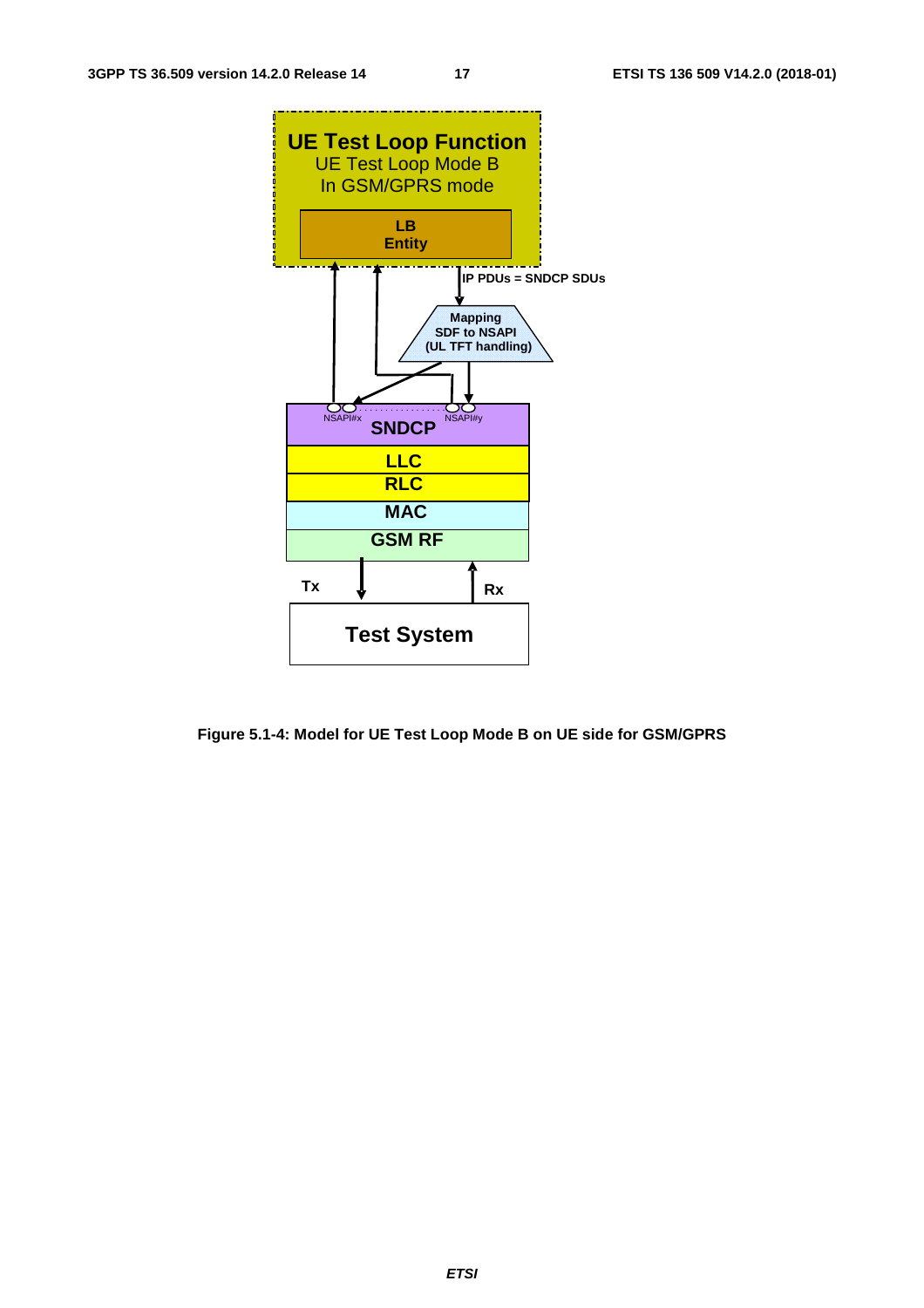

**Figure 5.1-5: Model for UE Test Loop Mode B on UE side for CDMA2000**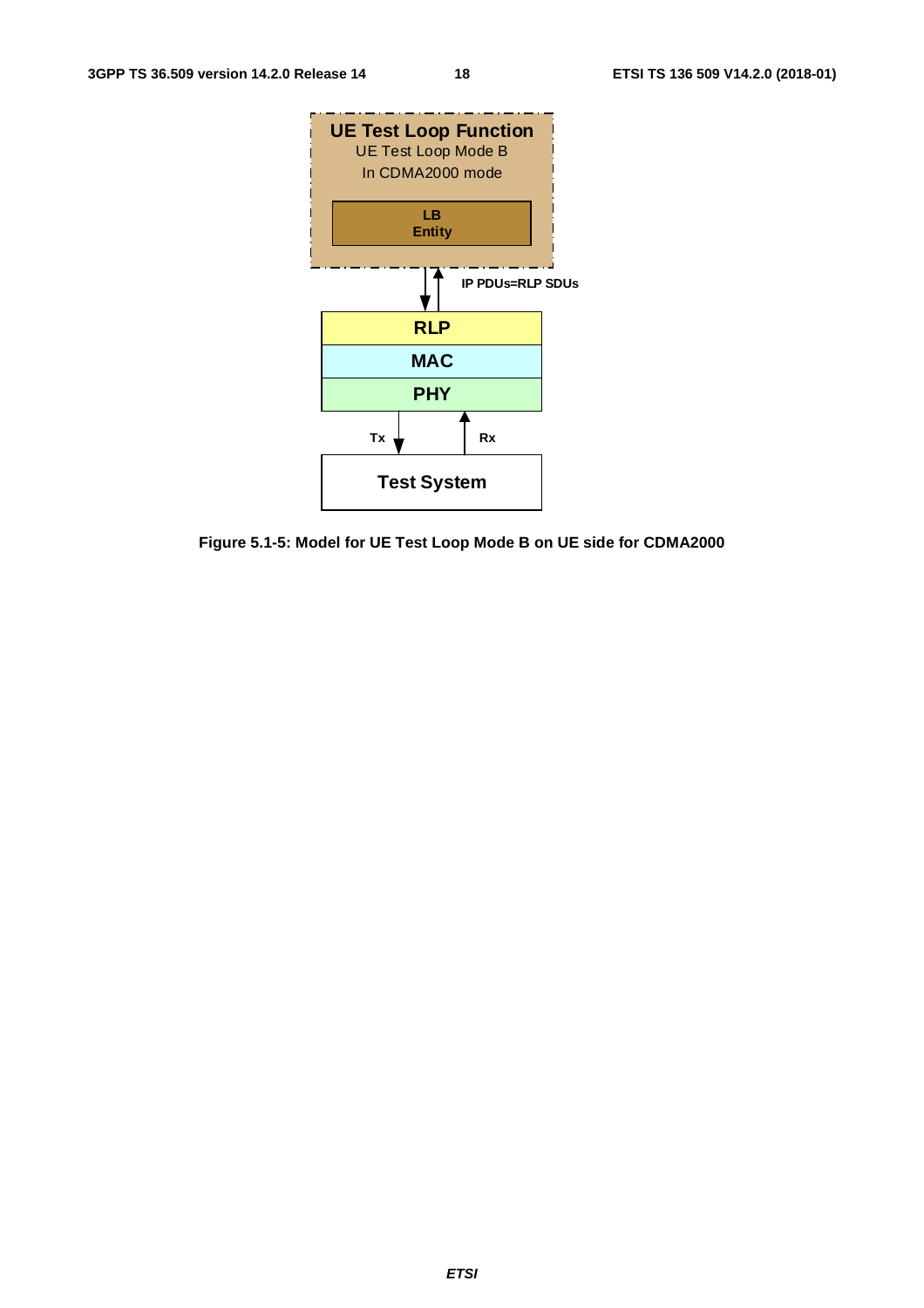

**Figure 5.1-6: Model for UE test loop mode C on UE side**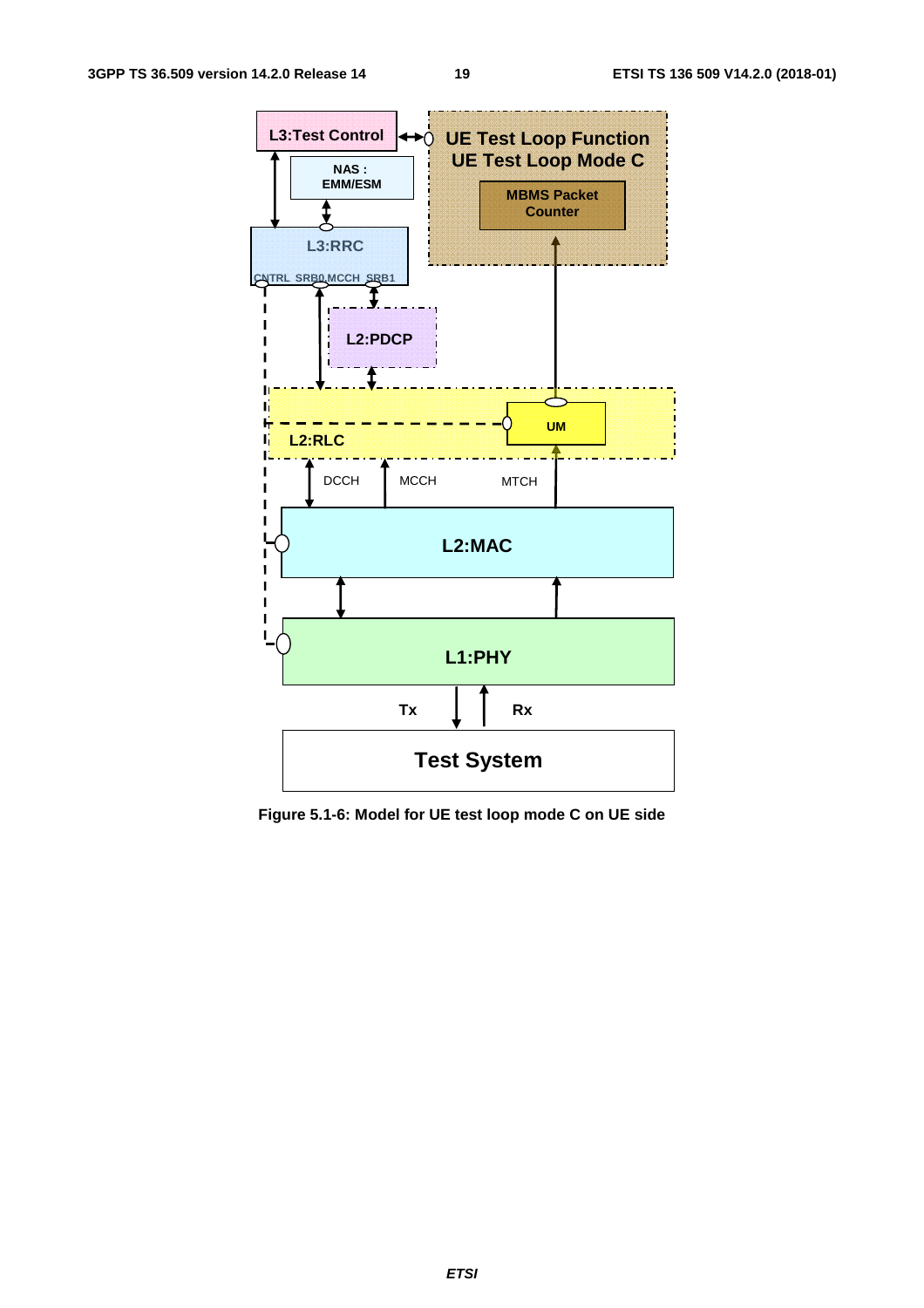

**Figure 5.1-7: Model for UE test loop mode D on UE side (when Discovery monitor is indicated in the UE test loop mode D setup IE)**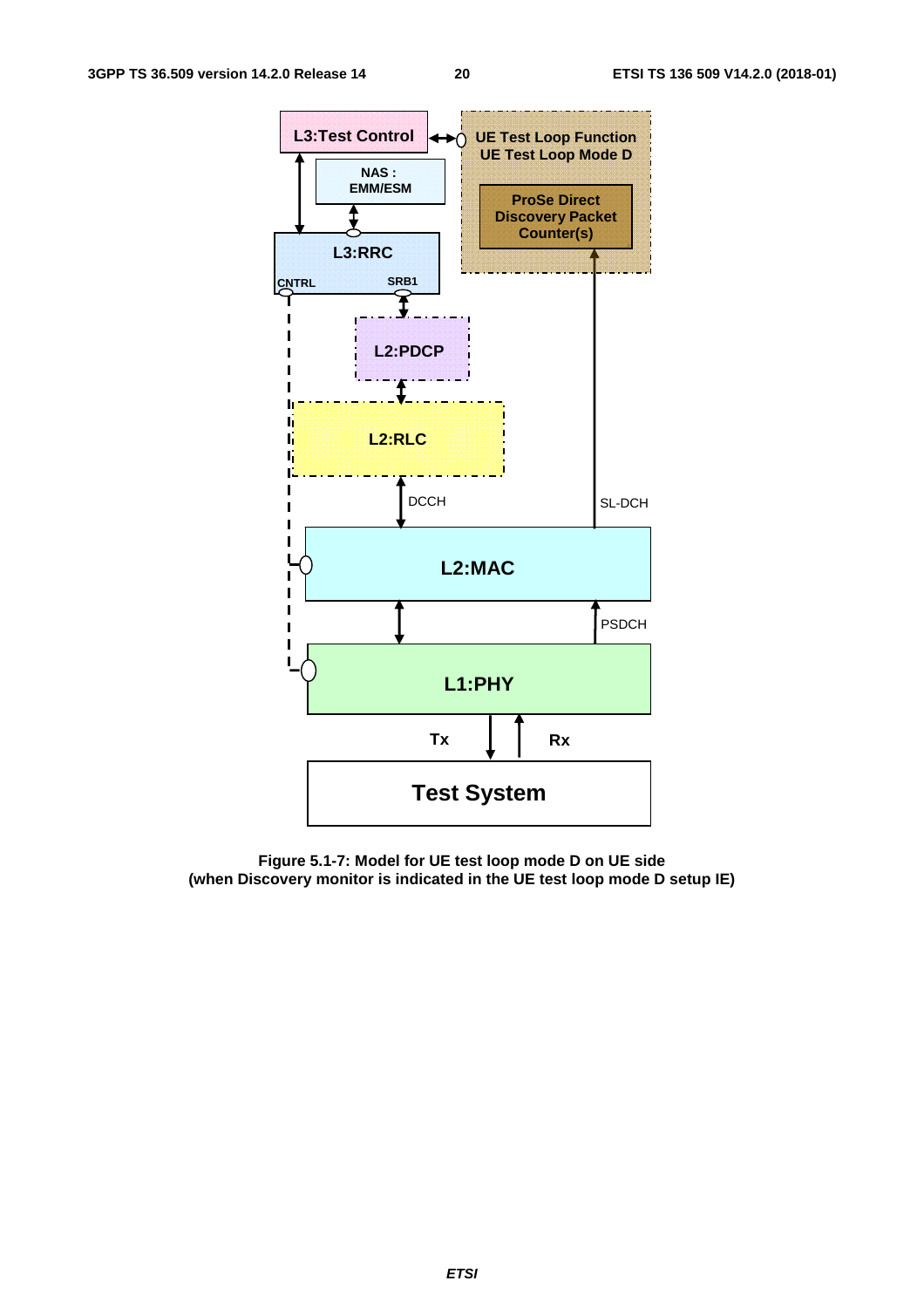

**Figure 5.1-8: Model for UE test loop mode D on UE side (when Discovery announce is indicated in the UE test loop mode D setup IE)**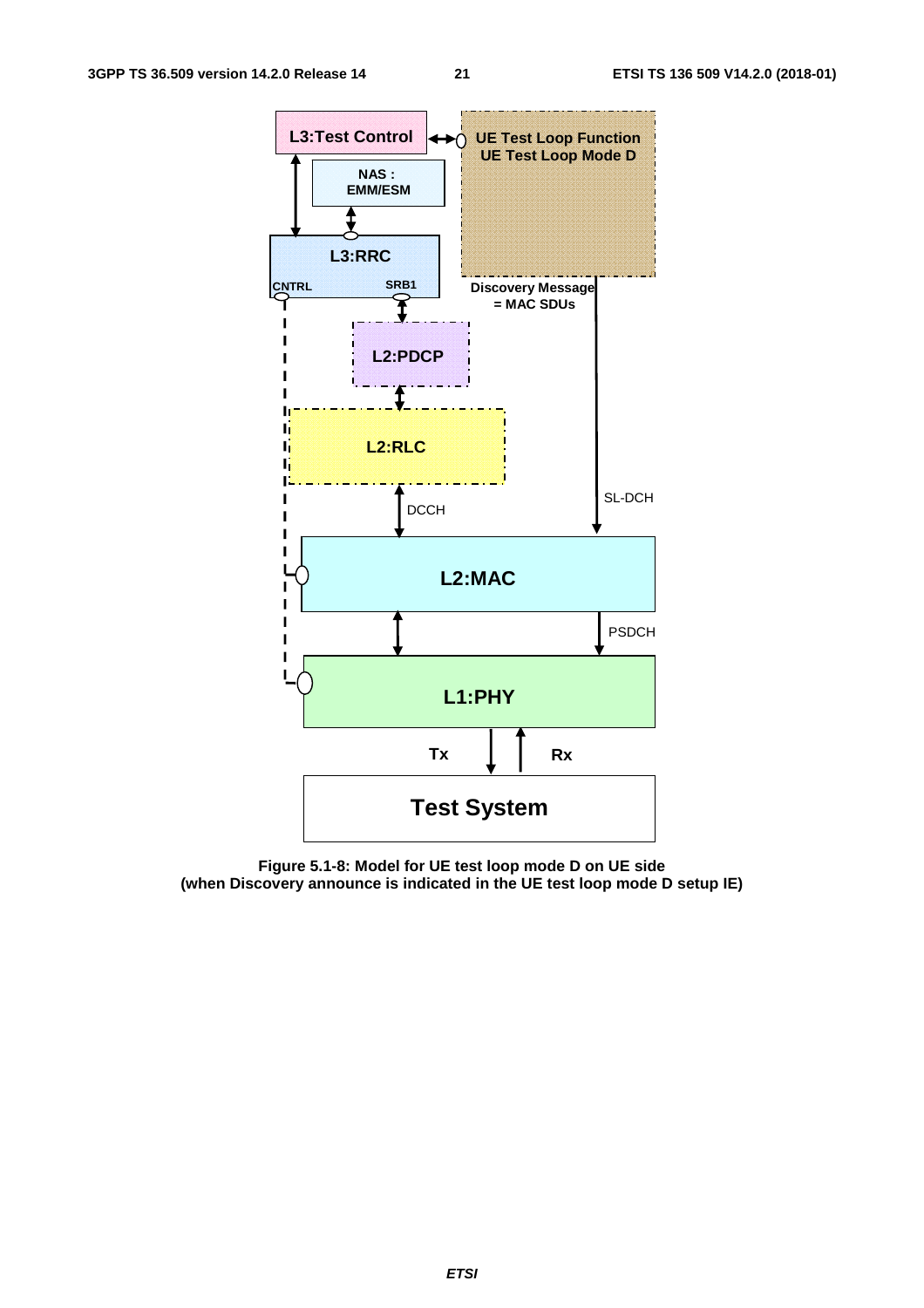

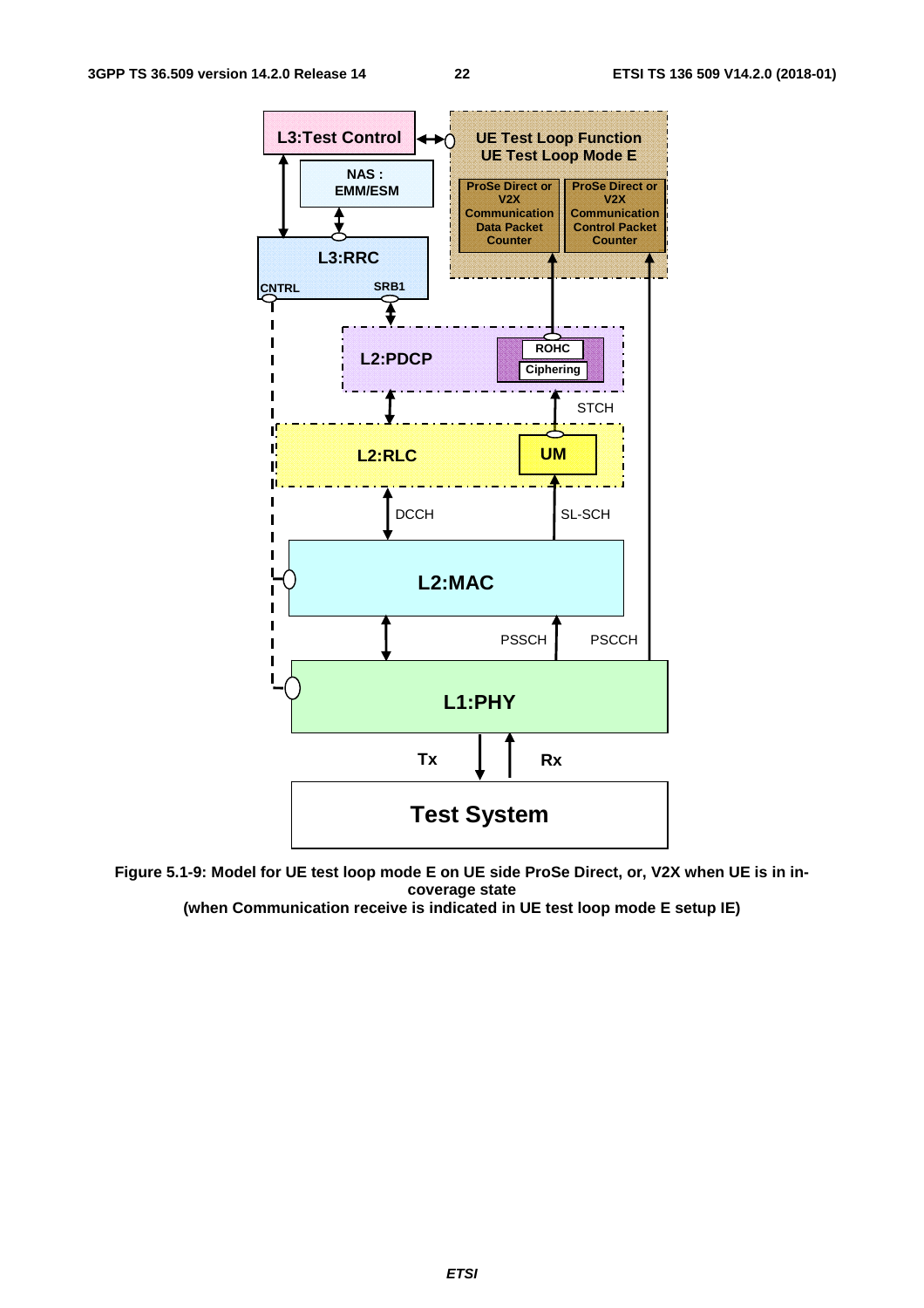

**Figure 5.1-9a: Model for UE test loop mode E on UE side based on AT commands V2X when UE is in out-of-coverage state** 

**(when Communication receive is indicated in UE test loop mode E setup IE)**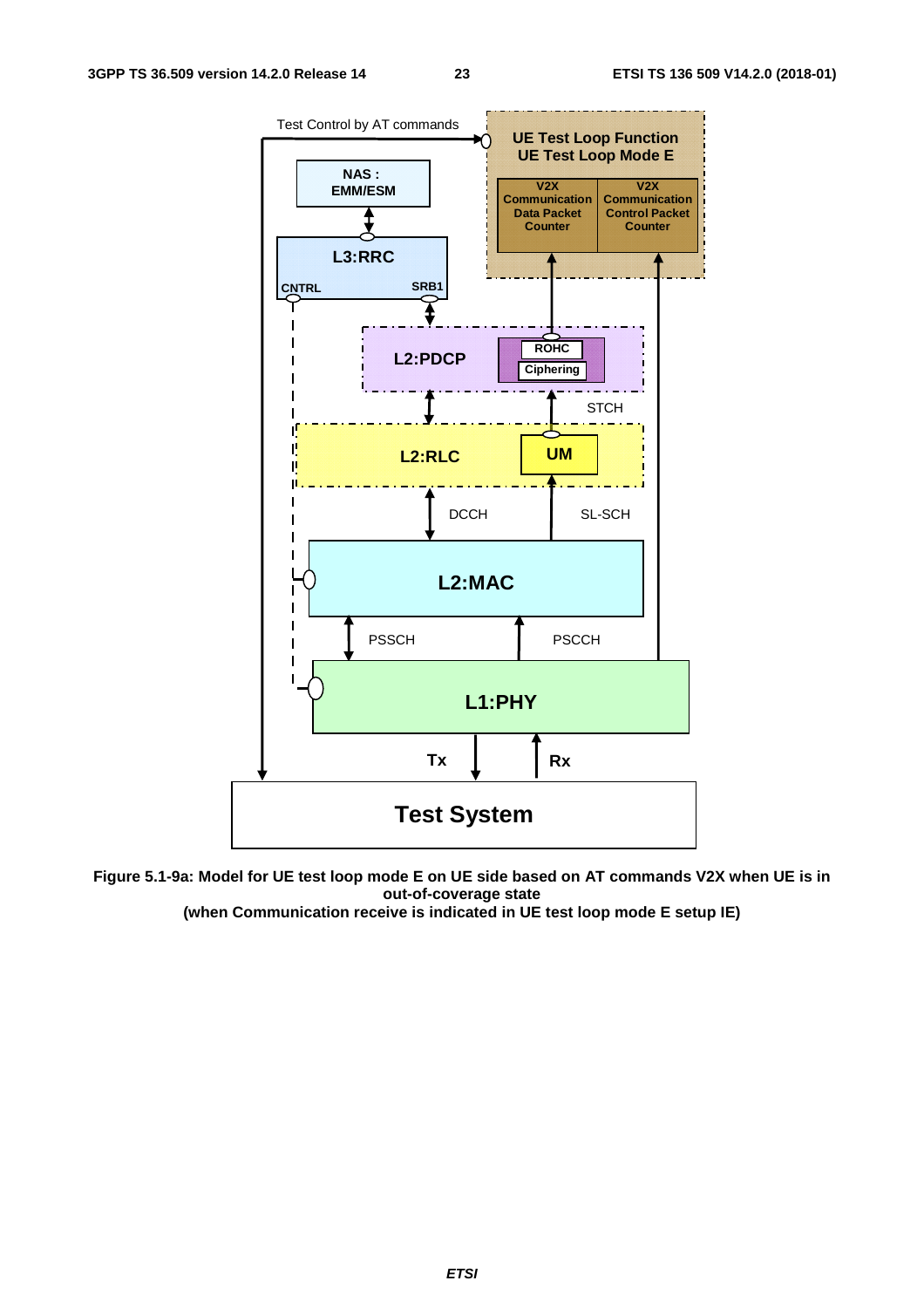



**(when Communication transmit is indicated in the UE test loop mode E setup IE)**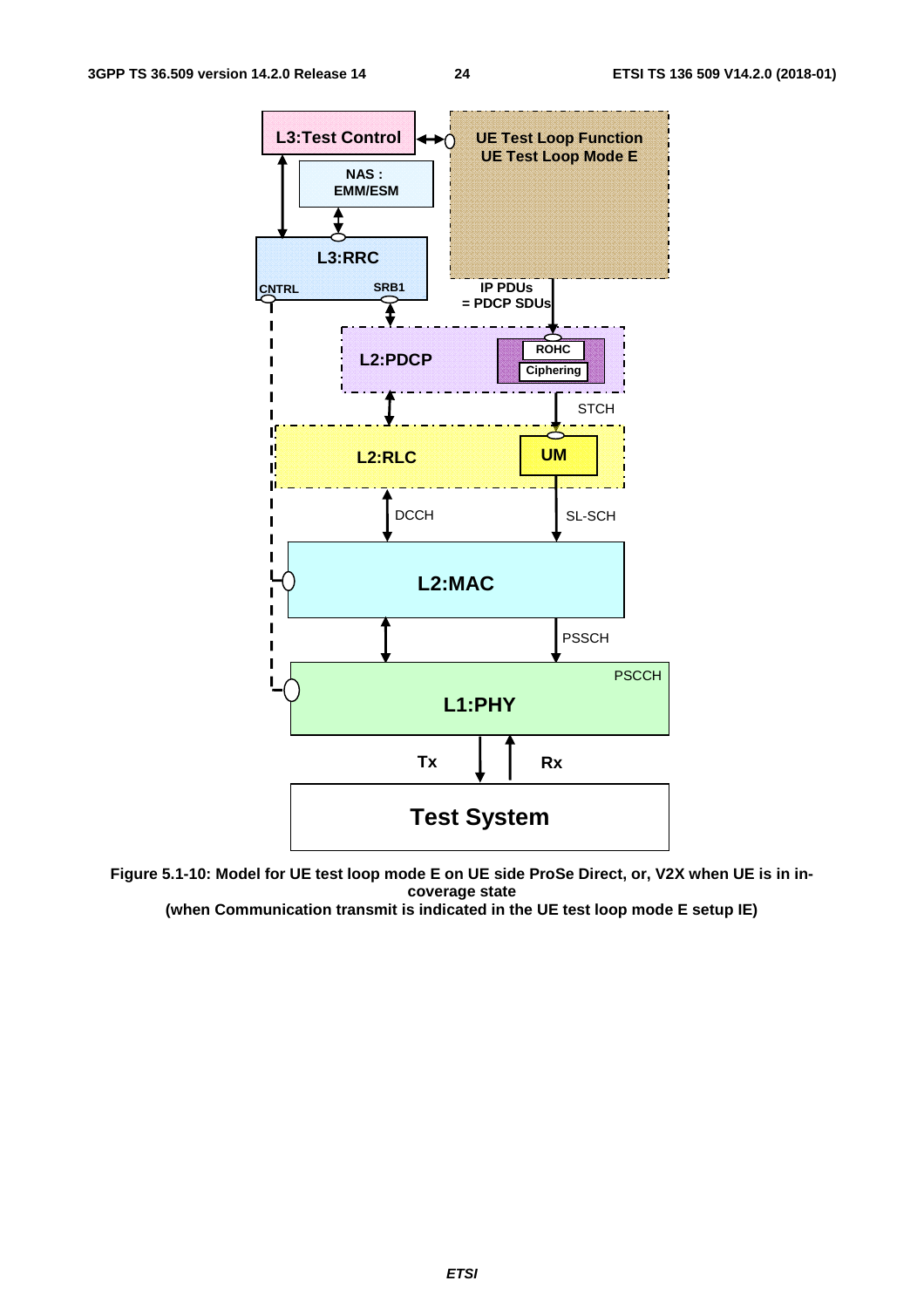



**(when Communication transmit is indicated in the UE test loop mode E setup IE)**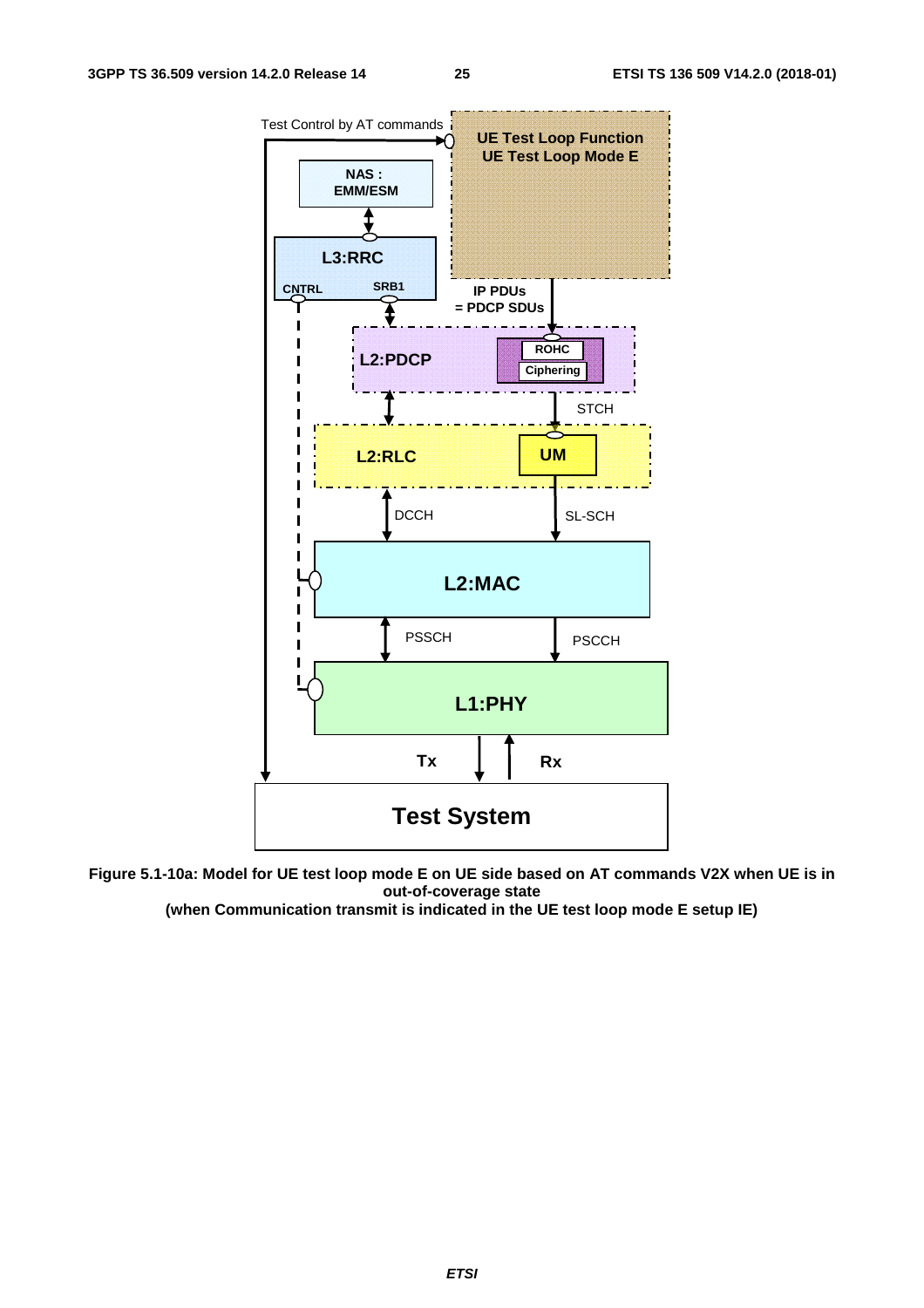

**Figure 5.1-11: Model for UE test loop mode F on UE side** 

*ETSI*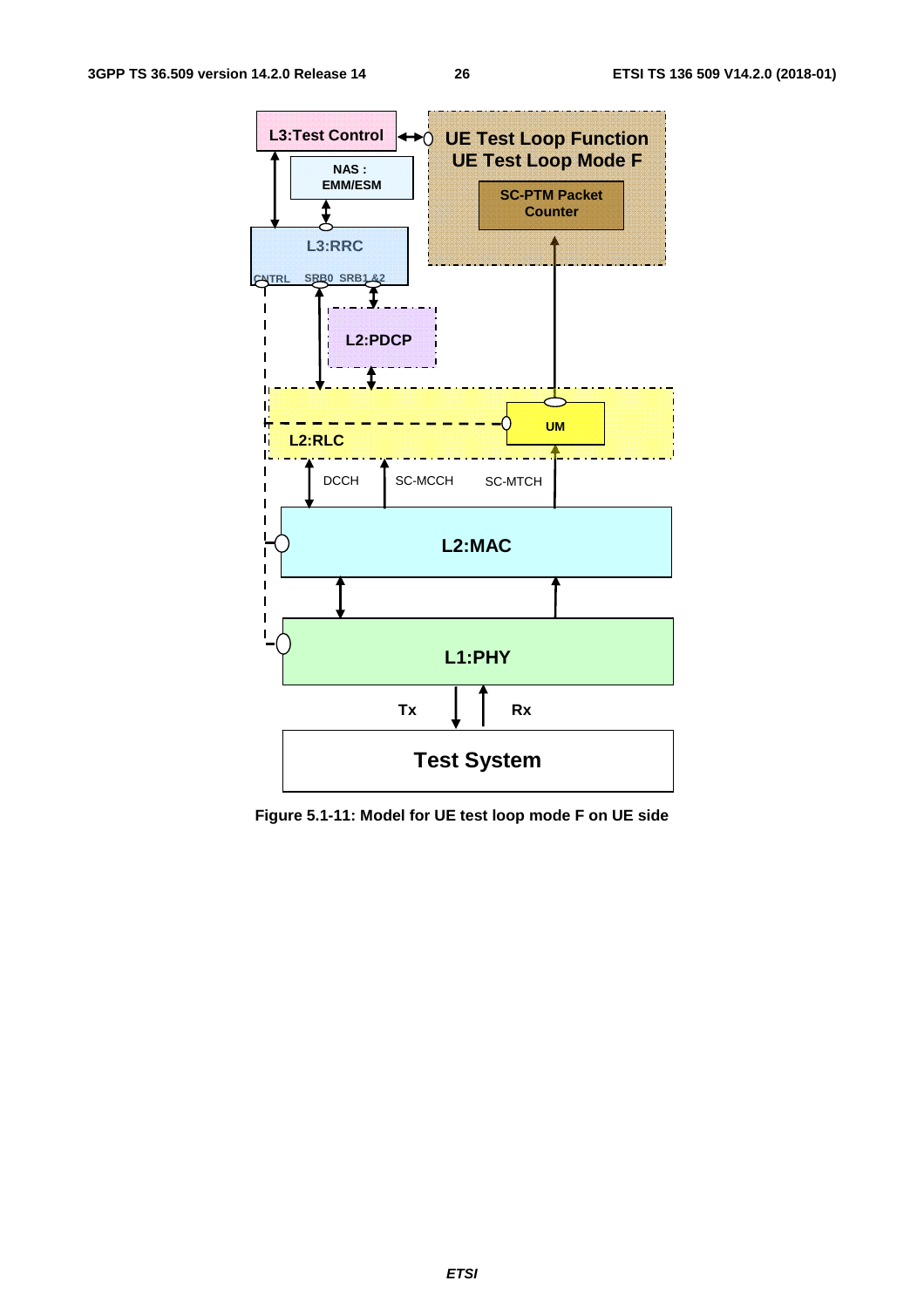

**Figure 5.1-12: Model for UE test loop mode G on UE side configured to return downlink User data container content received in ESM DATA TRANSFER message in uplink via the EMM entity (before the UE uplink rate control entity)** 



**Figure 5.1-13: Model for UE test loop mode G on UE side configured to return downlink User data container content received in ESM DATA TRANSFER message in uplink via the SRB1bis/SRB2 RLC AM entity**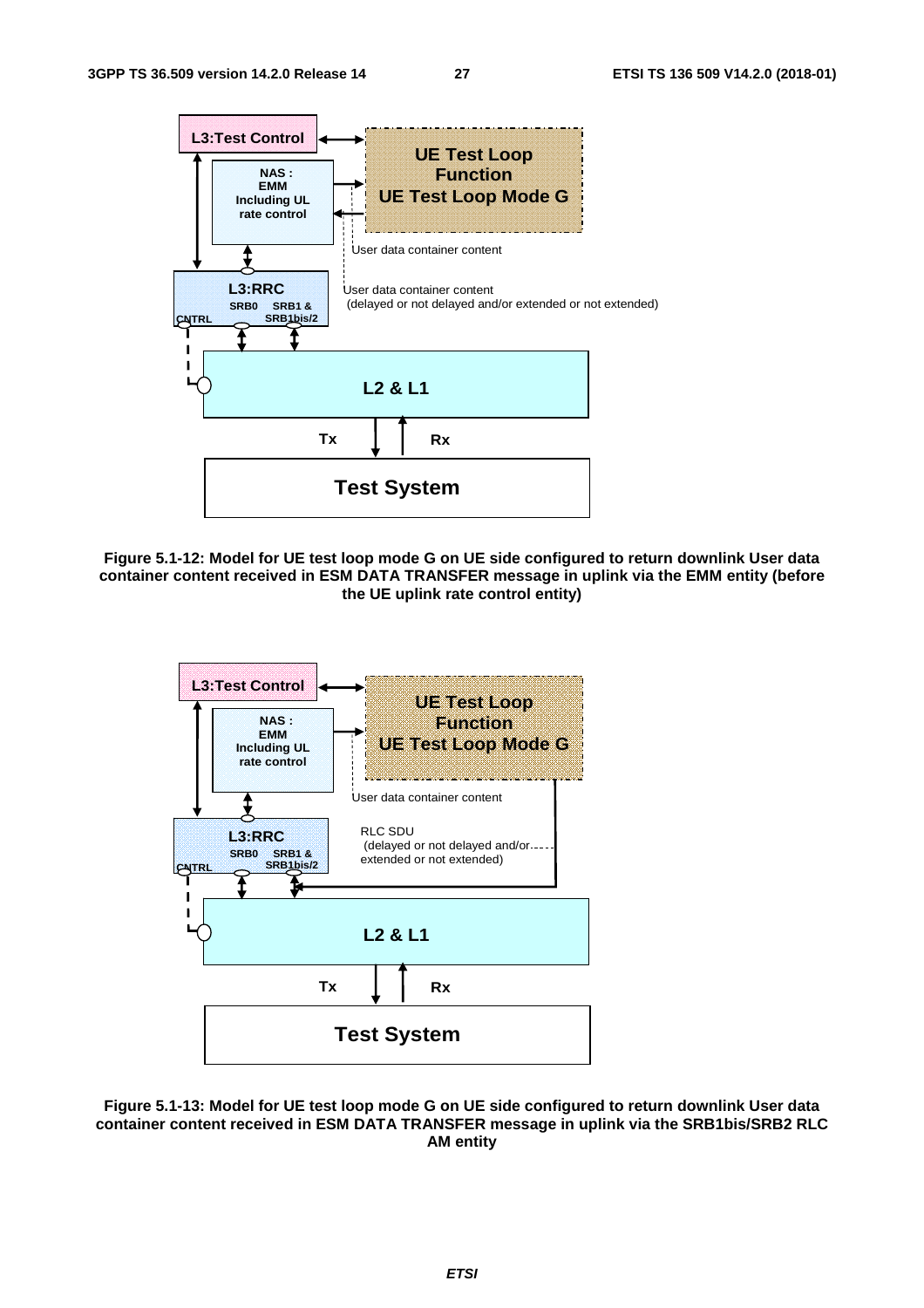

**Figure 5.1-14: Model for UE test loop mode H on UE side configured to return the TPDU received in the RP-User data element received in the downlink RP-DATA message in uplink via the SMR entity** 



**Figure 5.1-15: Model for UE test loop mode H on UE side configured to return the TPDU received in the RP-User data element received in the downlink RP-DATA message in uplink via the SRB1bis/SRB2 RLC AM entity**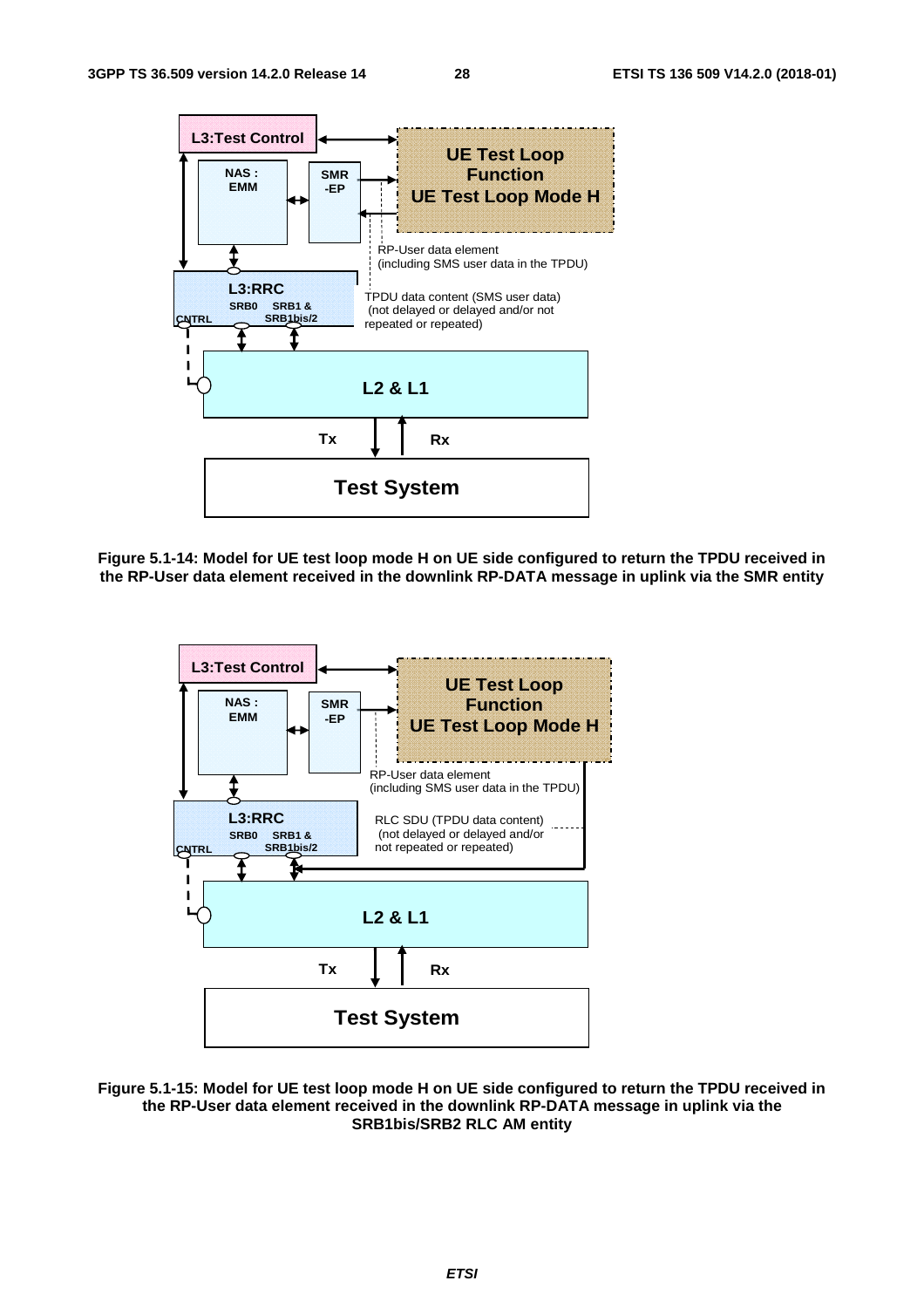

**Figure 5.1-16: Model for UE test loop mode I on UE side configured to return downlink IP PDUs received in a ESM DATA TRANSFER message in uplink via the UE UL TFT handler to the EMM entity (before the UE uplink rate control entity)** 

# 5.2 Security protection of test control messages

The test control messages, i.e. ACTIVATE TEST MODE, DEACTIVATE TEST MODE, CLOSE UE TEST LOOP, and OPEN UE TEST LOOP, are integrity protected and ciphered according to TS 24.301 clause 4.4.

### 5.3 UE test mode procedures

### 5.3.1 General

The UE test mode procedures are intended for setting the UE into a test mode where the SS can set up data radio bearers (UE test loop mode A) or EPS bearers (UE test loop mode B) or MTCH data radio bearers (UE test loop mode C) or SL-DCH (UE test loop mode D) or STCH and PSCCH (UE test loop mode E) or SC-MTCH (UE test loop mode F) to be terminated in the UE test loop function; as well as, for making UE leave the test mode if it has previously been set into it and return to normal operation.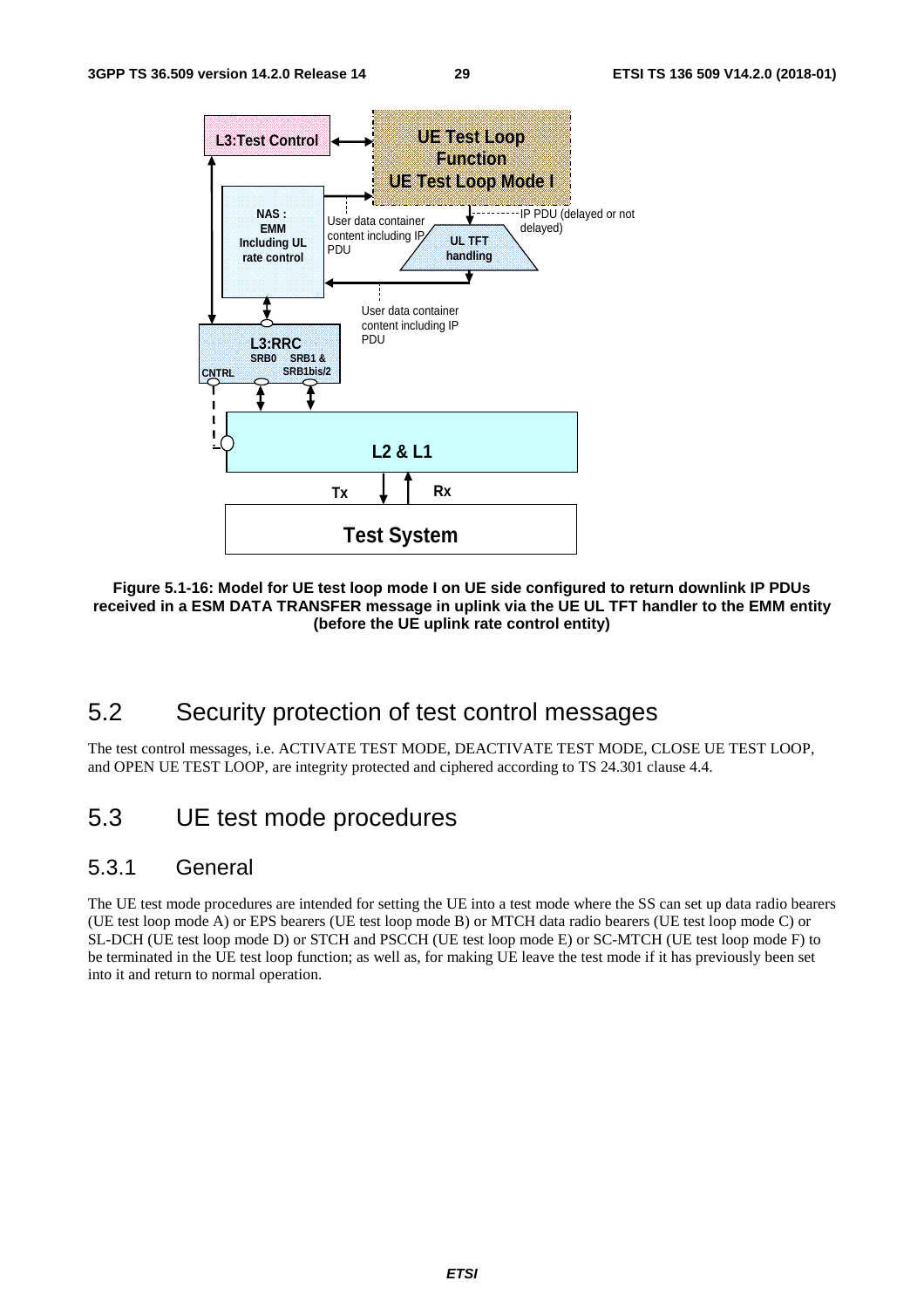### 5.3.2 Activate UE test mode



**Figure 5.3.2-1: Activate UE test mode procedure in all but V2X communication in out-of-coverage scenarios** 



**Figure 5.3.2-2: Activate UE test mode procedure by AT Command for V2X communication in out-ofcoverage scenarios** 

### 5.3.2.1 General

The SS uses the activate UE test mode procedure to get the UE into a test mode where the SS can set up one or more sets of data radio bearers with an associated EPS bearer context (UE test loop mode A) or EPS bearers (UE test loop mode B) or MTCH data radio bearers (UE test loop mode C) or SC-MTCH data radio bearers (UE test loop mode F) before commanding the UE to terminate them in the UE test loop function. The SS also uses the activate UE test mode procedure to get the UE into a test mode where SS can perform control plane data testing (UE test loop mode G and H). The activation of the UE test loop function in UE test loop mode A, UE test loop mode B, UE Test loop mode C, UE test loop mode D, or UE test loop mode E, or UE test loop mode F will control if the UE is terminating the data radio bearers, the EPS bearers or the MTCH data radio bearer or the SL-DCH or the STCH/PSCCH or the SC-MTCH in the UE test loop function. The activation of the UE test loop function in UE test loop mode G will control if the EMM entity of the UE is terminating User data container content received in ESM DATA TRANSPORT messages in the UE test loop function. The activation of the UE test loop function in UE test loop mode H will control if the SMR entity of the UE is terminating RP User data elements received in RP-DATA messages in the UE test loop function. The activation of the UE test loop function in UE test loop mode I will control if the ESM entity of the UE is terminating User data container content received in ESM DATA TRANSPORT messages in the UE test loop function.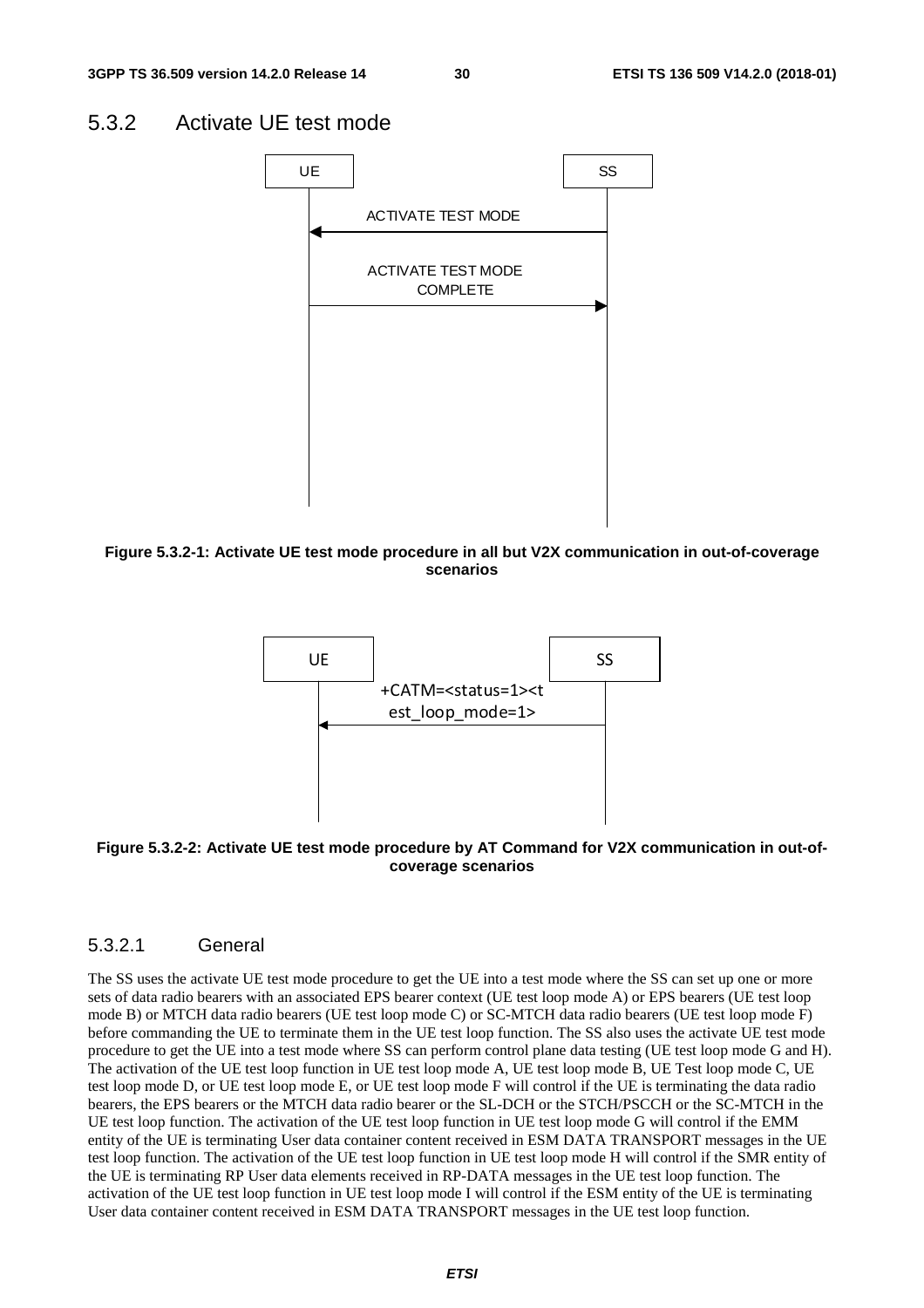### 5.3.2.2 Initiation

The SS can activate the UE test mode when UE is in E-UTRA or NB-IoT connected state or when UE capable of V2X communication is in out-of-coverage state.

NOTE: Refer to TS 36.508 [28] subclause 4.5.1 for more details on UE states.

The SS requests the UE to activate the UE test mode by transmitting an ACTIVATE TEST MODE message when UE is in connected state or by transmitting an AT Command +CATM=<status1> in the case of V2X UE in out-of-coverage state.

### 5.3.2.3 Reception of ACTIVATE TEST MODE message or AT Command +CATM by UE

Upon receiving the ACTIVATE TEST MODE message the UE shall:

- 1> if the UE test loop mode parameter in the ACTIVATE TEST MODE message is different from UE test loop mode G and different from UE test loop mode H and a default EPS bearer context is already activated:
	- 2> the UE behaviour is unspecified.
- 1> if the UE is in out-of-coverage state during a V2X test scenario:

2> the UE behaviour is unspecified.

 $1> 1>$  else:

2> activate the UE test mode;

2> send ACTIVATE TEST MODE COMPLETE message.

Upon receiving the AT Command  $+CATM = <$ status=1 $>$ test loop mode = 1 $>$  the UE shall:

 $1$  if the UE is in in-coverage state during a V2X test scenario, or, this is not a V2X test scenario:

2> the UE behaviour is unspecified.

1> else:

2> activate the UE test mode.

When the UE test mode is active, the UE operates normally, except for the following:

- 1> the UE shall accept any request to establish a data radio bearer with an associated EPS bearer context, both included in the same RRC message, and within the radio access capabilities of the UE;
- 1> optionally, if the UE supports CSG Proximity Indication;
	- 2> the UE shall ignore any non 3GPP radio signals which are normally used in determining proximity to a CSG (closed subscriber group) cell and delete any previously stored cell information for proximity detection.
- NOTE 1: The UE may provide other means which would guarantee that the UE ignores any non 3GPP radio signals which are normally used in determining proximity to a CSG (closed subscriber group) cell and deletes any previously stored cell information for proximity detection. For such UEs the above mentioned CSG requirements in UE test mode may not apply.
- 1> if neither test loop mode A operation, test loop mode B operation, test loop mode C operation, test loop mode D operation, test loop mode E, test loop mode F, test loop mode G, test loop mode H operation, nor test loop mode I operation is ongoing:
	- 2> if the UE is operating in E-UTRAN or NB-IoT mode, for each PDN connection requested by the UE:
		- 3> if the UE has not received the ACTIVATE DEFAULT EPS BEARER CONTEXT REQUEST message in response to the PDN CONNECTIVITY REQUEST message; or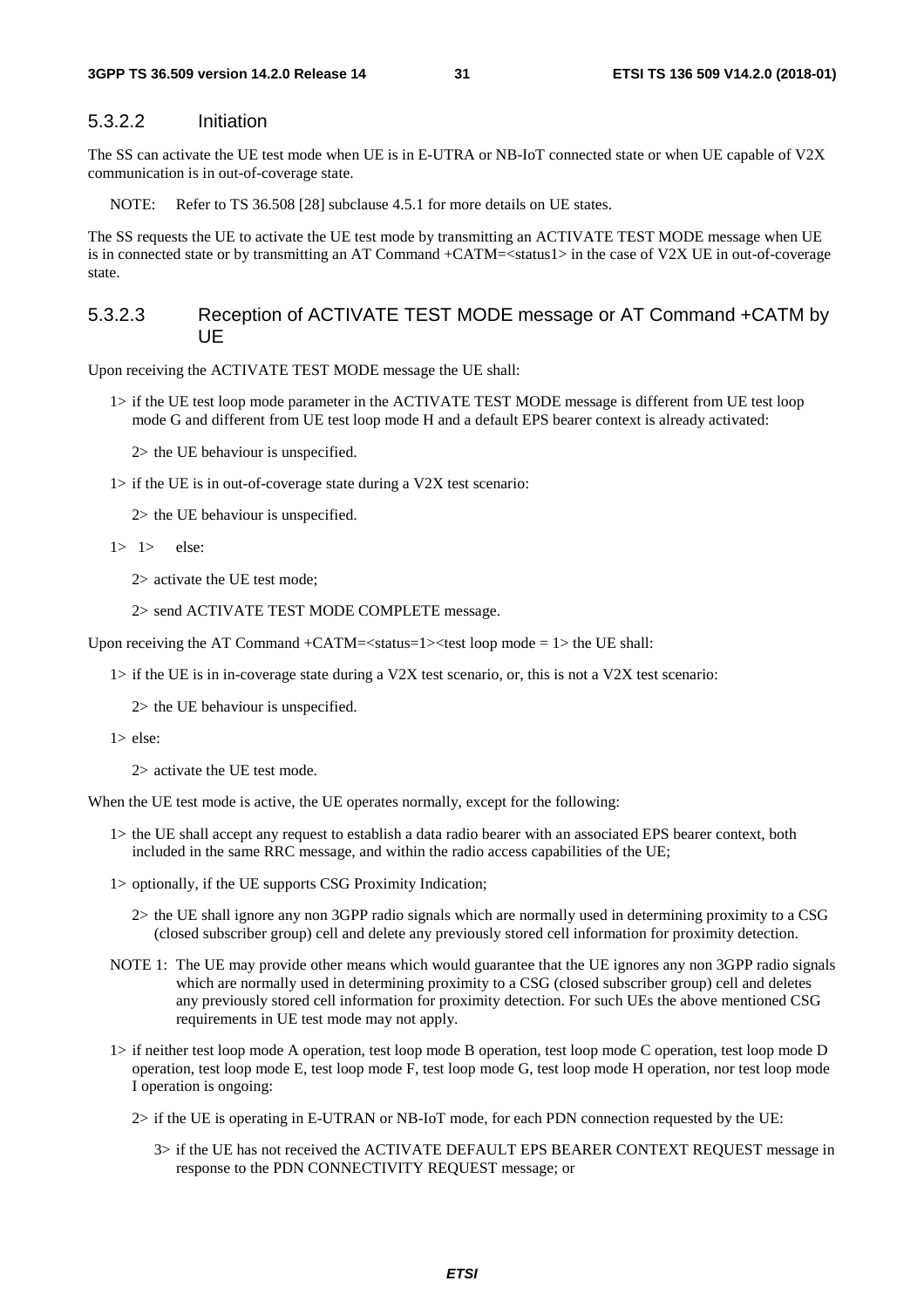- 3> if the UE has received the response message with the PDN type IE set to 'IPv4' and an IPv4 address value different from '0.0.0.0' and "IPv4 address allocation via DHCPv4" was not requested by the UE:
	- 4> the UE shall not transmit any uplink PDCP SDU on any DRB associated with the requested PDN:
	- 4> the UE may discard any received downlink PDCP SDU on any DRB associated with the requested PDN.
- NOTE 2: If the UE has requested the use of DHCPv4 signalling for allocation of an IPv4 address, the UE may either accept the IPv4 address provided via NAS signalling and not transmit any uplink PDCP SDU on any DRB and may discard downlink PDCP SDUs on any DRB, or the UE may transmit and receive DHCPv4 messages to obtain an IPv4 address, according to the procedure described in TS 36.508 clause 4.5.2A.
	- 3> if the UE has received the response message with the PDN type IE set to 'IPv6' or 'IPv4v6' or "IPv4 address allocation via DHCPv4" was requested by the UE , and the UE has not yet obtained its IP address(es);
		- 4> the UE may transmit uplink PDCP SDUs on any DRB associated with the requested PDN, for the sole purpose of obtaining its IP address(es).
	- 3> if the UE has obtained its IP address(es):
		- 4> the UE shall not transmit any uplink PDCP SDU on any DRB associated with the requested PDN:
		- 4> the UE may discard any received downlink PDCP SDU on any DRB associated with the requested PDN.

### 5.3.3 Deactivate UE test mode



**Figure 5.3.3-1: Deactivate UE test mode procedure**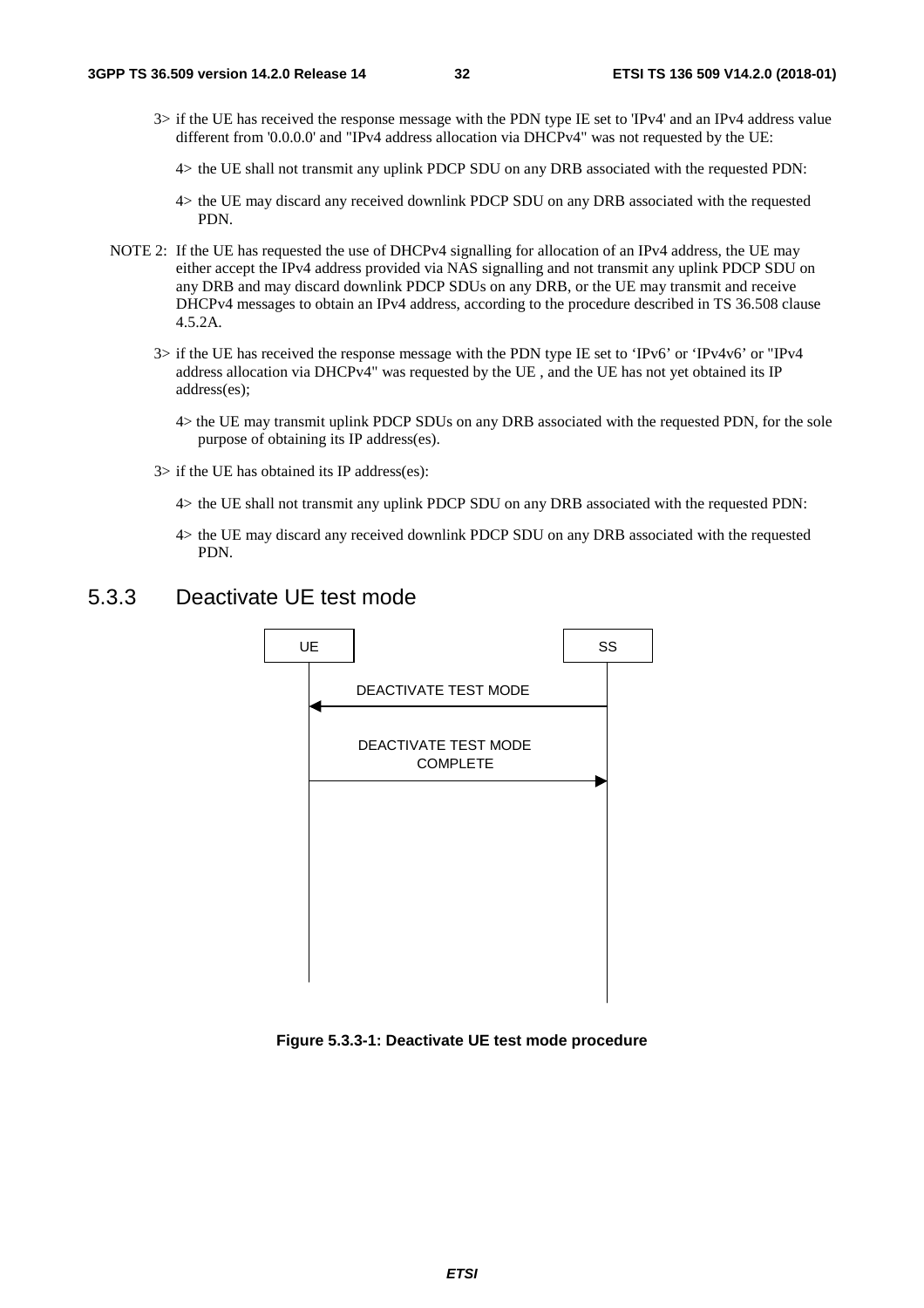

#### **Figure 5.3.3-2: Deactivate UE test mode procedure by AT Command V2X communication in out-ofcoverage test scenarios**

### 5.3.3.1 General

The purpose of this procedure is to deactivate the UE test mode and return UE to normal operation.

NOTE: Deactivation of the UE test loop mode may occur as well as a result of other events. For further details see e.g. 4.1, 5.4.2.1.

### 5.3.3.2 Initiation

The SS can deactivate the UE test mode when UE is in E-UTRA or NB-IoT connected state or when UE capable of V2X communication is in out-of-coverage state, and the UE test mode is active.

NOTE 1: Refer to TS 36.508 [28] subclause 4.5.1 for more details on UE states.

The SS requests the UE to deactivate the UE test mode by transmitting a DEACTIVATE TEST MODE message or by transmitting an AT Command +CATM=<status=0> in the case of V2X UE being in out-of-coverage state.

Deactivation in V2X test scenarios shall be requested using the method relevant to the UE V2X state at the time the deactivation command needs to be sent.

NOTE 2: Depending on the test scenario it is possible that a test is started with the UE being in V2X in-coverage state and in this state the test loop mode is activate using the ACTIVATE TEST MODE command and then the test transitions into the UE being in V2X out-of-coverage state where the test loop mode needs to be deactivated using the AT command.

### 5.3.3.3 Reception of DEACTIVATE TEST MODE message or AT Command +CATM by UE

Upon receiving the DEACTIVATE TEST MODE message the UE shall:

- $1>$  if the UE is in in-coverage state during a V2X test scenario or this is not a V2X test scenario, and, the test mode is active:
- 2> deactivate the UE test mode;

2> send a DEACTIVATE TEST MODE COMPLETE message.

 $1$ > else:

2> the UE behaviour is unspecified.

Upon receiving the AT Command +CATM=<status=0> message the UE shall:

1> if the UE is in out-of-coverage state during a V2X test scenario, and, the test mode is active:

2> deactivate the UE test mode;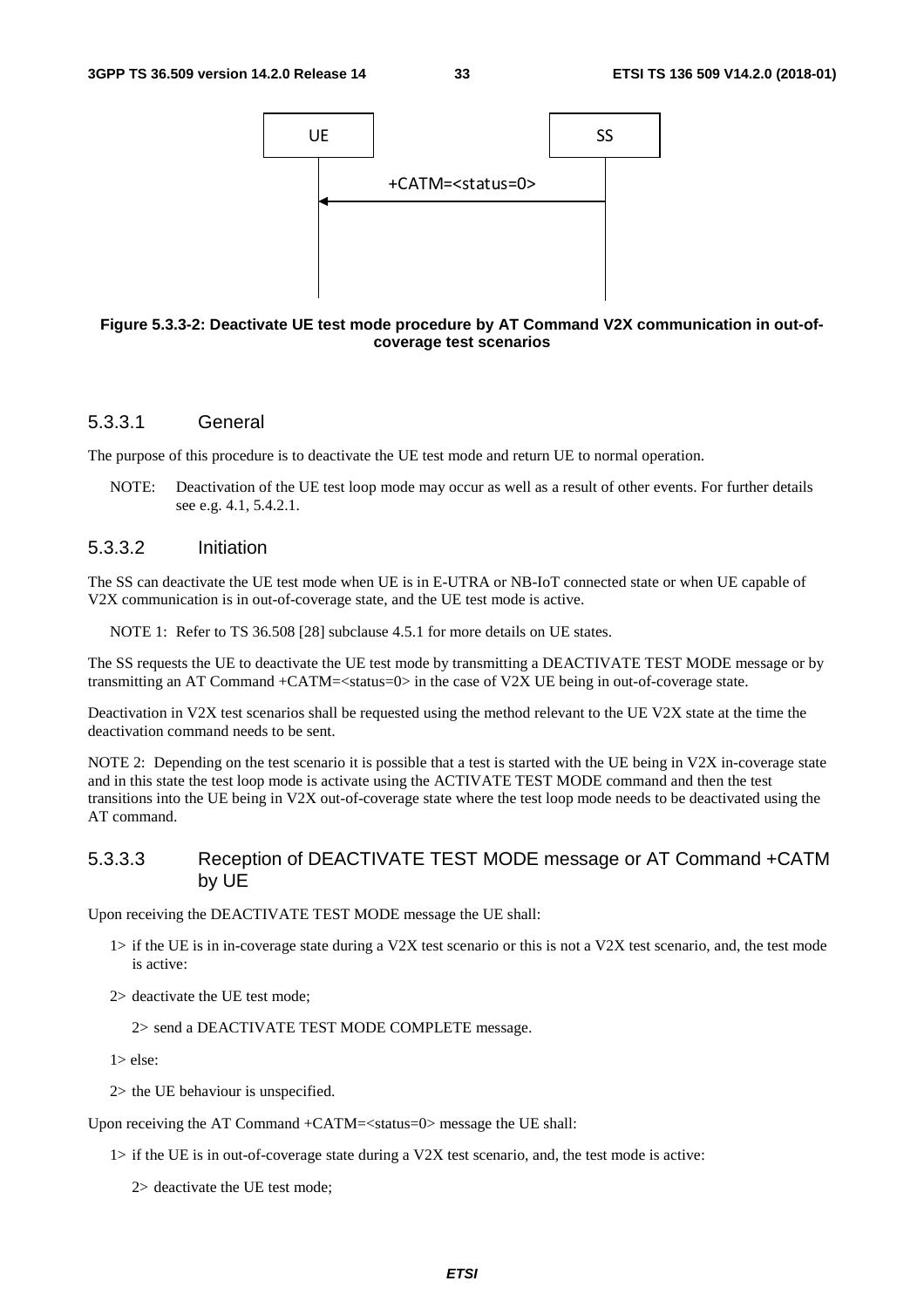$1$  > else:

2> the UE behaviour is unspecified.

### 5.4 UE test loop procedures

### 5.4.1 General

The UE test loop function is intended for:

- E-UTRA RF receiver and transmitter testing to generate data transfer in downlink and uplink.
- E-UTRA layer 2 (MAC, RLC, PDCP) and data radio bearer testing to generate data transfer in downlink and uplink.
- EPC and E-UTRA layer 3 testing to verify data transfer continuation over RRC and EPC procedures.
- EPC NAS user-plane testing to verify uplink TFT handling.
- E-UTRA/EPC Inter-system testing to verify data transfer continuation over Inter-system change procedures to and from UTRA, GSM/GPRS and CDMA2000.
- E-UTRA/E-MBMS MCH performance testing.
- E-UTRA/E-MBMS layer 2 (MAC, RLC) and MTCH data radio bearer testing.
- E-UTRA/ProSe or V2X RF receiver and transmitter testing to generate data transfer in sidelink.
- E-UTRA/ProSe Direct Discovery layer 2 (MAC) SL-DCH performance testing.
- E-UTRA/ProSe Direct or V2X Communication layer 2 (MAC, RLC, PDCP) STCH and layer 1 (PHY) PSCCH performance testing.
- NB-IoT user plane testing.
- Control Plane layer 2 (MAC, RLC), layer 3 and NAS testing for CIoT.

### 5.4.2 Close UE test loop



#### **Figure 5.4.2-1: Close UE test loop procedure in all but V2X communication in out-of-coverage state scenarios**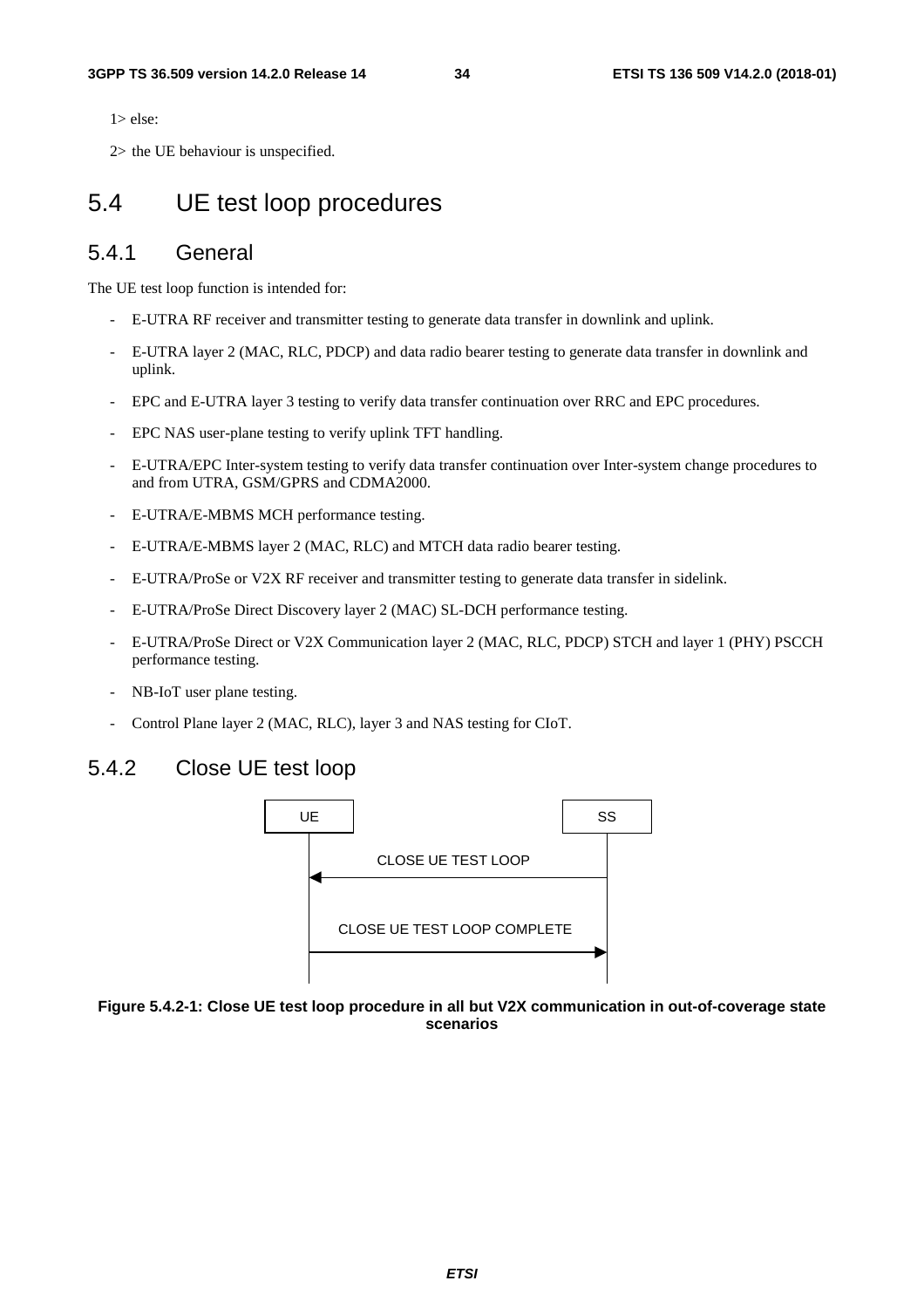

**Figure 5.4.2-2: Close UE test loop procedure by AT Command for V2X communication in out-ofcoverage state scenarios** 

### 5.4.2.1 General

The SS uses the close UE test loop procedure to start the UE Test Loop function in the UE while in E-UTRA or NB-IoT mode or while in V2X out-of-coverage state.

A prerequisite for UE test loop mode A is that at least one bi-directional data radio bearer has been established between SS and UE.

A prerequisite for UE test loop mode B is that at least one EPS bearer context has been established between SS and UE.

A prerequisite for UE test loop mode C is that at least one MTCH data radio bearer has been established between SS and UE.

A prerequisite for UE test loop mode D is that the UE is pre-authorized for ProSe Direct Discovery operation.

NOTE 1: No radio bearer setup is required to transmit or receive ProSe Direct Discovery messages.

A prerequisite for UE test loop mode E is that the UE is pre-authorized for ProSe Direct or V2X Communication operation and pre-configured parameters are provided in the USIM.

NOTE 2: Explicit signalling for sidelink radio bearer (SLRB) is not required to transmit or receive STCH for ProSe Direct Communication.

A prerequisite for UE test loop mode F is that at least one SC-MTCH data radio bearer has been established between SS and UE.

The UE shall provide for normal layer 1, layer 2, RRC, EMM and ESM functionality while the UE test loop function is active. This includes (but is not limited to) handover procedures and normal disconnection of the data radio bearer.

For UE test loop mode A the loopback shall be maintained across handovers within E-UTRA and NB-IoT, but after data radio bearer release, the loopback shall cease to exist.

For UE test loop mode G and UE test loop mode H the loopback shall be maintained across handovers and cell reselections within its RAT (e.g. within E-UTRA at handovers and re-selections for E-UTRA UE and between NB-IoT cells at cell re-selections for NB-IoT UE).

For UE test loop mode B the loopback shall be maintained across handovers within E-UTRA and between radio access system (E-UTRA to/from UTRA, E-UTRA to/from GSM/GPRS and E-UTRA to/from CDMA2000). This means that any buffered IP PDUs in the UE test loop function at the time of the intra- or inter-system change shall be kept in the UE test loop function and being scheduled for transmission transparently to the intra- or inter-system change.

For UE test loop mode A, or B, the UE shall not transmit any uplink U-plane data other than the data returned by the loopback entity.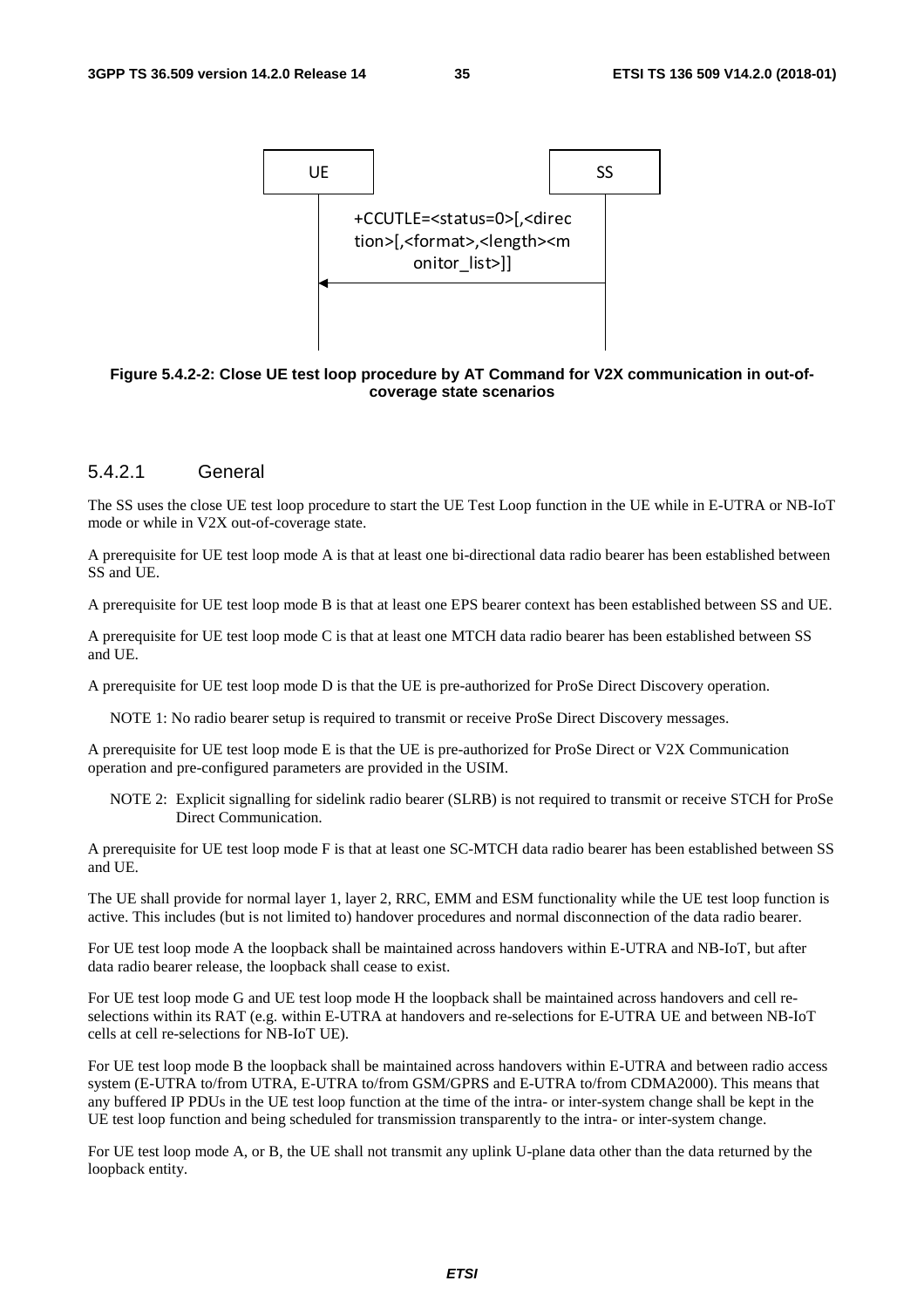For UE test loop mode G or I the UE shall not transmit any uplink ESM DATA TRANSPORT other than the ones initiated by the loopback entity.

For UE test loop mode D and E for Prose Discovery or Direct Communication, the UE (and not the test loop) shall provide full normal ProSe functionality as specified in TS 24.334 [38] and TS 36.331 [25] e.g. ProSe synchronization signals transmission and/or reception as configured by RRC, while the UE test loop is active.

For UE test loop mode E for V2X Communication, the UE (and not the test loop) shall provide full normal V2X communication functionality as specified in TS 24. 386 [38] and TS 36.331 [25] e.g. V2X communication reception and transmission, while the UE test loop is active.

### 5.4.2.1a UE test loop mode A PDCP SDU and UE test loop mode B IP PDU buffer size requirement

The minimum UE loopback buffer size for PDCP SDUs (UE test loop mode A) and IP PDUs (UE test loop mode B), when UE is operated in RLC AM or UM mode, shall be according to table 5.4.2.1a-1. The UE behaviour, when the loopback buffer capacity is exceeded, is unspecified.

|         | <b>UE Category</b> | Minimum loopback buffer size                      |  |  |  |
|---------|--------------------|---------------------------------------------------|--|--|--|
|         |                    | [bytes]                                           |  |  |  |
|         |                    | (note 1,2)                                        |  |  |  |
|         | Category NB1       | 4000                                              |  |  |  |
|         | Category M1        | 4000                                              |  |  |  |
|         | Category 0         | 4000                                              |  |  |  |
|         | Category 1         | 60000                                             |  |  |  |
|         | Category 2         | 60000                                             |  |  |  |
|         | Category 3         | 60000                                             |  |  |  |
|         | Category 4         | 60000                                             |  |  |  |
|         | Category 5         | 60000                                             |  |  |  |
| Note 1: |                    | Minimum loopback buffer size has been selected    |  |  |  |
|         |                    | 1) for each UE category such that the UE shall be |  |  |  |
|         |                    | able to forward all data received in one TTI when |  |  |  |
|         |                    | the applicable maximum transport block size of    |  |  |  |
|         |                    | the UE is used, and 2) to allow execution of MAC  |  |  |  |
|         |                    | test cases 7.1.4.3 and 7.1.4.3a in TS 36.523-1    |  |  |  |
|         |                    | [30], which requires a minimum loopback buffer    |  |  |  |
|         |                    | size of 3600 bytes for Category M1, Category 0    |  |  |  |
|         |                    | and Category 1 (7.1.4.3a) and 57280 bytes for all |  |  |  |
|         |                    | other UE categories(7.1.4.3).                     |  |  |  |
| Note 2: |                    | The minimum loopback buffer size requirement for  |  |  |  |
|         |                    | Category NB1 is only applicable for NB-IoT UE     |  |  |  |
|         |                    | that supports user plane data.                    |  |  |  |

**Table 5.4.2.1a-1: Minimum loopback buffer size for different UE categories** 

### 5.4.2.1b UE test loop mode G and UE test loop mode H buffer size, User data container size and RP-User data element size requirements

The minimum UE loopback buffer size for user data for UE test loop mode G and UE test loop mode H shall be according to table 5.4.2.1b-1. The UE behaviour, when the loopback buffer capacity is exceeded, is unspecified.

The minimum User data container for UE test loop mode G and RP-User data element data size for UE test loop mode H shall be according to table 5.4.2.1b-1. The UE behaviour, when the User data container for UE test loop mode G and RP User data element data size for UE test loop mode H exceeds the values in table 5.4.2.1b-1, is unspecified.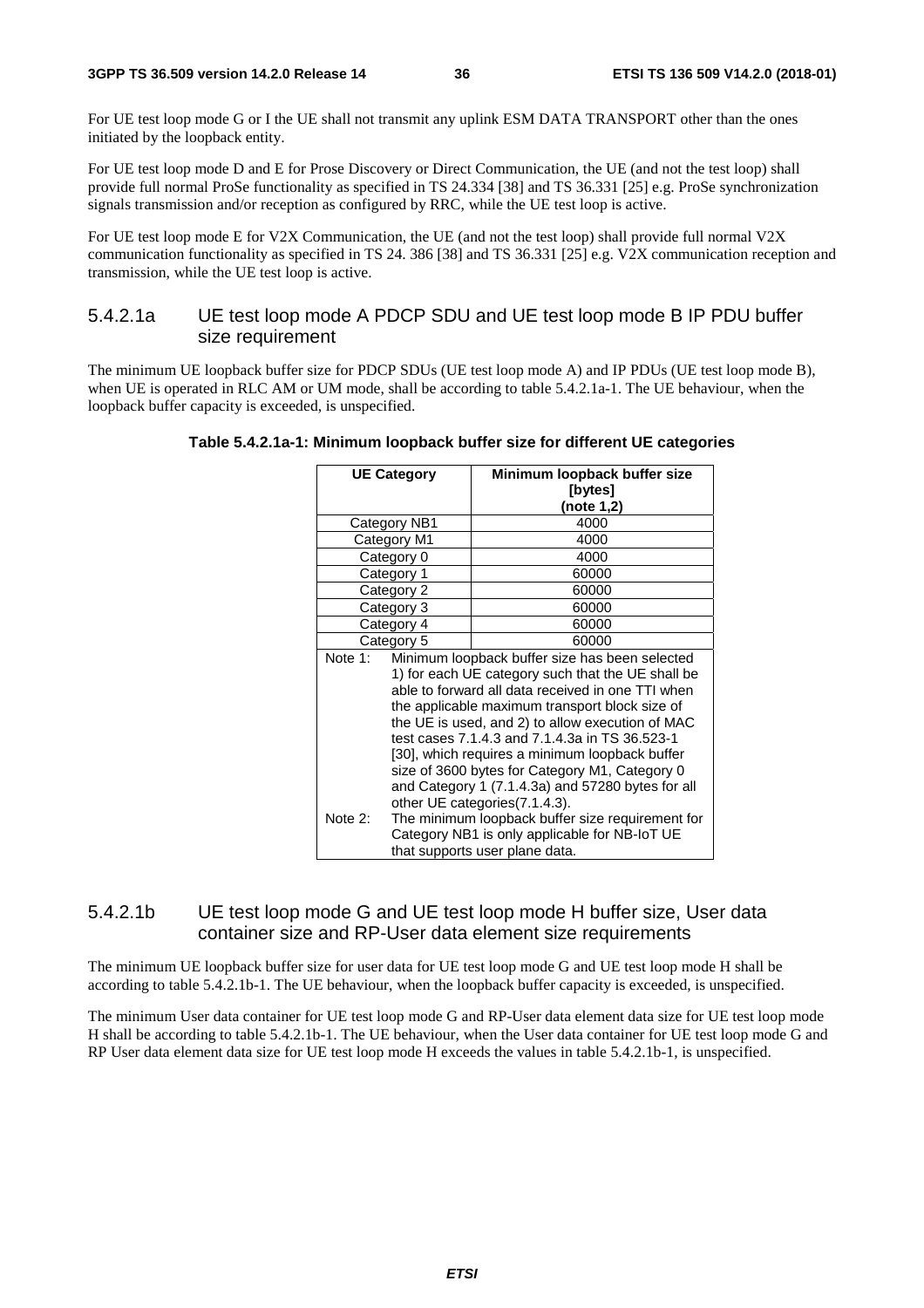| <b>UE Category</b>    |              | Minimum loopback<br>buffer size for UE test<br>loop mode G and H<br>[octets]<br>(note 2)                                                                                                                                                                                                                                                                                                                                                                                                                                                                                            | Minimum User data<br>container size in ESM<br><b>DATA TRANSFER</b><br>message for UE test<br>loop mode G<br>[octets]<br>(note 2) | Minimum RP-<br>User data<br>element size in<br><b>RP-DATA</b><br>messages for UE<br>test loop mode H<br>[octets]<br>(note 1,2) |
|-----------------------|--------------|-------------------------------------------------------------------------------------------------------------------------------------------------------------------------------------------------------------------------------------------------------------------------------------------------------------------------------------------------------------------------------------------------------------------------------------------------------------------------------------------------------------------------------------------------------------------------------------|----------------------------------------------------------------------------------------------------------------------------------|--------------------------------------------------------------------------------------------------------------------------------|
| Category NB1          |              | 1358                                                                                                                                                                                                                                                                                                                                                                                                                                                                                                                                                                                | 1358                                                                                                                             | 142                                                                                                                            |
| Category M1           |              | 1358                                                                                                                                                                                                                                                                                                                                                                                                                                                                                                                                                                                | 1358                                                                                                                             | 142                                                                                                                            |
| Category 0            |              | 1358                                                                                                                                                                                                                                                                                                                                                                                                                                                                                                                                                                                | 1358                                                                                                                             | 142                                                                                                                            |
| Category 1            |              | 1358<br>1358                                                                                                                                                                                                                                                                                                                                                                                                                                                                                                                                                                        |                                                                                                                                  | 142                                                                                                                            |
| Category 2            |              | 1358                                                                                                                                                                                                                                                                                                                                                                                                                                                                                                                                                                                | 1358                                                                                                                             | 142                                                                                                                            |
| Category 3            |              | 1358<br>1358                                                                                                                                                                                                                                                                                                                                                                                                                                                                                                                                                                        |                                                                                                                                  | 142                                                                                                                            |
| Category 4            |              | 1358                                                                                                                                                                                                                                                                                                                                                                                                                                                                                                                                                                                | 1358                                                                                                                             | 142                                                                                                                            |
| Category 5            |              | 1358                                                                                                                                                                                                                                                                                                                                                                                                                                                                                                                                                                                | 1358                                                                                                                             | 142                                                                                                                            |
| Note $1$ :<br>Note 2: |              | The minimum RP-User data element size in RP-DATA messages for UE test loop<br>mode H is set to 142 octets corresponding to the RP-User data element size<br>including two octets for the header and a SMS size of 160 characters (140 octets).<br>The minimum loopback buffer size, the minimum User data container size and                                                                                                                                                                                                                                                        |                                                                                                                                  |                                                                                                                                |
| Note 3:               | clause 9.3). | minimum RP-User data element size requirements for Category 0 and higher<br>categories are only applicable for UE that supports control plane data.<br>The minimum loopback buffer size for UE test loop mode G and H and minimum user<br>data container size in ESM DATA TRANSFER message for UE test loop mode G is<br>set to 1358 octets as this is the maximum link MTU value in the IP configuration<br>information set from the network to a UE that will prevent the IP layer fragmentation<br>within the transport network between the UE and the GGSN/P-GW ([39] TS 23.060 |                                                                                                                                  |                                                                                                                                |

#### **Table 5.4.2.1b-1: Minimum loopback buffer size and minimum User data container size and RP-User data element size for different UE categories**

#### 5.4.2.2 Initiation

The SS can request the UE to close a test loop in mode A if at least one bi-directional data radio bearer is established and the UE test mode is active.

The SS can request the UE to close a test loop in mode B if at least one EPS bearer is established and the UE test mode is active. The SS can request the UE to close a test loop in mode C if at least one MTCH data radio bearer is established and the UE test mode is active.

The SS requests the UE to close its UE test loop mode A, UE test loop mode B, UE test loop mode C, UE test loop mode D or UE test loop mode E (when not utilised in V2X out-of-coverage scenarios) by transmitting a CLOSE UE TEST LOOP message.

The SS requests the UE to close its UE test loop mode E by transmitting an AT Command +CCUTLE when test loop mode E is utilised in V2X out-of-coverage scenarios.

### 5.4.2.3 Reception of CLOSE UE TEST LOOP message by the UE

Upon receiving the CLOSE UE TEST LOOP message the UE shall:

- 1> if UE test loop mode A has been selected;
	- 2> if no bi-directional data radio bearers are established or if the UE test mode is not active; or
	- 2> if UE test loop mode A or UE test loop mode B operation is already closed on one or more data radio bearers; or
	- 2> if TEST\_LOOP\_MODE\_C\_ACTIVE = TRUE or TEST\_LOOP\_MODE\_D\_ACTIVE = TRUE or TEST\_LOOP\_MODE\_E\_ACTIVE = TRUE or TEST\_LOOP\_MODE\_F\_ACTIVE = TRUE or TEST\_LOOP\_MODE\_G\_ACTIVE = TRUE or TEST\_LOOP\_MODE\_H\_ACTIVE = TRUE or TEST\_LOOP\_MODE\_I\_ACTIVE = TRUE: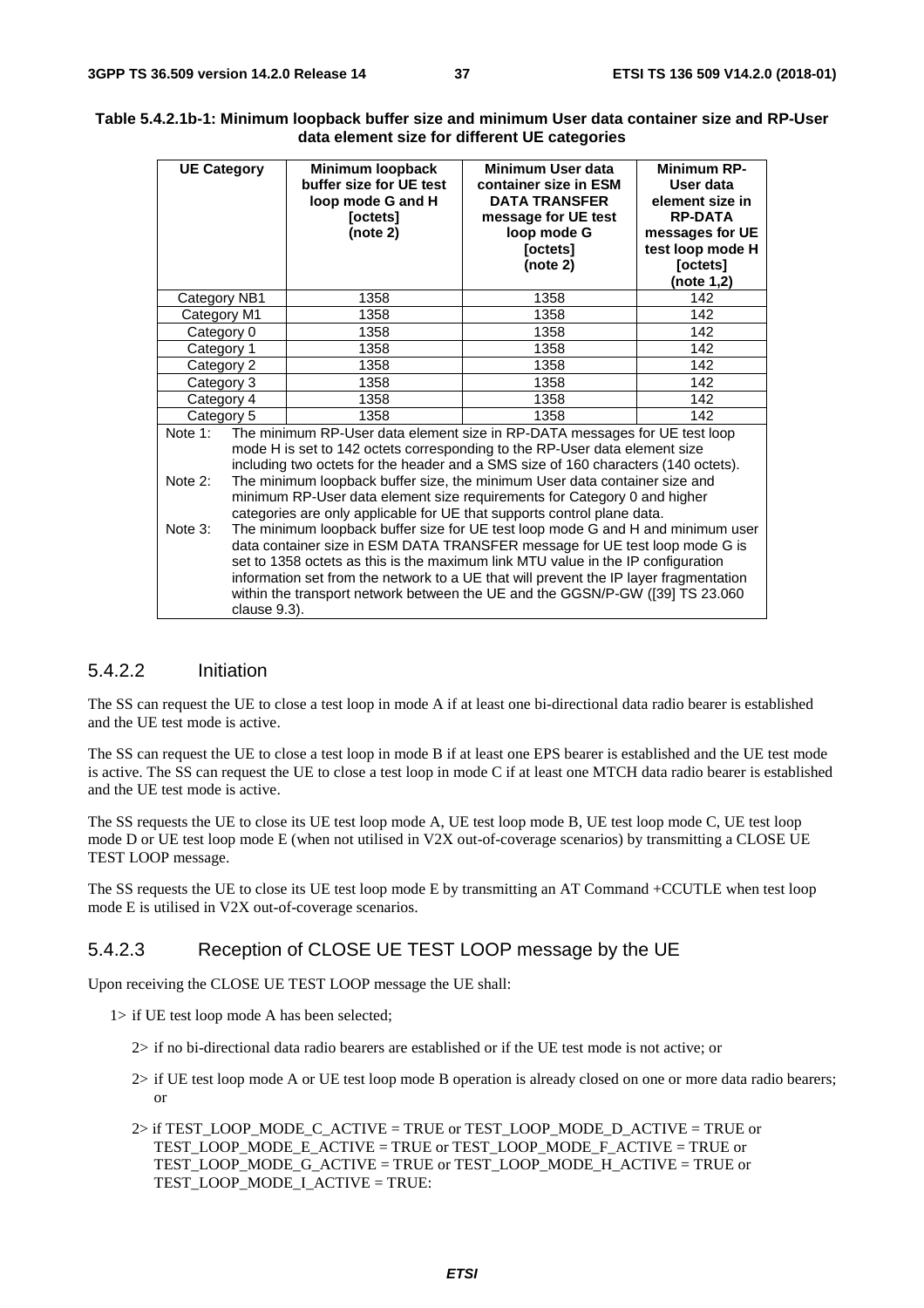3> the UE behaviour is unspecified

2> else:

- 3> for LB\_ID=0 MAX\_ModeA\_LB\_entities -1:
	- $4>$  set DRB ID(LB ID) to 0 (indicate no DRB mapped)
	- 4> set UL\_PDCP\_SDU\_scaling(LB\_ID) to FALSE
- $3$  set LB ID to 0
- 3> for each established bi-directional data radio bearer in ascending order and starting with the data radio bearer with the lowest configured Data Radio bearer identity number:
	- 4> if LB\_ID is less than MAX\_ModeA\_LB\_entities:
		- 5> set DRB\_ID(LB\_ID) to the Data Radio bearer identity number
		- 5> increment LB\_ID by 1

4> else:

- 5> the UE behaviour is unspecified
- 3> if the UE test loop mode A setup IE is included:
	- 4> for each LB Setup DRB IE in the LB setup list of the UE test loop mode A setup IE:
		- 5> for LB\_ID=0 to MAX\_ModeA\_LB\_entities-1:
			- 6> if DRB\_ID(LB\_ID) is equal to the Data Radio bearer identity number parameter of the LB Setup DRB IE:
				- 7> if the LB Setup DRB(LB\_ID) IE is included:
				- 7> set UL\_PDCP\_SDU\_scaling(LB\_ID) to TRUE
				- 7> set UL\_PDCP\_SDU\_size(LB\_ID) to UL PDCP SDU size parameter of the LB Setup DRB(LB\_ID) IE
- 3> perform the UE actions for UE Test Loop Mode A operation as specified in subclause 5.4.3; and
- 3> send CLOSE UE TEST LOOP COMPLETE message (the loopback shall be operational prior to the sending of the acknowledgement).

1> else if UE test loop mode B has been selected;

- 2> if no EPS bearer is established or if the UE test mode is not active; or
- 2> if the test loop is already active on one or more EPS bearers; or
- 2> if TEST\_LOOP\_MODE\_C\_ACTIVE = TRUE or TEST\_LOOP\_MODE\_D\_ACTIVE = TRUE or TEST\_LOOP\_MODE\_E\_ACTIVE = TRUE or TEST\_LOOP\_MODE\_F\_ACTIVE = TRUE or TEST\_LOOP\_MODE\_G\_ACTIVE = TRUE or TEST\_LOOP\_MODE\_H\_ACTIVE = TRUE or TEST\_LOOP\_MODE\_I\_ACTIVE = TRUE:
	- 3> the UE behaviour is unspecified.
- 2> otherwise:
	- 3> set TEST\_LOOP\_MODE\_B\_ACTIVE to TRUE
	- 3> set timer T\_delay\_modeB to the value of IP PDU delay timer parameter of the UE test loop mode B IE;
	- 3> if the IP PDU delay timer parameter of the UE test loop mode B IE has a value larger than zero:

4> set BUFFER\_IP\_PDUs to TRUE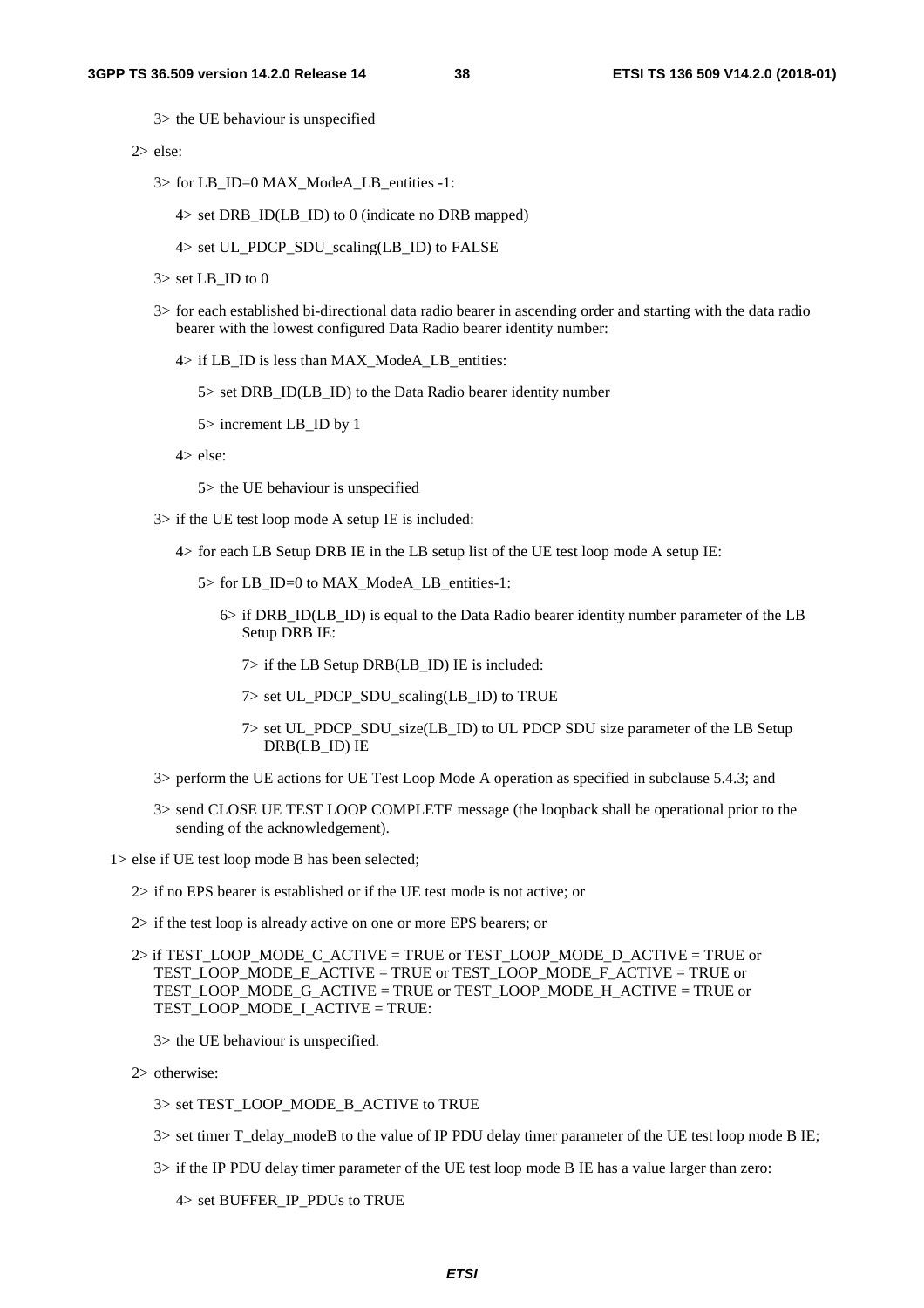3> else:

4> set BUFFER\_IP\_PDUs to FALSE

- 3> set CDMA2000\_INITIATED to FALSE
- 3> perform the UE actions for UE Test Loop Mode B operation as specified in subclause 5.4.4 and 5.4.4.1 to 5.4.4.11; and
- 3> send CLOSE UE TEST LOOP COMPLETE message (the loopback shall be operational prior to the sending of the acknowledgement).

1> else if UE test loop mode C has been selected;

- 2> if no MTCH data radio bearer is established or if the UE test mode is not active; or
- 2> if UE test loop mode A or UE test loop mode B operation is already closed on one or more data radio bearers; or
- 2> if TEST\_LOOP\_MODE\_C\_ACTIVE = TRUE or TEST\_LOOP\_MODE\_D\_ACTIVE = TRUE or TEST\_LOOP\_MODE\_E\_ACTIVE = TRUE or TEST\_LOOP\_MODE\_F\_ACTIVE = TRUE or TEST\_LOOP\_MODE\_G\_ACTIVE = TRUE or TEST\_LOOP\_MODE\_H\_ACTIVE = TRUE or TEST\_LOOP\_MODE\_I\_ACTIVE = TRUE:

3> the UE behaviour is unspecified.

2> otherwise:

3> set TEST\_LOOP\_MODE\_C\_ACTIVE to TRUE

- 3> set state variable MBMS\_PACKET\_COUNTER to zero;
- 3> perform the UE actions for UE Test Loop Mode C operation as specified in subclause 5.4.4a; and
- 3> send CLOSE UE TEST LOOP COMPLETE message (the loopback shall be operational prior to the sending of the acknowledgement).

1> else if UE test loop mode D has been selected;

- 2> if UE test loop mode A or UE test loop mode B operation is already closed on one or more data radio bearers; or
- 2> if TEST\_LOOP\_MODE\_C\_ACTIVE = TRUE or TEST\_LOOP\_MODE\_D\_ACTIVE = TRUE or TEST\_LOOP\_MODE\_E\_ACTIVE = TRUE or TEST\_LOOP\_MODE\_F\_ACTIVE = TRUE or TEST\_LOOP\_MODE\_G\_ACTIVE = TRUE or TEST\_LOOP\_MODE\_H\_ACTIVE = TRUE or TEST\_LOOP\_MODE\_I\_ACTIVE = TRUE:

3> the UE behaviour is unspecified.

2> otherwise:

3> set TEST\_LOOP\_MODE\_D\_ACTIVE to TRUE

- 3> if the Discovery Announce or Monitor parameter in UE test loop mode D setup IE is set as zero;
	- 4> set TEST\_LOOP\_MODE\_D\_TRIGGER to MONITOR
	- 4> set state variable PROSE\_DISCOVERY\_MONITOR\_N to the number of entities in the list of ProSe App Codes to individually monitor included in the UE test loop mode D setup IE;
	- 4> if PROSE\_DISCOVERY\_MONITOR\_N is greater than MAX\_ModeD\_Monitor\_Entities:

5> the UE behaviour is unspecified.

 $4>$  for SL\_ID = 0...(PROSE\_DISCOVERY\_MONITOR\_N-1):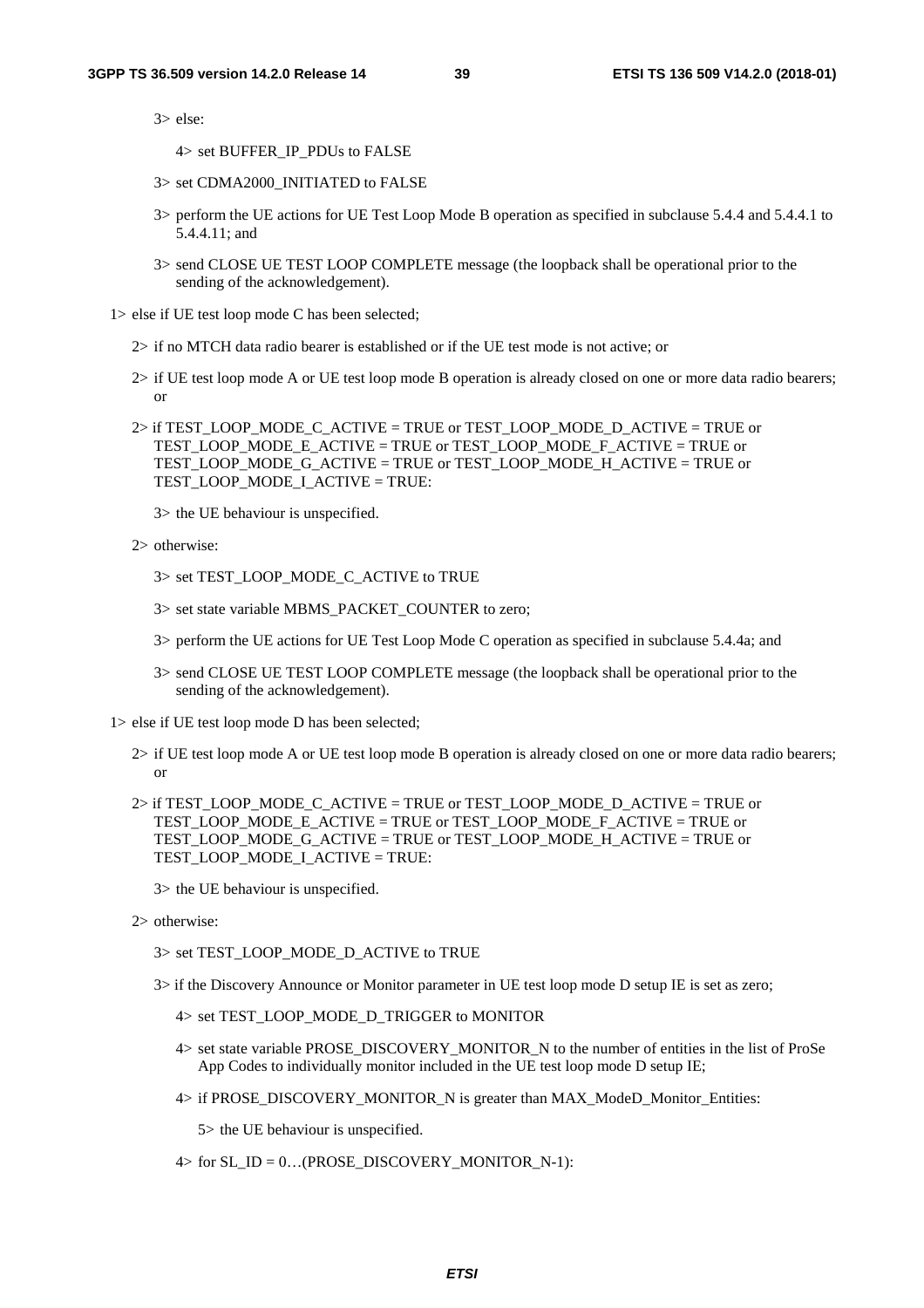- 5> set state variable PROSE\_DISCOVERY\_APPCODE(SL\_ID) to the parameter ProSe App Code (LSBs) #(SL\_ID) to monitor of the UE test loop mode D setup IE;
- 5> set state variable PSDCH\_PACKET\_COUNTER(SL\_ID) to zero;
- 4> set state variable PSDCH\_PACKET\_COUNTER(PROSE\_DISCOVERY\_MONITOR\_N) to zero;
- 4> perform the UE actions for UE Test Loop Mode D operation as specified in subclause 5.4.4b;
- 3> if the Discovery Announce or Monitor parameter in UE test loop mode D setup IE is set as one;
	- 4> set TEST\_LOOP\_MODE\_D\_TRIGGER to ANNOUNCE
	- 4> perform the UE actions for UE Test Loop Mode D operation as specified in subclause 5.4.4b;
- 3> send CLOSE UE TEST LOOP COMPLETE message (the loopback shall be operational prior to the sending of the acknowledgement).

1> else if UE test loop mode E has been selected;

- 2> if UE test loop mode A or UE test loop mode B operation is already closed on one or more data radio bearers; or
- $2$  if TEST\_LOOP\_MODE\_C\_ACTIVE = TRUE or TEST\_LOOP\_MODE\_D\_ACTIVE = TRUE or TEST\_LOOP\_MODE\_E\_ACTIVE = TRUE or TEST\_LOOP\_MODE\_F\_ACTIVE = TRUE or TEST\_LOOP\_MODE\_G\_ACTIVE = TRUE or TEST\_LOOP\_MODE\_H\_ACTIVE = TRUE or TEST\_LOOP\_MODE\_I\_ACTIVE = TRUE; or
- 2> if the UE is unable to read the pre-configured parameters for ProSe Direct or V2X Communication from the USIM; or
- 2> when test loop mode E is utilised in V2X out-of-coverage scenarios:
	- 3> the UE behaviour is unspecified.
- 2> otherwise:
	- 3> set TEST\_LOOP\_MODE\_E\_ACTIVE to TRUE
	- 3> if the Communication Transmit or Receive parameter in UE test loop mode E setup IE is set as zero;
		- 4> set TEST\_LOOP\_MODE\_E\_TRIGGER to RECEIVE
		- 4> set state variable PROSE\_COMMUNICATION\_MONITOR\_N to the number of entities in the list of Group Destination IDs to individually monitor included in the UE test loop mode E setup IE;
		- 4> if PROSE\_COMMUNICATION\_MONITOR\_N is greater than MAX\_ModeE\_Monitor\_Entities:
			- 5> the UE behaviour is unspecified.
		- $4>$  for SL\_ID = 0...(PROSE\_COMMUNICATION\_MONITOR\_N-1):
			- 5> set state variable PROSE\_COMMUNICATION\_DEST\_ID(SL\_ID) to the parameter Group Destination ID  $\#$ (SL ID) to monitor of the UE test loop mode E setup IE;
		- 5> set state variable STCH\_PACKET\_COUNTER(SL\_ID) to zero;

5> set state variable PSCCH\_PACKET\_COUNTER(SL\_ID) to zero;

- 4> set state variable STCH\_PACKET\_COUNTER(PROSE\_COMMUNICATION\_MONITOR\_N) to zero;
- 4> set state variable PSCCH\_PACKET\_COUNTER(PROSE\_COMMUNICATION\_MONITOR\_N) to zero;
- 4> perform the UE actions for UE Test Loop Mode E operation as specified in subclause 5.4.4c;
- 3> if the Communication Transmit or Receive parameter in UE test loop mode E setup IE is set as one;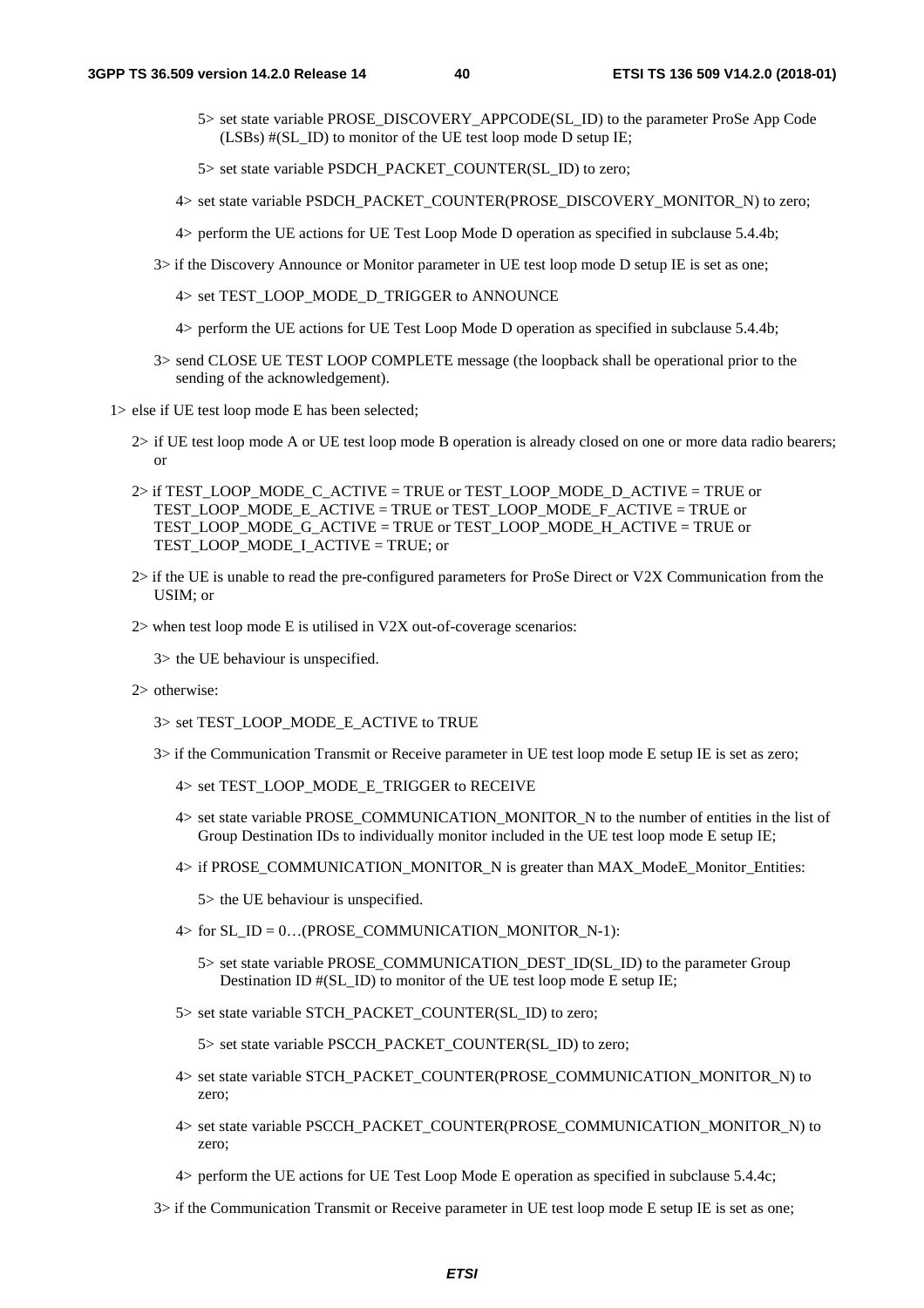- 4> set TEST\_LOOP\_MODE\_E\_TRIGGER to TRANSMIT
- 4> perform the UE actions for UE Test Loop Mode E operation as specified in subclause 5.4.4c;
- 3> send CLOSE UE TEST LOOP COMPLETE message (the loopback shall be operational prior to the sending of the acknowledgement).

1> else if UE test loop mode F has been selected;

- 2> if no SC-MTCH data radio bearer is established or if the UE test mode is not active; or
- 2> if UE test loop mode A or UE test loop mode B operation is already closed on one or more data radio bearers; or
- 2> if TEST\_LOOP\_MODE\_C\_ACTIVE = TRUE or TEST\_LOOP\_MODE\_D\_ACTIVE = TRUE or TEST\_LOOP\_MODE\_E\_ACTIVE = TRUE or TEST\_LOOP\_MODE\_F\_ACTIVE = TRUE: or TEST\_LOOP\_MODE\_G\_ACTIVE = TRUE or TEST\_LOOP\_MODE\_H\_ACTIVE = TRUE or TEST\_LOOP\_MODE\_I\_ACTIVE = TRUE

3> the UE behaviour is unspecified.

2> otherwise:

- 3> set TEST\_LOOP\_MODE\_F\_ACTIVE to TRUE
- 3> set state variable SCPTM\_PACKET\_COUNTER to zero;
- 3> perform the UE actions for UE Test Loop Mode F operation as specified in subclause 5.4.4d; and
- 3> send CLOSE UE TEST LOOP COMPLETE message (the loopback shall be operational prior to the sending of the acknowledgement).

1> else if UE test loop mode G has been selected;

- 2> if UE test loop mode A or UE test loop mode B operation is already closed on one or more data radio bearers; or;
- 2> if TEST\_LOOP\_MODE\_C\_ACTIVE = TRUE or TEST\_LOOP\_MODE\_D\_ACTIVE = TRUE or TEST\_LOOP\_MODE\_E\_ACTIVE = TRUE or TEST\_LOOP\_MODE\_F\_ACTIVE = TRUE or TEST\_LOOP\_MODE\_H\_ACTIVE = TRUE or TEST\_LOOP\_MODE\_I\_ACTIVE = TRUE:

3> the UE behaviour is unspecified;

- 2> otherwise:
	- 3> set TEST\_LOOP\_MODE\_G\_ACTIVE to TRUE;
	- 3> if the uplink loopback operation mode parameter of the UE test loop mode GH setup IE has a value set to 1:

4> set GH\_RLC\_SDU\_loopback to TRUE;

3> else:

4> set GH\_RLC\_SDU\_loopback to FALSE;

- 3> set GH\_NUMBER\_UL\_DATA\_REPETITIONS to the value of number of repetitions parameter of the UE test loop mode GH setup IE;
- 3> set timer T\_delay\_modeGH to the value of Uplink data delay timer parameter of the UE test loop mode GH setup IE;
- 3> if the Uplink data delay timer parameter of the UE test loop mode GH setup IE has a value larger than zero:

4> set GH\_BUFFER\_CP\_data to TRUE;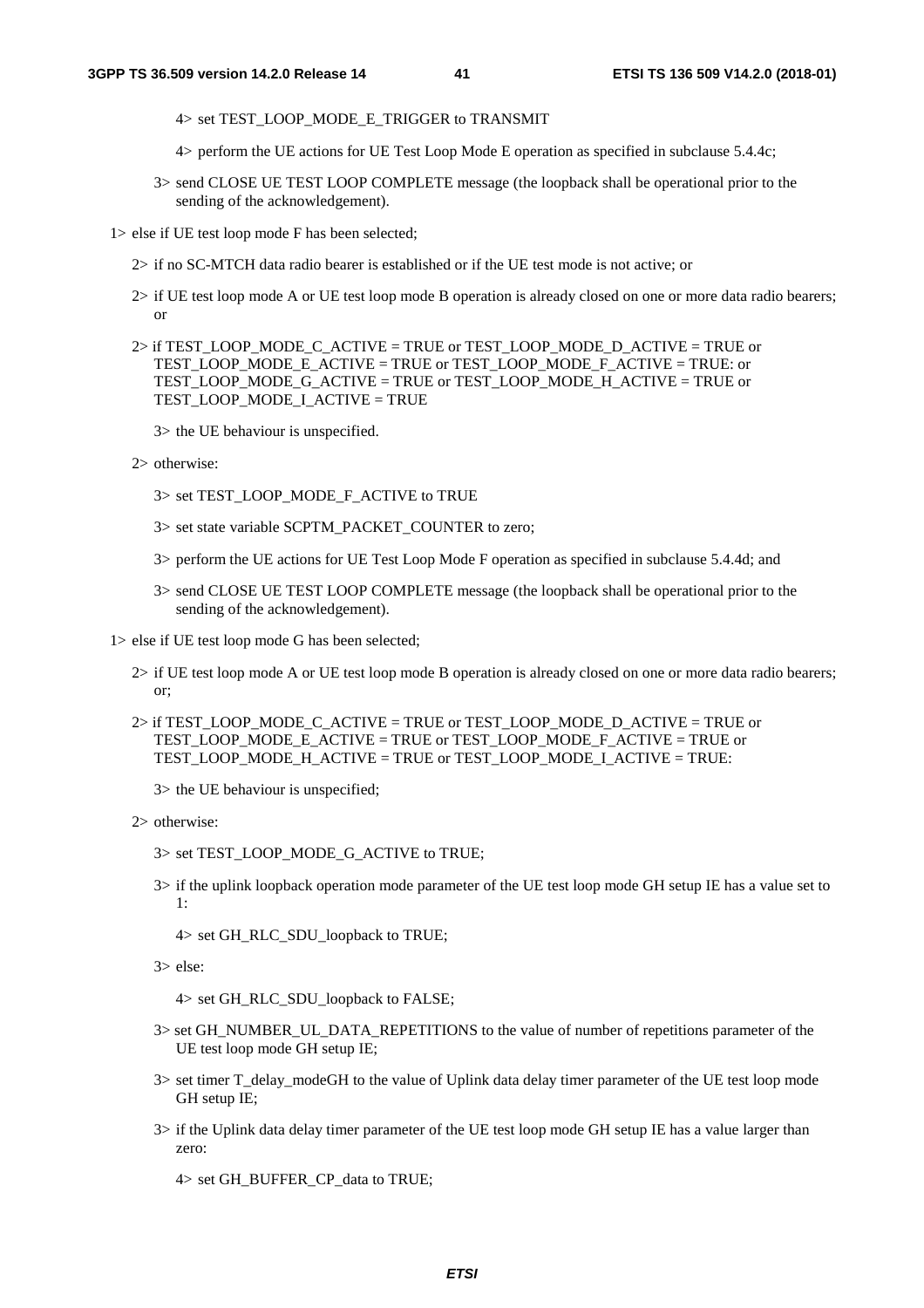#### **3GPP TS 36.509 version 14.2.0 Release 14 42 ETSI TS 136 509 V14.2.0 (2018-01)**

3> else:

4> set GH\_BUFFER\_CP\_data to FALSE;

- 3> perform the UE actions for UE Test Loop Mode G operation in CP data loopback mode as specified in subclause 5.4.4e;
- 3> send CLOSE UE TEST LOOP COMPLETE message (the loopback shall be operational prior to the sending of the acknowledgement);
- 1> else if UE test loop mode H has been selected;
	- 2> if UE test loop mode A or UE test loop mode B operation is already closed on one or more data radio bearers; or;
	- 2> if TEST\_LOOP\_MODE\_C\_ACTIVE = TRUE or TEST\_LOOP\_MODE\_D\_ACTIVE = TRUE or TEST\_LOOP\_MODE\_E\_ACTIVE = TRUE or TEST\_LOOP\_MODE\_F\_ACTIVE = TRUE or TEST\_LOOP\_MODE\_G\_ACTIVE = TRUE or TEST\_LOOP\_MODE\_I\_ACTIVE = TRUE:

3> the UE behaviour is unspecified;

2> otherwise:

- 3> set TEST\_LOOP\_MODE\_H\_ACTIVE to TRUE;
- 3> perform the UE actions for UE Test Loop Mode H operation as specified in subclause 5.4.4f.1; and
- 3> send CLOSE UE TEST LOOP COMPLETE message (the loopback shall be operational prior to the sending of the acknowledgement).

1> else if UE test loop mode I has been selected;

- 2> if UE test loop mode A or UE test loop mode B operation is already closed on one or more data radio bearers; or;
- $2$  if TEST\_LOOP\_MODE\_C\_ACTIVE = TRUE or TEST\_LOOP\_MODE\_D\_ACTIVE = TRUE or TEST\_LOOP\_MODE\_E\_ACTIVE = TRUE or TEST\_LOOP\_MODE\_F\_ACTIVE = TRUE or TEST\_LOOP\_MODE\_G\_ACTIVE = TRUE or TEST\_LOOP\_MODE\_H\_ACTIVE = TRUE:

3> the UE behaviour is unspecified;

- 2> otherwise:
	- 3> set TEST\_LOOP\_MODE\_I\_ACTIVE to TRUE;
	- 3> perform the UE actions for UE Test Loop Mode I operation as specified in subclause 5.4.4g.1; and
	- 3> send CLOSE UE TEST LOOP COMPLETE message (the loopback shall be operational prior to the sending of the acknowledgement).

1> else;

2> the UE behaviour is unspecified.

#### 5.4.2.4 Reception of AT Command +CCUTLE by the UE

Upon receiving the AT Command +CCUTLE= $\lt$ status=0 $\gt$ [, $\lt$ direction $\gt$ [, $\lt$ format $\gt$ , $\lt$ length $\gt$ , $\lt$ monitor\_list $\gt$ ]] the UE shall:

1> if UE test loop mode E has been selected;

 $2>$  if TEST\_LOOP\_MODE\_E\_ACTIVE = TRUE; or

2> if the UE is unable to read the pre-configured parameters for V2X Communication from the USIM:

3> the UE behaviour is unspecified.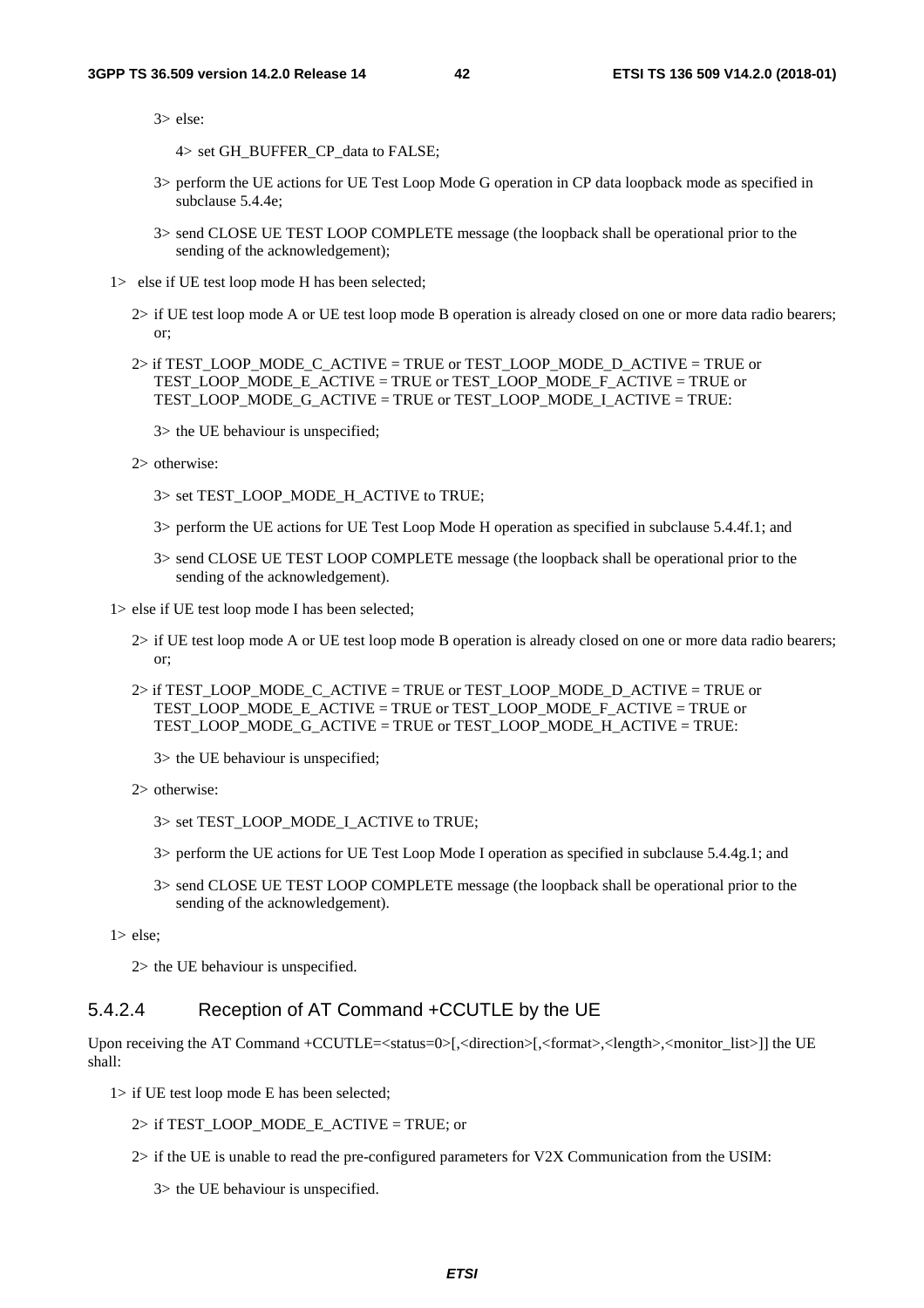2> otherwise:

- 3> set TEST\_LOOP\_MODE\_E\_ACTIVE to TRUE
- 3> if the <direction> parameter in +CCUTLE set command is set as zero;
	- 4> set TEST\_LOOP\_MODE\_E\_TRIGGER to RECEIVE
	- 4> if the <format> parameter in +CCUTLE set command is set as 1
		- 5> set state variable PROSE\_COMMUNICATION\_MONITOR\_N to the number of entities in the list of Destination Layer-2 IDs to individually monitor included in the <monitor\_list> parameter of +CCUTLE set command;
		- 5> if PROSE\_COMMUNICATION\_MONITOR\_N is greater than MAX\_ModeE\_Monitor\_Entities:
			- 6> the UE behaviour is unspecified.
		- 5> for SL\_ID = 0…(PROSE\_COMMUNICATION\_MONITOR\_N-1):
			- 6> set state variable PROSE\_COMMUNICATION\_DEST\_ID(SL\_ID) to the parameter Destination Layer-2 ID #(SL\_ID) to monitor in the +CCUTLE set command;
			- 6> set state variable STCH\_PACKET\_COUNTER(SL\_ID) to zero;
			- 6> set state variable PSCCH\_PACKET\_COUNTER(SL\_ID) to zero;
		- 5> set state variable STCH\_PACKET\_COUNTER(PROSE\_COMMUNICATION\_MONITOR\_N) to zero;
		- 5> set state variable PSCCH\_PACKET\_COUNTER(PROSE\_COMMUNICATION\_MONITOR\_N) to zero;
		- 5> perform the UE actions for UE Test Loop Mode E operation as specified in subclause 5.4.4c;

4> else

5> the UE behaviour is unspecified.

- 3> if the <direction> parameter in +CCUTLE set command is set as one;
	- 4> set TEST\_LOOP\_MODE\_E\_TRIGGER to TRANSMIT
	- 4> perform the UE actions for UE Test Loop Mode E operation as specified in subclause 5.4.4c;

1> else;

2> the UE behaviour is unspecified.

## 5.4.3 UE test loop mode A operation

Upon receiving a PDCP SDU identified by LB\_ID when operating in E-UTRA or NB-IoT mode with UE Test Loop Mode A active the UE shall:

- $1>$  if UL\_PDCP\_SDU\_scaling(LB\_ID) is FALSE:
	- 2> take the PDCP SDU from the output of the PDCP Service Access Point (SAP) and provide it as input to the correspondent PDCP SAP in uplink and transmit, see Figure 5.4.3-1.

1> else:

2> if UL\_PDCP\_SDU\_size(LB\_ID) = 0:

3> discard the PDCP SDU (no data is returned).

 $2 \times$  else: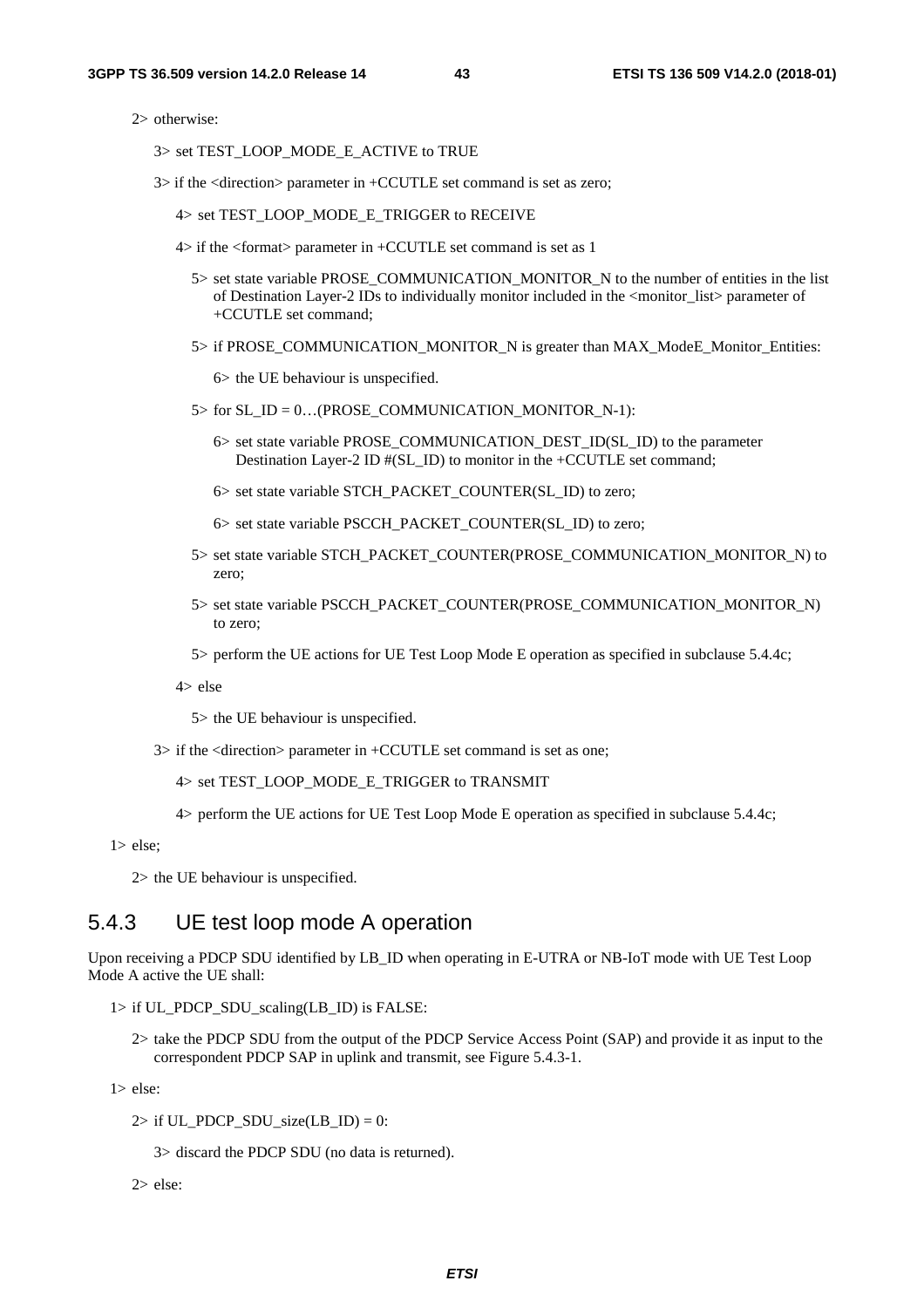- 3> if the size of the received PDCP SDU in downlink is equal to UL\_PDCP\_SDU\_size(LB\_ID):
	- 4> take the PDCP SDU from the output of the PDCP SAP and provide it as input to the correspondent PDCP SAP in uplink and transmit, see Figure 5.4.3-1.
- 3> else if the size of the received PDCP SDU in downlink is bigger than UL\_PDCP\_SDU\_size(LB\_ID):
	- 4> create a UL PDCP SDU of size UL PDCP SDU size(LB ID) by taking the first K bits of the received PDCP SDU in downlink PDCP SAP, where K is equal to UL\_PDCP\_SDU\_size(LB\_ID) and provide it as input to the correspondent PDCP SAP in uplink and transmit, see Figure 5.4.3-2.
- 3> else if the size of the received PDCP SDU in downlink is less than UL\_PDCP\_SDU\_size(LB\_ID):
	- 4> create a UL PDCP SDU of size UL\_PDCP\_SDU\_size(LB\_ID) by repeating the data received in downlink PDCP SDU in downlink to fill the UL PDCP SDU (truncating the last block if necessary), provide it as input to the correspondent PDCP SAP in uplink and transmit, see Figure 5.4.3-3.
- NOTE: Size of the received PDCP SDUs in downlink shall be bit strings that are byte aligned (i.e. multiple of 8 bits) according to TS 36.323 [24] clause 6.2.1.



**Figure 5.4.3-1: Loop back of PDCP SDU (DL PDCP SDU size = UL PDCP SDU size = N)** 



**Figure 5.4.3-2: DL > UL PDCP SDU block size (DL PDCP SDU size = N, UL PDCP SDU size = K)**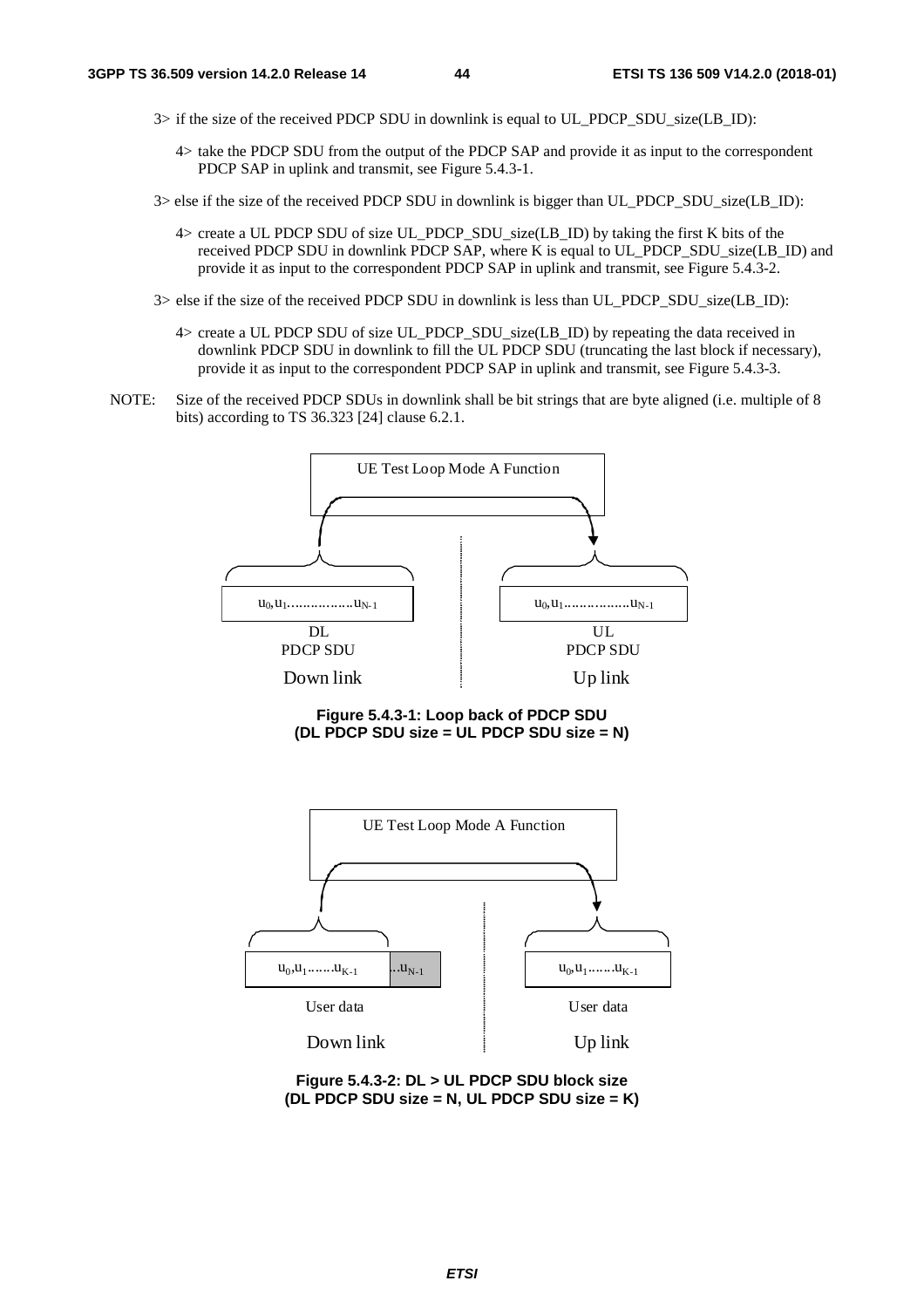

**Figure 5.4.3-3: DL < UL PDCP SDU block size (DL PDCP SDU size = N, UL PDCP SDU size = 2\*N + K)** 

## 5.4.4 UE test loop mode B operation

5.4.4.1 Void

#### 5.4.4.2 Reception of IP PDUs when UE is in E-UTRA or NB-IoT mode

Upon receiving a PDCP SDU (=IP PDU) when operating in E-UTRA or NB-IoT mode with UE Test Loop Mode B active the UE shall:

 $1>$  if T\_delay\_modeB timer is running:

2> buffer the received PDCP SDU

1> else

- 2> if BUFFER\_IP\_PDUs is TRUE
	- 3> buffer the received PDCP SDU
	- 3> Start T\_delay\_modeB timer
- 2> else
	- 3> submit the received PDCP SDU without any modification of the IP header to the UL TFT handling SAP for transmission in uplink. See note.
- NOTE 1: The UL TFT function in the UE is mapping IP PDUs received from SDF to EPS bearer/radio bearer as configured by SS in the UL TFT IE sent as part of the EPS bearer establishment procedures. See figure 5.1-2.
- NOTE 2: Size of the received PDCP SDUs in downlink shall be bit strings that are byte aligned (i.e. multiple of 8 bits) according to TS 36.323 [24] clause 6.2.1. The PDCP SDUs themselves shall contain a valid IPv4 or IPv6 Header in accordance with the PDN type (Ref. TS 24.301 [36]) accepted by the UE.

#### 5.4.4.3 Expiry of T\_delay\_modeB timer when UE is in E-UTRA or NB-IoT mode

When timer T\_delay\_modeB expires when UE is operating in E-UTRA or NB-IoT mode and has UE Test Loop Mode B active then the UE shall:

1> submit the buffered PDCP SDUs in the same order as received (first-in-first-out) and without any modification of the IP header to the UL TFT handling SAP for transmission in uplink. See note 1.

1> set BUFFER\_IP\_PDUs to FALSE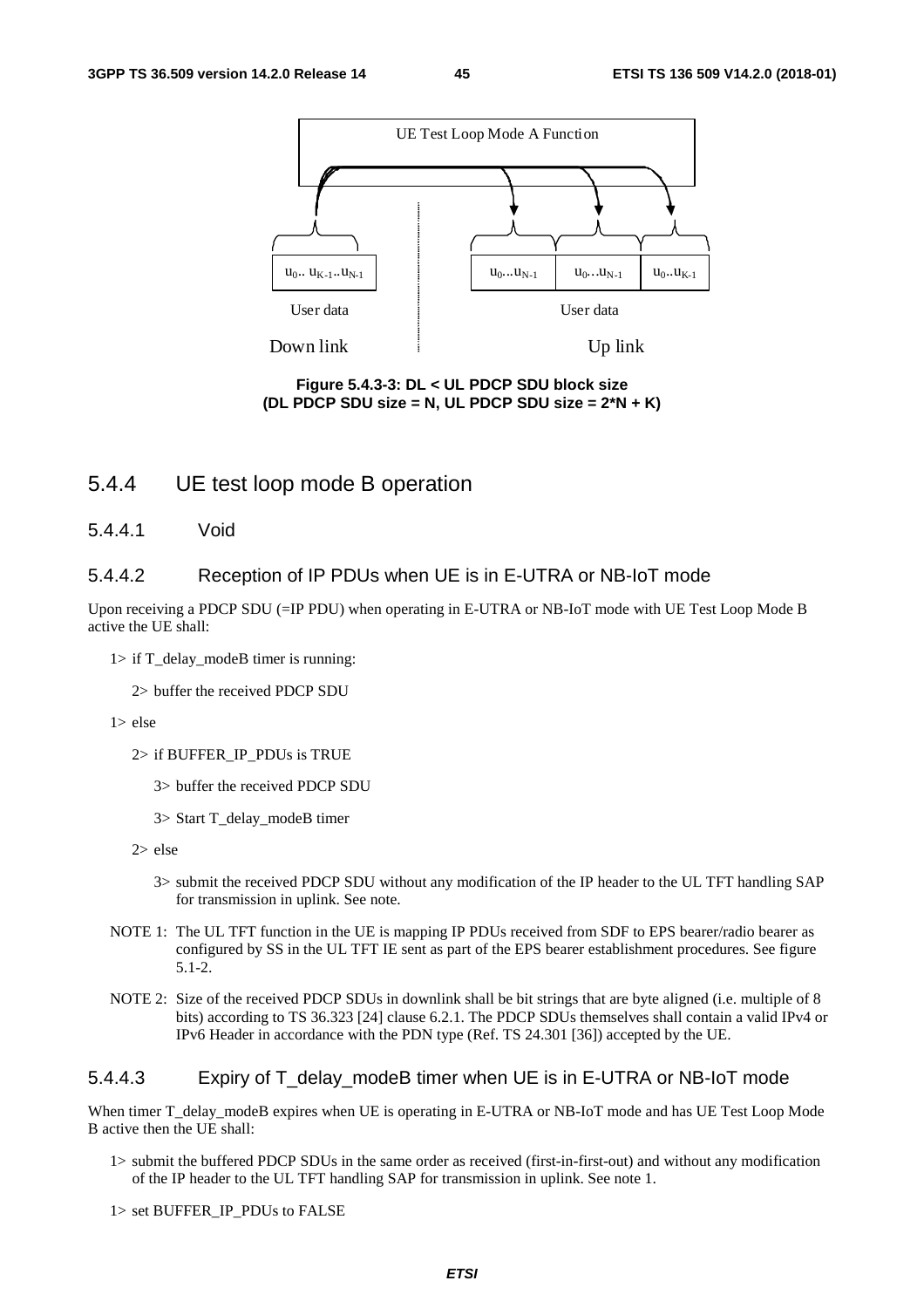- NOTE 1: The UL TFT function in the UE is mapping IP PDUs received from SDF to EPS bearer/radio bearer as configured by SS in the UL TFT IE sent as part of the EPS bearer establishment procedures. See figure 5.1-2.
- NOTE 2: After the PDCP SDU buffer becomes empty the loopback will return any received PDCP SDU in uplink directly as specified in clause 5.4.4.2. In order to reactivate the loopback delay and PDCP SDU buffering the SS shall deactivate UE test loop B function first.

#### 5.4.4.4 Reception of IP PDUs when UE is in UTRA mode

When UE receives a PDCP SDU when UE is operating in UTRA mode and has UE Test Loop Mode B active then the UE shall:

- $1>$  if T\_delay\_modeB timer is running:
	- 2> buffer the received PDCP SDU
- 1> else
	- 2> if BUFFER\_IP\_PDUs is TRUE
		- 3> buffer the received PDCP SDU
		- 3> Start T\_delay\_modeB timer

2> else

3> submit the received PDCP SDU without any modification of the IP header to the UL TFT handling SAP for transmission in uplink.

#### 5.4.4.5 Expiry of T\_delay\_modeB timer when UE is in UTRA mode

When timer T\_delay\_modeB expires when UE is operating in UTRA mode and has UE Test Loop Mode B active the then UE shall:

1> submit the buffered IP PDUs in the same order as received (first-in-first-out) and without any modification of the IP header to the UL TFT handling SAP for transmission in uplink.

1> set BUFFER\_IP\_PDUs to FALSE.

NOTE: After the IP PDU buffer becomes empty the loopback will return any received PDCP SDU in uplink directly as specified in clause 5.4.4.4. In order to reactivate the loopback delay and PDCP SDU buffering the SS shall deactivate UE test loop B function and UE shall return to E-UTRA or NB-IoT mode first.

#### 5.4.4.6 Reception of IP PDUs when UE is in GSM/GPRS mode

When UE receives a SNDCP SDU when UE is operating in GSM/GPRS mode and has UE Test Loop Mode B active then the UE shall:

- 1> if T\_delay\_modeB timer is running:
	- 2> buffer the received SNDCP SDU.

1> else

- 2> if BUFFER\_IP\_PDUs is TRUE;
	- 3> buffer the received SNDCP SDU;
	- 3> Start T\_delay\_modeB timer.
- 2> else
	- 3> submit the received SNDCP SDU without any modification of the IP header to the UL TFT handling SAP for transmission in uplink.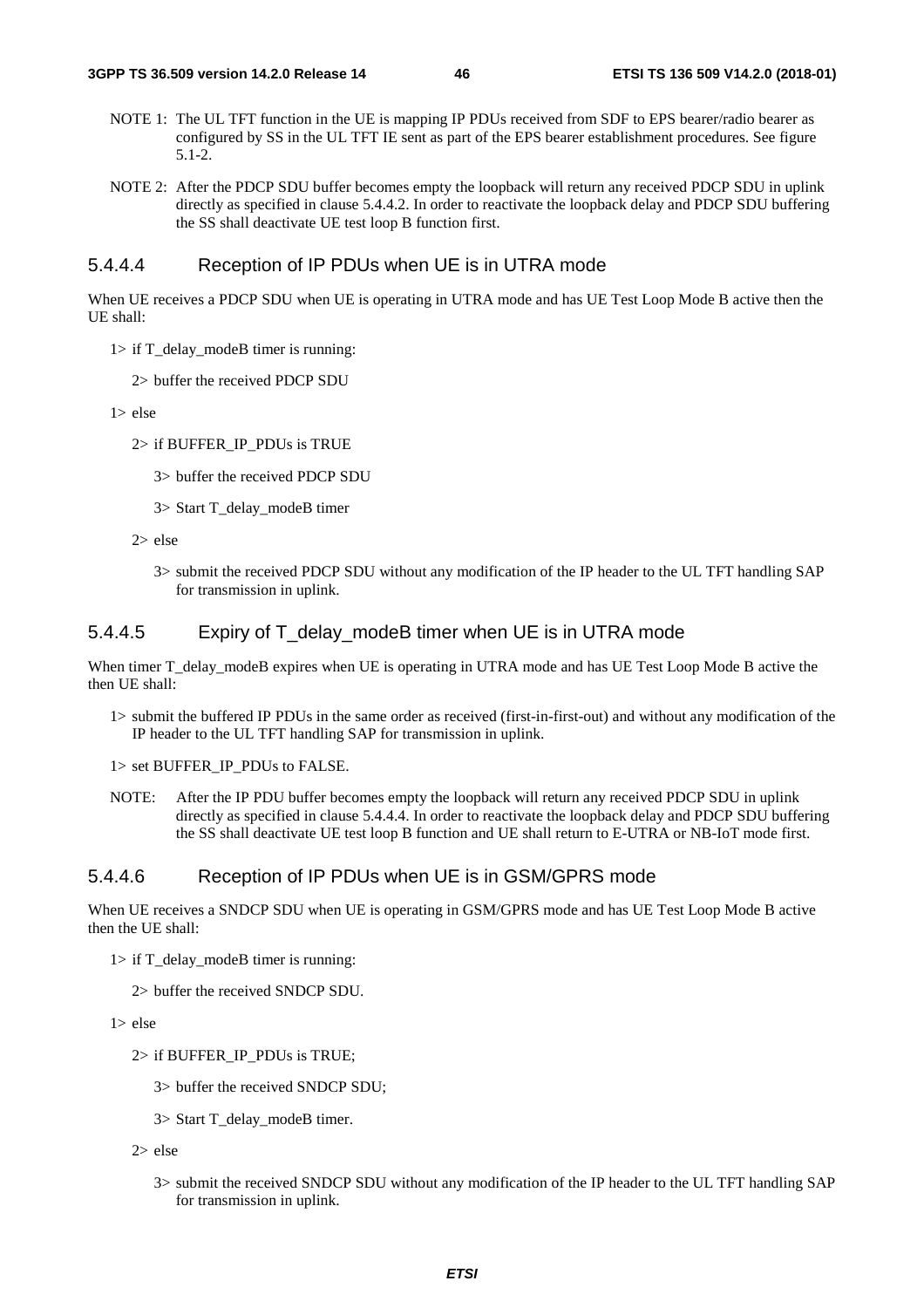### 5.4.4.7 Expiry of T\_delay\_modeB timer when UE is in GSM/GPRS mode

When timer T\_delay\_modeB expires when UE is operating in GSM/GPRS mode and has UE Test Loop Mode B active then the UE shall:

1> submit the buffered IP PDUs without any modification of the IP header in the same order as received (first-infirst-out), to the UL TFT handling SAP for transmission in uplink.

1> set BUFFER\_IP\_PDUs to FALSE

NOTE: After the IP PDU buffer becomes empty the loopback will return any received SNDCP SDU in uplink directly as specified in clause 5.4.4.6. In order to reactivate the loopback delay and SNDCP SDU buffering the SS shall deactivate UE test loop B function and UE shall return to E-UTRA or NB-IoT mode first.

#### 5.4.4.8 Reception of IP PDUs when UE is in CDMA2000 mode

When UE receives a RLP SDU when UE is operating in CDMA2000 mode and has UE Test Loop Mode B active then the UE shall:

1> if CDMA2000\_INITIATED is FALSE:

2> if T\_delay\_modeB is running:

3> restart T\_delay\_modeB

2> else:

3> start T\_delay\_modeB

2> set CDMA2000\_INITIATED to TRUE;

1> if T\_delay\_modeB is running;

2> deliver the received RLP SDU to upper layers;

1> else

2> submit the received RLP SDU without any modification of the IP header to the UL TFT handling SAP for transmission in uplink.

NOTE: When CDMA2000\_INITIATED is FALSE or when T\_delay\_modeB is running, the UE may send RLP SDUs in uplink upon initiation from upper layers.

#### 5.4.4.9 Expiry of T\_delay\_modeB timer when UE is in CDMA2000 mode

When timer T\_delay\_modeB expires when UE is operating in CDMA2000 mode and has UE Test Loop Mode B active then the UE shall not take any action.

#### 5.4.4.10 Establishment of the RRC/RR connection in E-UTRA, NB-IoT, UTRA, GSM/GPRS and CDMA2000 mode

When the RRC or the RR connection and one or more EPS bearers are is established, in E-UTRA, NB-IoT, UTRA, GSM/GPRS and CDMA2000 mode then the UE shall:

1> if TEST\_LOOP\_MODE\_B\_ACTIVE is set to TRUE;

2> perform the UE actions for UE Test Loop Mode B operation as specified in subclause 5.4.4 and 5.4.4.1 to 5.4.4.11.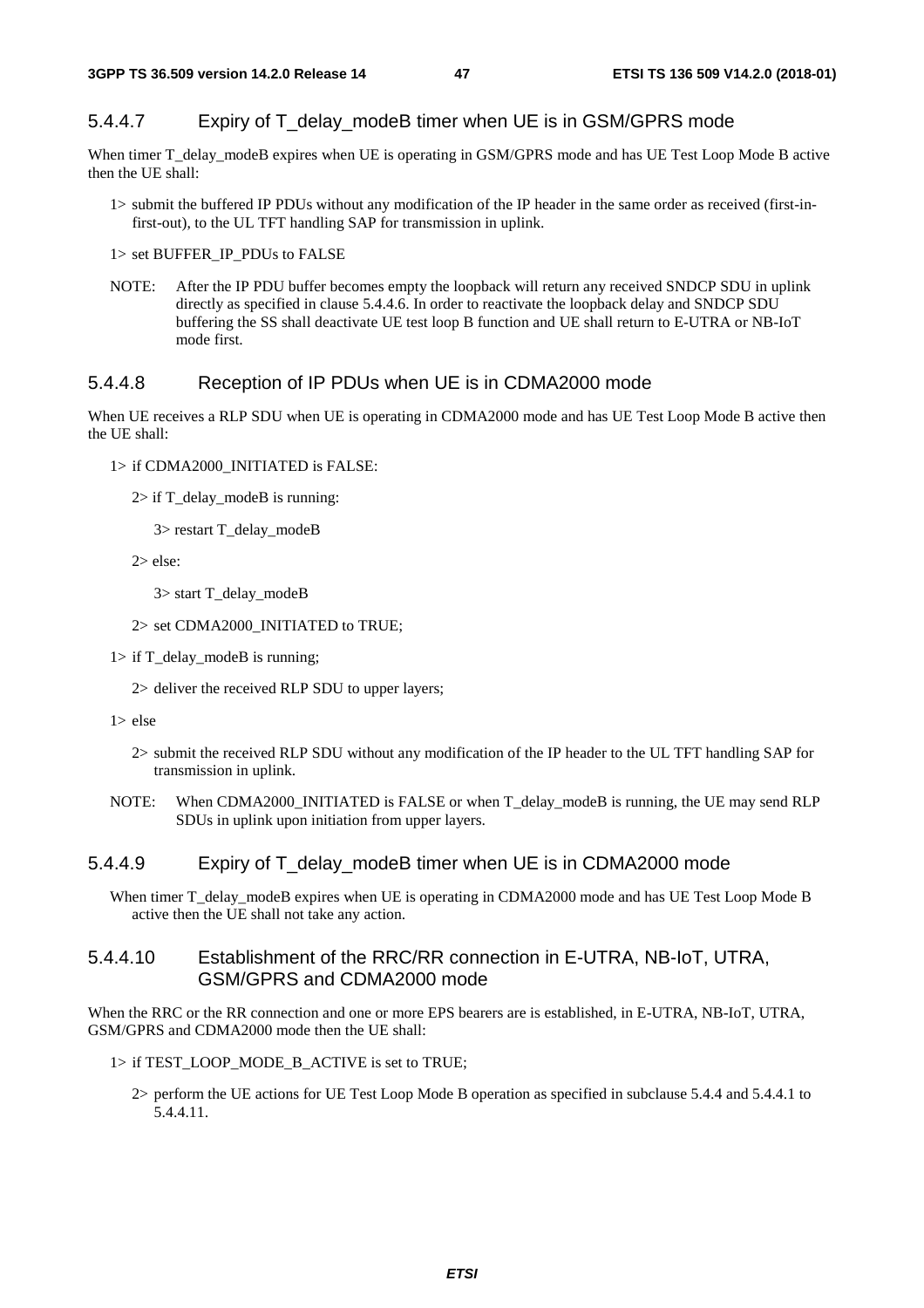#### 5.4.4.11 Release of RRC/RR connection in E-UTRA, NB-IoT, UTRA, GSM/GPRS and CDMA2000 mode after T\_delay\_modeB timer has expired

When the RRC or the RR connection is released in E-UTRA, NB-IoT, UTRA, GSM/GPRS and CDMA2000 mode then the UE shall:

- 1> if UE test loop mode B is active; and
- 1> if BUFFER\_IP\_PDUs is TRUE or T\_delay\_modeB timer is running:

2> keep UE test loop mode B active

1> else

2> the UE behaviour is unspecified.

## 5.4.4a UE test loop mode C operation

#### 5.4.4a.1 Reception of MBMS packets

Upon receiving a MBMS packet on the MTCH identified by MTCH\_ID when operating in E-UTRA idle or connected mode with UE test loop mode C active the UE shall:

1> if UE test loop mode C is active;

2> increment MBMS\_PACKET\_COUNTER by 1:

1> else:

2> the UE behaviour is unspecified.

#### 5.4.4a.2 Release of RRC connection

When the RRC connection is released in E-UTRA mode then the UE shall:

1> if UE test loop mode C is active:

2> keep UE test loop mode C active.

## 5.4.4b UE test loop mode D operation

#### 5.4.4b.1 Monitor or Announce ProSe Direct Discovery

When operating in E-UTRA idle or connected mode with UE test loop mode D active, the UE shall be able to either monitor or announce ProSe Direct Discovery message(s) based on the TEST\_LOOP\_MODE\_D\_TRIGGER being set as either MONITOR or ANNOUNCE, respectively. The UE shall:

#### 1> if TEST\_LOOP\_MODE\_D\_ACTIVE is set to TRUE:

2> if TEST\_LOOP\_MODE\_D\_TRIGGER is set to MONITOR;

3> upon successful reception of SL-DCH MAC SDU for ProSe Direct Discovery message:

- 4> set MATCH to zero;
- 4> if PROSE\_DISCOVERY\_MONITOR\_N > 0
	- $5>$  for SL\_ID = 0...(PROSE\_DISCOVERY\_MONITOR\_N-1):

 6> if LSBs (8..0) of ProSe App Code in the received SL-DCH MAC SDU equals PROSE\_DISCOVERY\_APPCODE(SL\_ID):

7> increment PSDCH\_PACKET\_COUNTER(SL\_ID) by 1;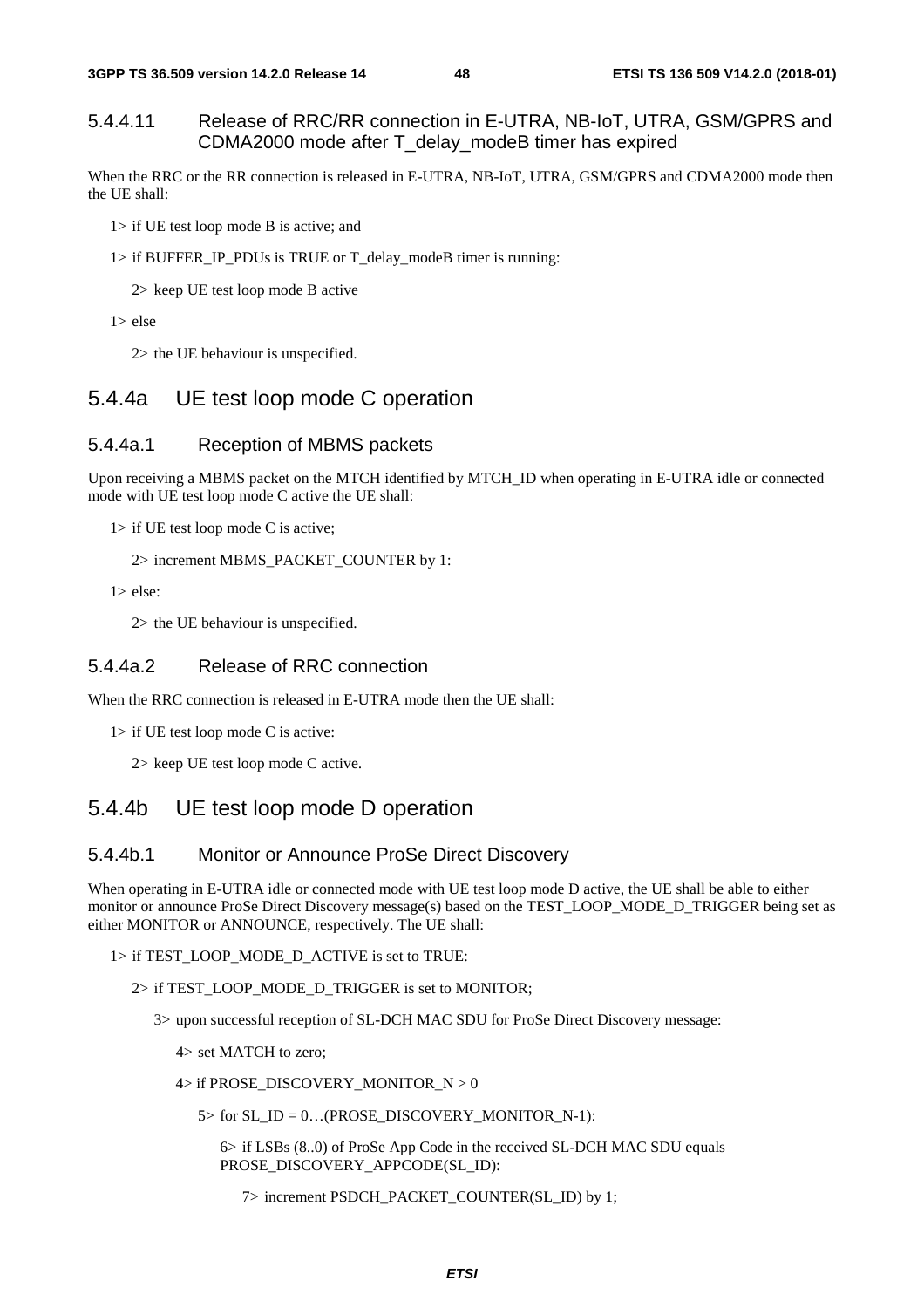7> set MATCH to one.

4> if MATCH equal zero:

5> increment PSDCH\_PACKET\_COUNTER(PROSE\_DISCOVERY\_MONITOR\_N) by 1.

2> else if TEST\_LOOP\_MODE\_D\_TRIGGER is set to ANNOUNCE;

- 3> create the SL-DCH MAC SDU with the payload specified below, see Figure 5.4.4b.1-1 and Table 5.4.4b.1-1, and provide as input to MAC for possible transmission in each discovery period.
- NOTE: The same SL-DCH MAC SDU is transmitted (if permitted by test specific Layer 1 and Layer 2 configuration) by the UE in every discovery period during the entire duration test loop mode D is closed.

2> else:

3> the UE behaviour is unspecified.

1> else:

2> the UE behaviour is unspecified.

The SL-DCH MAC SDU payload for ProSe Direct Discovery announce operation when UE test loop mode D is active shall be as specified in Figure 5.4.4b.1-1 and Table 5.4.4b.1-1.



**Figure 5.4.4b.1-1: ProSe Direct Discovery Announce operation in UE test loop mode D** 

#### **Table 5.4.4b.1-1: SL-DCH MAC SDU payload contents for ProSe Direct Discovery Announce operation in UE test loop mode D**

| <b>Parameter</b> | Size (bits) | Value    |
|------------------|-------------|----------|
| Msg Type         |             | 01000001 |
| ProSe App Code   | 184         | 0000     |
| MIC.             | າາ          | 0000     |
| Cntr LSB         |             | იიიი     |

## 5.4.4b.2 Release of RRC connection

When the RRC connection is released in E-UTRA mode then the UE shall: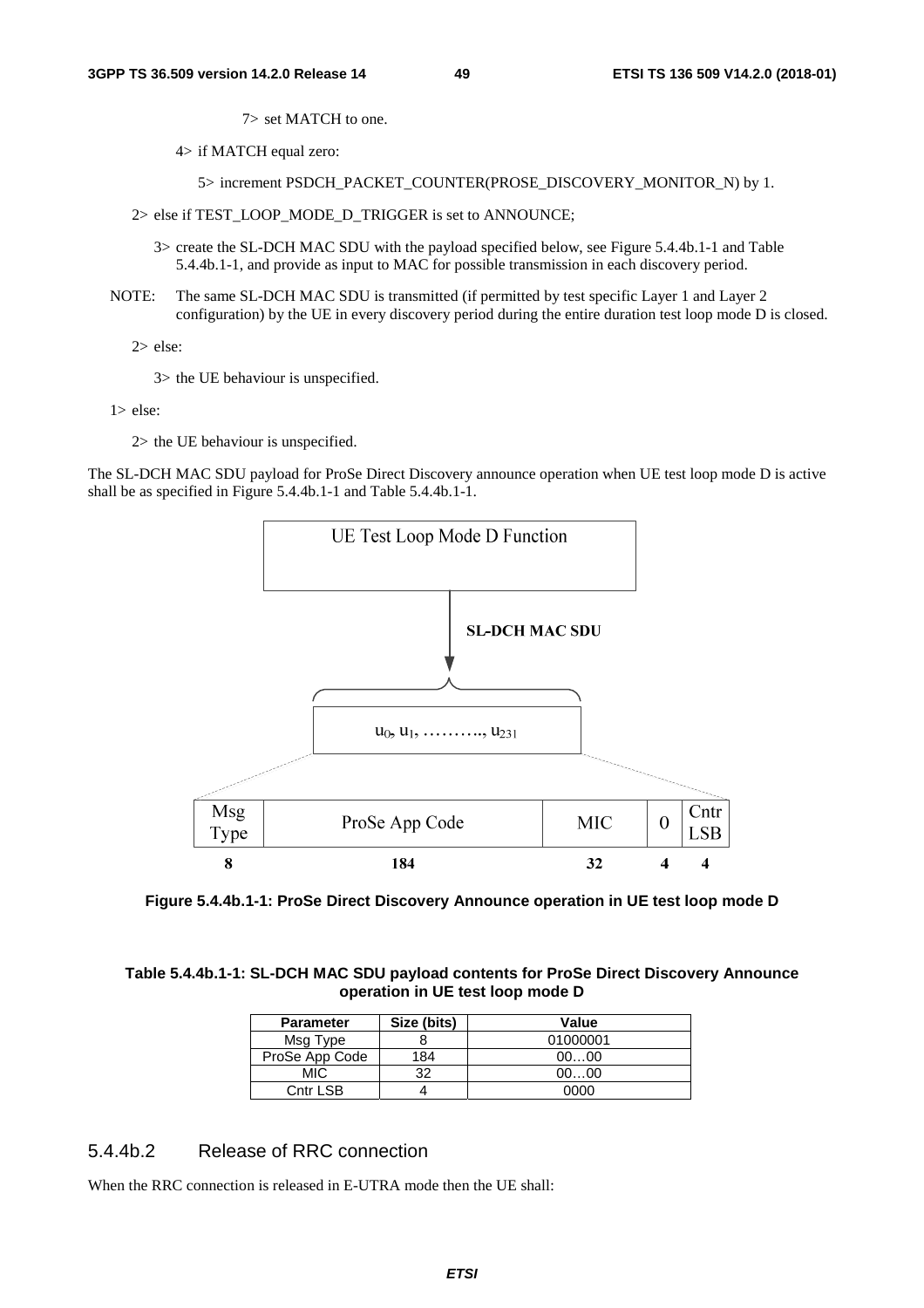1> if UE test loop mode D is active:

2> keep UE test loop mode D active

### 5.4.4c UE test loop mode E operation

#### 5.4.4c.1 Receive or Transmit ProSe Direct or V2X Communication

When operating in E-UTRA idle or connected or any cell selection state or out-of-coverage state for V2X test scenarios, with UE test loop mode E active, the UE shall be able to either receive or transmit ProSe Direct or V2X Communication packets based on the TEST\_LOOP\_MODE\_E\_TRIGGER being set as either RECEIVE or TRANSMIT, respectively. The UE shall:

#### 1> if TEST\_LOOP\_MODE\_E\_ACTIVE is set to TRUE:

#### 2> if TEST\_LOOP\_MODE\_E\_TRIGGER is set to RECEIVE;

- 3> upon successful reception of a STCH PDCP SDU for ProSe Direct or V2X Communication data packet:
	- 4> set MATCH to zero;
	- $4>$  if PROSE\_COMMUNICATION\_MONITOR\_N  $> 0$ 
		- $5>$  for SL\_ID = 0...(PROSE\_COMMUNICATION\_MONITOR\_N-1):

 6> if Group Destination ID in the received PSCCH corresponding to the STCH PDCP SDU equals PROSE\_COMMUNICATION\_DEST\_ID(SL\_ID):

7> increment STCH\_PACKET\_COUNTER(SL\_ID) by 1;

7> set MATCH to one.

4> if MATCH equal zero:

5> increment STCH\_PACKET\_COUNTER(PROSE\_COMMUNICATION\_MONITOR\_N) by 1.

- 3> upon successful reception of a PSCCH PHY transport block for ProSe Direct or V2X Communication control packet:
	- 4> set MATCH to zero;
	- $4>$  for SL\_ID = 0...(PROSE\_COMMUNICATION\_MONITOR\_N-1):
		- 5> if, in the received PSCCH PHY transport block, Group Destination ID for ProSe Direct Communication or Destination Layer-2 ID for V2X Communication equals PROSE\_COMMUNICATION\_DEST\_ID(SL\_ID):
			- 6> increment PSCCH\_PACKET\_COUNTER(SL\_ID) by 1;
			- 6> set MATCH to one.
	- 4> if MATCH equal zero:
		- 5> increment PSCCH\_PACKET\_COUNTER (PROSE\_COMMUNICATION\_MONITOR\_N) by 1.
- 2> else if TEST\_LOOP\_MODE\_E\_TRIGGER is set to TRANSMIT;
	- 3> create the STCH PDCP SDU with payload size and contents as specified below, see Figure 5.4.4c.1-1 and Table 5.4.4c.1-1 and provide as input PDCP for transmission in every SC period as per TS 36.331 [25] or in the set of subframes according to subclause 5.14.1.1 of TS 36.321 [22] for V2X Communication.
- NOTE: The same STCH PDCP SDU (1 packet) is transmitted (if permitted by test specific Layer 1 and Layer 2 configuration) by the UE in every SC period for ProSe Direct Communication or in the set of subframes for V2X Communication during the entire duration test loop mode E is closed.

2> else: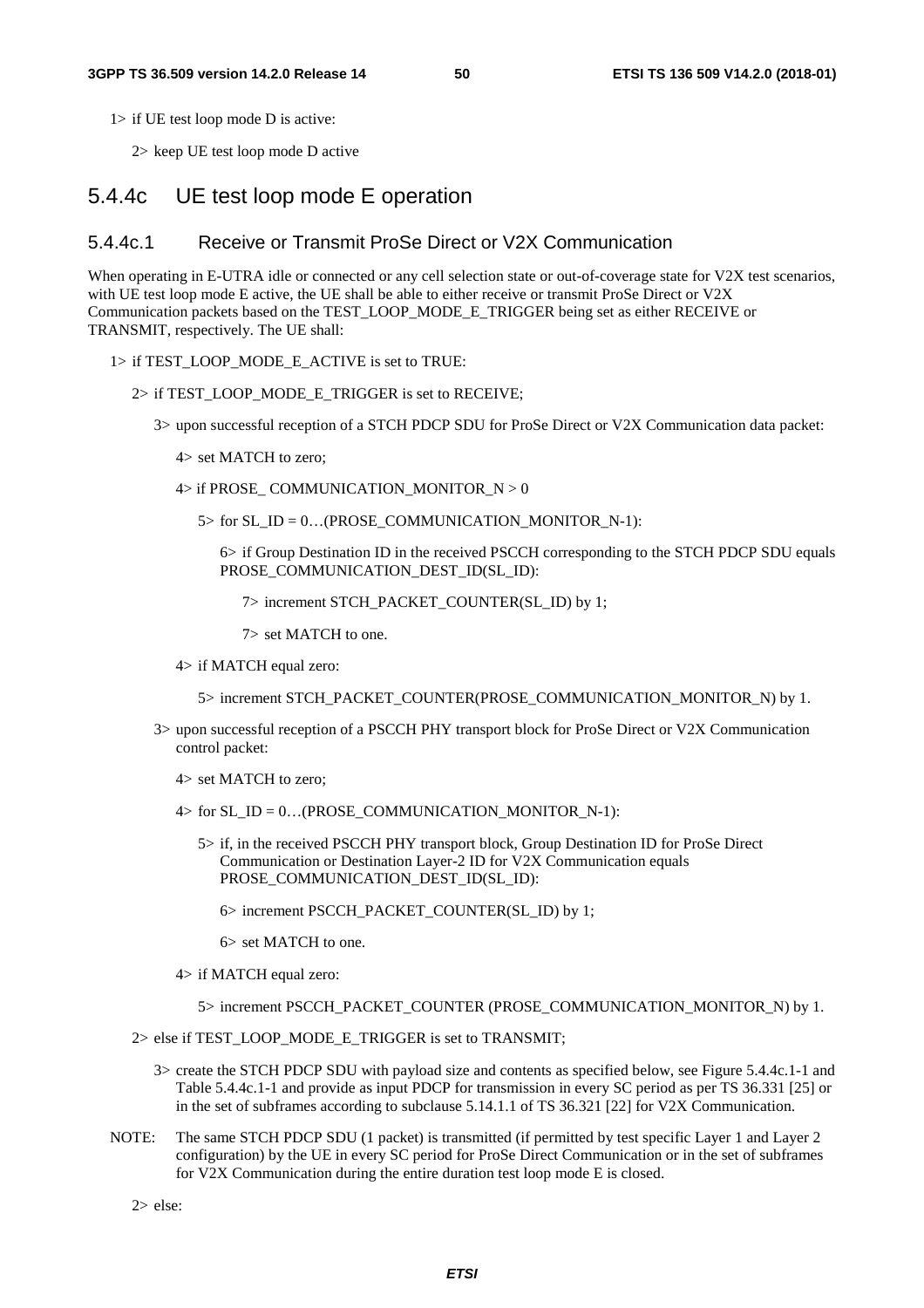3> the UE behaviour is unspecified.

 $1$  else:

2> the UE behaviour is unspecified.

The STCH PDCP SDU payload for ProSe Direct or V2X Communication packet when UE test loop mode E is active shall be as specified in Figure 5.4.4c.1-1 and Table 5.4.4c.1-1. The UE shall also transmit the corresponding SCI control information on PSCCH accordingly in every PSCCH period for Prose Direct Communication or in the same subframe on which the STCH PDCP SDU is transmitted for V2X Sidelink Communication.



**Figure 5.4.4c.1-1: ProSe Direct or V2X Communication Transmit operation in UE test loop mode E** 

**Table 5.4.4c.1-1: STCH PDCP SDU payload contents for ProSe Direct or V2X Communication transmit operation in UE test loop mode E** 

| <b>Parameter</b> | Value    |
|------------------|----------|
| Size (N)         | 40 bytes |
| Payload          | 00. 00   |

### 5.4.4c.2 Release of RRC connection

When the RRC connection is released in E-UTRA mode then the UE shall:

1> if UE test loop mode E is active:

2> keep UE test loop mode E active

### 5.4.4c.3 Transition from RRC Idle/Connected to Any Cell Selection state

When the UE experiences radio link failure and transitions to RRC Any Cell Selection state in E-UTRA mode, then the UE shall:

1> if UE test loop mode E is active:

2> keep UE test loop mode E active

#### 5.4.4c.4 V2X operation

In V2X test scenarios UE test loop mode E shall be kept active regardless of the radio environment situation and the UE state until de-activation has been explicitly requested.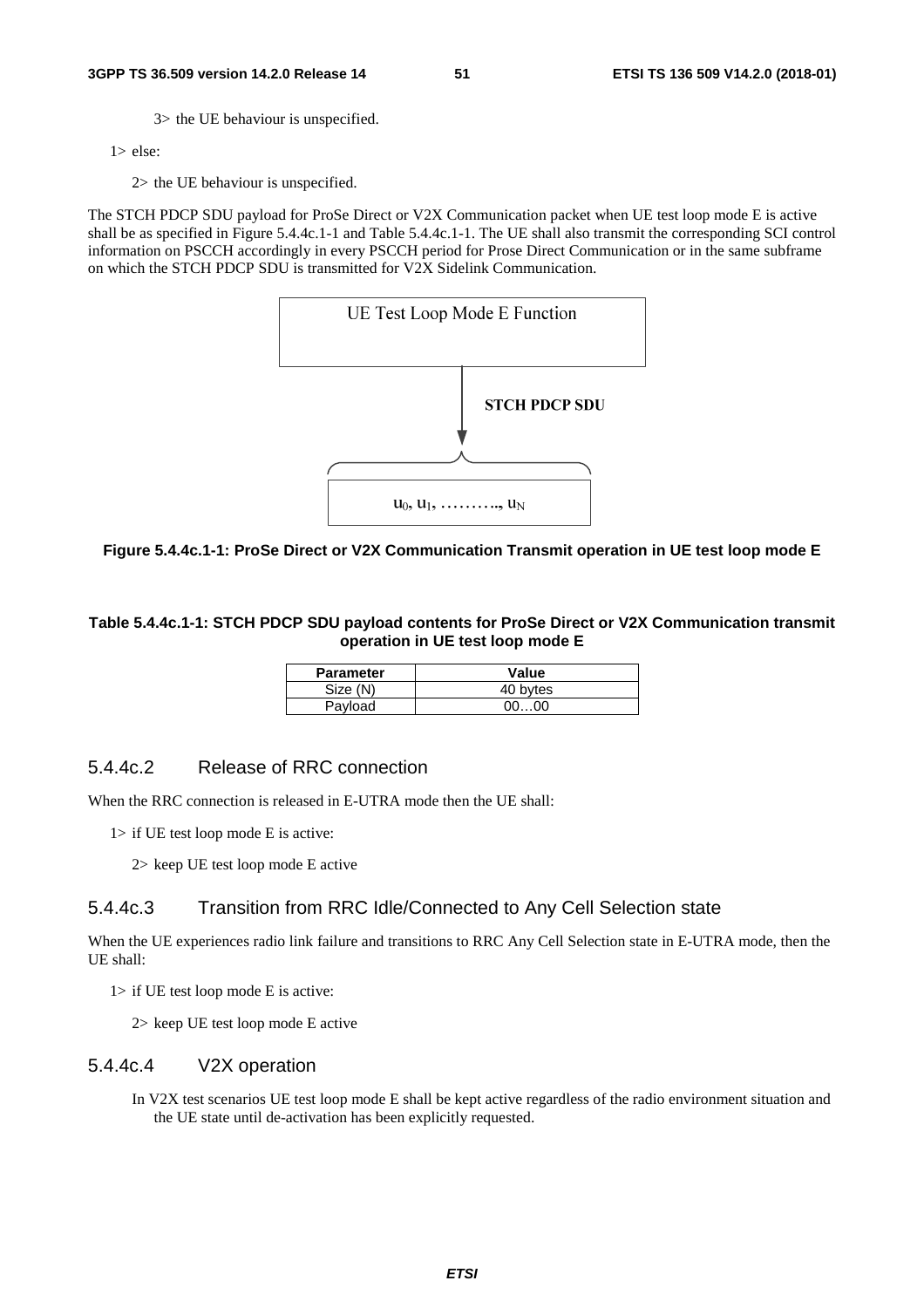## 5.4.4d UE test loop mode F operation

### 5.4.4d.1 Reception of MBMS packets

Upon receiving a MBMS packet on the SC-MTCH identified by SC\_MTCH\_ID when operating in E-UTRA idle or connected mode with UE test loop mode F active the UE shall:

1> if UE test loop mode F is active;

2> increment SCPTM\_PACKET\_COUNTER by 1:

1> else:

2> the UE behaviour is unspecified.

### 5.4.4d.2 Release of RRC connection

When the RRC connection is released in E-UTRA mode then the UE shall:

1> if UE test loop mode F is active:

2> keep UE test loop mode F active.

## 5.4.4e UE test loop mode G operation

### 5.4.4e.1 Reception of ESM DATA TRANSPORT message

Upon receiving an ESM DATA TRANSPORT message when operating in UE test loop G the UE shall:

#### 1> if GH\_NUMBER\_UL\_DATA\_REPETITIONS is 0:

2> discard the received ESM DATA TRANSPORT message (no user data returned in uplink);

 $1$  > else if T\_delay\_modeGH timer is running:

2> discard any previously buffered user data;

2> buffer the content of the User data container of the received ESM DATA TRANSPORT message;

1> else:

#### 2> if GH\_BUFFER\_CP\_data is TRUE:

3> discard any previously buffered user data;

3> buffer the content of the User data container of the received ESM DATA TRANSPORT message;

3> Start T\_delay\_modeGH timer;

2> else:

#### 3> if GH\_NUMBER\_UL\_DATA\_REPETITIONS is 1:

- 4> if GH\_RLC\_SDU\_loopback is TRUE
	- 5> submit the content of the User data container of each received ESM DATA TRANSPORT message in a RLC SDU to the RLC AM-SAP of SRB1bis for NB-IoT UE or to the RLC AM-SAP of SRB2 for E-UTRA UE for transmission in uplink;
- 4> if GH\_RLC\_SDU\_loopback is FALSE
	- 5> submit the content of the User data container of each received ESM DATA TRANSPORT message to the EMM SAP for control plane data for transmission in uplink;

3> else if GH\_NUMBER\_UL\_DATA\_REPETITIONS is bigger than 1: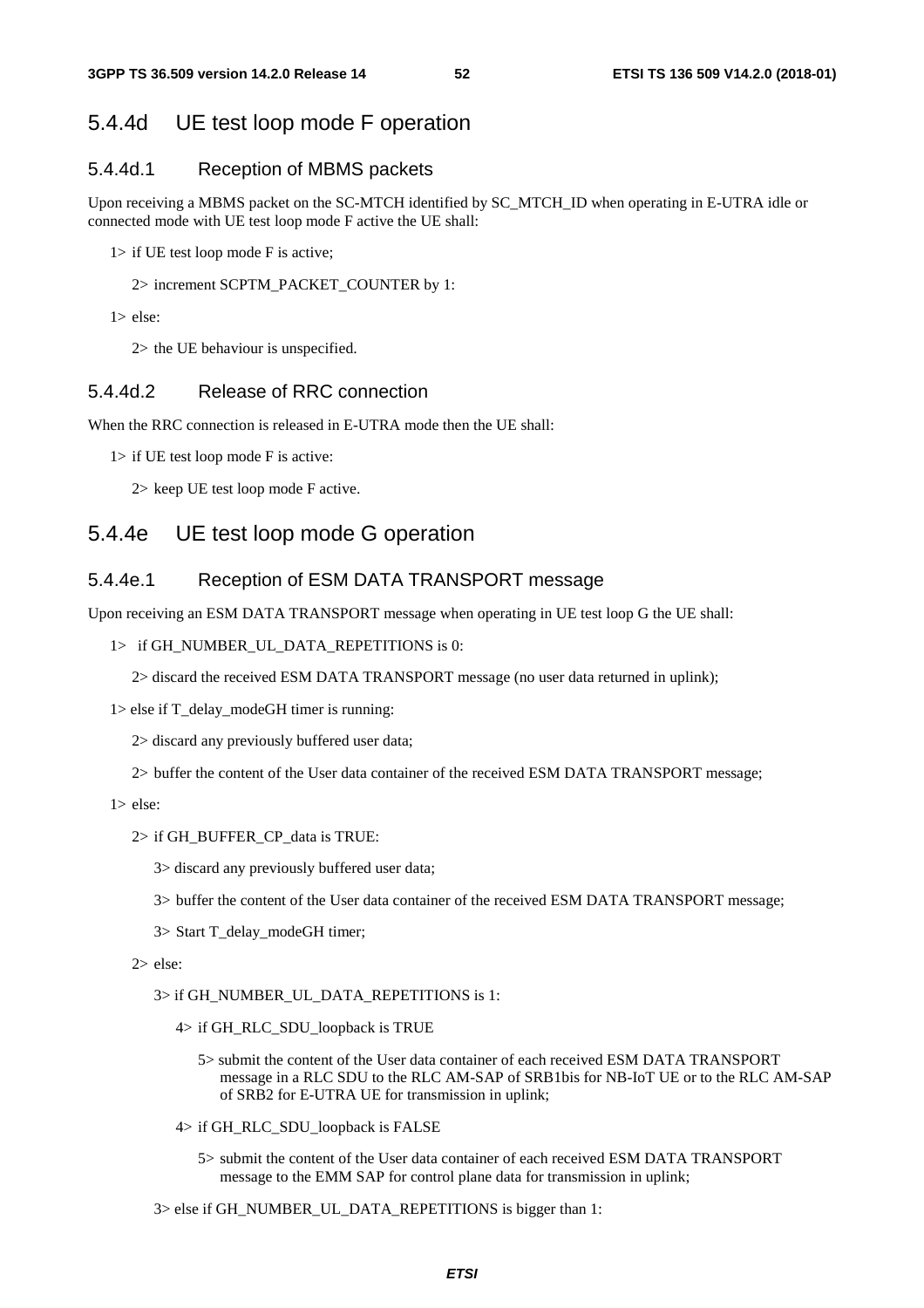- 4> if GH\_RLC\_SDU\_loopback is TRUE
	- 5> submit the content of the User data container of each received ESM DATA TRANSPORT message in a RLC SDU repeated GH\_NUMBER\_UL\_DATA\_REPETITIONS of times to the RLC AM-SAP of SRB1bis for NB-IoT UE or to the RLC AM-SAP of SRB2 for E-UTRA UE for transmission in uplink;
- 4> if GH\_RLC\_SDU\_loopback is FALSE
	- 5> submit the content of the User data container of each received ESM DATA TRANSPORT message repeated GH\_NUMBER\_UL\_DATA\_REPETITIONS of times to the EMM SAP for control plane data for transmission in uplink;

#### 5.4.4e.2 Expiry of T\_delay\_modeGH timer when UE test loop mode G is active

When timer T\_delay\_modeGH expires when UE is operating in UE Test Loop Mode G is active then the UE shall:

- 1> if GH\_NUMBER\_UL\_DATA\_REPETITIONS is 1:
	- 2> if GH\_RLC\_SDU\_loopback is TRUE
		- 3> submit the content of the User data container of each received ESM DATA TRANSPORT message in a RLC SDU to the RLC AM-SAP of SRB1bis for NB-IoT UE or to the RLC AM-SAP of SRB2 for E-UTRA UE for transmission in uplink;
	- 2> if GH\_RLC\_SDU\_loopback is FALSE
		- 3> submit the content of the User data container of each received ESM DATA TRANSPORT message to the EMM SAP for control plane data for transmission in uplink;

1> else if GH\_NUMBER\_UL\_DATA\_REPETITIONS is bigger than 1:

- 2> if GH\_RLC\_SDU\_loopback is TRUE
	- 3> submit the content of the User data container of each received ESM DATA TRANSPORT message in a RLC SDU repeated GH\_NUMBER\_UL\_DATA\_REPETITIONS of times to the RLC AM-SAP of SRB1bis for NB-IoT UE or to the RLC AM-SAP of SRB2 for E-UTRA UE for transmission in uplink;
- 3> if GH\_RLC\_SDU\_loopback is FALSE
	- 3> submit the content of the User data container of each received ESM DATA TRANSPORT message repeated GH\_NUMBER\_UL\_DATA\_REPETITIONS of times to the EMM SAP for control plane user data for transmission in uplink;

1> set GH\_BUFFER\_CP\_data to FALSE:

### 5.4.4f UE test loop mode H operation

#### 5.4.4f.1 Reception of RP-Data message

Upon receiving a RP-DATA message (see [39] for details of the SM-RL protocol) when operating in UE test loop H the UE shall:

- 1> if GH\_NUMBER\_UL\_DATA\_REPETITIONS is 0:
	- 2> discard the received RP-DATA message (no user data returned in uplink);
- 1> else if T\_delay\_modeGH timer is running:
	- 2> discard any previously buffered TPDU;
	- 2> buffer the TPDU received in the RP User data element received in the downlink RP-DATA message via the Downlink NAS Transport message;
- 1> else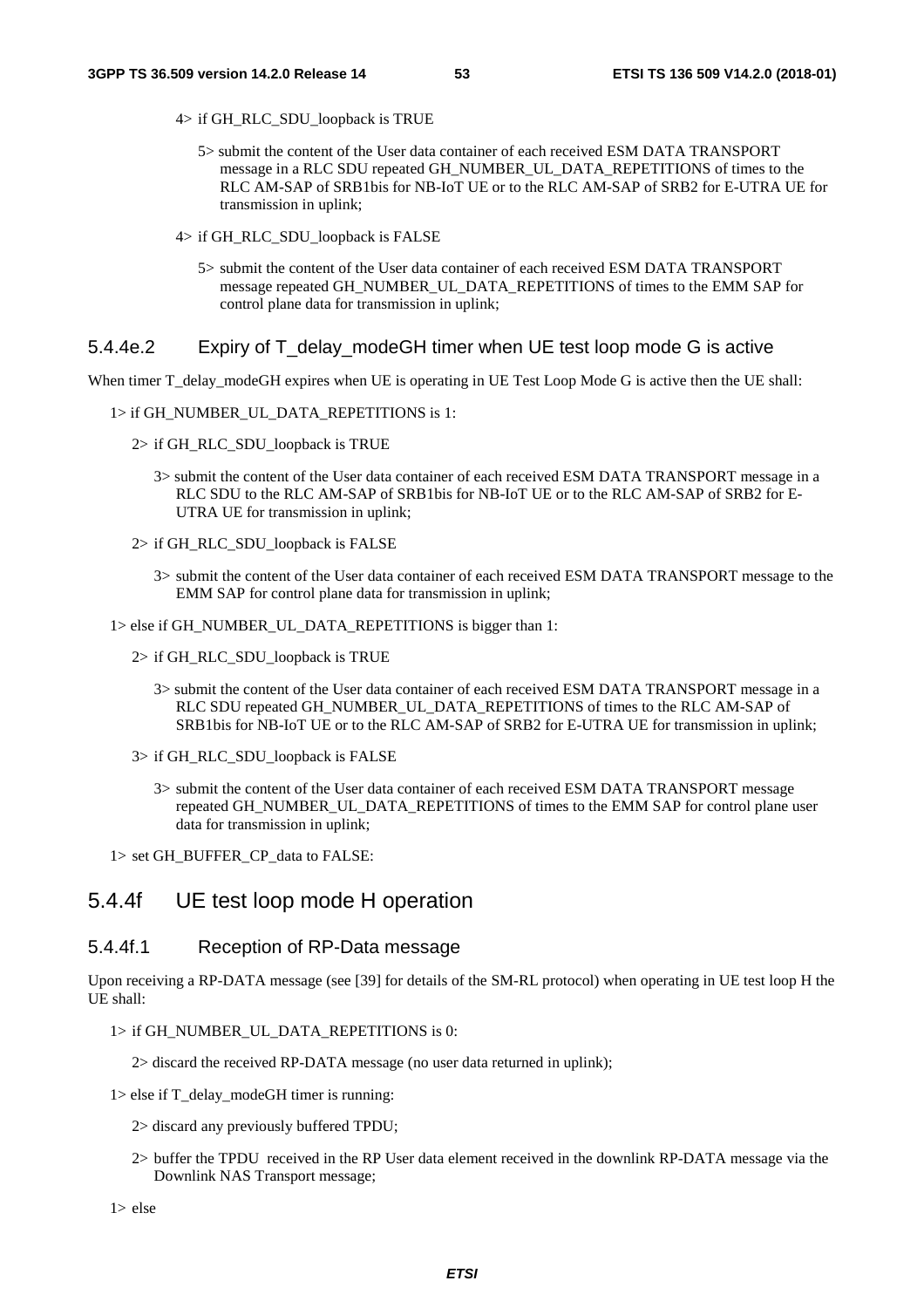2> if GH\_BUFFER\_CP\_data is TRUE:

- 3> discard any previously buffered TPDU;
- 3> buffer the TPDU received in the RP User data element received in the downlink RP-DATA message via the Downlink NAS Transport message;
- 3> Start T\_delay\_modeGH timer;
- 2> else:
	- 3> if GH\_NUMBER\_UL\_DATA\_REPETITIONS is 1:
		- 4> if GH\_RLC\_SDU\_loopback is TRUE
			- 5> submit the TPDU received in the RP User data element for each received RP-DATA message in a RLC SDU to the RLC AM-SAP of SRB1bis for NB-IoT UE or to the RLC AM-SAP of SRB2 for E-UTRA UE for transmission in uplink;
		- 4> if GH\_RLC\_SDU\_loopback is FALSE
			- 5> submit the TPDU received in the RP User data element for each received RP-DATA message to the SMR SAP for control plane data for transmission in uplink;
	- 3> else if GH\_NUMBER\_UL\_DATA\_REPETITIONS is bigger than 1:
		- 4> if GH\_RLC\_SDU\_loopback is TRUE
			- 5> submit the TPDU received in the RP User data element for each received RP-DATA message in a RLC SDU repeated GH\_NUMBER\_UL\_DATA\_REPETITIONS of times to the RLC AM-SAP of SRB1bis for NB-IoT UE or to the RLC AM-SAP of SRB2 for E-UTRA UE for transmission in uplink;
		- 4> if GH\_RLC\_SDU\_loopback is FALSE
			- 5> submit the TPDU received in the RP User data element for each received RP-DATA message repeated GH\_NUMBER\_UL\_DATA\_REPETITIONS of times to the SMR SAP for control plane data for transmission in uplink;

#### 5.4.4f.2 Expiry of T\_delay\_modeGH timer when UE test loop mode H is active

When timer T\_delay\_modeGH expires when UE is operating in UE Test Loop Mode H is active then the UE shall:

1> if GH\_NUMBER\_UL\_DATA\_REPETITIONS is 1:

2> if GH\_RLC\_SDU\_loopback is TRUE

- 3> submit the TPDU received in the RP User data element for each received RP-DATA message in a RLC SDU to the RLC AM-SAP of SRB1bis for NB-IoT UE or to the RLC AM-SAP of SRB2 for E-UTRA UE for transmission in uplink;
- 2> if GH\_RLC\_SDU\_loopback is FALSE
	- 3> submit the TPDU received in the RP User data element for each received RP-DATA message to the SMR SAP for control plane data for transmission in uplink:

1> else if GH\_NUMBER\_UL\_DATA\_REPETITIONS is bigger than 1:

- 2> if GH\_RLC\_SDU\_loopback is TRUE
	- 3> submit the TPDU received in the RP User data element for each received RP-DATA message in a RLC SDU repeated GH\_NUMBER\_UL\_DATA\_REPETITIONS of times to the RLC AM-SAP of SRB1bis for NB-IoT UE or to the RLC AM-SAP of SRB2 for E-UTRA UE for transmission in uplink;
- 2> if GH\_RLC\_SDU\_loopback is FALSE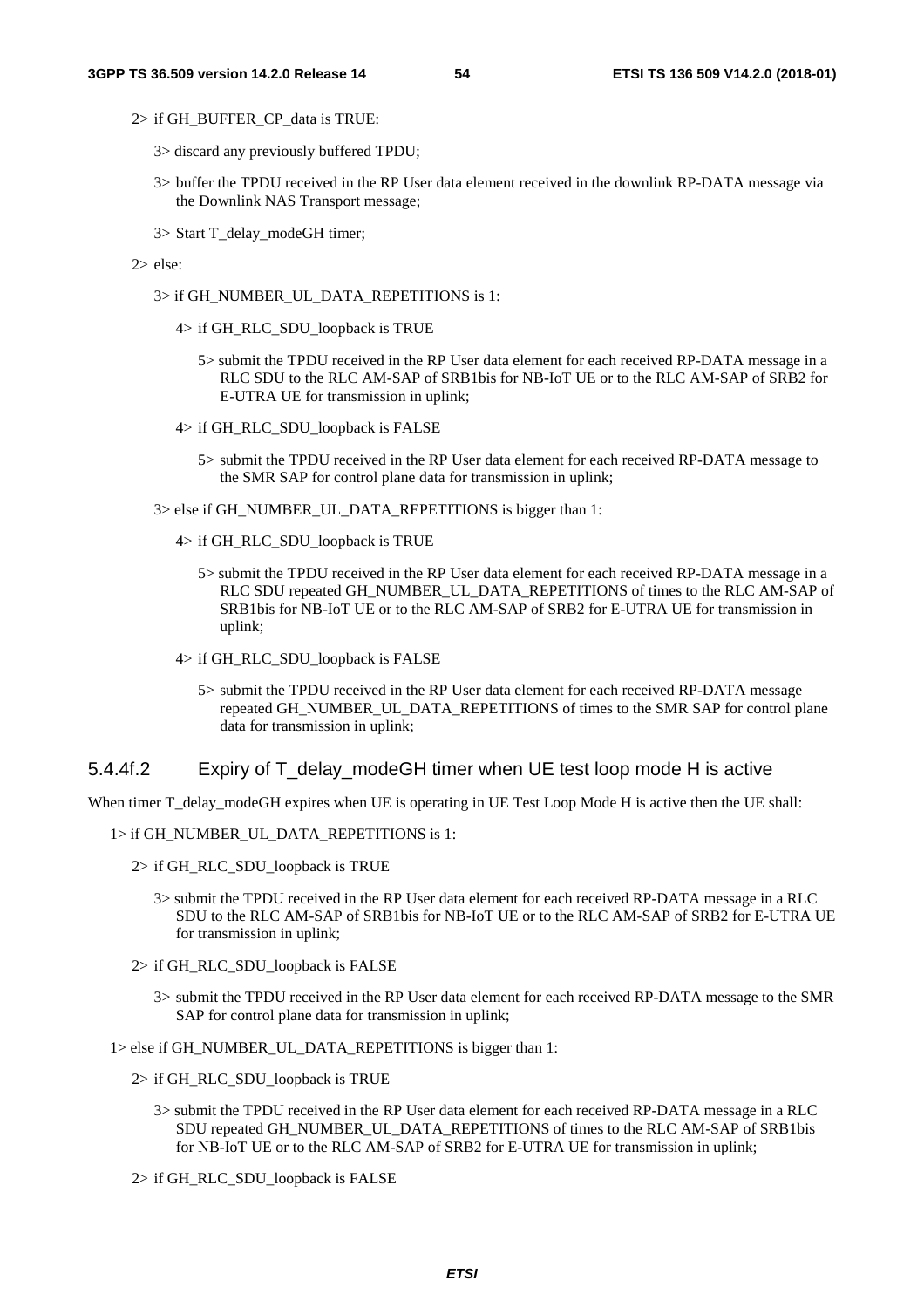3> submit the TPDU received in the RP User data element for each received RP-DATA message repeated GH\_NUMBER\_UL\_DATA\_REPETITIONS of times to the SMR SAP for control plane data for transmission in uplink;

1> set GH\_BUFFER\_CP\_data to FALSE;

### 5.4.4g UE test loop mode I operation

#### 5.4.4g.1 Reception of ESM DATA TRANSPORT message

Upon receiving an ESM DATA TRANSPORT message when operating in UE test loop I the UE shall:

- 1> submit the received IP PDU in the User data container of each received ESM DATA TRANSPORT without any modification of the IP header to the UL TFT handling SAP for transmission in uplink. See note.
- NOTE 1: The UL TFT function in the UE is when UE is operated in Control Plane CIoT EPS optimization controlling uplink transmissions of IP PDUs based on UL TFT filters as configured by SS in the UL TFT IE sent as part of the EPS bearer establishment procedures. See figure 5.1-16.
- NOTE 2: The IP PDUs shall contain a valid IPv4 or IPv6 Header in accordance with the PDN type (Ref. TS 24.301 [36]) accepted by the UE.

## 5.4.5 Open UE test loop



**Figure 5.4.5-1: Open UE test loop procedure** 



**Figure 5.4.5-2: Open UE test loop procedure by AT Command** 

#### 5.4.5.1 General

The SS uses the procedure open UE test loop to deactivate the UE test loop function in the UE.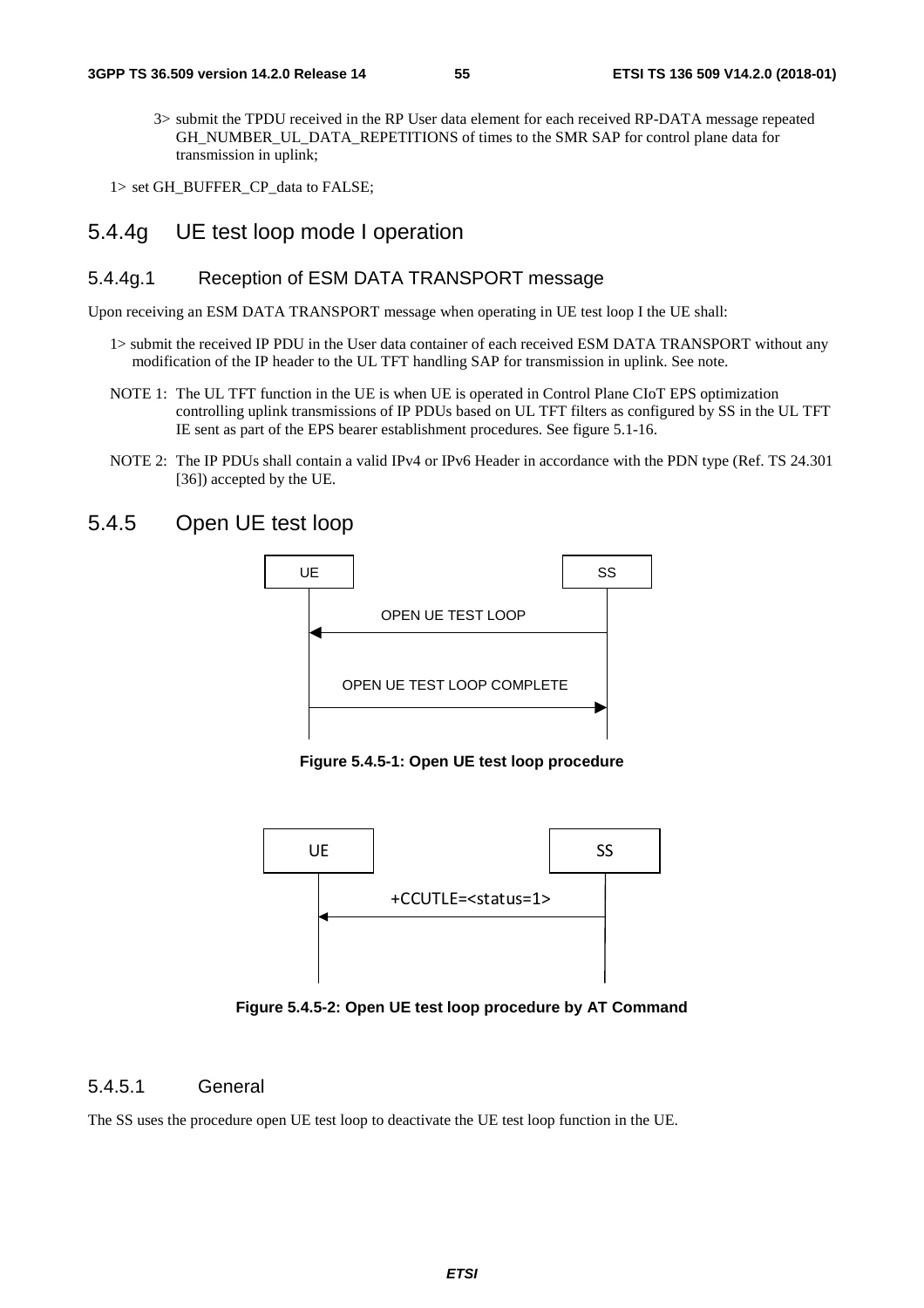#### 5.4.5.2 Initiation

The SS requests the UE to open all closed test loops by transmitting an OPEN UE TEST LOOP message or by transmitting an AT Command +CCUTLE.

#### 5.4.5.3 Reception of OPEN UE TEST LOOP message or AT Command +CCUTLE by the UE

When UE receives the OPEN UE TEST LOOP message or AT Command +CCUTLE= $\lt$ status=1 $>$  then the UE shall:

- 1> If no test loops are closed:
	- 2> the UE behaviour is unspecified;
- 1> else if one or more test loops are closed:
	- 2> open all test loops;
	- 2> if TEST\_LOOP\_MODE\_B\_ACTIVE is TRUE
		- 3> set TEST\_LOOP\_MODE\_B\_ACTIVE to FALSE
	- 2> if TEST\_LOOP\_MODE\_C\_ACTIVE is TRUE

3> set TEST\_LOOP\_MODE\_C\_ACTIVE to FALSE

2> if TEST\_LOOP\_MODE\_D\_ACTIVE is TRUE

3> set TEST\_LOOP\_MODE\_D\_ACTIVE to FALSE

- 2> if TEST\_LOOP\_MODE\_E\_ACTIVE is TRUE
	- 3> set TEST\_LOOP\_MODE\_E\_ACTIVE to FALSE
- 2> if TEST\_LOOP\_MODE\_F\_ACTIVE is TRUE
	- 3> set TEST\_LOOP\_MODE\_F\_ACTIVE to FALSE
- 2> if TEST\_LOOP\_MODE\_G\_ACTIVE is TRUE
	- 3> set TEST\_LOOP\_MODE\_G\_ACTIVE to FALSE
- 2> if TEST\_LOOP\_MODE\_H\_ACTIVE is TRUE

3> set TEST\_LOOP\_MODE\_H\_ACTIVE to FALSE

2> if TEST\_LOOP\_MODE\_I\_ACTIVE is TRUE

3> set TEST\_LOOP\_MODE\_I\_ACTIVE to FALSE

2> send OPEN UE TEST LOOP COMPLETE message;

NOTE: The UE test mode is still active so the UE continues behaving as described in 5.3.2.3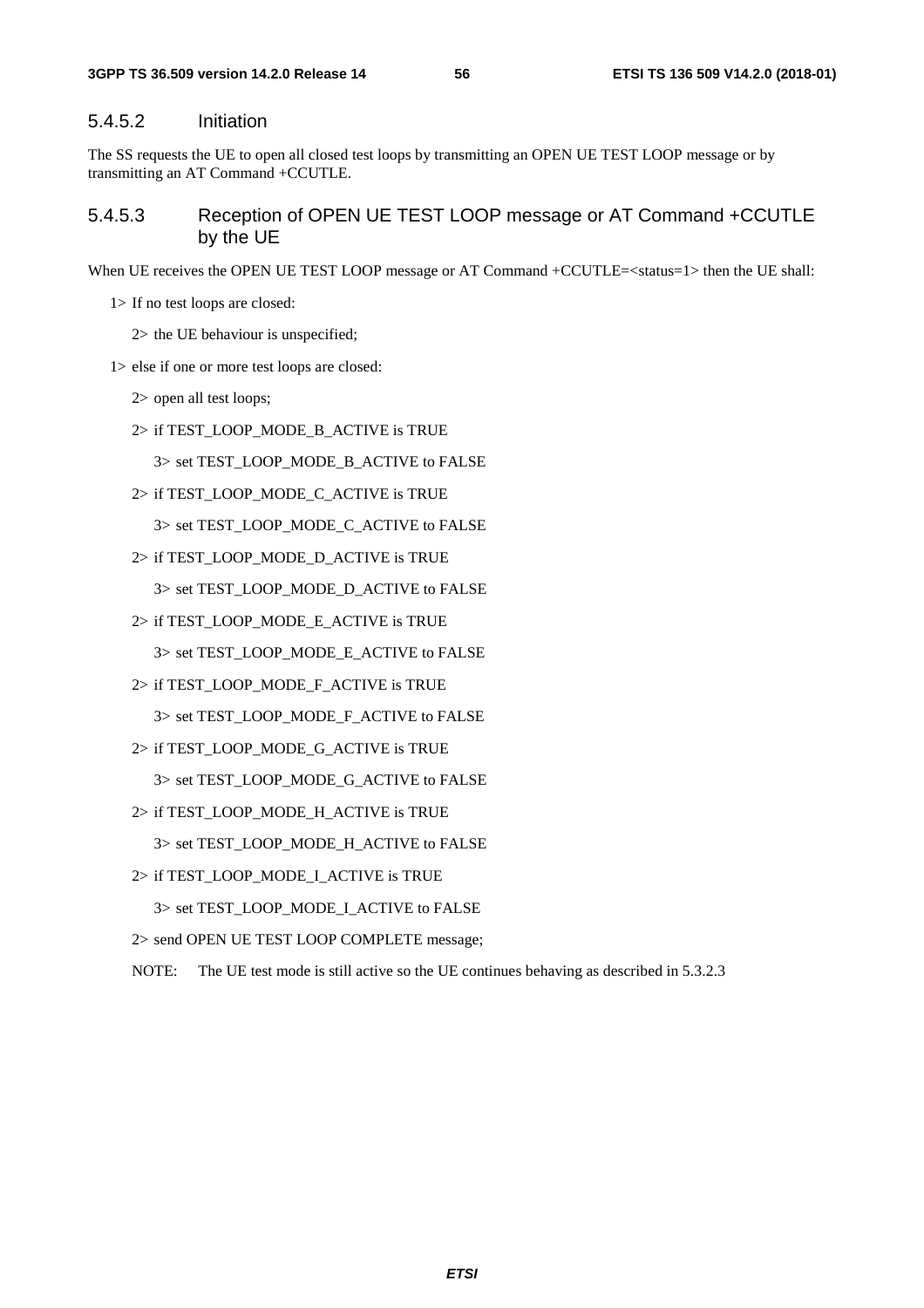# 5.5 UE Positioning test mode procedures

## 5.5.1 Reset UE Positioning Stored Information



**Figure 5.5.1-1: Reset UE Positioning Stored Information procedure** 

#### 5.5.1.1 General

The SS uses the reset UE positioning stored information procedure to command the UE to reset the already acquired UE positioning information in preparation for subsequent test procedures.

#### 5.5.1.2 Initiation

The SS requests the UE to reset the stored UE positioning information mode by transmitting a RESET UE POSITIONING STORED INFORMATION message.

### 5.5.1.3 Reception of RESET UE POSITIONING STORED INFORMATION message by UE

When UE receives RESET UE POSITIONING STORED INFORMATION message then the UE shall:

1> if the IE "UE Positioning Technology" has the value 'AGNSS':

- 2> discard any stored GNSS reference time, reference position, and any other aiding data obtained or derived during the previous test instance (e.g. expected ranges and Doppler);
- 2> temporarily disable any sensor data (if applicable) that can aid the positioning for the duration of the subsequent positioning procedure.
- 1> if the IE "UE Positioning Technology" has the value 'OTDOA':
	- 2> discard any stored OTDOA reference and neighbour cell info assistance data;
	- 2> use the reference cell in the provided OTDOA assistance data as reference cell for reporting RSTD measurements in the subsequent positioning procedure.
- 1> if the IE "UE Positioning Technology" has the value 'MBS':
	- 2> discard any stored MBS assistance data and information obtained or derived during the previous test instance (e.g. Beacon PN code and slot information and code phase measurements);
	- 2> temporarily disable any sensor data (if applicable) that can aid the positioning for the duration of the subsequent positioning procedure.
- 1> if the IE "UE Positioning Technology" has the value 'WLAN':
	- 2> discard any stored WLAN assistance data and information obtained or derived during the previous test instance;
- 1> if the IE "UE Positioning Technology" has the value 'Bluetooth':

2> discard any stored Bluetooth data obtained or derived during the previous test instance;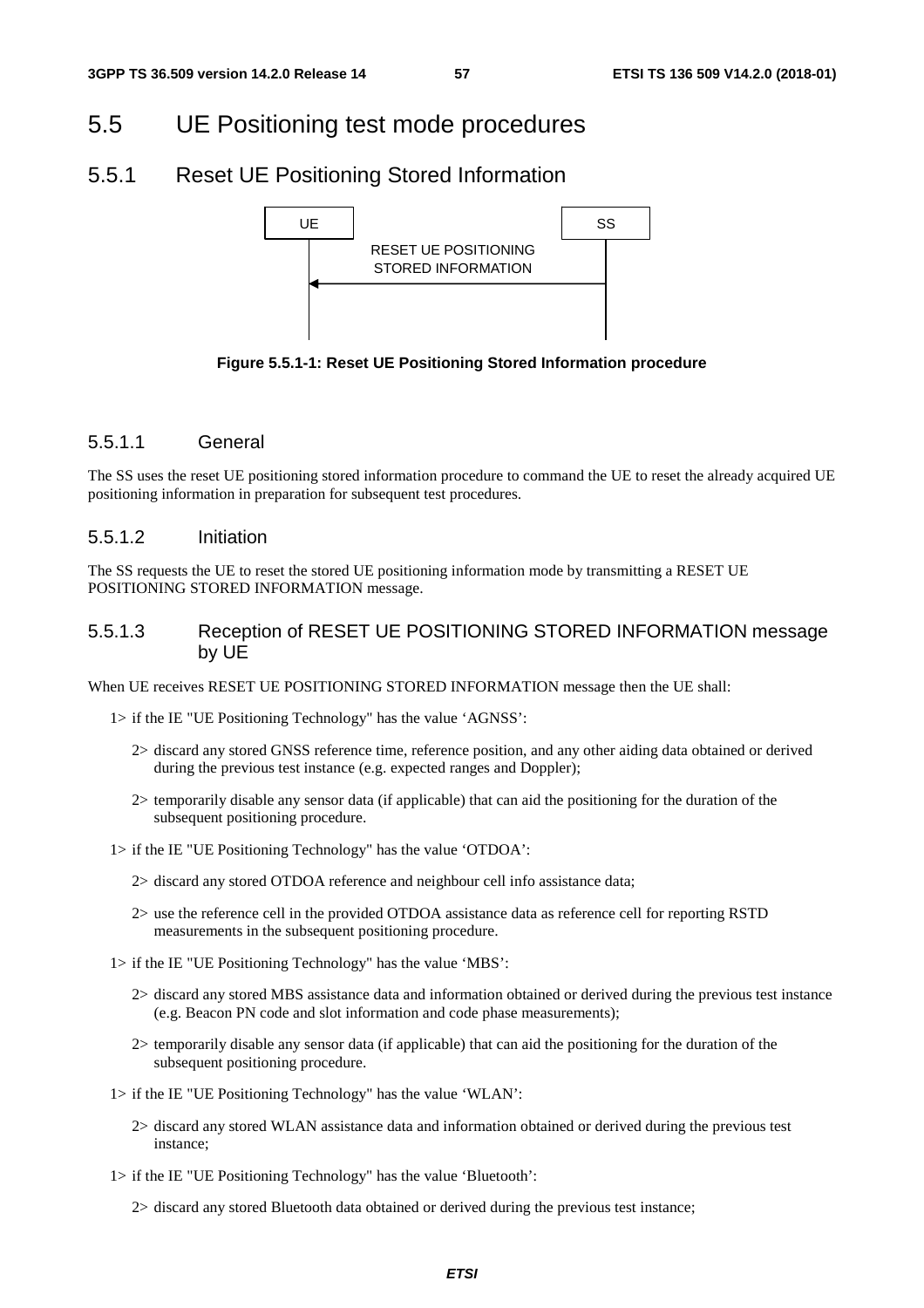- 1> if the IE "UE Positioning Technology" has the value 'Sensor':
	- 2> discard any stored Sensor assistance data and information obtained or derived during the previous test instance;
- 1> otherwise:
	- 2> ignore the message.

## 5.5.2 Update UE Location Information



**Figure 5.5.2-1: Update UE Location Information procedure** 

#### 5.5.2.1 General

The SS uses the Update UE Location information procedure to send positioning information to the UE and command it to store positioning information in preparation for subsequent test procedures.

#### 5.5.2.2 Initiation

The SS requests the UE to store the positioning information contained in the message by transmitting a UPDATE UE LOCATION INFORMATION message.

## 5.5.2.3 Reception of UPDATE UE LOCATION INFORMATION message by UE

When UE receives UPDATE UE LOCATION INFORMATION message then the UE shall:

- 1> if the UE has location information values stored:
	- 2> discard the stored location information:

1> store the received location information (ellipsoidPointWithAltitude, horizontalVelocity and gnss-TOD-msec) and maintain it until reception of RESET UE POSITIONING STORED INFORMATION or UPDATE UE LOCATION INFORMATION message. Information not supported by the UE may be discarded.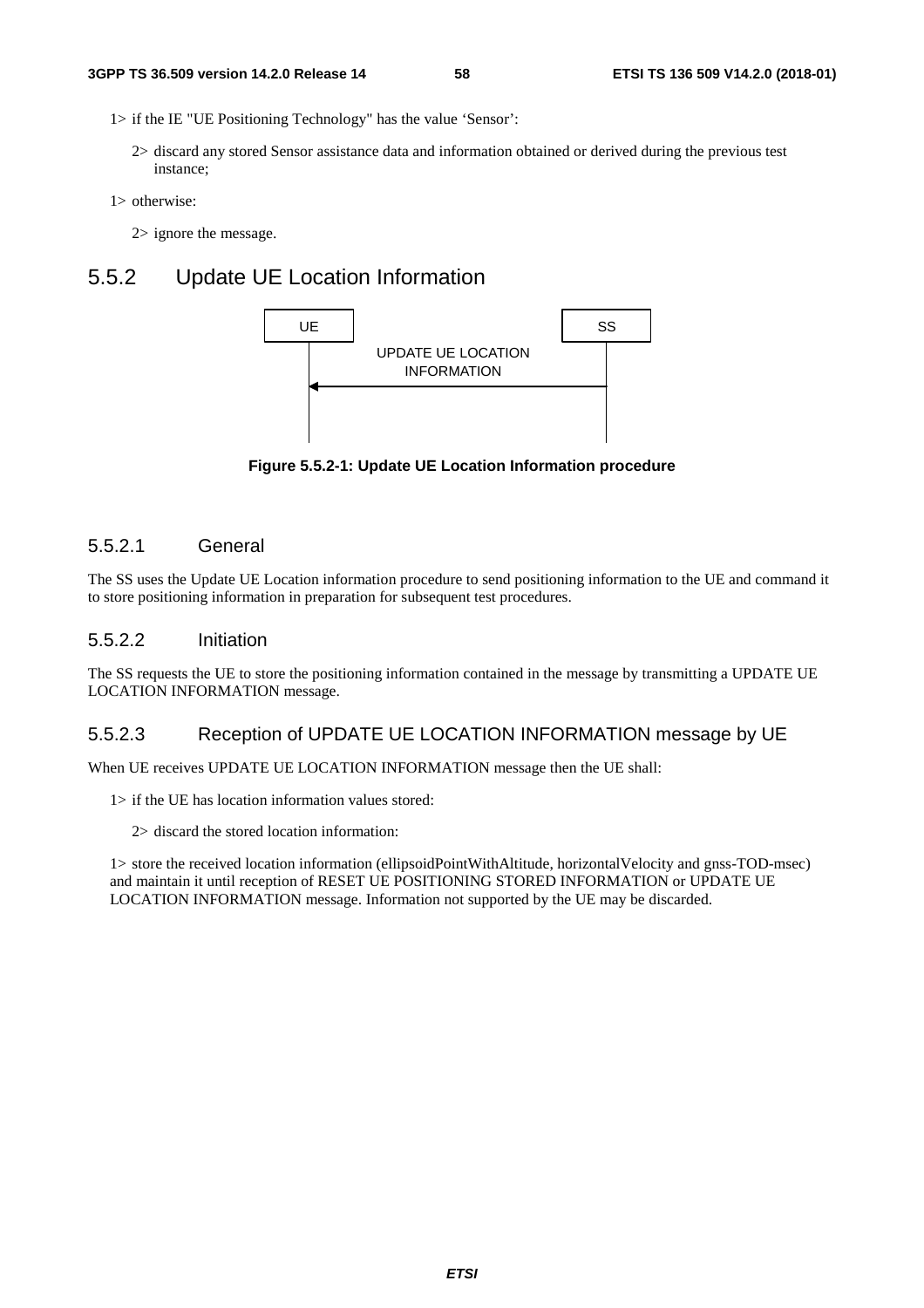## 5.6 MBMS Packet Counter reporting procedure

## 5.6.1 Request MBMS Packet Counter value



**Figure 5.6.1-1: MBMS Packet Counter reporting procedure** 

### 5.6.1.1 General

The SS uses the MBMS Packet Counter reporting procedure to request reporting of current value of the state variable MBMS\_PACKET\_COUNTER.

### 5.6.1.2 Initiation

The SS requests the UE to report its current value of the state variable MBMS\_PACKET\_COUNTER by transmitting an UE TEST LOOP MODE C MBMS PACKET COUNTER REQUEST message.

### 5.6.1.3 Reception of UE TEST LOOP MODE C MBMS PACKET COUNTER REQUEST by the UE

Upon receiving the UE TEST LOOP MODE C MBMS PACKET COUNTER REQUEST message the UE shall:

#### 1> if TEST\_LOOP\_MODE\_C\_ACTIVE is TRUE:

- 2> set the IE MBMS Packet Counter Value in the UE TEST LOOP MODE C MBMS PACKET COUNTER RESPONSE message to the value of the state variable MBMS\_PACKET\_COUNTER;
- 2> send the UE TEST LOOP MODE C MBMS PACKET COUNTER RESPONSE message.
- 1> else:

2> the UE behaviour is unspecified.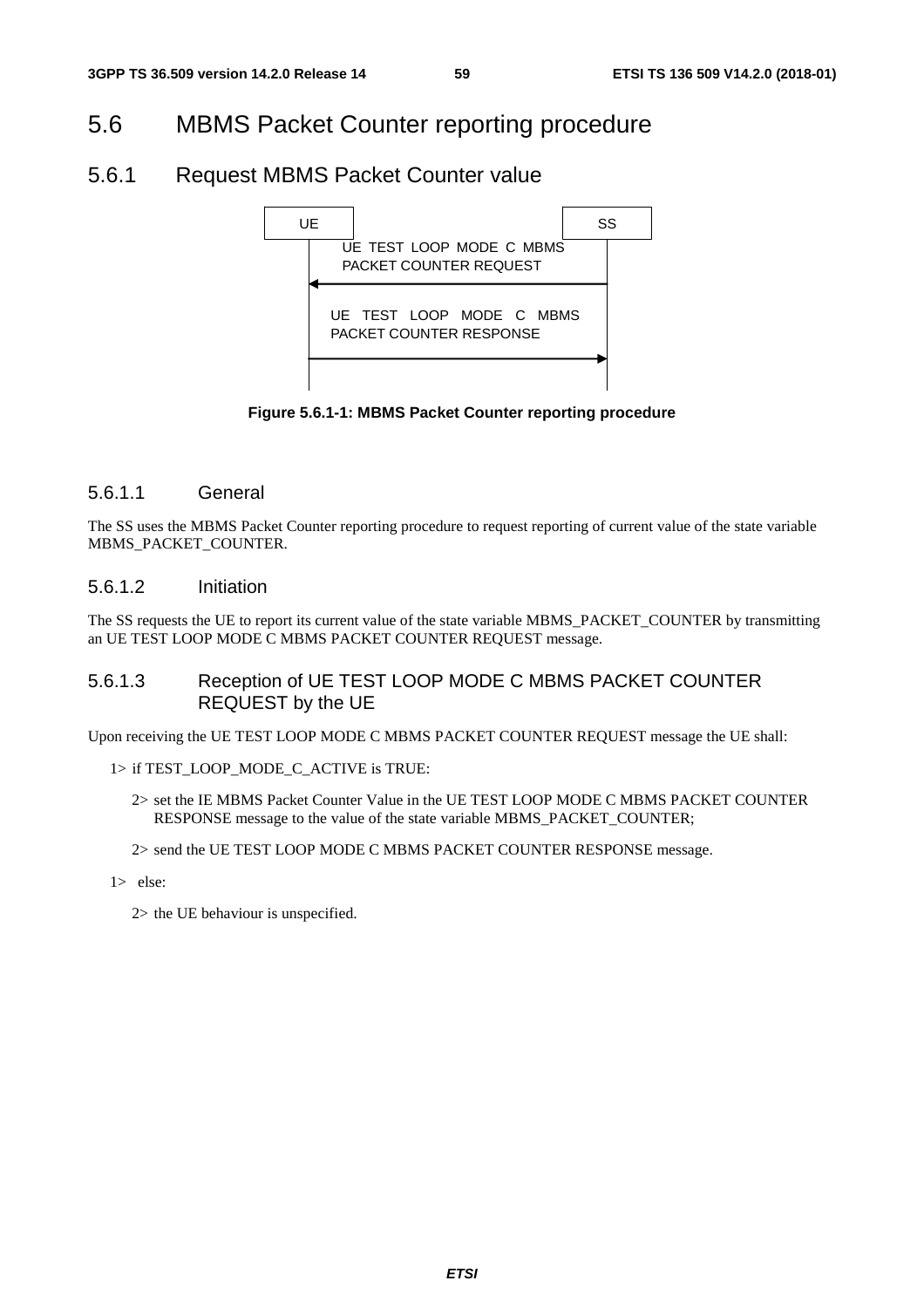## 5.7 ProSe Packet Counter reporting procedure

## 5.7.1 Request ProSe Packet Counter value



**Figure 5.7.1-1: ProSe Packet Counter reporting procedure** 



**Figure 5.7.1-2: ProSe Packet Counter reporting procedure based on AT Commands** 

### 5.7.1.1 General

The SS uses the ProSe Packet Counter reporting procedure to request reporting of current value ProSe or V2X related state variables depending on the currently active ProSe or V2X test mode. For mode D the state variable PSDCH\_PACKET\_COUNTER is reported. For mode E the state variables STCH\_PACKET\_COUNTER and PSDCH\_PACKET\_COUNTER are reported.

Note: For backward compatibility, the messages will be maintained and used for V2X Communication.

### 5.7.1.2 Initiation

The SS requests the UE to report its current value of the state variable PSDCH\_PACKET\_COUNTER for test loop mode D or STCH\_PACKET\_COUNTER and PSCCH\_PACKET\_COUNTER for test loop mode E by transmitting an UE TEST LOOP PROSE PACKET COUNTER REQUEST message or by transmitting an AT Command +CUSPCREQ.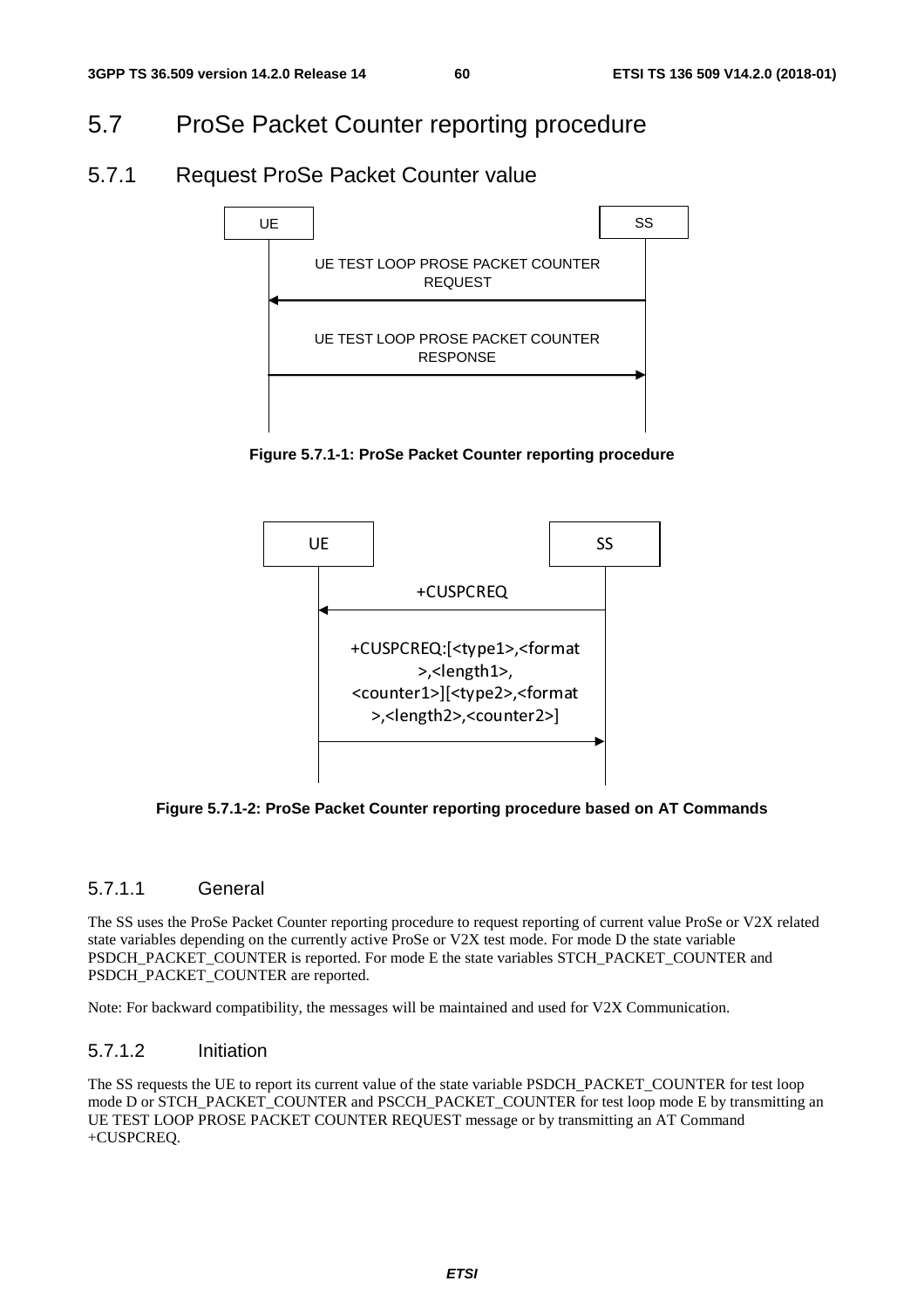#### 5.7.1.3 Reception of UE TEST LOOP PROSE COUNTER REQUEST by the UE

Upon receiving the UE TEST LOOP PROSE PACKET COUNTER REQUEST message the UE shall:

1> if TEST\_LOOP\_MODE\_D\_ACTIVE is TRUE:

- 2> set the IE ProSe Direct Discovery Packet Counter(s) Value in the UE TEST LOOP PROSE COUNTER RESPONSE message to the value of the state variable(s) PSDCH\_PACKET\_COUNTER(SL\_ID) with SL\_ID =  $0...$ PROSE\_DISCOVERY\_MONITOR\_N;
- 2> send the UE TEST LOOP PROSE COUNTER RESPONSE message.

1> else if TEST\_LOOP\_MODE\_E\_ACTIVE is TRUE:

- 2> set the IE ProSe Direct or V2X Communication PSCCH Packet Counter(s) Value in the UE TEST LOOP PROSE COUNTER RESPONSE message to the value of the state variable(s) PSCCH\_PACKET\_COUNTER(SL\_ID) with SL\_ID = 0…PROSE\_COMMUNICATION\_MONITOR\_N;
- 2> set the IE ProSe Direct or V2X Communication STCH Packet Counter(s) Value in the UE TEST LOOP PROSE COUNTER RESPONSE message to the value of the state variable STCH\_PACKET\_COUNTER(SL\_ID) with SL\_ID =  $0...$ PROSE\_COMMUNICATION\_MONITOR\_N;

2> send the UE TEST LOOP PROSE COUNTER RESPONSE message.

1> else:

2> the UE behaviour is unspecified.

#### 5.7.1.4 Reception of AT Command +CUSPCREQ by the UE

Upon receiving the AT Command +CUSPCREQ the UE shall:

- 1> if TEST\_LOOP\_MODE\_E\_ACTIVE is TRUE:
	- 2> in the response message of command +CUSPCREQ, set the parameter <type1> to 1; set the parameter  $\epsilon$  =  $\epsilon$  to 1; set the parameter  $\epsilon$  length1> to 4\*PROSE\_COMMUNICATION\_MONITOR\_N+1; set the parameter <counter1> to the value of the state variable(s) PSCCH\_PACKET\_COUNTER(SL\_ID) with SL  $ID = 0...PROSE$  COMMUNICATION MONITOR N;
	- 2> in the response message of command +CUSPCREQ, set the parameter <type2> to 1; set the parameter  $\epsilon$  =  $\epsilon$  to 1; set the parameter  $\epsilon$  length2> to 4\*PROSE\_COMMUNICATION\_MONITOR\_N+1; set the parameter <counter2> to the value of the state variable STCH\_PACKET\_COUNTER(SL\_ID) with SL\_ID = 0...PROSE\_COMMUNICATION\_MONITOR\_N:
	- 2> send the response message +CUSPCREQ: <type1>,<format>,<length1>,<counter1>[,<type2>,<format>,<length2>,<counter2>].

1> else:

2> the UE behaviour is unspecified.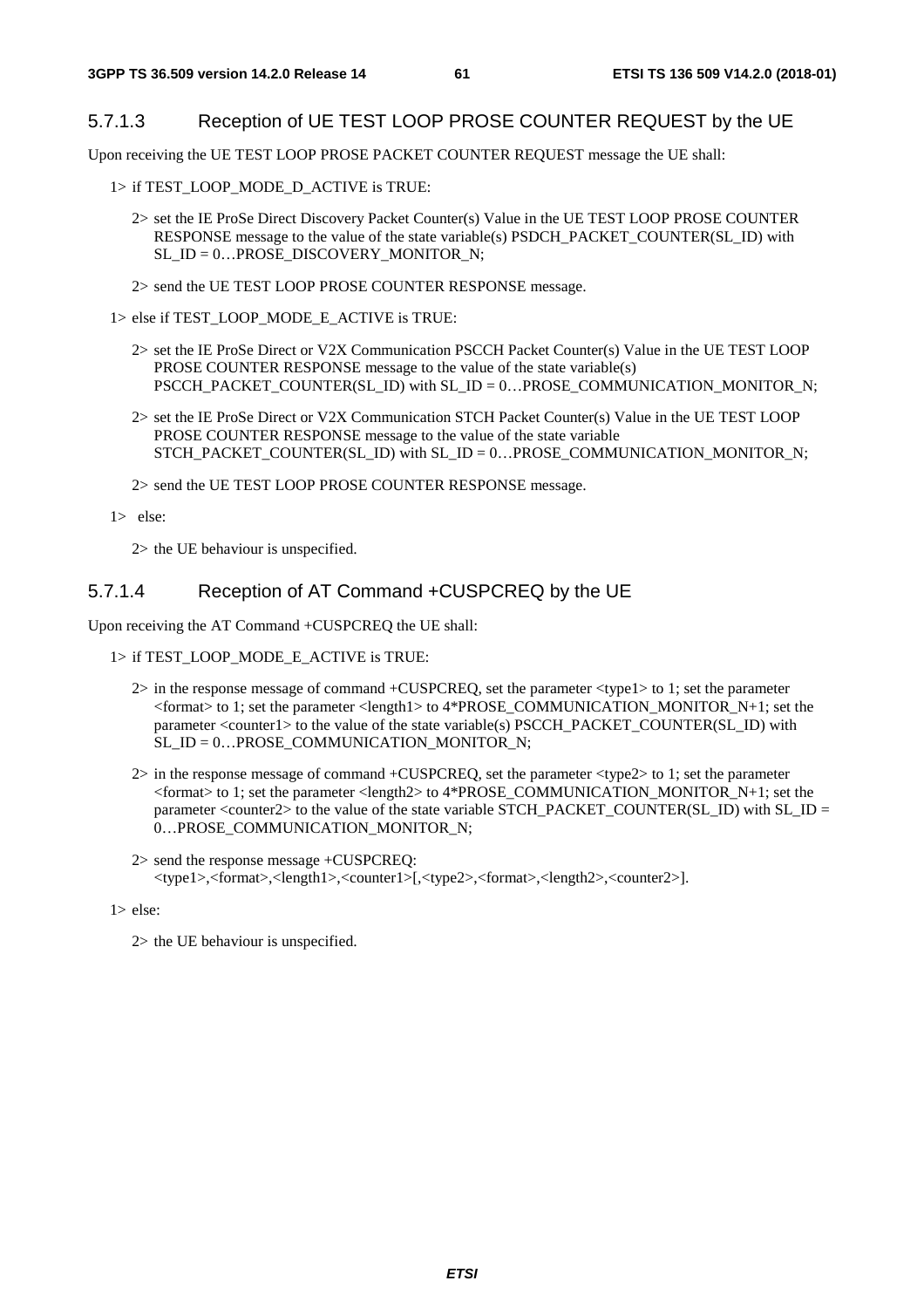## 5.8 SC-PTM Packet Counter reporting procedure

### 5.8.1 Request SC-PTM Packet Counter value



**Figure 5.8.1-1: SC-PTM Packet Counter reporting procedure** 

#### 5.8.1.1 General

The SS uses the SC-PTM Packet Counter reporting procedure to request reporting of current value of the state variable SCPTM\_PACKET\_COUNTER.

#### 5.8.1.2 Initiation

The SS can activate the UE test mode when UE is in E-UTRA connected state.

NOTE: Refer to TS 36.508 [28] subclause 4.5.1 for more details on UE states.

The SS requests the UE to report its current value of the state variable SCPTM\_PACKET\_COUNTER by transmitting an UE TEST LOOP MODE F SCPTM PACKET COUNTER REQUEST message.

### 5.8.1.3 Reception of UE TEST LOOP MODE F SCPTM PACKET COUNTER REQUEST by the UE

Upon receiving the UE TEST LOOP MODE F SCPTM PACKET COUNTER REQUEST message the UE shall:

- 1> if TEST\_LOOP\_MODE\_F\_ACTIVE is TRUE:
	- 2> set the IE SCPTM Packet Counter Value in the UE TEST LOOP MODE F SCPTM PACKET COUNTER RESPONSE message to the value of the state variable SCPTM\_PACKET\_COUNTER;
	- 2> send the UE TEST LOOP MODE F SCPTM PACKET COUNTER RESPONSE message.
- 2> else:

2> the UE behaviour is unspecified.

# 6 Message definitions and contents

In this clause, only TC protocol messages are described. TC messages are intended to be sent using the *DLInformationTransfer* and *ULInformationTransfer* procedures, see TS 36.331 [25], sub clause 5.6.1 and 5.6.2.

For UE capable of V2X communication and in out-of-coverage state, TC messages are intended to be sent using AT Command, see TS 27.007[8], chapter 15.

NOTE 1: A message received with skip indicator different from 0 will be ignored.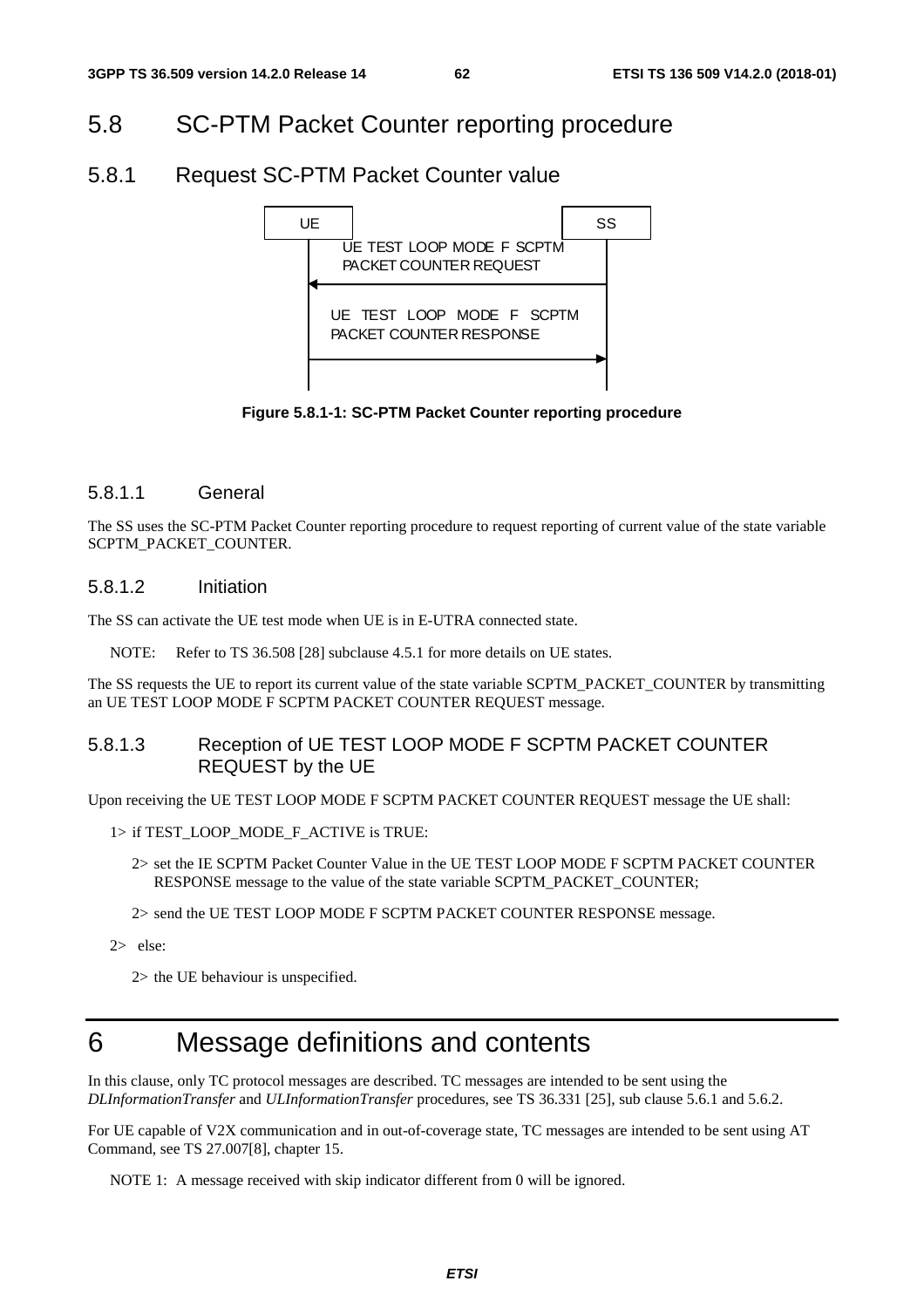- NOTE 2: For general definition of Layer 3 message format see TS 24.007 [5], clause 11.
- NOTE 3: E-UTRA, UTRA and GSM/GPRS test control messages use the same protocol discriminator value ("1111"). Following message type value series are reserved for GSM/GPRS testing commands as specified by TS 44.014 [33]: 0000xxxx, 0001xxxx and 0010xxxx where x represent 0 or 1. Following message type value series are reserved for UTRA testing commands as specified by TS 34.109 [11]: 0100xxxx where x represent 0 or 1. For E-UTRA and NB-IoT test commands the message type value series 1000xxxx and 1001xxxx are reserved, where the message type values 10010000, 10010001, 10010010 and 10010011 are reserved for possible future use by the antenna test function defined in TR 36.978 for use by the two-stage MIMO OTA test method. Should MIMO OTA conformance tests be defined in the future which are applicable to the two-stage method then the message definitions in TR 36.978 may be moved to this specification.

# 6.1 CLOSE UE TEST LOOP

This message is only sent in the direction SS to UE.

| <b>Information Element</b>   | Reference          | <b>Presence</b> | <b>Format</b> | Length        |
|------------------------------|--------------------|-----------------|---------------|---------------|
| Protocol discriminator       | TS 24.007 [5], sub | M               |               | $\frac{1}{2}$ |
|                              | clause 11.2.3.1.1  |                 |               |               |
| Skip indicator               | TS 24.007 [5], sub | M               | V             | $\frac{1}{2}$ |
|                              | clause 11.2.3.1.2  |                 |               |               |
| Message type                 |                    | М               | V             |               |
| UE test loop mode            |                    | м               | V             |               |
| UE test loop mode A LB setup |                    | CV-ModeA        | ١V            | $1 - 25$      |
| UE test loop mode B LB setup |                    | CV-ModeB        | V             |               |
| UE test loop mode C setup    |                    | CV-ModeC        | V             | 3             |
| UE test loop mode D setup    |                    | CV-ModeD        | I V-F         | 3-803         |
| UE test loop mode E setup    |                    | CV-ModeE        | LV            | $2 - 18$      |
| UE test loop mode F setup    |                    | CV-ModeF        | V             | $\mathcal{P}$ |
| UE test loop mode GH setup   |                    | CV-ModeGH       | V             | 2             |

| <b>Condition</b> | <b>Explanation</b>                                                                                                                              |
|------------------|-------------------------------------------------------------------------------------------------------------------------------------------------|
| CV-ModeA         | This IE is mandatory present if the IE "UE test loop<br>mode" is set to UE test loop Mode A. Else it shall be<br>absent.                        |
| CV-ModeB         | This IE is mandatory present if the IE "UE test loop<br>mode" is set to UE test loop Mode B. Else it shall be<br>absent.                        |
| CV-ModeC         | This IE is mandatory present if the IE "UE test loop<br>mode" is set to UE test loop Mode C. Else it shall be<br>absent.                        |
| CV-ModeD         | This IE is mandatory present if the IE "UE test loop<br>mode" is set to UE test loop Mode D. Else it shall be<br>absent.                        |
| CV-ModeE         | This IE is mandatory present if the IE "UE test loop<br>mode" is set to UE test loop Mode E. Else it shall be<br>absent.                        |
| CV-ModeF         | This IE is mandatory present if the IE "UE test loop<br>mode" is set to UE test loop Mode F. Else it shall be<br>absent.                        |
| CV-ModeGH        | This IE is mandatory present if the IE "UE test loop<br>mode" is set to UE test loop Mode G or UE test loop<br>mode H. Else it shall be absent. |

where message type is:

|  |  |  |  | no<br>. .<br>ור<br>~ |
|--|--|--|--|----------------------|
|  |  |  |  | ∩∩tet                |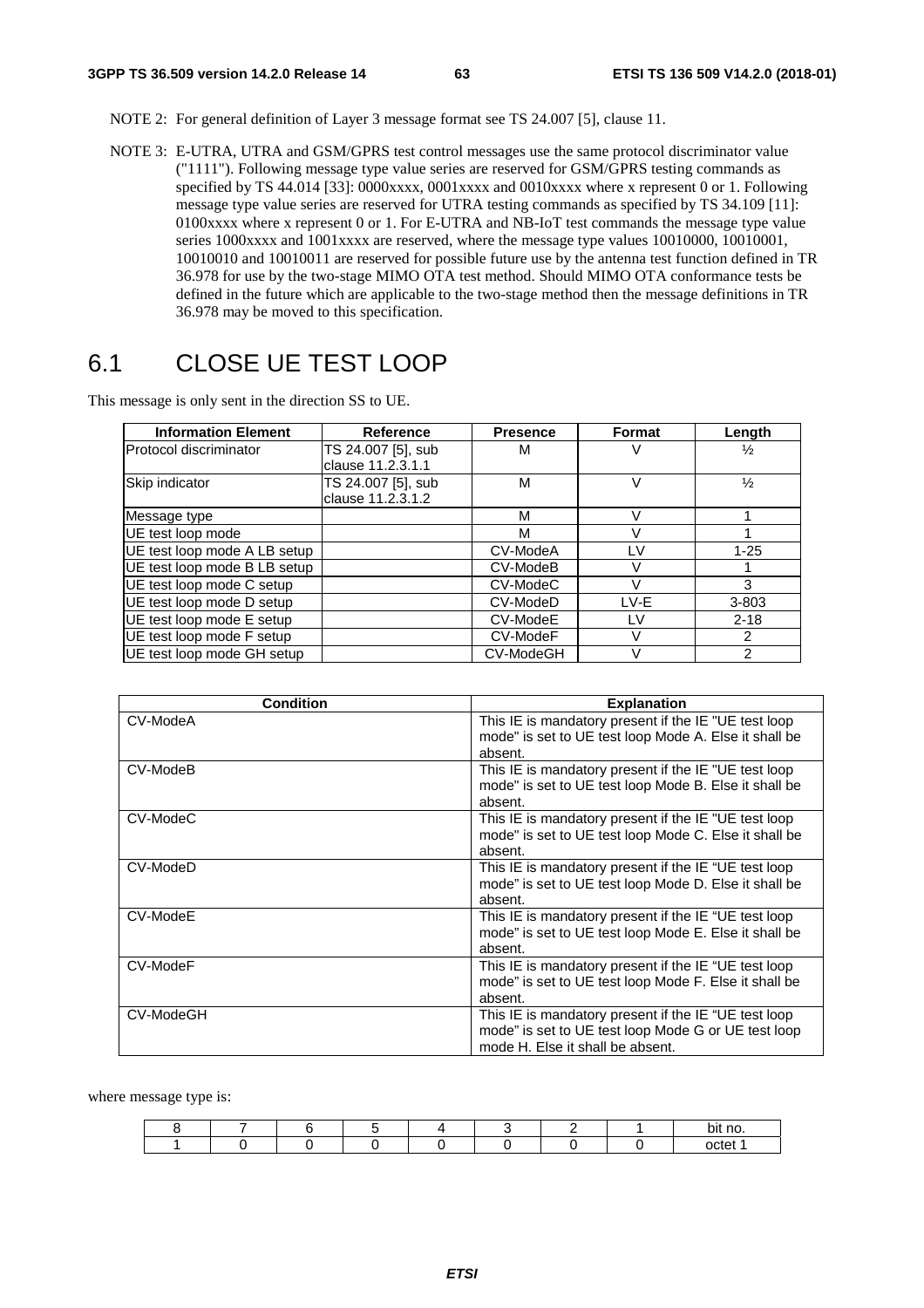#### **3GPP TS 36.509 version 14.2.0 Release 14 64 ETSI TS 136 509 V14.2.0 (2018-01)**

where UE test loop mode is:

|  |  |                  |                          |                 | bit no. |
|--|--|------------------|--------------------------|-----------------|---------|
|  |  | $\sqrt{2}$<br>ハー | $\sqrt{2}$<br>$\sqrt{2}$ | $\sqrt{ }$<br>. | octet 1 |

X4=0 and X3=0 and X2=0 and X1=0 then UE test loop mode A is selected.

X4=0 and X3=0 and X2=0 and X1=1 then UE test loop mode B is selected.

X4=0 and X3=0 and X2=1 and X1=0 then UE test loop mode C is selected.

X4=0 and X3=0 and X2=1 and X1=1 then UE test loop mode D is selected.

X4=0 and X3=1 and X2=0 and X1=0 then UE test loop mode E is selected.

 $X4=0$  and  $X3=1$  and  $X2=0$  and  $X1=1$  then UE test loop mode F is selected.

 $X4=0$  and  $X3=1$  and  $X2=1$  and  $X1=0$  then UE test loop mode G is selected.

 $X4=0$  and  $X3=1$  and  $X2=1$  and  $X1=1$  then UE test loop mode H is selected.

 $X4=1$  and  $X3=0$  and  $X2=0$  and  $X1=0$  then UE test loop mode I is selected.

Other combinations of X1 and X2 and X3 and X4 are reserved for future versions of the protocol.

where UE test loop mode A LB setup is:

|  |  | Length of UE test loop mode A LB setup list in bytes |  |  | )ctet          |
|--|--|------------------------------------------------------|--|--|----------------|
|  |  | LB setup list                                        |  |  | Octet 2        |
|  |  |                                                      |  |  | Octet $N^*3+1$ |

N is the number of LB entities in the LB setup list and is less than or equal to MAX\_ModeA\_LB\_entities.

where LB setup list is:

| 8 | 6 | 5 | 4                 | 3 | 2 |  |                          |
|---|---|---|-------------------|---|---|--|--------------------------|
|   |   |   | LB setup DRB IE#1 |   |   |  | Octet 2                  |
|   |   |   |                   |   |   |  | Octet 3                  |
|   |   |   |                   |   |   |  | Octet 4                  |
|   |   |   | LB setup DRB IE#2 |   |   |  | Octet 5                  |
|   |   |   |                   |   |   |  | Octet <sub>6</sub>       |
|   |   |   |                   |   |   |  | Octet 7                  |
|   |   |   | .                 |   |   |  |                          |
|   |   |   | LB setup DRB IE#N |   |   |  | Octet N <sup>*</sup> 3-1 |
|   |   |   |                   |   |   |  | Octet N <sup>*</sup> 3   |
|   |   |   |                   |   |   |  | Octet N*3+1              |

where LB Setup DRB#k IE is:

|                 |          |                                     |                 |    |                                |                                |          | bit no.            |
|-----------------|----------|-------------------------------------|-----------------|----|--------------------------------|--------------------------------|----------|--------------------|
| Z <sub>15</sub> | 714      | Z13                                 | フィヘ<br>ے ا<br>- | -  | Z10                            | $\overline{\phantom{a}}$<br>∠ວ | 70<br>∠⊂ | octet 1            |
| --<br>- '       | Z6       | $\overline{\phantom{a}}$<br>ъ<br>ںے | $\Delta$<br>_ . | ںے | $\overline{\phantom{a}}$<br>__ | -<br><u>.</u>                  | --<br>∠⊾ | octet <sub>2</sub> |
|                 | Reserved |                                     | Q4              | ಀು | ∩ว<br>◡                        | $\tilde{}$                     | Q0       | octet 3            |

Z15..Z0 = Uplink PDCP SDU size in bits 0.. 12160 (binary coded, Z15 is most significant bit and Z0 least significant bit). See Note 1.

Q4..Q0 = Data Radio Bearer identity number, 1..32 (binary coded value of 'DRB-Identity' -1, Q4 is most significant bit and Q0 least significant bit), where Data Radio Bearer identity identifies the radio bearer, see TS 36.331 [25].

NOTE 1: The UL PDCP SDU size is limited to 12160 bits (1520 octets).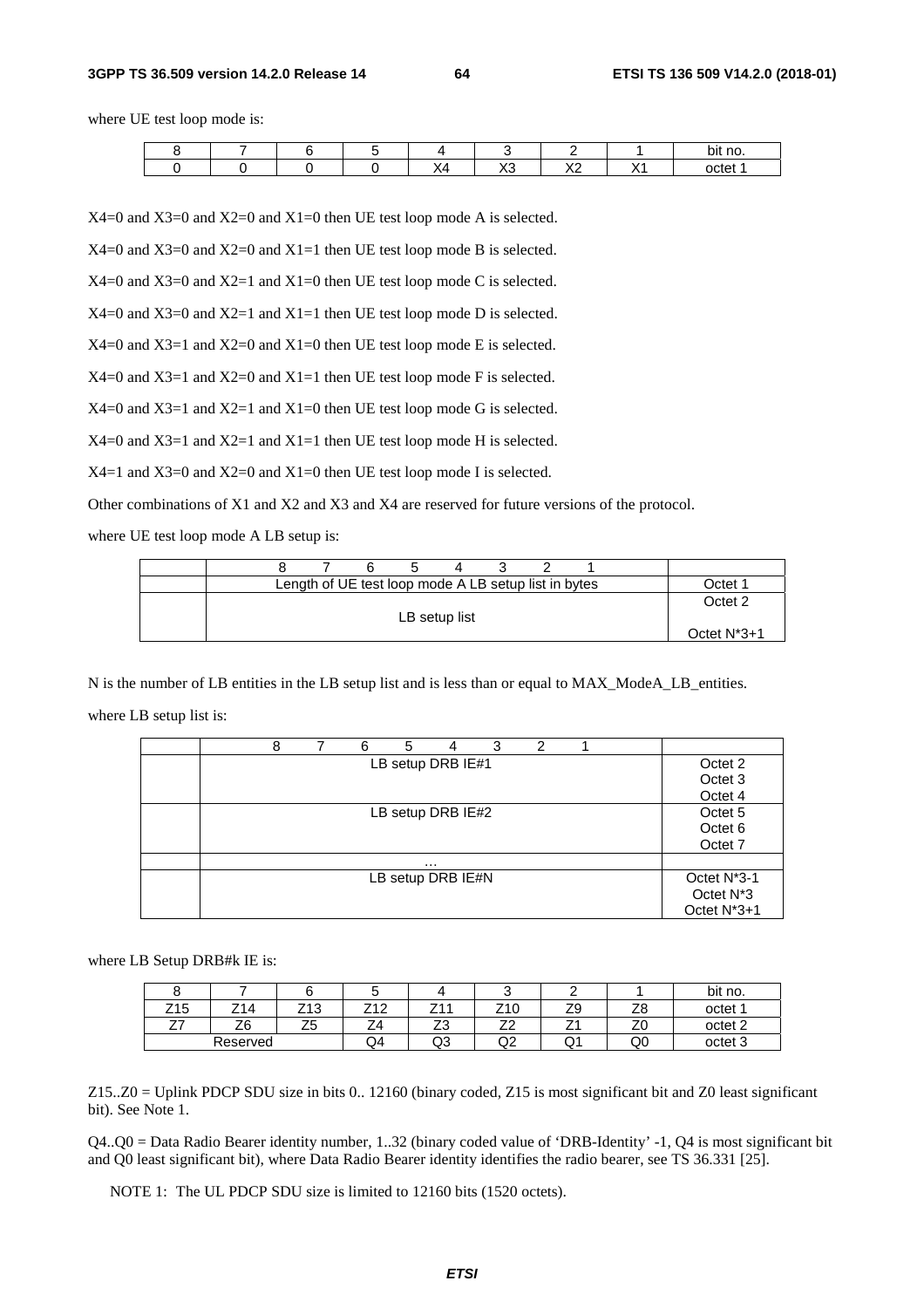- NOTE 2: A "LB Setup DRB IE" is only needed for a DRB if UL PDCP SDU scaling is needed. If there is no "LB Setup DRB IE" associated with a DRB in the CLOSE UE TEST LOOP message then the same size of the PDCP SDU received in downlink is returned in uplink.
- NOTE 3: The UL PDCP SDU size shall be byte aligned (i.e. multiple of 8 bits) according to TS 36.323 [24] clause 6.2.1.

And where UE test loop mode B setup is:

| -<br>-<br>ື<br>. .<br>- |       |
|-------------------------|-------|
| D<br><br>. .            | )ctet |

Where IP PDU delay is:

|  |  |        |    | bit no                                |
|--|--|--------|----|---------------------------------------|
|  |  | $\sim$ | -- | $\sim$ $\sim$ $\sim$ $\sim$<br>-<br>- |

 $T7.70$  = value of T\_delay\_modeB timer 0..255 seconds (binary coded, T7 is most significant bit and T0 least significant bit).

NOTE: For E-UTRAN to CDMA2000 test cases, the SS should not sent any downlink U-plane data in E-UTRAN after sending a CLOSE UE TEST LOOP message with an IP PDU delay parameter set to value different from zero. In CDMA2000, the T\_delay\_modeB timer is not used to buffer downlink U-plane data, and at expiry of this timer, if there are buffered data received while in E-UTRAN, it is not specified what the UE will do with these data. See clause 7.3 for the definition of the T\_delay\_modeB timer.

And where UE test loop mode C setup is:

| 8 7 6 5 4 3 2 1 |                                                     |
|-----------------|-----------------------------------------------------|
| <b>MTCH ID</b>  | octet 1<br>octet <sub>2</sub><br>octet <sub>3</sub> |

Where MTCH ID is:

|                      |    |    |    |                | ∼              |                 |                    | bit no.            |
|----------------------|----|----|----|----------------|----------------|-----------------|--------------------|--------------------|
| $\overline{a}$<br>A۱ | A6 | A5 | Α4 | . r<br>A3      | A2             | $\cdot$ $\cdot$ | A0                 | Jctet <sup>1</sup> |
| Reserved             |    |    |    | M <sub>3</sub> | M <sub>2</sub> | M1              | M0                 | octet <sub>2</sub> |
| Reserved<br>L4       |    |    | ◡  | --             | . .            | ∟ບ              | octet <sub>3</sub> |                    |

A7..A0 = MBSFN area identity 0.. 255 (binary coded, A7 is most significant bit and A0 least significant bit). See Note.

M3..M0 = MCH identity 0.. 14 (binary coded, M3 is most significant bit and M0 least significant bit). See Note.

- L4..L0 = Logical channel identity 0..28 (binary coded, L4 is most significant bit and L0 least significant bit), See Note.
	- NOTE: A MTCH is identified by the MCH in the *pmch-InfoList-r9* (0..14) and the *logicalChannelIdentity-r9* (0..28) in the *mbms-SessionInfoList-r9* of the MCH. The pmch-Info-List-r9 is broadcasted on the MCCH in the *MBSFNAreaConiguration* message, see TS 36.331 [25] clause 5.8. The MBSFN area the UE is to monitor is checked against the *mbsfn-AreaId-r9* of the cell, which is broadcasted in the SystemInformationBlockType13-r9 message, see TS 36.331 [25] clause 6.3.1.

And where UE test loop mode D setup is:

| 8 7 6 5 4 3 2 1                                       |                    |
|-------------------------------------------------------|--------------------|
| Length of UE test loop mode D setup contents in bytes | Octet 1<br>Octet 2 |
| Discovery Announce or Monitor                         | Octet 3            |
| Monitor list                                          | Octet 4            |
|                                                       | Octet $N^*2+3$     |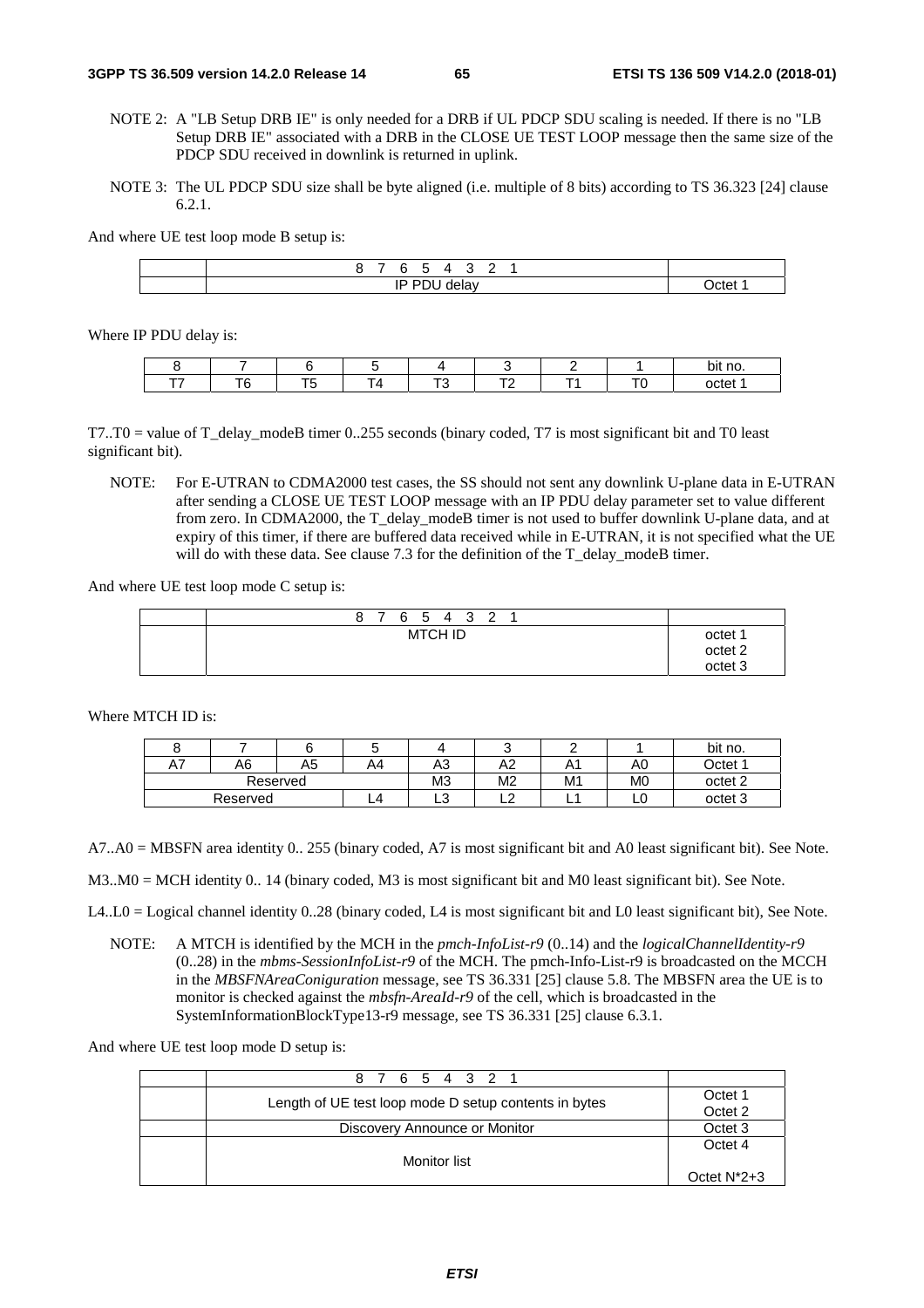#### **3GPP TS 36.509 version 14.2.0 Release 14 66 ETSI TS 136 509 V14.2.0 (2018-01)**

where Discovery Announce or Monitor is:

|                    |  |  |  |  |  |  | no.<br>bit |
|--------------------|--|--|--|--|--|--|------------|
| -<br>$\sim$<br>"c⊾ |  |  |  |  |  |  | nctet      |

 $D0 = 0$  is used to trigger the UE to continuously monitor the discovery messages on the PSDCH, and  $D0 = 1$  is used to trigger the UE to continuously announce a discovery message on the PSDCH.

And where Monitor list is:

| 6 5 4 3 2 1                         |                                  |
|-------------------------------------|----------------------------------|
| ProSe App Code (LSBs) #1 to monitor | Octet 4<br>Octet <sub>5</sub>    |
| ProSe App Code (LSBs) #2 to monitor | Octet <sub>6</sub><br>Octet 7    |
| .                                   |                                  |
| ProSe App Code (LSBs) #N to monitor | Octet $N^*2+2$<br>Octet $N^*2+3$ |

N = PROSE\_DISCOVERY\_MONITOR\_N is the number of entities in the list of ProSe App Codes to individually monitor, and is less than or equal to MAX\_ModeD\_Monitor\_Entities.

Where ProSe App Code (LSBs) #n to monitor is:

|                     |    |    |                    |                        |         |                       |                | bit no. |
|---------------------|----|----|--------------------|------------------------|---------|-----------------------|----------------|---------|
| $\sim$<br><u>ы </u> | A6 | A5 | A4                 | $\Lambda$ $\sim$<br>rν | ハつ<br>∼ | $\Delta$<br><u>гч</u> | A <sub>0</sub> | octet 1 |
|                     |    | A8 | octet <sub>2</sub> |                        |         |                       |                |         |

A8…A0 = LSBs of the ProSe App Code 0..512 to monitor individually. The test system shall ensure that each entity in the list of ProSe App Code (LSBs A8…A0) to monitor is unique.

And where UE test loop mode E setup is:

| 8 7 6 5 4 3 2 1                                               |                 |
|---------------------------------------------------------------|-----------------|
| Length of UE test loop mode E Monitor setup contents in bytes | Octet 1         |
| <b>Communication Transmit or Receive</b>                      | Octet 2         |
|                                                               | Octet 3         |
| Monitor list                                                  | Octet N+2<br>or |
|                                                               | Octet $3*N+2$   |

where Communication Transmit or Receive is:

|         |  |  |  |  |  |  |           | bit no. |
|---------|--|--|--|--|--|--|-----------|---------|
| eserved |  |  |  |  |  |  | - -<br>-- | octel   |

E0 = 0 is used to trigger the UE to continuously monitor and receive ProSe Direct or V2X Communication message (on STCH and PSCCH), and  $E0 = 1$  is used to trigger the UE to start continuous transmitting ProSe Direct or V2X Communication messages (on STCH).

 $E1 = 0$  is used to indicate the UE is operating ProSe Direct Communication, and  $E1 = 1$  is used to indicate the UE is operating V2X sidelink communication.

And where Monitor list is if  $E1 = 0$ :

| 6 5 4 3 2 1                                                          |           |
|----------------------------------------------------------------------|-----------|
| Group Destination ID #1 to monitor for ProSe Direct Communication    | Octet 3   |
| Group Destination ID #2 to monitor for Prose Direct Communication    | Octet 4   |
| .                                                                    |           |
| Group Destination ID #N to monitor for ProSe Direction Communication | Octet N+2 |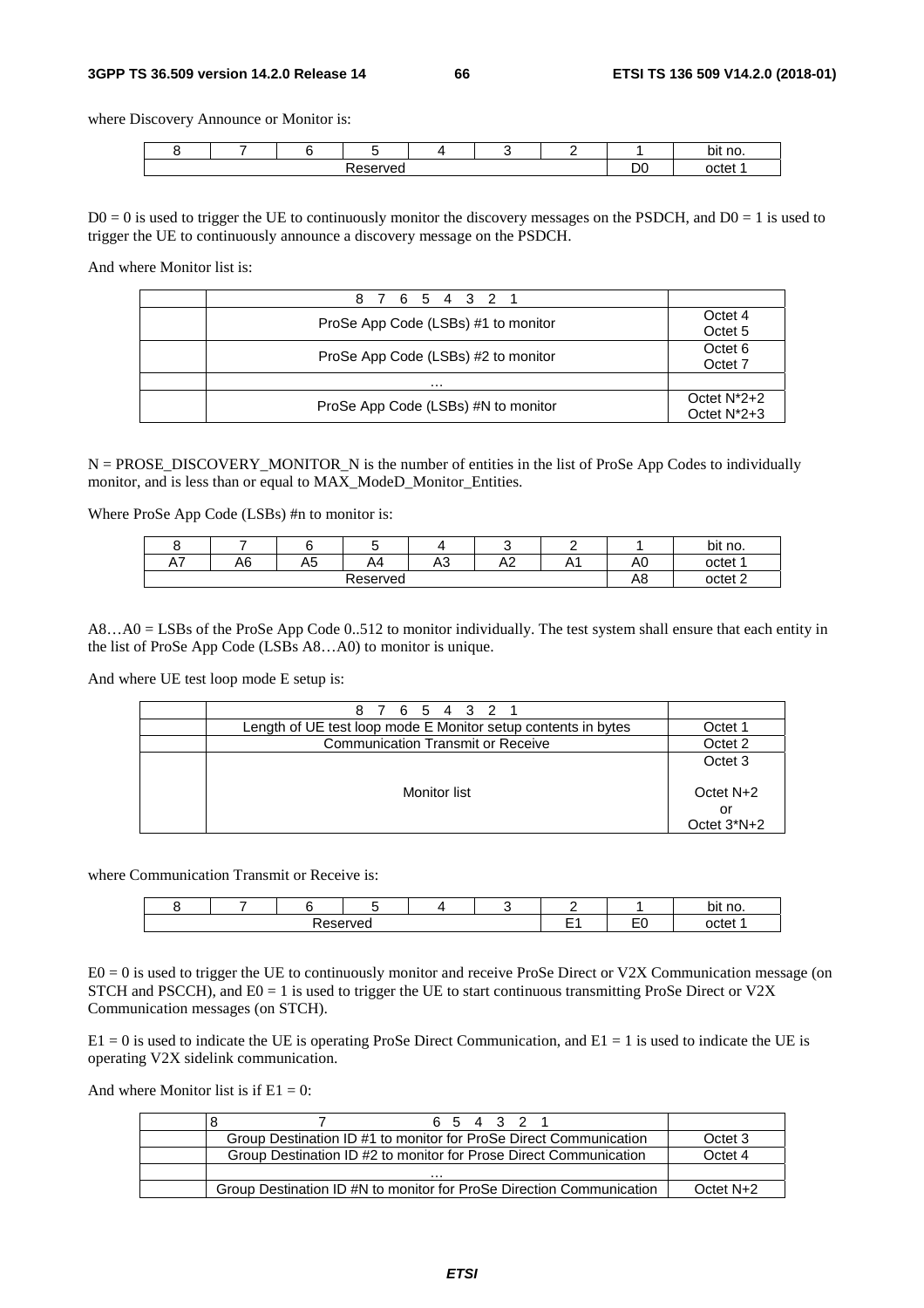N = PROSE\_COMMUNICATION\_MONITOR\_N is the number of entities in the list of Group Destination ID to individually monitor, and is less than or equal to MAX\_ModeE\_Monitor\_Entities.

Where Group Destination ID #n to monitor is:

|                    |            |              |     |          |                                   |          |    | bit no. |
|--------------------|------------|--------------|-----|----------|-----------------------------------|----------|----|---------|
| $\sim$<br>. .<br>. | 11 L<br>טר | -<br>Λ,<br>∾ | . . | . .<br>∼ | л.<br>-<br>$\sim$<br>. <b>. .</b> | . .<br>. | Aυ | octet 1 |

 $A7...A0 = Group$  Destination ID 0..255 to monitor individually. The test system shall ensure that each entity in the list of Group Destination ID to monitor is unique.

And where Monitor list is if  $E1 = 1$ :

| 4 3 2 1<br>5 <sup>5</sup><br>6<br>8.                       |                        |  |  |  |  |
|------------------------------------------------------------|------------------------|--|--|--|--|
|                                                            | Octet 3                |  |  |  |  |
| Destination Layer-2 ID #1 to monitor for V2X Communication | Octet 4                |  |  |  |  |
|                                                            |                        |  |  |  |  |
|                                                            | Octet <sub>6</sub>     |  |  |  |  |
| Destination Layer-2 ID #2 to monitor for V2X Communication |                        |  |  |  |  |
|                                                            | Octet 8                |  |  |  |  |
| .                                                          |                        |  |  |  |  |
|                                                            | Octet 3 <sup>*</sup> N |  |  |  |  |
| Destination Layer-2 ID #N to monitor for V2X Communication | Octet $3*N+1$          |  |  |  |  |
|                                                            | Octet 3*N+2            |  |  |  |  |

 $N = PROSE$  COMMUNICATION MONITOR N is the number of entities in the list of Destination Layer-2 ID to individually monitor, and is less than or equal to MAX\_ModeE\_Monitor\_Entities.

Where Destination Layer-2 ID #n to monitor is:

|     |     |     |     |     |                 | ∽   |     | bit no. |
|-----|-----|-----|-----|-----|-----------------|-----|-----|---------|
| A7  | A6  | A5  | A4  | A3  | A2              | A1  | A0  | octet 1 |
| A15 | A14 | A13 | A12 | A11 | A <sub>10</sub> | A9  | A8  | octet 1 |
| A23 | A22 | A21 | A20 | A19 | A18             | A17 | A16 | octet 1 |

A23…A0 = Destination Layer-2 ID 0..16,777,215 to monitor individually. The test system shall ensure that each entity in the list of Destination Layer-2 ID to monitor is unique.

And where UE test loop mode F setup is:

|  | 8                 |  |  | 6 5 4 |  | 3 2 |         |  |                    |
|--|-------------------|--|--|-------|--|-----|---------|--|--------------------|
|  | <b>SC-MTCH ID</b> |  |  |       |  |     | octet 1 |  |                    |
|  |                   |  |  |       |  |     |         |  | nctet <sup>n</sup> |

Where SC-MTCH ID is:

|                    |         |     |                     |    |                |                       |    | bit<br>* no.       |
|--------------------|---------|-----|---------------------|----|----------------|-----------------------|----|--------------------|
| Δ7<br>$\mathbf{u}$ | A6      | A5  | A4                  | A3 | A <sub>2</sub> | $\lambda$<br>$\cdots$ | A0 | octet 1            |
| A15                | 14<br>▵ | A13 | $\Lambda$ 12<br>AIZ | ▵  | A10            | A9                    | A8 | octet <sub>2</sub> |

A15..A0 = SC-PTM g-RNTI-r13 0..65535 (binary coded, A15 is most significant bit and A0 least significant bit). A SC-MTCH is identified by the *g-RNTI-r13* (0..65535) in the *sc-mtch-Infolist-r13.* The *sc-mtch-Infolist-r13* is broadcasted on SC-MCCH in the *SCPTM-Configuration* message, see TS 36.331 [25] clause 5.8a.

And where UE test loop mode GH setup is:

| 6 5 4 3 2                      |           |
|--------------------------------|-----------|
| Operation mode and repetitions | )ctet     |
| Jplink data delay              | . )ctet 1 |

Where Operation mode and repetitions is: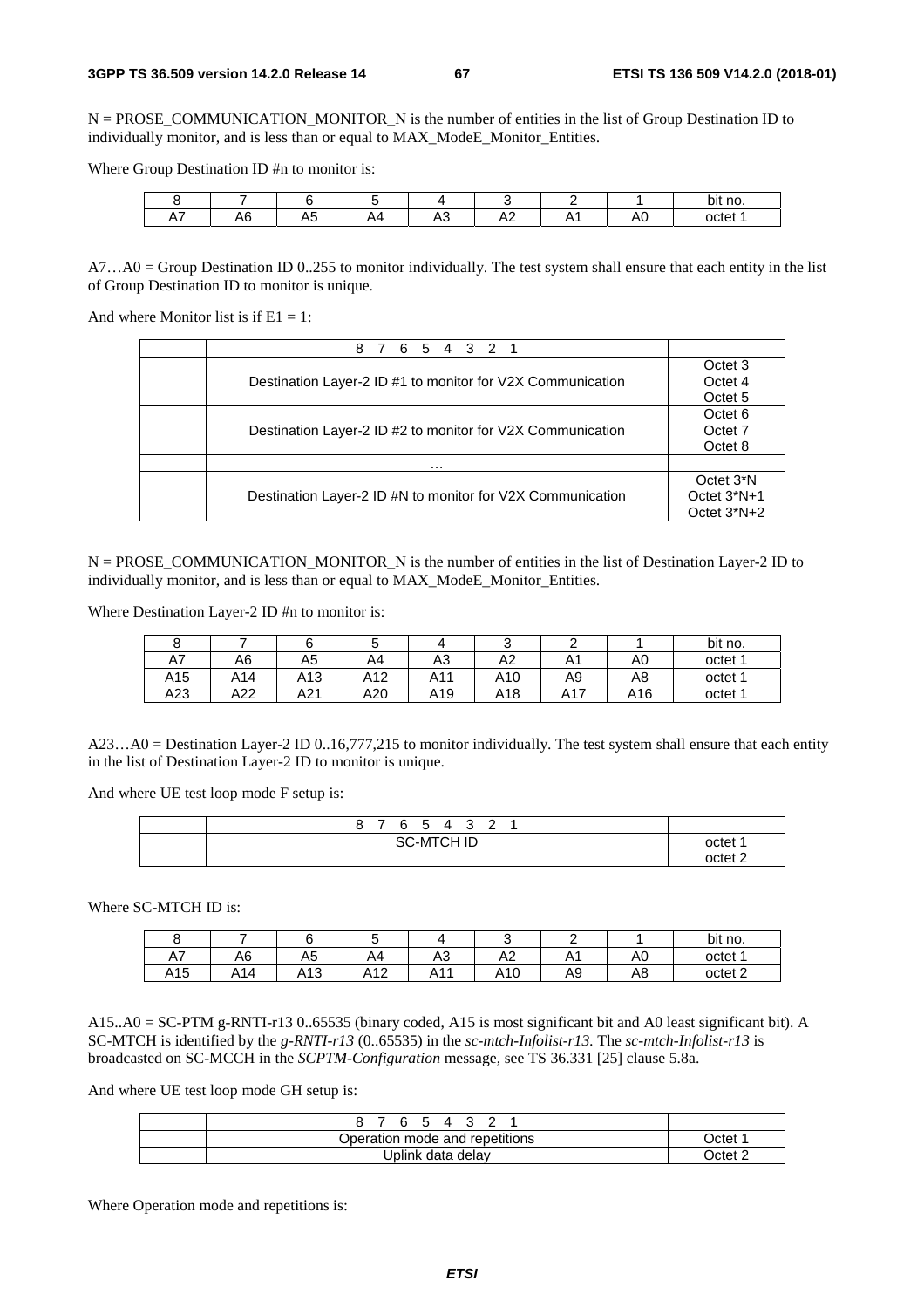|    |          |              |               |           |           |         |                      | bit no. |
|----|----------|--------------|---------------|-----------|-----------|---------|----------------------|---------|
| M1 | DC<br>ΛU | n.<br>$\sim$ | -<br>╌<br>¬ 4 | D.<br>ט ו | DC.<br>π∠ | D.<br>. | D <sub>O</sub><br>πv | octet   |

M1 = Uplink loopback operation mode. Value 0 means that data is returned in uplink at the EMM entity for UE test loop mode G or the SMR SAP for UE test loop mode H, Value 1 means that data is returned in uplink at the RLC AM-SAP of SRB1bis for NB-IoT UE or at the RLC AM-SAP of SRB2 for E-UTRA UE.

R6..R0 = Number of repetitions of received content of received user data in downlink in uplink. Range 0..127 repetitions (binary coded, R6 is most significant bit and R0 least significant bit). 0 means that no data is returned in uplink, 1 means that the same user data as received in downlink is returned in uplink, 2 means that the received content of user data in downlink is repeated up to maximum 127 times in uplink.

Where Uplink data delay is:

|        |   |  |  | ` no.<br>bit |
|--------|---|--|--|--------------|
| $\sim$ | P |  |  | octet        |

T7..T0 = value of T\_delay\_modeGH timer 0..255 seconds (binary coded, T7 is most significant bit and T0 least significant bit).

# 6.2 CLOSE UE TEST LOOP COMPLETE

This message is only sent in the direction UE to SS.

| <b>Information Element</b>    | <b>Reference</b>   | <b>Presence</b> | <b>Format</b> | Lenath |
|-------------------------------|--------------------|-----------------|---------------|--------|
| <b>Protocol discriminator</b> | TS 24.007 [5], sub | м               |               | 1/2    |
|                               | Iclause 11.2.3.1.1 |                 |               |        |
| <b>Skip indicator</b>         | TS 24.007 [5], sub | м               |               | 1/2    |
|                               | lclause 11.2.3.1.2 |                 |               |        |
| Message type                  |                    | M               |               |        |

where message type is:

|  |  |  |  | . .<br>bit no. |
|--|--|--|--|----------------|
|  |  |  |  | octet          |

## 6.3 OPEN UE TEST LOOP

This message is only sent in the direction SS to UE.

| <b>Information Element</b>    | Reference          | <b>Presence</b> | Format | Length |
|-------------------------------|--------------------|-----------------|--------|--------|
| <b>Protocol discriminator</b> | TS 24.007 [5], sub | м               |        |        |
|                               | Iclause 11.2.3.1.1 |                 |        |        |
| Skip indicator                | TS 24.007 [5], sub | М               |        |        |
|                               | Iclause 11.2.3.1.2 |                 |        |        |
| Message type                  |                    | м               |        |        |

where message type is:

|  |  |  |  | hit no |
|--|--|--|--|--------|
|  |  |  |  | .      |

## 6.4 OPEN UE TEST LOOP COMPLETE

This message is only sent in the direction UE to SS.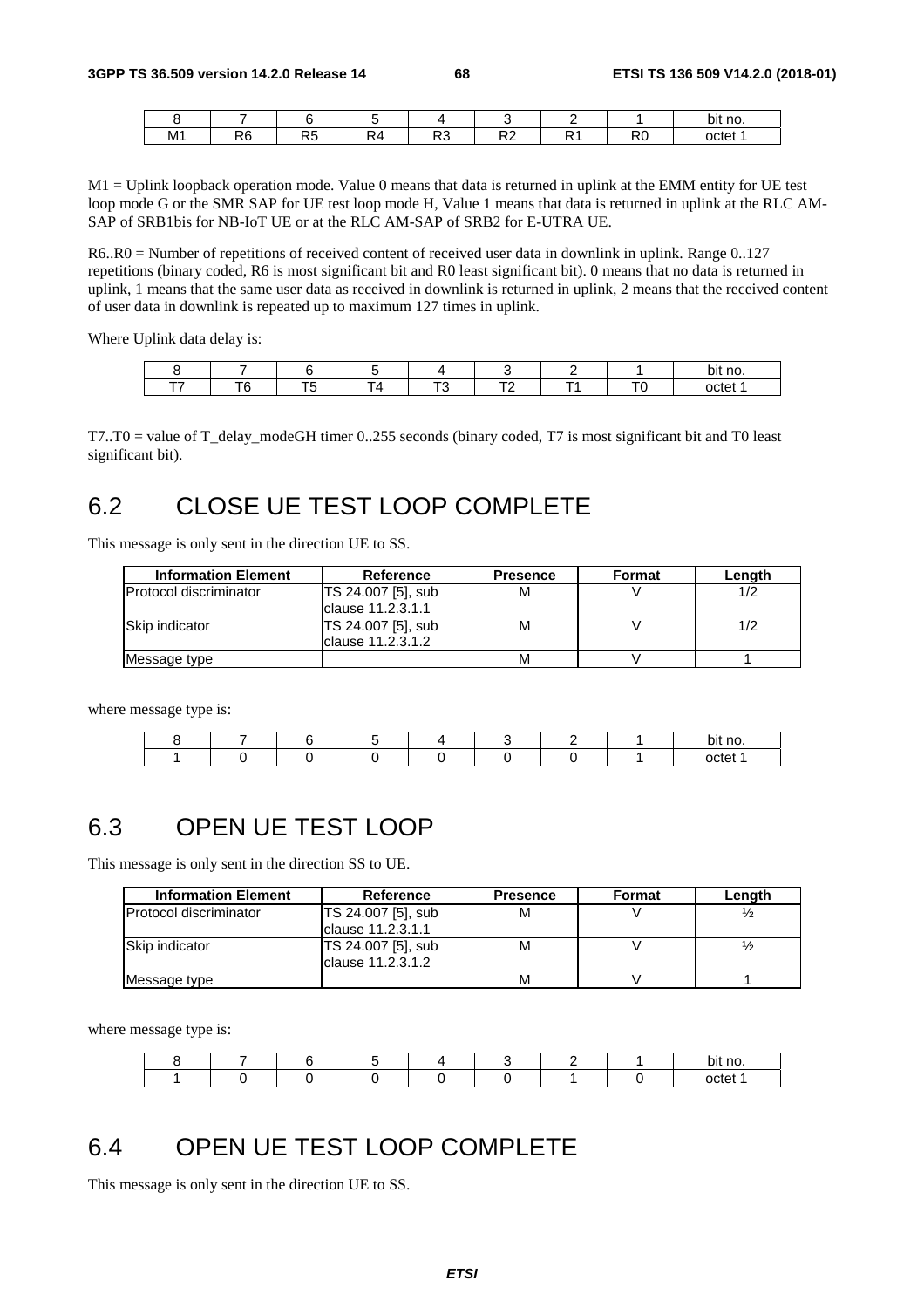| <b>Information Element</b> | Reference          | <b>Presence</b> | Format | Length |
|----------------------------|--------------------|-----------------|--------|--------|
| Protocol discriminator     | TS 24.007 [5], sub | М               |        | 1/2    |
|                            | Iclause 11.2.3.1.1 |                 |        |        |
| Skip indicator             | TS 24.007 [5], sub | м               |        | 1/2    |
|                            | lclause 11.2.3.1.2 |                 |        |        |
| Message type               |                    | м               |        |        |

where message type is:

|  |  |  |  | bit no |
|--|--|--|--|--------|
|  |  |  |  | neto.  |

# 6.5 ACTIVATE TEST MODE

This message is only sent in the direction SS to UE.

| <b>Information Element</b>    | <b>Reference</b>                        | <b>Presence</b> | Format | Length |
|-------------------------------|-----------------------------------------|-----------------|--------|--------|
| <b>Protocol discriminator</b> | TS 24.007 [5], sub<br>clause 11.2.3.1.1 | м               |        |        |
| Skip indicator                | TS 24.007 [5], sub<br>clause 11.2.3.1.2 | м               |        |        |
| Message type                  |                                         | м               |        |        |
| UE test loop mode             |                                         | м               |        |        |

where message type is:

|  |  |  |  | no<br>ונ |
|--|--|--|--|----------|
|  |  |  |  | nctet    |

And where UE test loop mode is specified in clause 6.1.

NOTE: No specific UE action is currently specified upon reception of the "UE test loop mode" IE.

## 6.6 ACTIVATE TEST MODE COMPLETE

This message is only sent in the direction UE to SS.

| <b>Information Element</b>    | Reference          | <b>Presence</b> | Format | Lenath |
|-------------------------------|--------------------|-----------------|--------|--------|
| <b>Protocol discriminator</b> | TS 24.007 [5], sub | М               |        |        |
|                               | Iclause 11.2.3.1.1 |                 |        |        |
| <b>Skip indicator</b>         | TS 24.007 [5], sub | М               |        |        |
|                               | Iclause 11.2.3.1.2 |                 |        |        |
| Message type                  |                    | M               |        |        |

where message type is:

|  |  |  |  | bit no. |
|--|--|--|--|---------|
|  |  |  |  | octet   |

# 6.7 DEACTIVATE TEST MODE

This message is only sent in the direction SS to UE.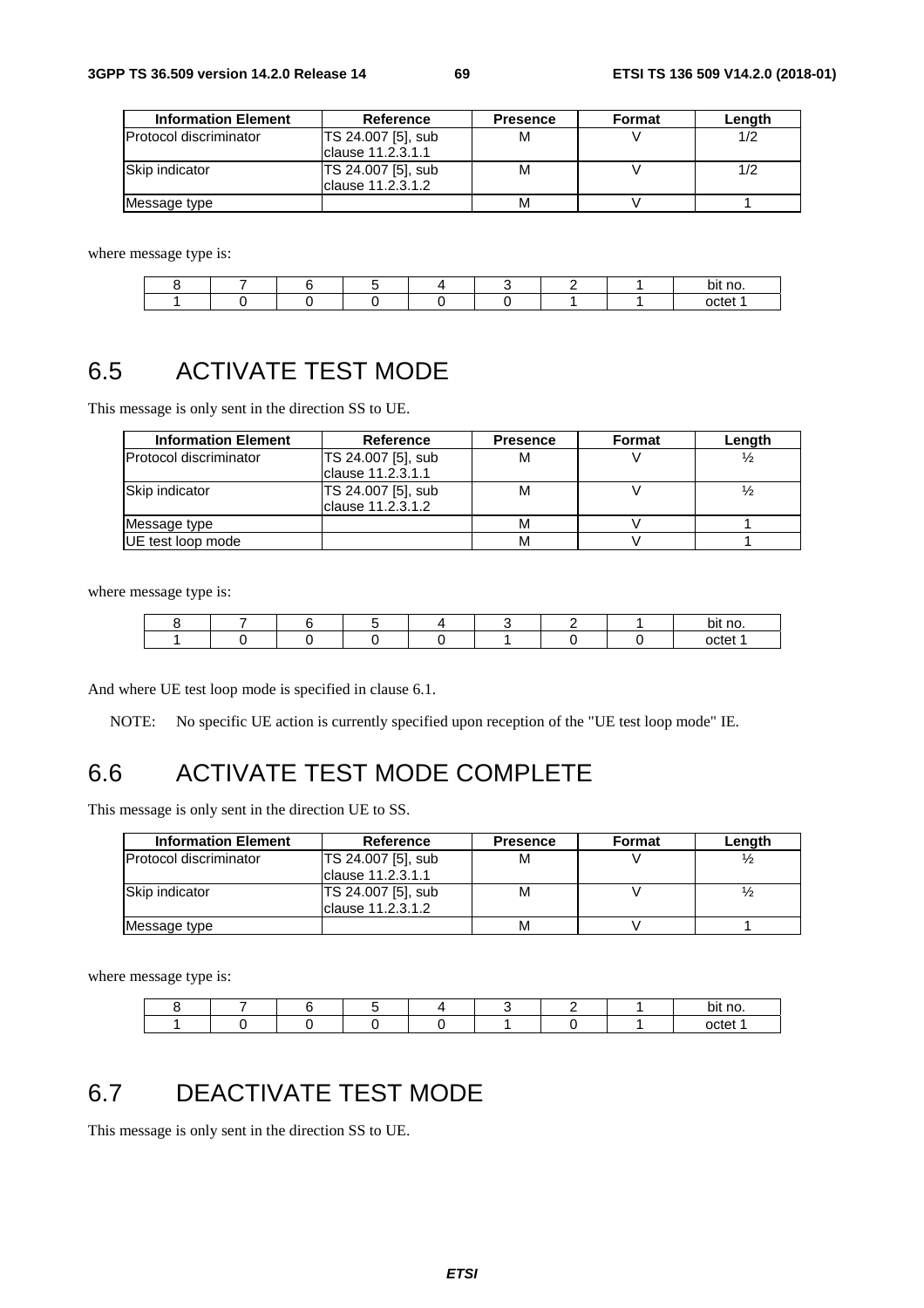| <b>Information Element</b> | Reference          | <b>Presence</b> | <b>Format</b> | Length |
|----------------------------|--------------------|-----------------|---------------|--------|
| Protocol discriminator     | TS 24.007 [5], sub | м               |               |        |
|                            | clause 11.2.3.1.1  |                 |               |        |
| Skip indicator             | TS 24.007 [5], sub | М               |               |        |
|                            | Iclause 11.2.3.1.2 |                 |               |        |
| Message type               |                    | М               |               |        |

where message type is:

|  |  |  |  | bit no. |
|--|--|--|--|---------|
|  |  |  |  | . ш.    |

# 6.8 DEACTIVATE TEST MODE COMPLETE

This message is only sent in the direction UE to SS.

| <b>Information Element</b>    | Reference                                | <b>Presence</b> | Format | Length |
|-------------------------------|------------------------------------------|-----------------|--------|--------|
| <b>Protocol discriminator</b> | TS 24.007 [5], sub<br>Iclause 11.2.3.1.1 | M               |        |        |
| <b>Skip indicator</b>         | TS 24.007 [5], sub<br>Iclause 11.2.3.1.2 | м               |        |        |
| Message type                  |                                          | М               |        |        |

where message type is:

|  |  |  |  | bit no |
|--|--|--|--|--------|
|  |  |  |  | ∩∩tet  |

## 6.9 RESET UE POSITIONING STORED INFORMATION

This message is only sent in the direction SS to UE.

| <b>Information Element</b> | <b>Reference</b>     | <b>Presence</b> | Format | Length |
|----------------------------|----------------------|-----------------|--------|--------|
| Protocol discriminator     | TS 24.007 [5],       | M               |        |        |
|                            | subclause 11.2.3.1.1 |                 |        |        |
| Skip indicator             | TS 24.007 [5],       | м               |        |        |
|                            | subclause 11.2.3.1.2 |                 |        |        |
| Message type               |                      |                 |        |        |
| UE Positioning Technology  |                      |                 |        |        |

where message type is:

|  |  |  |  | bit no. |
|--|--|--|--|---------|
|  |  |  |  | nctet   |

where UE Positioning Technology is a single octet IE:

|                       |  |  |  |  |  |  |  | no.<br>bit |
|-----------------------|--|--|--|--|--|--|--|------------|
| TЕ.<br>echnology<br>ັ |  |  |  |  |  |  |  | octet      |

UE Positioning Technology value

Bits **8 7 6 5 4 3 2 1** 0 0 0 0 0 0 0 0 AGNSS 0 0 0 0 0 0 0 1 OTDOA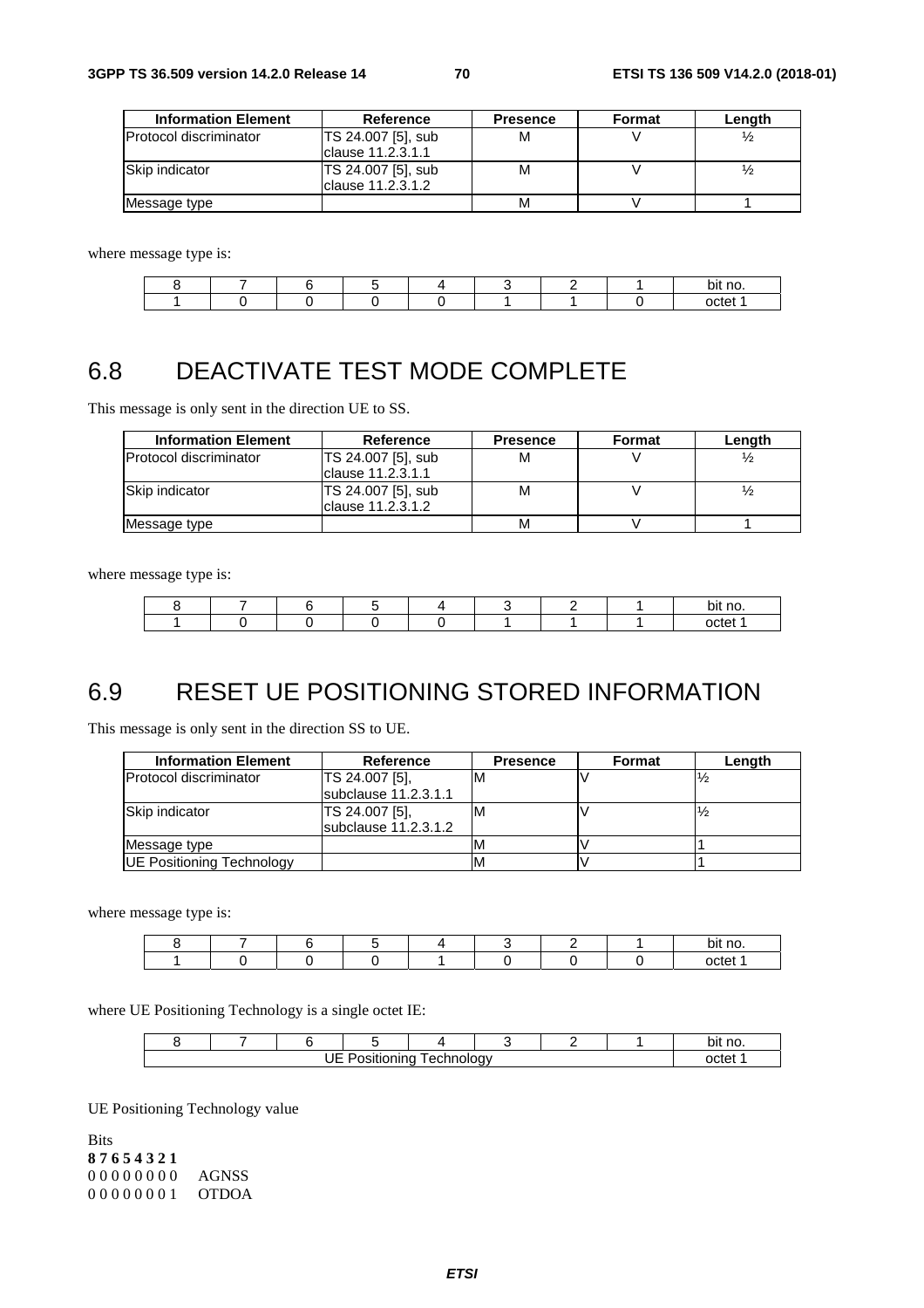| 00000010 | <b>MBS</b>  |
|----------|-------------|
| 00000011 | <b>WLAN</b> |
| 00000100 | Bluetooth   |
| 00000101 | Sensor      |
|          |             |

All other cause values are reserved for future use.

## 6.10 UE TEST LOOP MODE C MBMS PACKET COUNTER REQUEST

This message is only sent in the direction SS to UE.

| <b>Information Element</b>    | Reference            | <b>Presence</b> | <b>Format</b> | Length |
|-------------------------------|----------------------|-----------------|---------------|--------|
| <b>Protocol discriminator</b> | TS 24.007 [5].       | м               |               |        |
|                               | subclause 11.2.3.1.1 |                 |               |        |
| Skip indicator                | TS 24.007 [5],       | M               |               |        |
|                               | subclause 11.2.3.1.2 |                 |               |        |
| Message type                  |                      | M               |               |        |

where message type is:

|  |  |  |  | bit no. |
|--|--|--|--|---------|
|  |  |  |  | nctet   |

# 6.11 UE TEST LOOP MODE C MBMS PACKET COUNTER RESPONSE

This message is only sent in the direction UE to SS.

| <b>Information Element</b>        | Reference             | <b>Presence</b> | Format | Length |  |
|-----------------------------------|-----------------------|-----------------|--------|--------|--|
| <b>Protocol discriminator</b>     | TS 24.007 [5],        | M               |        |        |  |
|                                   | lsubclause 11.2.3.1.1 |                 |        |        |  |
| Skip indicator                    | TS 24.007 [5],        | M               |        |        |  |
|                                   | subclause 11.2.3.1.2  |                 |        |        |  |
| Message type                      |                       | M               |        |        |  |
| <b>IMBMS Packet Counter Value</b> |                       |                 |        |        |  |

where message type is:

|  |  |  |  | bit no. |
|--|--|--|--|---------|
|  |  |  |  | nctet   |

And where MBMS Packet Counter Value is:

| octet 1 | C <sub>24</sub> | C25            | C <sub>26</sub> | <b>rn7</b><br>ا∠ب | C28 | C29 | C30 | C31     |
|---------|-----------------|----------------|-----------------|-------------------|-----|-----|-----|---------|
| octet 2 | C16             | $\sim$ 17<br>◡ | C <sub>18</sub> | C19               | C20 | C21 | C22 | C23     |
| octet 3 | C8              | C9             | C10             | r 11<br>◡⊤        | r12 | C13 | C14 | C15     |
| octet 4 | C0              | ◡              | റാ<br>◡∠        | CЗ                | C4  | C5  | C6  | ~-<br>◡ |

C31..C0 = MBMS packet counter value 0.. 4294967295 (binary coded, C31 is most significant bit and C0 least significant bit).

# 6.12 UPDATE UE LOCATION INFORMATION

This message is only sent in the direction SS to UE.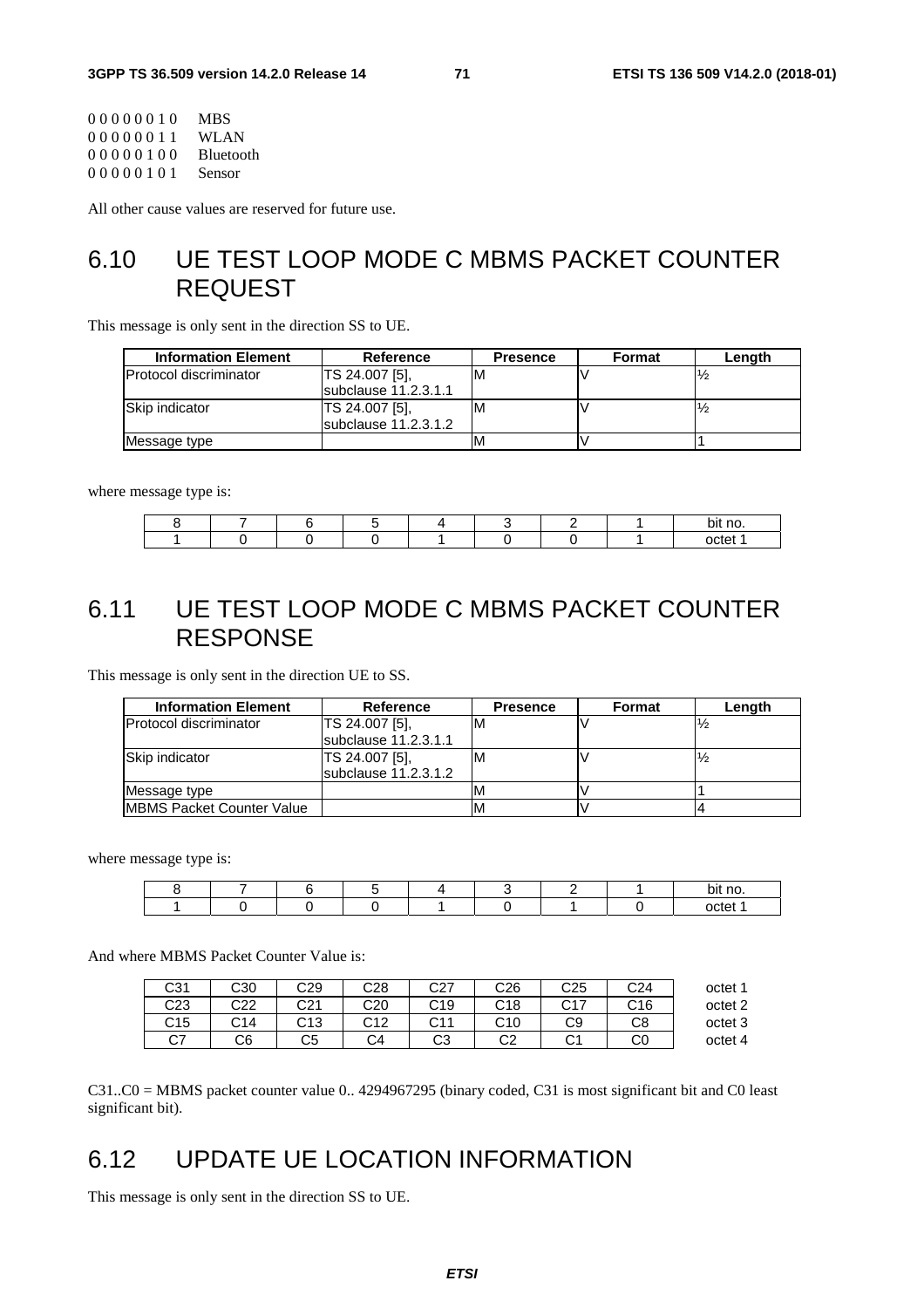| <b>Information Element</b> | <b>Reference</b>     | <b>Presence</b> | <b>Format</b> | Length        |
|----------------------------|----------------------|-----------------|---------------|---------------|
| Protocol discriminator     | TS 24.007 [5],       | м               |               | $\frac{1}{2}$ |
|                            | subclause 11.2.3.1.1 |                 |               |               |
| Skip indicator             | TS 24.007 [5],       | М               |               | $\frac{1}{2}$ |
|                            | subclause 11.2.3.1.2 |                 |               |               |
| Message type               |                      | м               |               |               |
| ellipsoidPointWithAltitude | TS 36.355 [37],      | М               |               | 8             |
|                            | subclause 6.4.1.     |                 |               |               |
| horizontalVelocity         | TS 36.355 [37],      | М               |               |               |
|                            | subclause 6.4.1.     |                 |               |               |
| anss-TOD-msec              | TS 36.355 [37],      | М               |               | 3             |
|                            | subclause 6.5.2.6.   |                 |               |               |

where message type is:

|  |  |  |  | no.<br>bit |
|--|--|--|--|------------|
|  |  |  |  | netet      |

And where ellipsoidPointWithAltitude is:

| 8                 |                   | 6                 | 5                 | 4                 | 3                 | 2                 |                   | bit no.            |
|-------------------|-------------------|-------------------|-------------------|-------------------|-------------------|-------------------|-------------------|--------------------|
| L1                | DLA <sub>22</sub> | DLA <sub>21</sub> | DLA <sub>20</sub> | DLA <sub>19</sub> | DLA <sub>18</sub> | DLA <sub>17</sub> | DLA <sub>16</sub> | octet 1            |
| DLA <sub>15</sub> | DLA <sub>14</sub> | DLA <sub>13</sub> | DLA <sub>12</sub> | DLA <sub>11</sub> | DLA <sub>10</sub> | DLA9              | DLA8              | octet 2            |
| DLA7              | DLA6              | DLA <sub>5</sub>  | DLA4              | DLA3              | DLA <sub>2</sub>  | DLA <sub>1</sub>  | DLA0              | octet 3            |
| DLO <sub>23</sub> | DLO <sub>22</sub> | <b>DLO21</b>      | <b>DLO20</b>      | DLO <sub>19</sub> | DLO <sub>18</sub> | DLO <sub>17</sub> | DLO <sub>16</sub> | octet 4            |
| DLO <sub>15</sub> | DLO <sub>14</sub> | DLO <sub>13</sub> | DLO <sub>12</sub> | DLO <sub>11</sub> | DLO <sub>10</sub> | DLO <sub>9</sub>  | DLO <sub>8</sub>  | octet <sub>5</sub> |
| DLO7              | DLO <sub>6</sub>  | DLO <sub>5</sub>  | DLO <sub>4</sub>  | DLO <sub>3</sub>  | DLO <sub>2</sub>  | DLO <sub>1</sub>  | DLO <sub>0</sub>  | octet 6            |
| A <sub>1</sub>    | AD <sub>14</sub>  | AD <sub>13</sub>  | AD12              | AD11              | AD <sub>10</sub>  | AD <sub>9</sub>   | AD <sub>8</sub>   | octet 7            |
| AD7               | AD6               | AD <sub>5</sub>   | AD4               | AD3               | AD <sub>2</sub>   | AD1               | AD <sub>0</sub>   | octet 8            |

L1 = "latitudeSign" value 0=north and 1=south

DLA22..DLA0 = "degreesLatitude" value 0..8388607 (binary coded, DLA22 is most significant bit and DLA0 is least significant bit).

DLO23..DLO0 = "degreesLongitude" value -8388608..8388607 (two's complement binary coded as per ASN.1 encoding of an integer value, DLO23 is most significant bit and DLO0 is least significant bit).

A1 = "altitudeDirection" value 0=height and 1=depth

AD14..AD0 = "altitude" value 0..32767 (binary coded, AD14 is most significant bit and AD0 is least significant bit).

And where horizontalVelocity is:

|                |      |     |                |          |                 |     |     | bit no.            |
|----------------|------|-----|----------------|----------|-----------------|-----|-----|--------------------|
| B <sub>8</sub> | B7   | B6  | B <sub>5</sub> | B4       | B <sub>3</sub>  | B2  | B1  | Octet 1            |
| B <sub>0</sub> | HS10 | HS9 | HS8            | HS7      | HS <sub>6</sub> | HS5 | HS4 | octet <sub>2</sub> |
| HS3            | HS2  | HS1 | HS0            | Reserved |                 |     |     | octet 3            |

B8..B0 = "bearing" value 0..359 (binary coded, B8 is most significant bit and B0 is least significant bit).

HS10..HS0 = "horizontalSpeed" value 0..2047 (binary coded, HS10 is most significant bit and HS0 is least significant bit).

And where nss-TOD-msec is:

|     |            |                   |                   |     |                  |     |     | bit no.            |
|-----|------------|-------------------|-------------------|-----|------------------|-----|-----|--------------------|
|     | Reserved   | T21<br>. $\sim$ 1 | T20               | T19 | T18              | ᅲᆀ  | T16 | octet 1            |
| T15 | T14        | T13               | <b>T</b> 40<br>ı∠ | ᅮ   | T10              | . . | T8  | octet 2            |
|     | ┳ ⌒<br>. O | тқ<br>ن،          | -<br>Δ            | ີ   | ┯╭<br>. <u>.</u> | -   |     | octet <sub>3</sub> |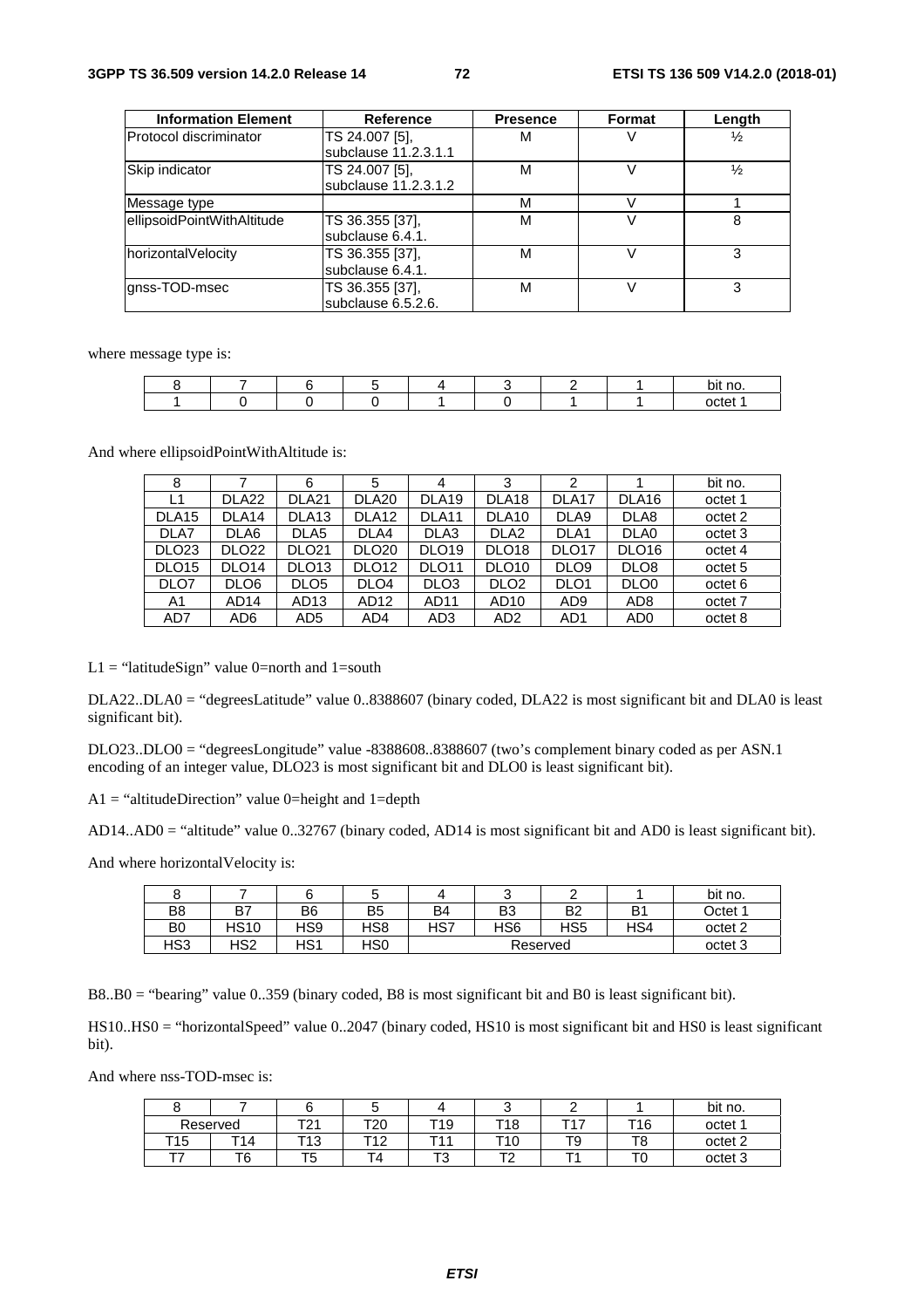T21..T0 = "gnss-TOD-msec" value 0.. 3599999 (binary coded, T21 is most significant bit and T0 is least significant bit).

## 6.13 UE TEST LOOP PROSE PACKET COUNTER REQUEST

This message is only sent in the direction SS to UE.

| <b>Information Element</b>     | Reference              | <b>Presence</b> | Format | Length |
|--------------------------------|------------------------|-----------------|--------|--------|
| <b>IProtocol discriminator</b> | TS 24.007 [5].         | M               |        |        |
|                                | subclause 11.2.3.1.1   |                 |        |        |
| <b>ISkip indicator</b>         | TS 24.007 [5],         | M               |        |        |
|                                | subclause $11.2.3.1.2$ |                 |        |        |
| Message type                   |                        | M               |        |        |

where message type is:

|  |  |  |  | bit no. |
|--|--|--|--|---------|
|  |  |  |  | ∩∩t≏'   |

## 6.14 UE TEST LOOP PROSE PACKET COUNTER RESPONSE

This message is only sent in the direction UE to SS.

| <b>Information Element</b>    | Reference            | <b>Presence</b> | <b>Format</b> | Length        |
|-------------------------------|----------------------|-----------------|---------------|---------------|
| Protocol discriminator        | TS 24.007 [5].       | ıм              |               | $\frac{1}{2}$ |
|                               | subclause 11.2.3.1.1 |                 |               |               |
| Skip indicator                | TS 24.007 [5].       | ΙM              |               | $\frac{1}{2}$ |
|                               | subclause 11.2.3.1.2 |                 |               |               |
| Message type                  |                      | M               |               |               |
| ProSe Direct Discovery Packet |                      | CV-ModeD        | TLV-E         | $4*(N^D+1)+3$ |
| Counter(s) Value              |                      |                 |               |               |
| ProSe Direct or V2X           |                      | CV-ModeE        | <b>TLV</b>    | $4*(N^C+1)+2$ |
| Communication PSCCH           |                      |                 |               |               |
| Packet Counter(s) Value       |                      |                 |               |               |
| <b>IProSe Direct or V2X</b>   |                      | CV-ModeE        | <b>TLV</b>    | $4*(N^C+1)+2$ |
| Communication STCH Packet     |                      |                 |               |               |
| Counter(s) Value              |                      |                 |               |               |

| <b>Condition</b> | <b>Explanation</b>                      |
|------------------|-----------------------------------------|
| CV-ModeD         | This IE is mandatory present if         |
|                  | TEST_LOOP_MODE_D_ACTIVE is TRUE else it |
|                  | shall be absent. $N^D =$                |
|                  | PROSE DISCOVERY MONITOR N.              |
| CV-ModeE         | This IE is mandatory present if         |
|                  | TEST_LOOP_MODE_E_ACTIVE is TRUE else it |
|                  | shall be absent. $N^C =$                |
|                  | PROSE COMMUNICATION MONITOR N.          |

where message type is:

|  |  |  |  | no<br>יומ<br>~ |
|--|--|--|--|----------------|
|  |  |  |  | nctet          |

And where ProSe Direct Discovery Packet Counter(s) Value is: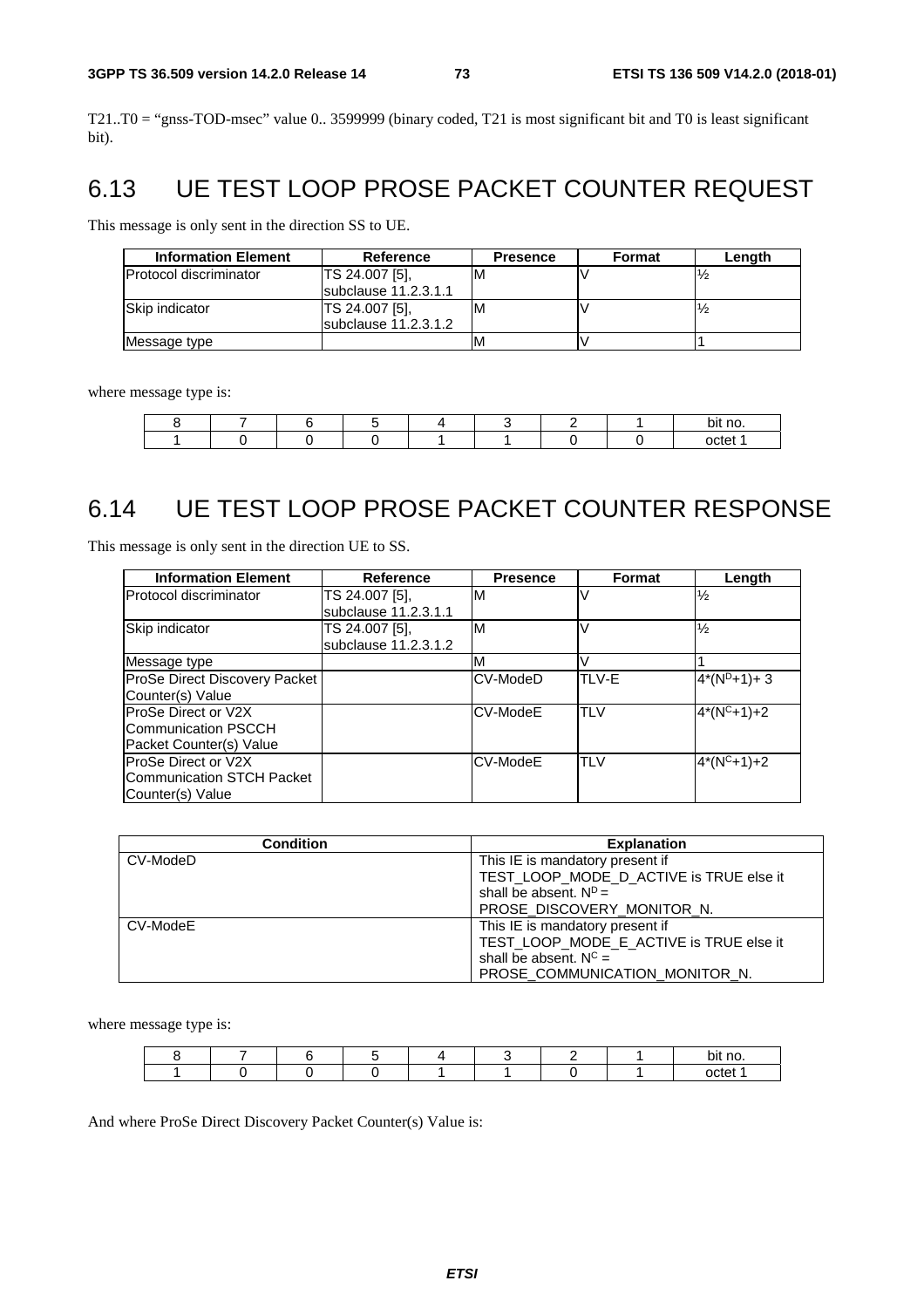| з<br>2<br>8<br>6<br>5                                                         |                                                                                                        |
|-------------------------------------------------------------------------------|--------------------------------------------------------------------------------------------------------|
| ProSe Direct Discovery Packet Counter(s) Value type                           | octet 1                                                                                                |
| Length of ProSe Direct Discovery Packet Counter(s) Value contents in<br>bytes | octets 2-3                                                                                             |
| ProSe Direct Discovery Packet Counter IE #0                                   | octet 4<br>octet 5<br>octet 6<br>octet 7                                                               |
| .                                                                             |                                                                                                        |
| ProSe Direct Discovery Packet Counter IE #N <sup>D</sup>                      | octet $4+4$ * $N^D$<br>octet 5+4 * N <sup>D</sup><br>octet 6+4 * N <sup>D</sup><br>octet $7+4$ * $N^D$ |

And where ProSe Direct Discovery Packet Counter(s) Value type is:

|  |  |  |  | no<br>bit |
|--|--|--|--|-----------|
|  |  |  |  | octet     |

And where ProSe Direct Discovery Packet Counter IE #n is:

| C31 | C30 | C29 | C28             | C27 | C26      | C25                 | ⌒າ<br>-24 | octet 1 |
|-----|-----|-----|-----------------|-----|----------|---------------------|-----------|---------|
| C23 | C22 | C21 | C20             | C19 | C18      | $\sim$ $\sim$<br>◡⊥ | C16       | octet 2 |
| C15 | C14 | C13 | C <sub>12</sub> | C11 | C10      | C9                  | C8        | octet 3 |
| C7  | C6  | C5  | C4              | CЗ  | ററ<br>◡∠ | ົ<br>U.             |           | octet 4 |

C31..C0 = PSDCH packet counter value 0.. 4294967295 (binary coded, C31 is most significant bit and C0 least significant bit) corresponding to PSDCH\_PACKET\_COUNTER(SL\_ID=n).

And where ProSe Direct or V2X Communication PSCCH Packet Counter(s) Value is:

| 8<br>6<br>3<br>2<br>5<br>4                                                                     |                     |
|------------------------------------------------------------------------------------------------|---------------------|
| ProSe Direct or V2X Communication PSCCH Packet Counter(s) Value type                           | octet 1             |
| Length of ProSe Direct or V2X Communication PSCCH Packet Counter(s)<br>Value contents in bytes | octet 2             |
|                                                                                                | octet 3             |
| ProSe Direct or V2X Communication PSCCH Packet Counter IE #0                                   | octet 4             |
|                                                                                                | octet 5             |
|                                                                                                | octet 6             |
| .                                                                                              |                     |
|                                                                                                | octet $3+4$ * $N^C$ |
| ProSe Direct or V2X Communication PSCCH Packet Counter IE #NC                                  | octet $4+4$ * $N^C$ |
|                                                                                                | octet $5+4$ * $N^C$ |
|                                                                                                | octet $6+4$ * $N^C$ |

And where ProSe Direct or V2X Communication PSCCH Packet Counter(s) Value type is:

|  |  |  |  | bit no                        |
|--|--|--|--|-------------------------------|
|  |  |  |  | $\overline{\phantom{a}}$<br>_ |

And where ProSe Direct or V2X Communication PSCCH Packet Counter IE #n is:

| D31             | D30 | D29 | D <sub>28</sub> | D <sub>27</sub> | D <sub>26</sub> | D <sub>25</sub> | D <sub>24</sub> | octet <sup>1</sup> |
|-----------------|-----|-----|-----------------|-----------------|-----------------|-----------------|-----------------|--------------------|
| D <sub>23</sub> | D22 | D21 | D <sub>20</sub> | D <sub>19</sub> | D18             | D17             | D16             | octet 2            |
| D <sub>15</sub> | D14 | D13 | D <sub>12</sub> | D11             | D10             | D9              | D <sub>8</sub>  | octet 3            |
| D7              | D6  | D5  | D4              | D3              | D <sub>2</sub>  |                 | D0              | octet 4            |

D31..D0 = PSCCH packet counter 0.. 4294967295 (binary coded, D31 is most significant bit and D0 least significant bit) corresponding to PSCCH\_PACKET\_COUNTER(SL\_ID = n).

And where ProSe Direct or V2X Communication STCH Packet Counter(s) Value is: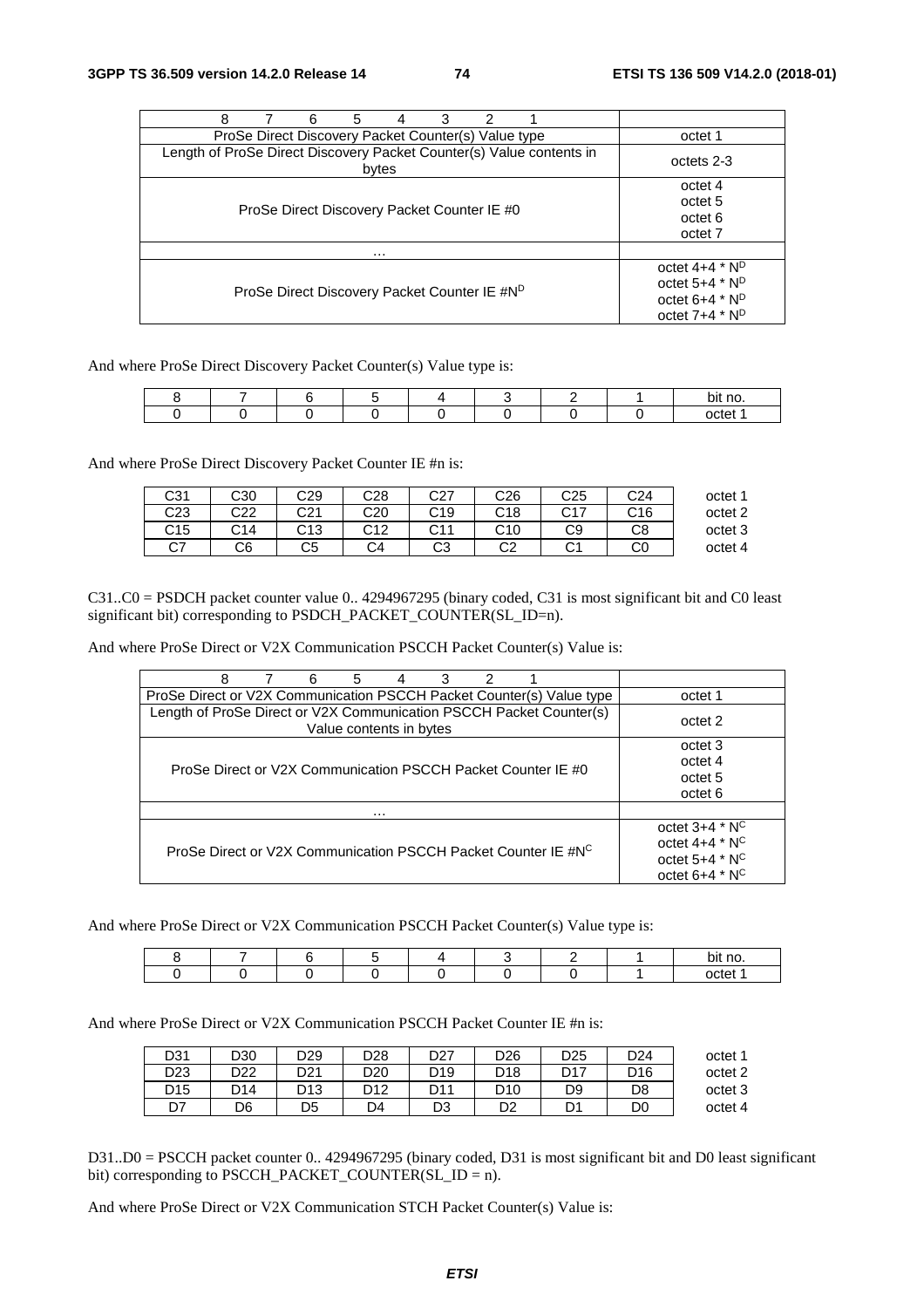| 3<br>6<br>2<br>8<br>5<br>4                                                           |                     |
|--------------------------------------------------------------------------------------|---------------------|
| ProSe Direct or V2X Communication STCH Packet Counter(s) Value type                  | octet 1             |
| Length of ProSe Direct or V2X Communication STCH Packet Counter(s)<br>Value in bytes | octet 2             |
|                                                                                      | octet 3             |
| ProSe Direct or V2X Communication STCH Packet Counter IE #0                          | octet 4             |
|                                                                                      | octet 5             |
|                                                                                      | octet 6             |
| .                                                                                    |                     |
|                                                                                      | octet $3+4$ * $N^C$ |
| ProSe Direct or V2X Communication STCH Packet Counter IE #NC                         | octet $4+4$ * $N^C$ |
|                                                                                      | octet $5+4$ * $N^C$ |
|                                                                                      | octet $6+4$ * $N^C$ |

where ProSe Direct or V2X Communication STCH Packet Counter(s) Value type is:

|  |  |  |  | no<br>bi1 |
|--|--|--|--|-----------|
|  |  |  |  | nctet     |

And where ProSe Direct or V2X Communication STCH Packet Counter IE #n is:

| octet 1 | E24             | E <sub>25</sub> | E26             | E27             | E28            | E29             | E30             | E31             |
|---------|-----------------|-----------------|-----------------|-----------------|----------------|-----------------|-----------------|-----------------|
|         |                 |                 |                 |                 |                |                 |                 |                 |
| octet 2 | E <sub>16</sub> | E17             | E <sub>18</sub> | E <sub>19</sub> | E20            | E21             | E22             | E <sub>23</sub> |
| octet 3 | E <sub>8</sub>  | E9              | E <sub>10</sub> | E11             | F12            | E <sub>13</sub> | E <sub>14</sub> | E <sub>15</sub> |
| octet 4 | EΟ              |                 | F2              | E <sub>3</sub>  | E <sub>4</sub> | E5              | E <sub>6</sub>  | E7              |

E31..E0 = STCH Packet Counter value 0.. 4294967295 (binary coded, E31 is most significant bit and E0 least significant bit) corresponding to STCH\_PACKET\_COUNTER(SL\_ID = n).

## 6.15 UE TEST LOOP MODE F SCPTM PACKET COUNTER REQUEST

This message is only sent in the direction SS to UE.

| <b>Information Element</b> | Reference              | <b>Presence</b> | Format | Length |
|----------------------------|------------------------|-----------------|--------|--------|
| IProtocol discriminator    | TS 24.007 [5].         |                 |        |        |
|                            | subclause 11.2.3.1.1   |                 |        |        |
| Skip indicator             | <b>TS 24.007 [5].</b>  |                 |        |        |
|                            | subclause $11.2.3.1.2$ |                 |        |        |
| Message type               |                        | M               |        |        |

where message type is:

|  |  |  |  | bit no     |
|--|--|--|--|------------|
|  |  |  |  | $-1$<br>™≏ |

## 6.16 UE TEST LOOP MODE F SCPTM PACKET COUNTER RESPONSE

This message is only sent in the direction UE to SS.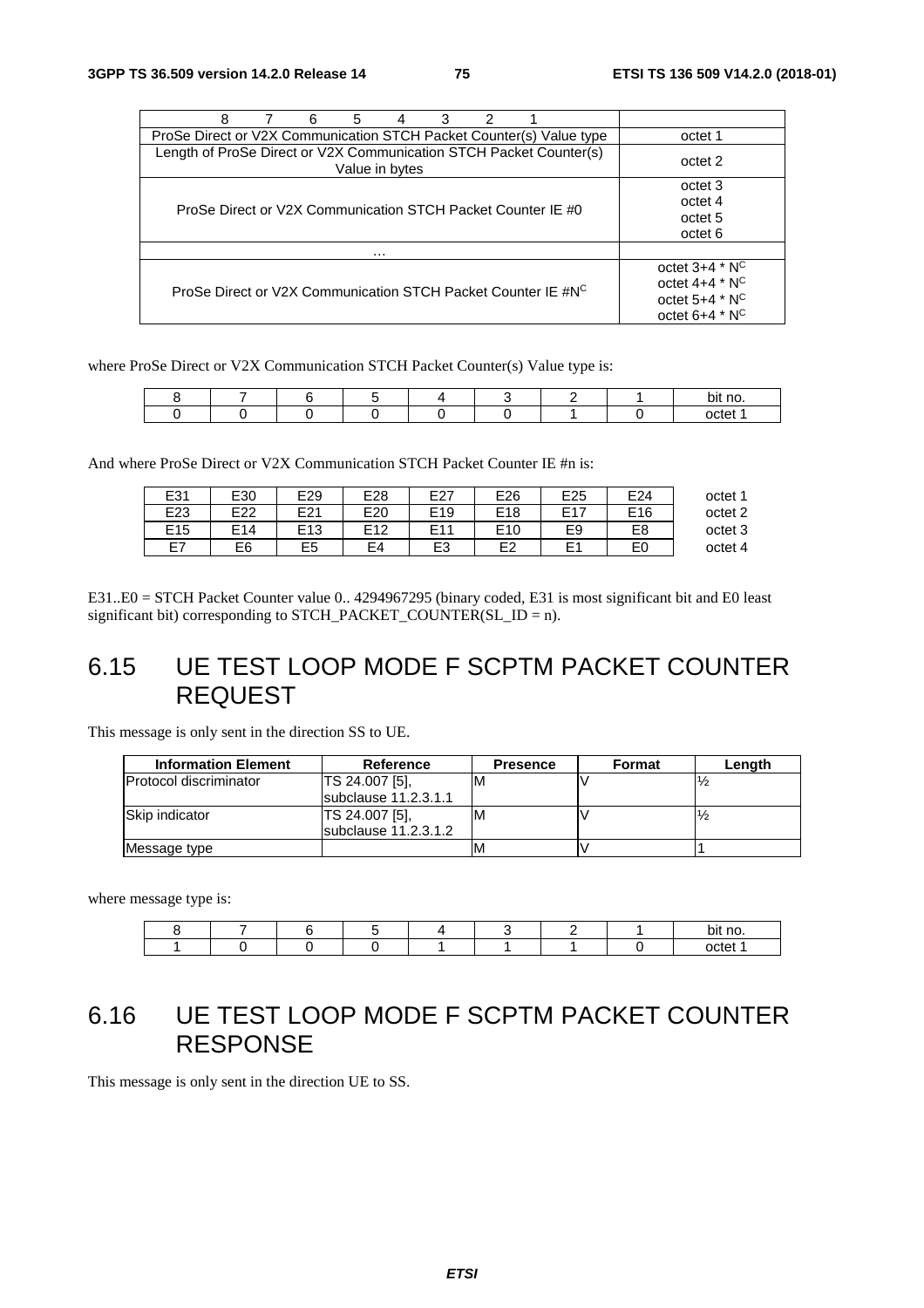| <b>Information Element</b> | Reference             | <b>Presence</b> | Format | Lenath |
|----------------------------|-----------------------|-----------------|--------|--------|
| Protocol discriminator     | TS 24.007 [5].        | ιM              |        |        |
|                            | Isubclause 11.2.3.1.1 |                 |        |        |
| Skip indicator             | TS 24.007 [5],        | M               |        |        |
|                            | subclause 11.2.3.1.2  |                 |        |        |
| Message type               |                       |                 |        |        |
| SCPTM Packet Counter Value |                       |                 |        |        |

where message type is:

|  |  |  |  | bit no.          |
|--|--|--|--|------------------|
|  |  |  |  | nrtet.<br>ונם וי |

And where SCPTM Packet Counter Value is:

| F31             | F30             | F <sub>29</sub>             | F <sub>28</sub> | F <sub>27</sub> | F <sub>26</sub> | F <sub>25</sub> | F <sub>24</sub> | octet 1 |
|-----------------|-----------------|-----------------------------|-----------------|-----------------|-----------------|-----------------|-----------------|---------|
| F <sub>23</sub> | F <sub>22</sub> | F <sub>21</sub><br><u>L</u> | F <sub>20</sub> | F <sub>19</sub> | F <sub>18</sub> | E17             | F <sub>16</sub> | octet 2 |
| F <sub>15</sub> | F14             | F <sub>13</sub>             | F12             | E <sub>11</sub> | F <sub>10</sub> | F9              | F8              | octet 3 |
| F7              | F6              | F <sub>5</sub>              | F4              | F3              | 口つ              | E٠              | FО              | octet 4 |

F31..F0 = SCPTM packet counter value 0.. 4294967295 (binary coded,F31 is most significant bit and F0 least significant bit).

## 7 Variables, constants and timers

## 7.1 State variables

### BUFFER\_IP\_PDUs

This boolean state variable is used to control if UE is to buffer IP PDUs or not.

#### TEST\_LOOP\_MODE\_B\_ACTIVE

This boolean state variable is used to indicate if UE test loop mode B is active. TEST\_LOOP\_MODE\_B\_ACTIVE shall be set to FALSE when UE is switched on.

#### CDMA2000\_INITIATED

This boolean state variable is used to indicate if IP control signalling was initiated by the network on CDMA2000.

#### TEST\_LOOP\_MODE\_C\_ACTIVE

This boolean state variable is used to indicate if UE test loop mode C is active. TEST\_LOOP\_MODE\_C\_ACTIVE shall be set to FALSE when UE is switched on.

#### MBMS\_PACKET\_COUNTER

This 32-bit integer state variable is used to count successful reception of MBMS packets while UE test loop mode C is activate. MBMS\_PACKET\_COUNTER shall be set to zero when UE is switched on.

#### TEST\_LOOP\_MODE\_D\_ACTIVE

This boolean state variable is used to indicate if UE test loop mode D is active. TEST\_LOOP\_MODE\_D\_ACTIVE shall be set to FALSE when UE is switched on.

### TEST\_LOOP\_MODE\_E\_ACTIVE

This boolean state variable is used to indicate if UE test loop mode E is active. TEST\_LOOP\_MODE\_E\_ACTIVE shall be set to FALSE when UE is switched on.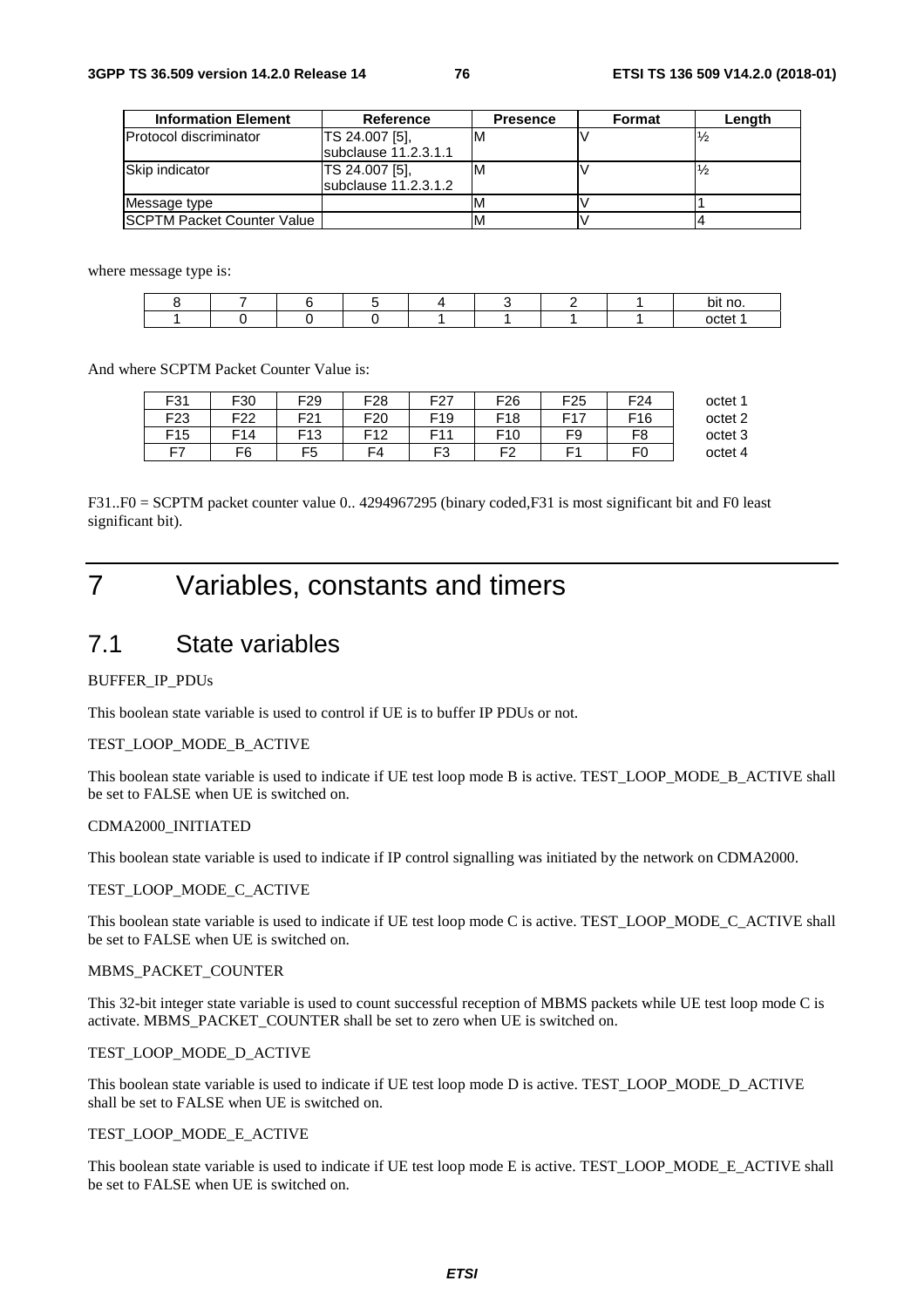### PROSE\_DISCOVERY\_MONITOR\_N

This 9-bit integer state variable is used to indicate the number of entities in the list of ProSe App Codes to individually monitor as configured in the CLOSE\_UE\_TEST\_LOOP message for test loop mode D. The variable shall be set to 0 when UE is switched on.

### PSDCH\_PACKET\_COUNTER(SL\_ID)

This 32-bit integer state variable is used to count successful reception of SL-DCH MAC SDUs while UE test loop mode D is activated and TEST\_LOOP\_MODE\_D\_TRIGGER is set to MONITOR. The counter variable is indexed with SL ID =  $0...$ ( MAX ModeD Monitor Entities). PSDCH PACKET COUNTER(SL ID) shall be set to zero when UE is switched on.

If configured value of variable PROSE\_DISCOVERY\_MONITOR\_N is set to 0 then UE counts all received SL-DCH MAC SDUs as part of just one counter PSDCH\_PACKET\_COUNTER(0) irrespective of the application code.

### PROSE\_COMMUNICATION\_MONITOR\_N

This 4-bit integer state variable is used to indicate the number of entities in the list of Group Destination IDs or Destination Layer-2 IDs to individually monitor as configured in the CLOSE\_UE\_TEST\_LOOP message for test loop mode E. The variable shall be set to 0 when UE is switched on.

### STCH\_PACKET\_COUNTER(SL\_ID)

This 32-bit integer state variable is used to count successful reception of STCH PDCP SDUs while UE test loop mode E is activated and TEST\_LOOP\_MODE\_E\_TRIGGER is set to RECEIVE. The counter variable is indexed with SL\_ID = 0…( MAX\_ModeE\_Monitor\_Entities). STCH\_PACKET\_COUNTER(SL\_ID) shall be set to zero when UE is switched on. If configured value of variable PROSE\_COMMUNICATION\_MONITOR\_N is set to 0 then UE counts all STCH PDCP SDU as part of one counter STCH\_PACKET\_COUNTER(0)irrespective of Group Destination IDs or Destination Layer-2 IDs.

## PSCCH\_PACKET\_COUNTER(SL\_ID)

This 32-bit integer state variable is used to count successful reception of PSCCH transport blocks while UE test loop mode E is activated and TEST\_LOOP\_MODE\_E\_TRIGGER is set to RECEIVE. The counter variable is indexed with SL ID =  $0...$  (MAX ModeE Monitor Entities). PSCCH PACKET COUNTER(SL ID) shall be set to zero when UE is switched on. If configured value of variable PROSE\_COMMUNICATION\_MONITOR\_N is set to 0 then UE counts all PSCCH PHY transport blocks as part of one counter PSCCH\_PACKET\_COUNTER(0) irrespective of Group Destination IDs or Destination Layer-2 IDs.

## TEST\_LOOP\_MODE\_F\_ACTIVE

This boolean state variable is used to indicate if UE test loop mode F is active. TEST\_LOOP\_MODE\_F\_ACTIVE shall be set to FALSE when UE is switched on.

## SCPTM\_PACKET\_COUNTER

This 32-bit integer state variable is used to count successful reception of MBMS packets while UE test loop mode F is activate. SCPTM\_PACKET\_COUNTER shall be set to zero when UE is switched on.

This boolean state variable is used to indicate if UE test loop mode G is active. TEST\_LOOP\_MODE\_G\_ACTIVE shall be set to FALSE when UE is switched on.

## TEST\_LOOP\_MODE\_H\_ACTIVE

This boolean state variable is used to indicate if UE test loop mode H is active. TEST\_LOOP\_MODE\_H\_ACTIVE shall be set to FALSE when UE is switched on.

## GH\_BUFFER\_CP\_data

This boolean state variable is used when UE test loop mode G or UE test loop mode H is active to control if UE is to buffer the user data received in downlink or not.

## GH\_RLC\_SDU\_loopback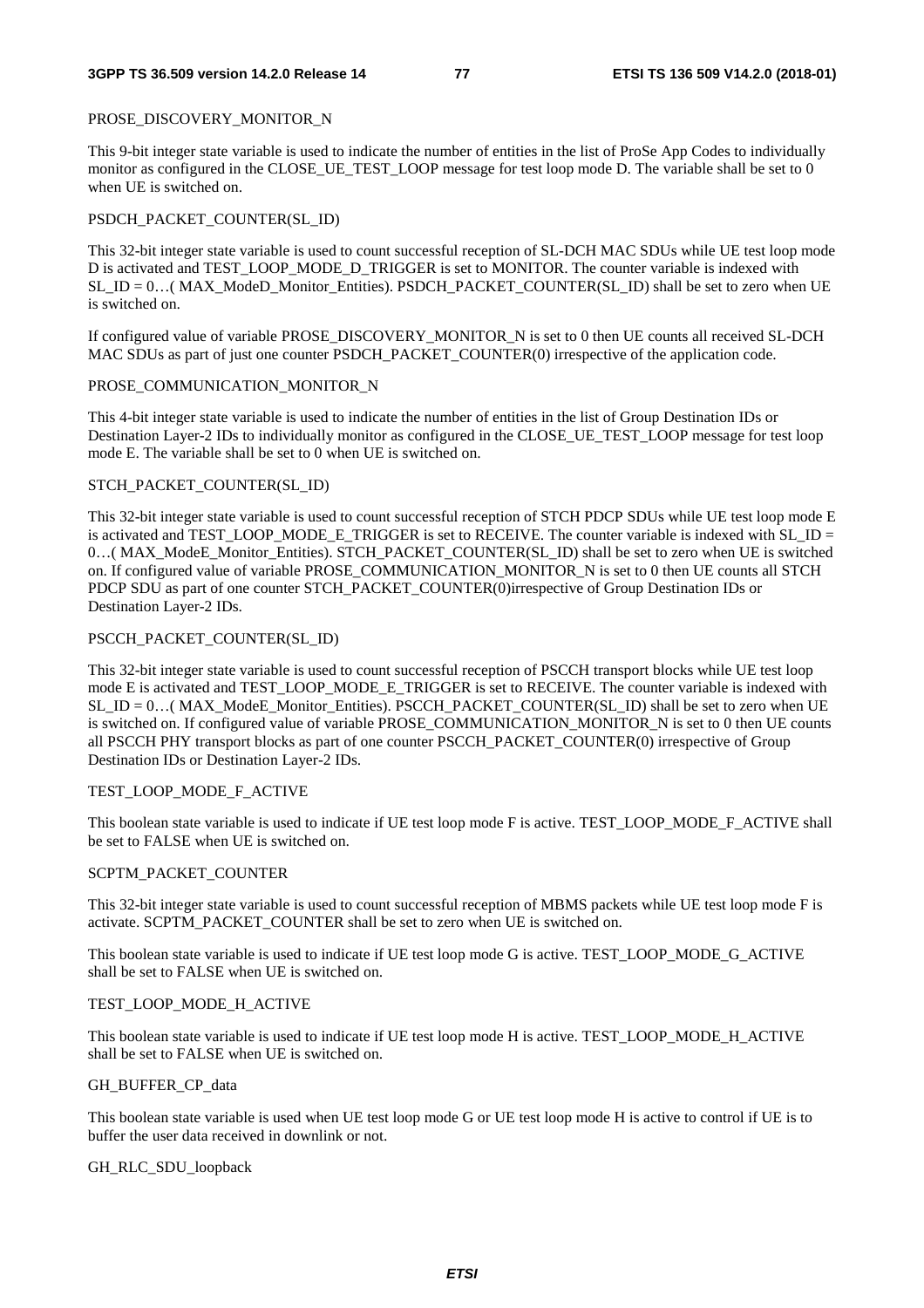This boolean state variable is used when UE test loop mode G or UE test loop mode H is active to control if UE is to return data as RLC SDUs. If the value is TRUE then data is returned as RLC SDUs for both UE Test loop mode G and H. If the value is FALSE then data is returned to the EMM entity for UE test loop mode G and to the SMR entity for UE test loop mode H.

## 7.2 Constants

MAX\_ModeA\_LB\_entities = 8.

MAX ModeD Monitor Entities  $= 400$ .

MAX\_ModeE\_Monitor\_Entities = 16.

## 7.3 Timers

T\_delay\_modeB

When UE is operated in E-UTRA, NB-IoT, UTRA and GERA mode, this timer is used to delay the transmission of the first IP PDU when UE test loop function is operated in UE test loop mode B. In CDMA2000, this timer is used to temporarily interrupt UE test loop mode B operation so as to allow IP control signalling required before data transmission. The timer value is configured by the UE test loop mode B setup IE in the CLOSE UE TEST LOOP message.

T\_delay\_modeGH

When UE test loop function is operated in UE test loop mode G or UE test loop mode H this timer is used to delay the transmission of uplink user data. The timer value is configured by the UE test loop mode GH setup IE in the CLOSE UE TEST LOOP message.

## 7.4 Configurable parameters

### DRB\_ID(LB\_ID)

This parameter is used by the UE when operating in UE test loop mode A to map a bi-directional Data Radio bearer to a loopback entity. LB  $ID = 0$ . (MAX ModeA LB entities-1). The value is configured when UE receives the CLOSE UE TEST LOOP message DRB ID(LB ID)=0 indicate that no DRB is mapped to the loopback identity.

### UL\_PDCP\_SDU\_scaling(LB\_ID)

This parameter is used to enable/disable scaling of UL PDCP SDU size. If UL\_PDCP\_SDU\_scaling is set to TRUE then scaling based on UL\_PDCP\_SDU\_size(LB\_ID) parameter is performed, otherwise no scaling is done (UL PDCP SDU size is equal to received DL PDCP SDU size). The value is configured by the UE test loop mode A setup IE in the CLOSE UE TEST LOOP message.

### UL\_PDCP\_SDU\_size(LB\_ID)

This parameter is used to set the UL PDCP SDU size for returned UL PDCP SDUs on the data radio bearer with data radio bearer ID equal to DRB\_ID(LB\_ID). This parameter is only applicable for UE test loop mode A and when state variable UL\_PDCP\_SDU\_scaling(LB\_ID) is TRUE. The value is configured by the UE test loop mode A setup IE in the CLOSE UE TEST LOOP message.

### PROSE\_DISCOVERY\_APPCODE(SL\_ID)

This parameter is used by the UE when operating in UE test loop mode D and TEST\_LOOP\_MODE\_D\_TRIGGER is set to MONITOR to map the LSBs of the ProSe App Code to monitor to the entity index SL\_ID = 0…( MAX\_ModeD\_Monitor\_Entities-1). The value is configured in the CLOSE UE TEST LOOP message.

#### PROSE\_COMMUNICATION\_DEST\_ID(SL\_ID)

This parameter is used by the UE when operating in UE test loop mode E and TEST\_LOOP\_MODE\_E\_TRIGGER is set to RECEIVE to map the Group Destination ID or Destination Layer-2 ID to monitor to the entity index SL\_ID = 0…( MAX\_ModeE\_Monitor\_Entities-1). The value is configured in the CLOSE UE TEST LOOP message.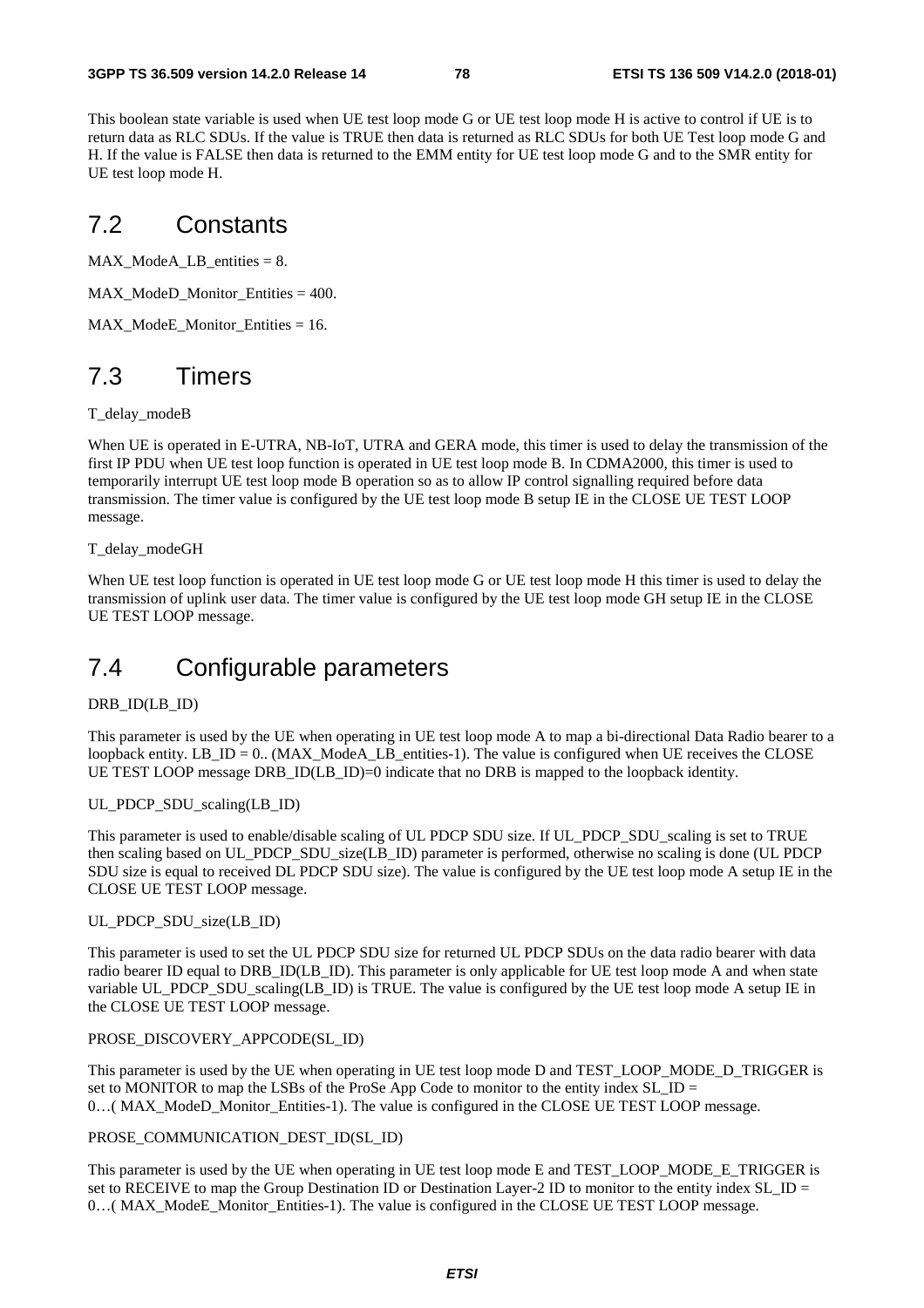#### GH\_NUMBER\_UL\_DATA\_REPETITIONS

This parameter is used by the UE when operating in UE test loop mode G or UE test loop mode H to repeat user data received in downlink GH\_NUMBER\_UL\_DATA\_REPETITIONS of times in uplink. The parameter is configured by UE test loop mode GH IE in CLOSE UE TEST LOOP.

## 8 Electrical Man Machine Interface (EMMI)

The EMMI is used for automation of conformance testing, or, in the case of V2X testing for facilitating the UE test loop mode E operation in out-of-coverage test scenarios.

For test automation, the commands used on the EMMI by the System Simulator, shall be limited to those specified in TS 36.523-3 [32]. For facilitating the UE test loop mode E operation in V2X out-of-coverage test scenarios the AT commands which are used are indicated wherever appropriate in the present specification. An illustration is given in figure 8-1 as an example.

NOTE: A connection diagram for V2X Communication / Intra-band contiguous MCC operation (common connectors, same UL antenna) is specified in TS 36.508 [26], figures A.89a and A.92.

At the System Simulator side, the logical EMMI using mandatory AT commands shall interface with the Main Test Component (MTC) of TTCN test cases which hosts the Upper Tester. The physical EMMI interface towards the UE may be for example a standard USB interface. Other interfaces of proprietary or standardized type shall not be precluded.

At the UE side an adapter needs to be provided by the UE manufacturer for converting the commands into the UE manufacturer specific interface and format.

The use of EMMI is optional for the UE.



**Figure 8-1: An example of EMMI and its use for automation of signalling testing or V2X out-ofcoverage test scenarios**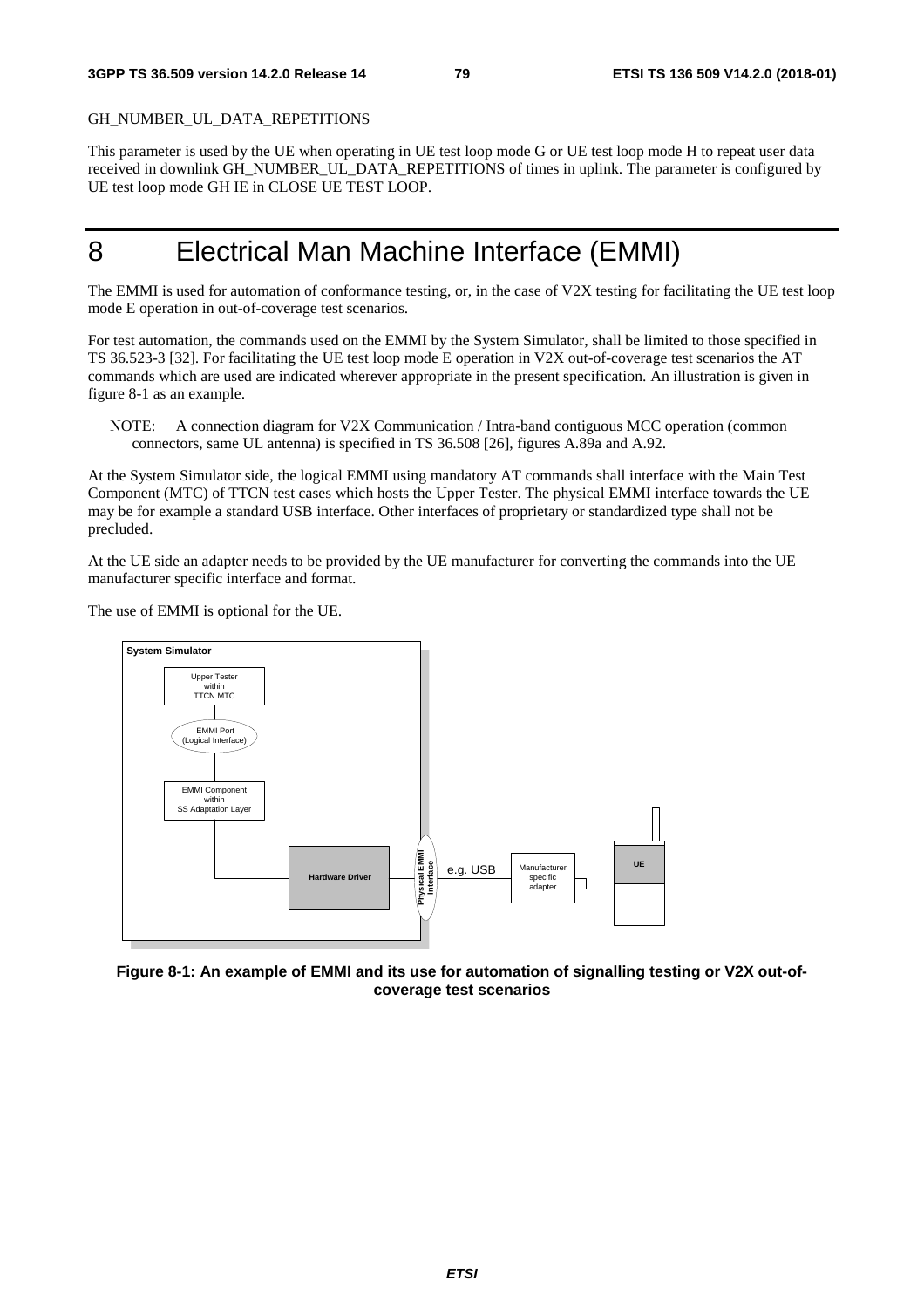## Annex A (informative): Void

Void.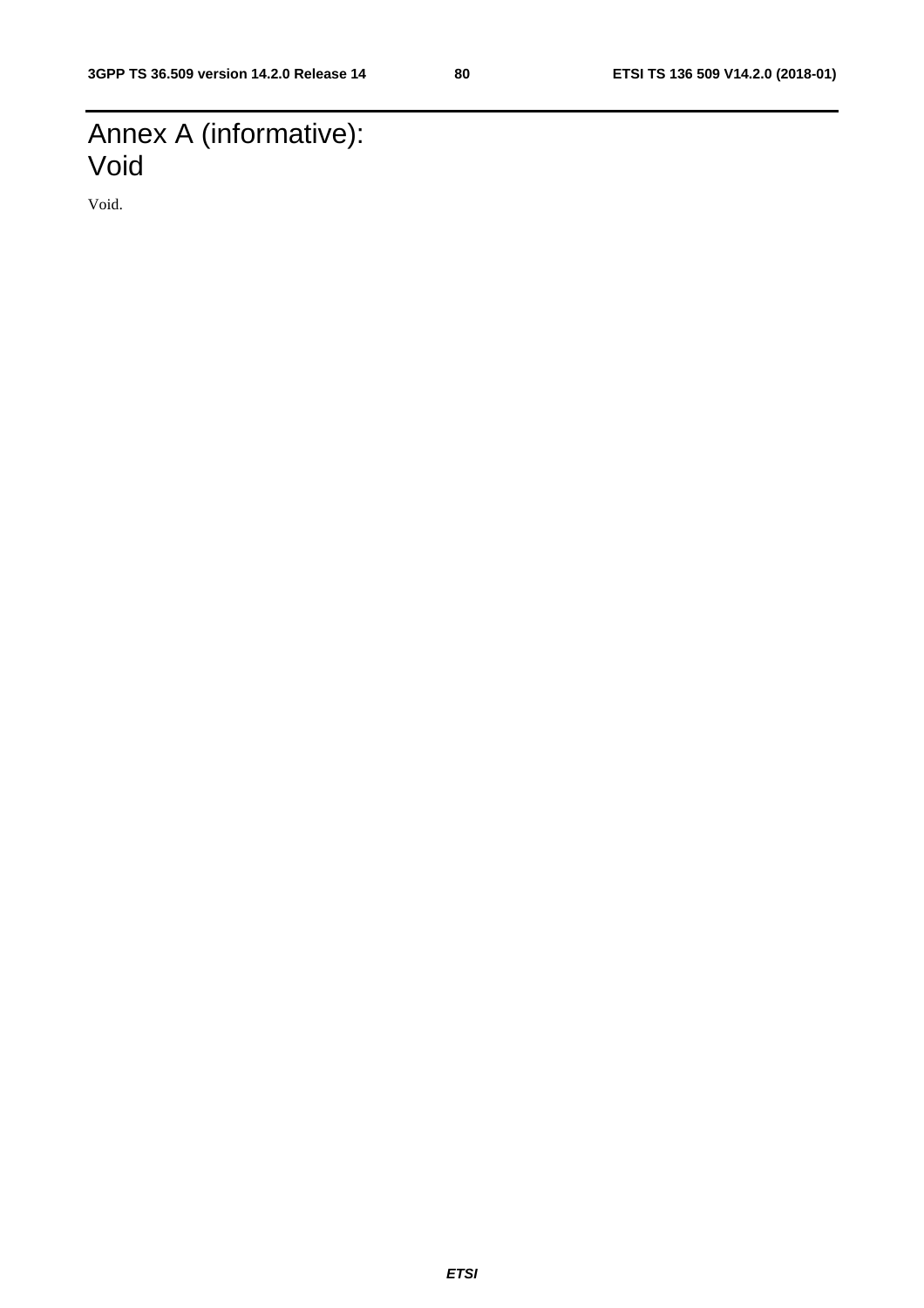Annex B (informative): Change history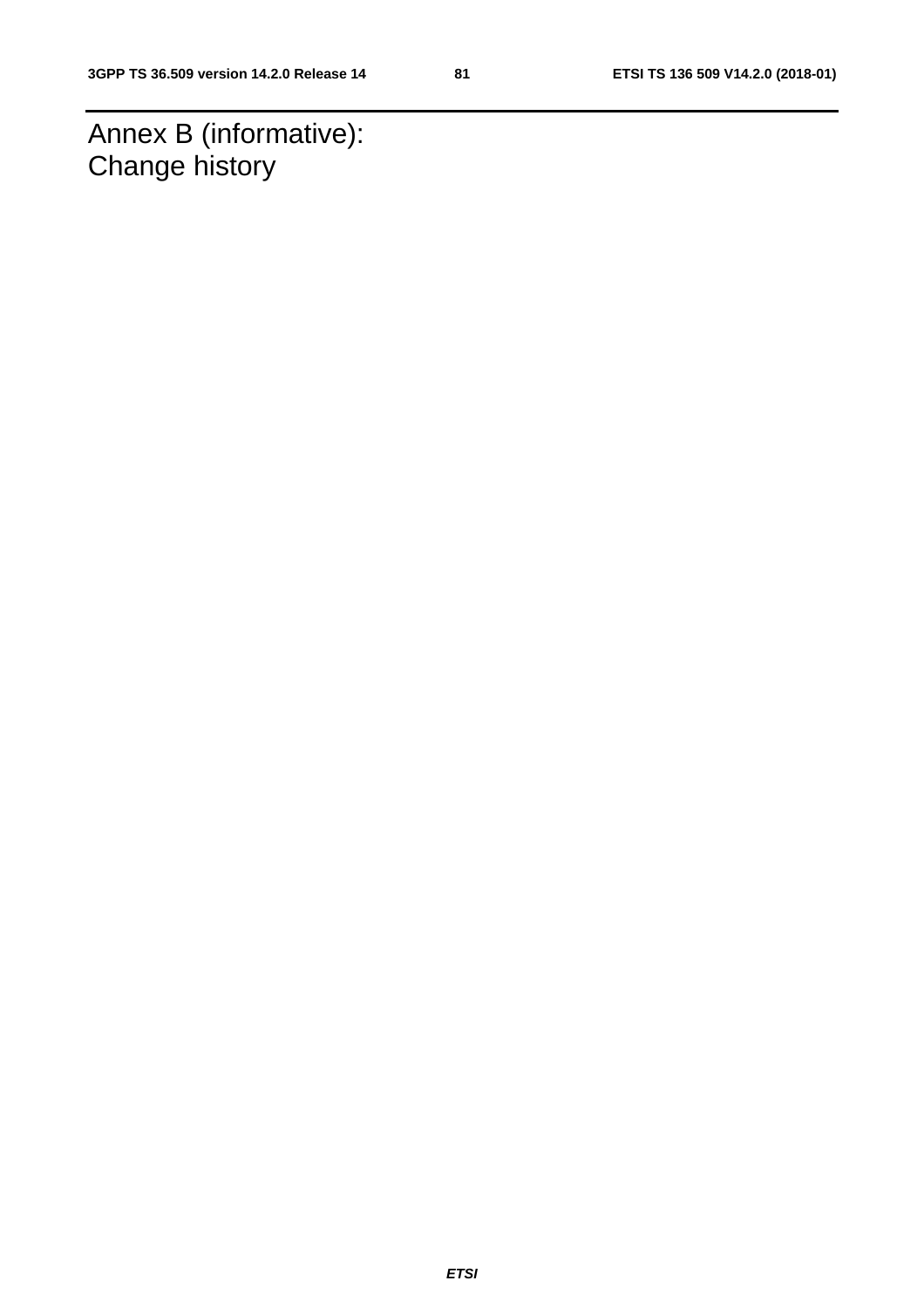| <b>Change history</b>     |                |                 |           |                |                                                                          |                 |            |
|---------------------------|----------------|-----------------|-----------|----------------|--------------------------------------------------------------------------|-----------------|------------|
| <b>Date</b>               | TSG#           | <b>TSG Doc.</b> | <b>CR</b> | <b>Rev</b>     | Subject/Comment                                                          | <b>Old</b>      | <b>New</b> |
| 2008-01                   | <b>RAN5#38</b> | R5-080327       |           |                | Initial skeleton proposal                                                |                 |            |
| $2008 - 05$               | RAN5#39        | R5-081117       |           |                | First draft (text proposal)                                              |                 | 0.0.1      |
| 2008-05                   | RAN5#39        | R5-081343       |           |                | Outcome of RAN5 #39 meeting agreements                                   | 0.0.1           | 0.1.0      |
| $2008 - 08$               | <b>RAN5#40</b> | R5-083498       |           |                | Outcome of RAN5 #40 meeting agreements                                   | 0.1.0           | 1.0.0      |
| 2008-10                   | <b>RAN5#40</b> | R5-084269       |           |                | Outcome of RAN5 #40'bis' meeting agreements                              | 1.0.0           | 1.1.0      |
|                           | bis            |                 |           |                |                                                                          |                 |            |
| 2008-11                   | <b>RAN5#41</b> | R5-085324       |           |                | Outcome of RAN5 #41 meeting agreements                                   | 1.1.0           | Draft      |
|                           |                |                 |           |                |                                                                          |                 | 2.0.0      |
| 2008-11                   | <b>RAN5#41</b> | R5-085526       |           |                | Outcome of post-RAN5 #41 email agreements                                | Draft           | 2.0.0      |
|                           |                |                 |           |                |                                                                          | 2.0.0           |            |
| 2008-12                   | <b>RAN#42</b>  | R5-080885       |           |                | Approval of version 2.0.0 at RAN#42, then put to version                 | 2.0.0           | 8.0.0      |
|                           |                |                 |           |                | 8.0.0.                                                                   |                 |            |
| 2009-01                   |                |                 |           |                | Editorial corrections.                                                   | 8.0.0           | 8.0.1      |
| 2009-03                   | <b>RAN#43</b>  | R5-086335       | 0001      |                | Corrections to 36.509                                                    | 8.0.1           | 8.1.0      |
| 2009-03                   | <b>RAN#43</b>  | R5-086371       | 0002      |                | Correction to 36.509 v8.0.0                                              | 8.0.1           | 8.1.0      |
| 2009-03                   | <b>RAN#43</b>  | R5-090433       | 0003      |                | Update of Abbreviations in 36.509                                        | 8.0.1           | 8.1.0      |
| 2009-03                   |                |                 | 0004      |                |                                                                          |                 |            |
|                           | <b>RAN#43</b>  | R5-090700       |           |                | Corrections to 36.509                                                    | 8.0.1           | 8.1.0      |
| 2009-04                   | RAN5#43        | R5-092315       | 0005      |                | Corrections to section 6 of 36.509.                                      | 8.1.0           | 8.2.0      |
| 2009-04                   | <b>RAN5#43</b> | R5-092361       | 0006      |                | Clarification to TS 36.509                                               | 8.1.0           | 8.2.0      |
| 2009-04                   | RAN5#43        | R5-092511       | 0007      |                | Corrections and clarifications to TS 36.509                              | 8.1.0           | 8.2.0      |
| 2009-04                   | <b>RAN5#43</b> | R5-092766       | 0008      |                | Support of mandatory AT commands via EMMI                                | 8.1.0           | 8.2.0      |
| 2009-08                   | <b>RAN5#44</b> | R5-094063       | 0009      |                | Clarification on UL data in UE test loop mode                            | 8.2.0           | 8.3.0      |
| 2009-08                   | <b>RAN5#44</b> | R5-094181       | 0010      |                | Editorial and More corrections to TS 36.509                              | 8.2.0           | 8.3.0      |
| 2009-08                   | <b>RAN5#44</b> | R5-094309       | 0011      |                | Clarification to TS 36.509 activation and de-activation of UE            | 8.2.0           | 8.3.0      |
|                           |                |                 |           |                | <b>Test Mode</b>                                                         |                 |            |
| 2009-10                   | <b>RAN5#45</b> | R5-096062       | 0012      |                | Clarification on encoding of DRB Identity in LB setup DRB IE 8.3.0       |                 | 8.4.0      |
| 2009-10                   | <b>RAN5#45</b> | R5-096711       | 0013      | 3              | IP control signalling in UE test mode                                    | 8.3.0           | 8.4.0      |
| 2010-03                   | <b>RAN5#46</b> | R5-100616       | 0014      |                | Clarification of UL and DL PDCP SDU size                                 | 8.4.0           | 8.5.0      |
| 2010-03                   | <b>RAN#47</b>  | $\overline{a}$  |           |                | Moved to v9.0.0 with no change                                           | 8.5.0           | 9.0.0      |
| 2010-06                   | <b>RAN#48</b>  | R5-103164       | 0015      |                | Corrections and clarifications to TS 36.509 Rel-9                        | 9.0.0           | 9.1.0      |
| 2010-09                   | <b>RAN#49</b>  | R5-104118       | 0016      |                | Addition of RESET command for LCS                                        | 9.1.0           | 9.2.0      |
| 2010-12                   | <b>RAN#50</b>  | R5-106154       | 0017      |                | Correction to the section 5.4.2.3 of TS36.509                            | 9.2.0           | 9.3.0      |
| 2011-06                   | <b>RAN#52</b>  | R5-112397       | 0019      |                | Additional UE positioning test mode procedures for OTDOA                 | 9.3.0           | 9.4.0      |
|                           |                |                 |           |                | minimum performance test cases                                           |                 |            |
| 2011-06                   | <b>RAN#52</b>  | R5-112675       | 0022      |                | Introduction of UE Test Loop Mode C for LTE MBMS testing                 | 9.3.0           | 9.4.0      |
| 2011-06                   | <b>RAN#52</b>  | R5-112700       | 0021      | $\blacksquare$ | Corrections to TS 36.509 Rel-9                                           | 9.3.0           | 9.4.0      |
| 2011-09                   | <b>RAN#53</b>  | R5-113241       | 0023      |                | Update of IP PDU handling when in CDMA2000 mode                          | 9.4.0           | 9.5.0      |
| 2011-09                   | <b>RAN#53</b>  | R5-113750       | 0024      |                | Update of LTE MBMS test function                                         | 9.4.0           | 9.5.0      |
| 2012-09                   | <b>RAN#57</b>  | R5-123083       | 0025      | ÷.             | Clarification of DL IP Header                                            | 9.5.0           | 9.6.0      |
| 2012-09                   | <b>RAN#57</b>  | R5-123791       | 0026      |                | Addition of Location Information functionality to 36.509                 | 9.6.0           | 10.0.0     |
| 2013-06                   | <b>RAN#60</b>  | R5-132057       | 0027      |                | Removal of FFS from UPDATE UE LOCATION                                   | 10.0.0 10.1.0   |            |
|                           |                |                 |           |                |                                                                          |                 |            |
|                           |                |                 |           |                | <b>INFORMATION</b> support                                               |                 |            |
| 2014-03<br>2014-09 RAN#65 | <b>RAN#63</b>  | R5-140999       | 0028      |                | Update to UE test mode procedure for CSG proximity testing 10.1.0 10.2.0 |                 |            |
|                           |                | R5-144454       | 0029      |                | Reservation of message types for antenna test function   10.2.0   10.3.0 |                 |            |
| 2015-06                   | <b>RAN#68</b>  |                 |           |                | moved to v11.0.0 with no change                                          | 10.3.0 11.0.0   |            |
| 2015-06                   | <b>RAN#68</b>  | R5-152059       | 0141      | 1              | Addition of Device to Device Proximity Services Test Loop                | 11.0.0 12.0.0   |            |
| 2015-09                   | <b>RAN#69</b>  | R5-153211       | 0142      |                | Correction to Device to Device Proximity Services Test Loop              | 12.0.0 12.1.0   |            |
| 2015-09                   | <b>RAN#69</b>  | R5-153223       | 0143      |                | Add minimum loopback buffer size requirement for Category                | 12.0.0 12.1.0   |            |
|                           |                |                 |           |                | 0 UE                                                                     |                 |            |
| 2015-09                   | <b>RAN#69</b>  | R5-153970       | 0144      | 1              | Update to Loopback data procedure with IMS signalling                    | 12.0.0 12.1.0   |            |
| 2015-12                   | <b>RAN#70</b>  | R5-155362       | 0149      |                | ProSe test loop modes Enhancements                                       | 12.1.0 12.2.0   |            |
| 2016-03                   | <b>RAN#71</b>  | R5-160768       | 0151      | 1              | ProSe test loop modes Clarification\Updates                              | 12.2.0 12.3.0   |            |
| 2016-06                   | <b>RAN#72</b>  | R5-162059       | 0153      |                | Various updates                                                          | 12.3.0 12.4.0   |            |
| 2016-06                   | <b>RAN#72</b>  | R5-162132       | 0154      |                | D2D Prose: Various updates                                               | 12.3.0 12.4.0   |            |
| 2016-06                   | <b>RAN#72</b>  | R5-162144       | 0155      |                | Handling of multi-PDNs-configured UEs                                    | 12.3.0 12.4.0   |            |
| 2016-06                   | <b>RAN#72</b>  | R5-162908       | 0156      | $\mathbf{1}$   | Updates to Clause 6.1 CLOSE UE TEST LOOP and 6.14 UE 12.3.0 12.4.0       |                 |            |
|                           |                |                 |           |                | TEST LOOP PROSE PACKET COUNTER RESPONSE                                  |                 |            |
| 2016-06                   | <b>RAN#72</b>  | R5-162909       | 0158      | $\mathbf{1}$   | Update of 36509 modes E&D D2D                                            | 12.3.0 12.4.0   |            |
| 2016-06                   | <b>RAN#72</b>  | R5-163091       | 0157      | $\mathbf{1}$   | introducing UE Test loop mode F                                          | 12.4.0 13.0.0   |            |
| 2016-09                   | <b>RAN#73</b>  | R5-165595       | 0163      |                | Adding PDU definitions for UE TEST LOOP MODE F                           | 13.0.0   13.1.0 |            |
|                           |                |                 |           |                | SCPTM PACKET COUNTER REQUEST/RESPONSE                                    |                 |            |
| 2016-09                   | <b>RAN#73</b>  | R5-165933       | 0162      | 1              | Introduction of minimum loopback buffer size for Cat M1                  | 13.0.0 13.1.0   |            |
| 2016-12                   | <b>RAN#74</b>  | R5-168155       | 0164      |                | Addition UE Reset for MBS                                                | 13.1.0 13.2.0   |            |
| 2016-12                   | <b>RAN#74</b>  | R5-169168       | 0165      | $\mathbf{1}$   | Introduction of Control Plane test loop with Layer 2 testing             | 13.1.0 13.2.0   |            |
|                           |                |                 |           |                | enhancements                                                             |                 |            |
| 2017-03                   | <b>RAN#75</b>  | R5-170735       | 0166      |                | Add RESET UE Positioning for WLAN, Bluetooth, and                        | 13.2.0 13.3.0   |            |
|                           |                |                 |           |                | Sensor                                                                   |                 |            |
| 2017-03                   | <b>RAN#75</b>  | R5-171106       | 0167      |                | Correction to test loops for NB-IoT                                      | 13.2.0 13.3.0   |            |
| 2017-06                   | <b>RAN#76</b>  | R5-172854       | 0170      | $\blacksquare$ | Introduction of UE test loop mode I for control plane                    | 13.3.0 13.4.0   |            |
|                           |                |                 |           |                | loopback of IP PDUs via UL TFT handler                                   |                 |            |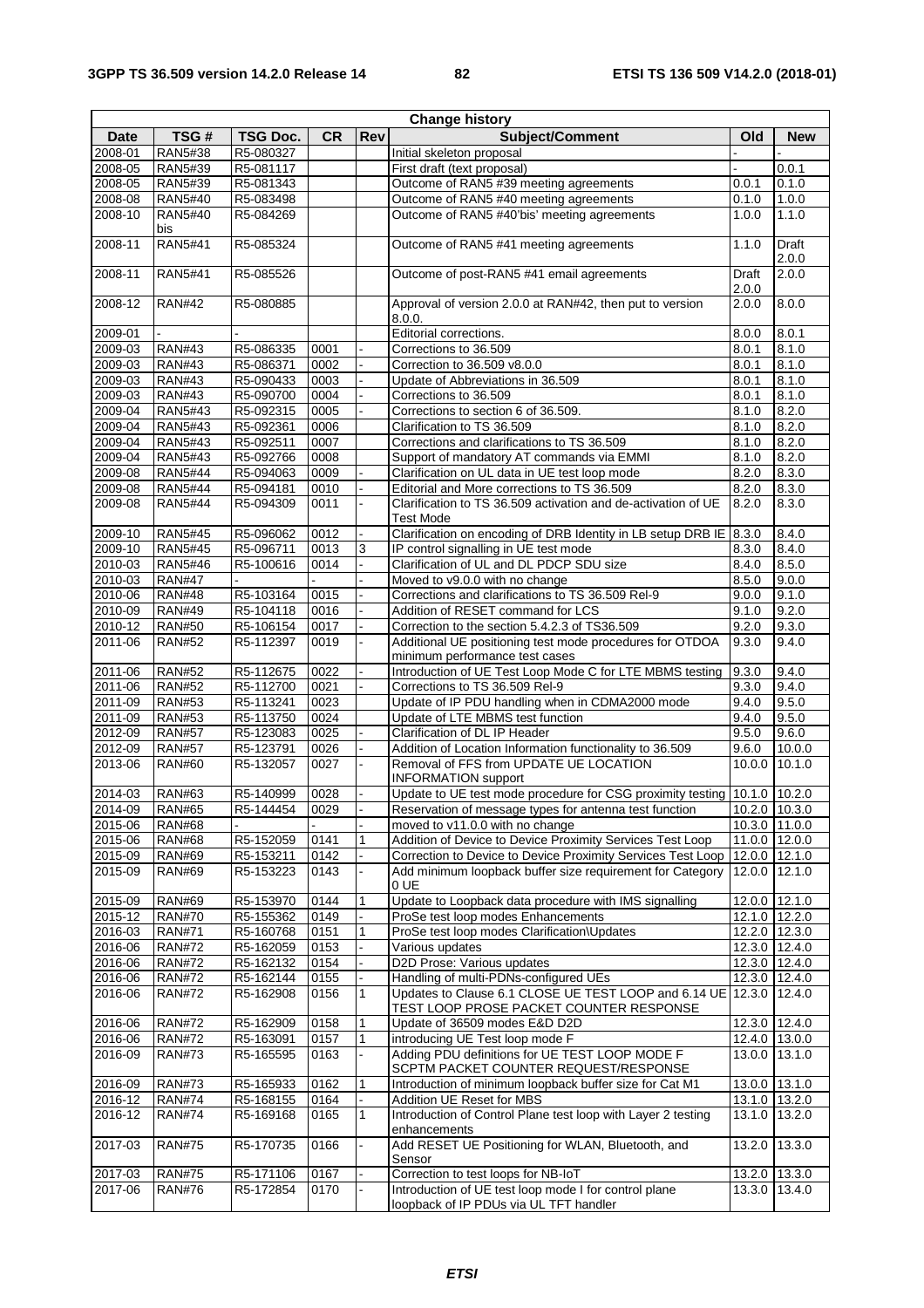| 2017-06 | <b>RAN#76</b> | R5-173038 | 0168 |   | The UE test loop mode for V2X Communication                                               | 13.4.0        | 14.0.0 |
|---------|---------------|-----------|------|---|-------------------------------------------------------------------------------------------|---------------|--------|
| 2017-09 | <b>RAN#77</b> | R5-174002 | 0176 |   | Clarification to loop back mode operations G, H and I                                     | 14.0.0        | 14.1.0 |
| 2017-09 | <b>RAN#77</b> | R5-174049 | 0178 |   | Update to loopback mode H operation                                                       | 14.0.0        | 14.1.0 |
| 2017-09 | <b>RAN#77</b> | R5-174058 | 0179 |   | Add text for clearing assistance data and information in<br>Sensor and WLAN               | 14.0.0        | 14.1.0 |
| 2017-09 | <b>RAN#77</b> | R5-174584 | 0171 |   | Addition of clearing of MBS assistance data by RESET UE<br>POSITIONING STORED INFORMATION | 14.0.0        | 14.1.0 |
| 2017-09 | <b>RAN#77</b> | R5-174641 | 0175 |   | Correction of applicability for UE test loop mode I                                       | 14.0.0        | 14.1.0 |
| 2017-09 | <b>RAN#77</b> | R5-175219 | 0172 | 3 | Update of V2X related test loop procedure to introduce AT<br>commands                     | 14.0.0 14.1.0 |        |
| 2017-12 | <b>RAN#78</b> | R5-176889 | 0184 |   | Editorial, correct the communication system in the figure $5.1 - 14.1.0 + 14.2.0$         |               |        |
| 2017-12 | <b>RAN#78</b> | R5-176966 | 0182 |   | V2X test mode updates                                                                     | 14.1.0        | 14.2.0 |
| 2017-12 | <b>RAN#78</b> | R5-177077 | 0181 |   | Clarifying loop back mode operation                                                       | 14.1.0        | 14.2.0 |